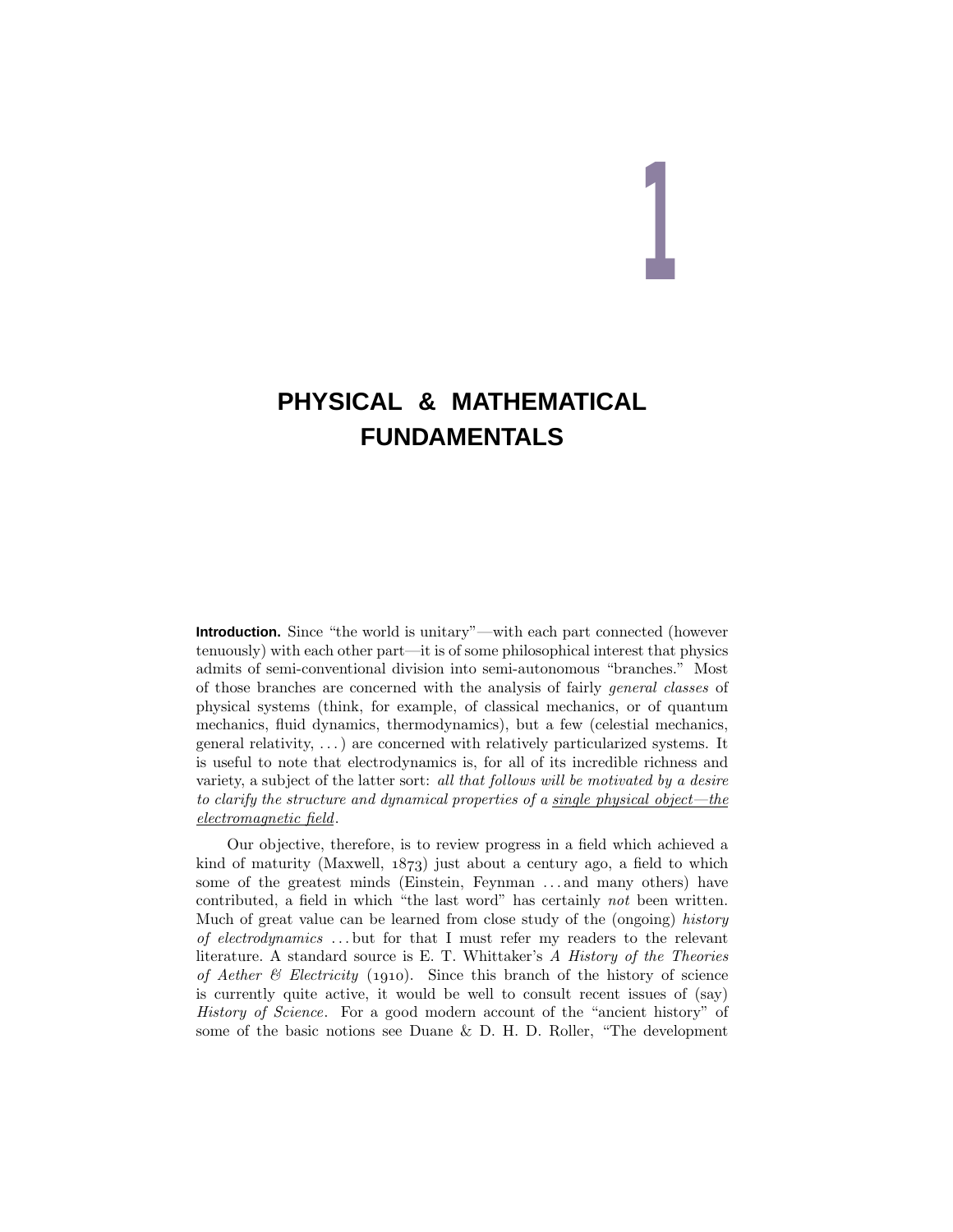of the concept of electric charge: electricity from the Greeks to Coulomb" in J. B. Conant (editor), Harvard Case Histories in Experimental Science (Volume II,  $1966$ ). You should, of course, take this occasion to become acquainted with the Victorian founding fathers (Faraday, Maxwell) of our subject. I urge you therefore to look into *Michael Faraday: A Biography* by L. P. Williams  $(1965)$ , James Clerk Maxwell: Physicist and Natural Philosopher by C. W. F. Everitt  $(1975)$  and/or *Contributions of Faraday & Maxwell to Electrical Science* (1966) ...all of which are informative, yet fun to read. Finally, every student of electrodynamics should peruse the pages of Maxwell's own A Treatise on Electricity & Magnetism the (posthumous)  $3^{rd}$  edition (1891) of which was reissued by Dover in 1954. While the history of science is its own reward, the history of electrodynamics (as of classical mechanics, quantum mechanics ...) is also of directly utilitarian value, for it illuminates the processes/circumstances/ developments which contribute to the maturation of physics—to the discovery/ invention of *new* physics.

That electromagnetic phenomenology (and theoretical understanding of that phenomenology) lies at the base of an elaborate technology—think of electrical power grids, the electric light, motorized devices, electronic communication/computation/mealsurement & control *...* none of which were known to the founders of the field—is of course not news. Less well known to the general public are the theoretical contributions of classical electrodynamics, which (directly or indirectly) has stimulated the invention/development of

- special relativity
- quantum mechanics
- the modern theory of gravitation (general relativity)
- elementary particle physics
- many of the methods characteristic of modern applied mathematics

*...* and much else. One could perfectly well base a course such as this on the technological applications of our subject: such an approach would be considered standard in schools of engineering, and is reflected in the design of many existing texts. I prefer, however, to let (my personal view of) the theoretical applications/ramifications of electrodynamics govern the selection, arrangement and presentation of the subject matter. Classical electrodynamics provides a unique "classical window" through which can be glimpsed many of the principles which are now recognized to dominate the structure of the micro-world (also the very-large-scale macro-world *...* and much that lies in between). But to gain access to that window we must pay close and critical attention to structural issues *...* and to that end we must from time to time draw upon mathematical methods which, though of growing importance, have heretofore not been considered standard to the undergraduate education of physicists. The latter material will be developed in appropriate detail as needed.

The "historical approach" (recapitulated psuedo-history) which for a long time dominated instruction in classical and—particularly—quantum mechanics has never been popular in the electrodynamical classroom *...* and it is certainly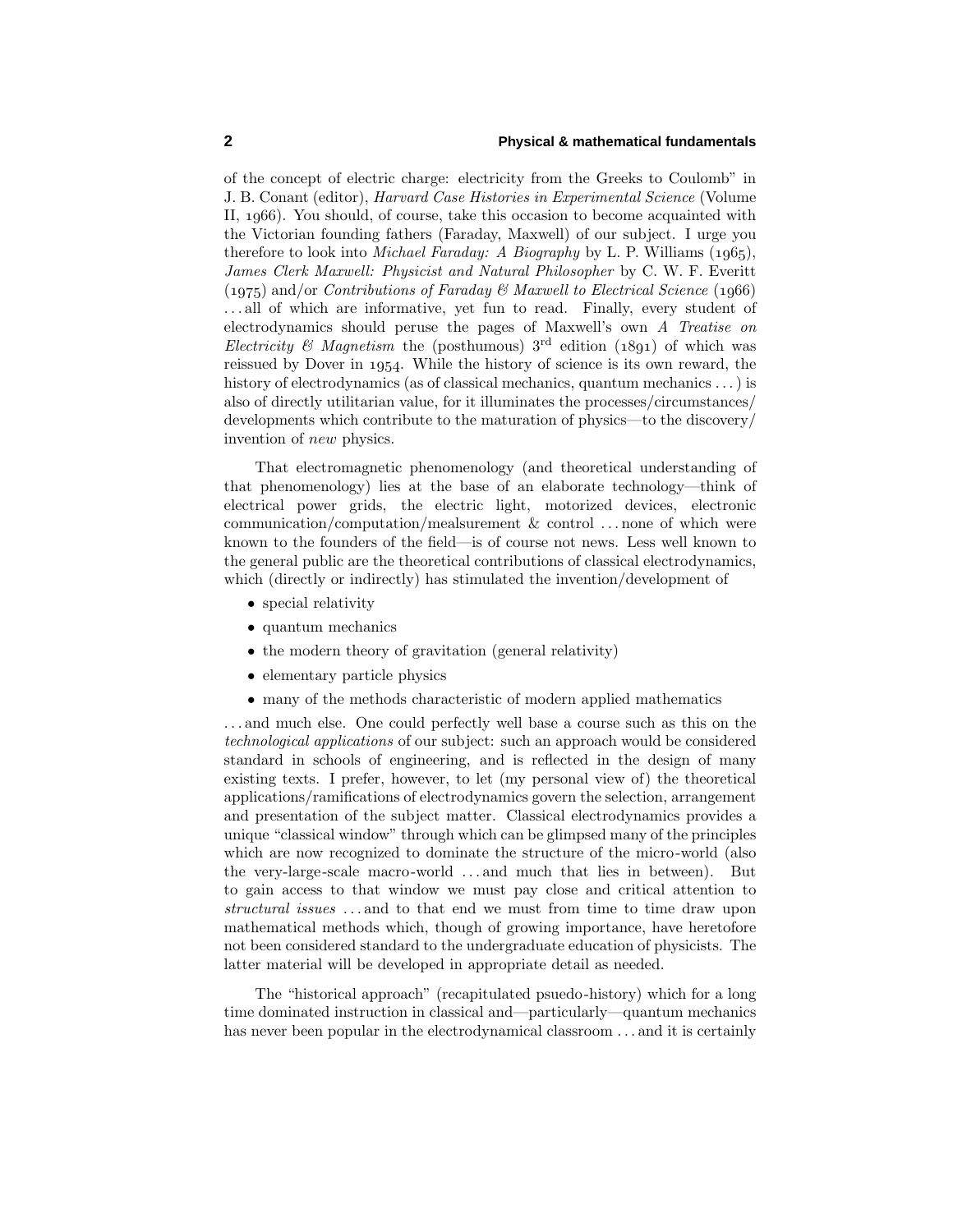not my intention to attempt such an experiment. Nor shall I honor the established practice, which is to proceed "crabwise" into the subject, for a pedagogical strategy which places the (allegedly) "easy parts" (electrostatics, potential theory, *...*) first necessarily displaces the fundamentals *...* with the result that Maxwell's equations tend to get lost in the clutter, and relativity to enter (as historically it did) only as an afterthought.

The design of this introductory chapter proceeds therefore from my desire "to put first things first." My goal, more specifically, is to proceed in all feasible haste to a working understanding—however tentative—of what kind of a thing electrodynamics is, of the physical and computational issues fundamental to the subject. This will entail review of material to which you have already had some exposure—the

- conceptual innovations and
- physical phenomenology

which historically led James Clerk Maxwell to the *equations of motion* of the electromagnetic field. But we will also begin what will, as we proceed, become a major activity—"looking under rocks:" conceptual rocks, computational rocks, formal rocks. Our intent at this stage is more to formulate sharp questions that to formulate sharp answers (the latter can wait). It is interesting to observe that we will be led, even in this introductory survey, to aspects (both deep and numerous) of electrodynamics of which Maxwell died  $(5 \text{ November } 1879, \text{ at } 500 \text{ m})$ age  $48$ ) unaware.

**1. Coulomb's law.** The phenomenology here goes back to antiquity, and involves the curious behavior of macroscopic samples of certain biogenic substances (amber, fur, silk, paper, pithballs) which are—except for our story—insignificant constituents of the universe. This speculative tradition (to which an allusion survives in the word "electron," from  $\eta \lambda \epsilon \kappa \tau \rho o \nu =$  amber) had by ~1750—owing largely to the work of Benjamin Franklin  $(1706-1790)$ —led to the formulation of a recognizable precorsor of the modern concept of electric charge. It is today recognized that electric charge is—like mass—an attribute not merely of bulk matter (pithballs) but of the elementary constituents of such matter.

Particles announce their charge by exerting forces (forces of a specific yet-to-be-described structural type: "electromagnetic forces") on each other; i.e.,by interacting—electromagnetically *...* and it is from study of how particles respond to such (postulated) forces that we have learned all that we know concerning the existence and properties of the electromagnetic field. The question—the experimental question—therefore arises: How are we to make structurally and quantitatively precise the *force law* latent in the preceding remarks?

Prior to  $\sim$  1760 (when this question first moved to centerstage) the only "universal force law" known to physics was Newton's

$$
F = G \frac{Mm}{r^2}
$$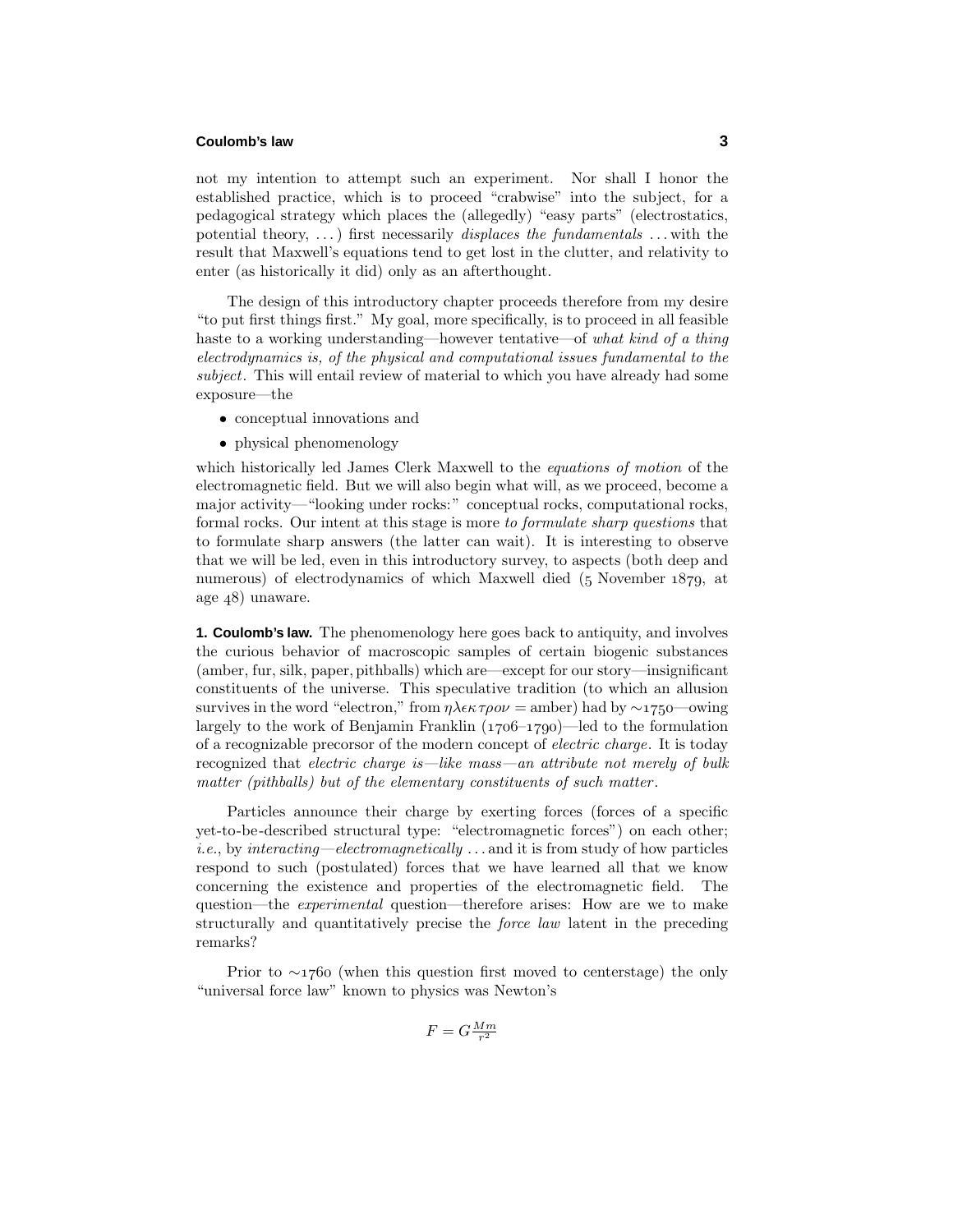which describes the *instantaneous gravitational interaction-at-a-distance* of mass points *M* and *m*. It was widely anticipated that the electrostatic interaction of charged mass points would turn out to be governed by a law of similar form. Experimental evidence in support of this conjecture was published by Daniel Bernoulli in  $1760$  and by Joseph Priestly in  $1767$ , but the issue was instrumentally delicate, and was definatively resolved only in  $1785$  by Charles Coulomb  $(1736-1806)$ , who used sensitive torsion balances and torsion pendula of his own invention (similar to those used years later by Henry Cavendish to measure *G*). Turning now to the concrete particulars *...*



FIGURE 1: Notation used to describe the relation of one charge to another, and the Coulombic forces which each exerts upon the other.

Let  $x_1$  and  $x_2$  describe (relative to an inertial Cartesian frame) the positions of a pair of structureless but electrically charged mass points,  $(m_1, q_1)$  and  $(m_2, q_2)$ . For conceptual convenience *(i.e.*, to circumvent the troublesome action-at-a-distance problem) we assume the point charges to be at rest *...* both now and in the "relevant past." Experimentally

$$
\boldsymbol{F}_{12} = k \frac{q_1 q_2}{r^2} \hat{\boldsymbol{r}} = -\boldsymbol{F}_{21} \tag{1}
$$

where (see Figure 1)  $\mathbf{F}_{12}$  is the force exerted <u>on charge #1 by charge #2</u>, and where

 $\mathbf{r} \equiv \mathbf{r}_{12} \equiv \mathbf{x}_1 - \mathbf{x}_2 = -(\mathbf{x}_2 - \mathbf{x}_1) \equiv -\mathbf{r}_{21}$  : separation vector  $1 \leftarrow 2$  $r^2 \equiv \mathbf{r} \cdot \mathbf{r}$  : squared separation  $\hat{\mathbf{r}} \equiv \mathbf{r}/r$  : unit separation vector  $1 \leftarrow 2$ 

The gravitational analog of Coulomb's law (1) reads

$$
\boldsymbol{F}_{12} = -G\frac{m_1 m_2}{r^2}\hat{\boldsymbol{r}} = -\boldsymbol{F}_{21} \tag{2}
$$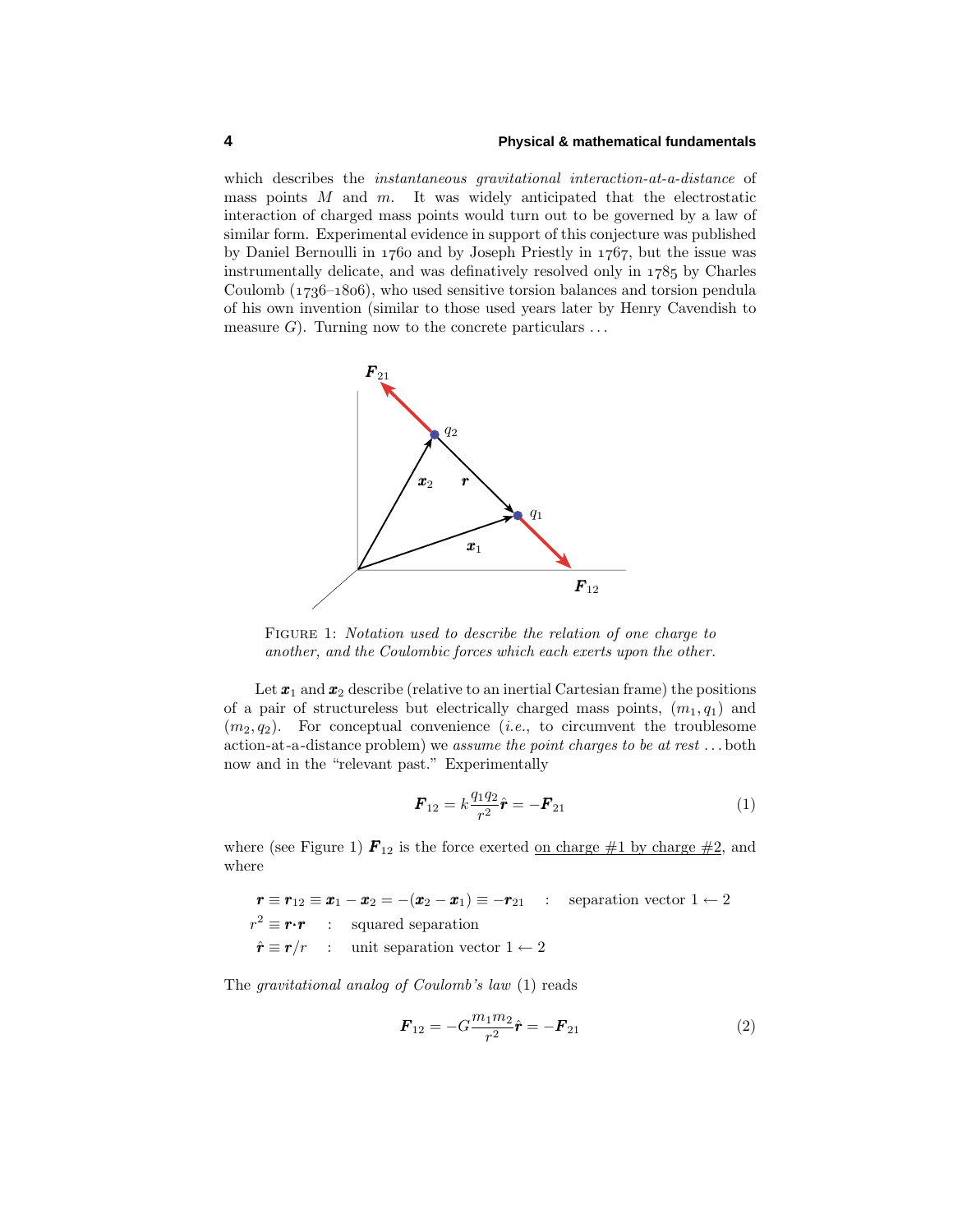These familiar results invite several (interconnected) lines of commentary:

**1.** In the context provided by the 2-body problem we lack the "principle of choice" required to assign  $\mathbf{F}_{12}$  any direction other than that provided by the "line of centers" (separation vector). The argument would, however, lose its force if

- the point particles were endowed with directionality (spin);
- the forces of interation among *n* bodies  $(n \geq 3)$  were assembled more complexly than by mere vectorial superposition

$$
\boldsymbol{F} = \boldsymbol{F}_{12} + \boldsymbol{F}_{13} + \cdots + \boldsymbol{F}_{1n}
$$

Happily, complexities of the later type—but not the former!—are *absent* from the electrodynamics of point charges (though they can be expected to arise when one considers the interaction of—say—charged conductors: why?).

**2.** Comparison of (2) with (1) suggests that we sould construe  $m_1$  and  $m_2$  to be measures not of intertial mass but of "gravitational charge." It is, however, a deep-reaching and surprising fact that to do so would be to make a "distinction without a difference." For measurements of high precision (performed by Baron L. von Eötvös ( $1848-1919$ ) and refined by R. H. Dicke) have established (to within about one part in  $10^{12}$ ) that

 $\frac{\text{gravitational charge}}{\text{inertial mass}}$  = universal constant

where "universal" here means "the same for all samples and states of matter." This fact was foreshadowed already in Galileo's alleged "Leaning Tower of Pisa experiment" and in the *m*-independence of the frequency  $\omega = \sqrt{g/\ell}$  of a pendulum (why?). By appropriate adjustment of certain conventions (units) we can arrange that

$$
=1\pm10^{-12}
$$

Such invariable quantitative identity becomes intelligible only if it proceeds from conceptual identity: "inertial mass" and "gravitational charge" must be different names for the same thing. This fundamental insight is built into the structure of  $(2)$ , and entails that (relative to any prescribed system of mechanical units: cgs,  $MKS$ ,  $\ldots$ ) *G* becomes an empirical constant of forced/ fixed dimensionality. Actually

$$
G = 6.6732 \times 10^{-8} \text{ dyn} \cdot \text{cm}^2/\text{g}^2
$$

For further discussion of the Eötvös–Dicke experiments and their significance see C. W. Misner, K. S. Thorn & J. A. Wheeler,  $Gravitation$  (1973), pages 1050–1055.

**3.** Returning in this light to (1) the question arises: Is the value of electric  $\langle \text{charge/mass}\rangle$  invariable, the same for all charged bodies? The answer is an emphatic "no:"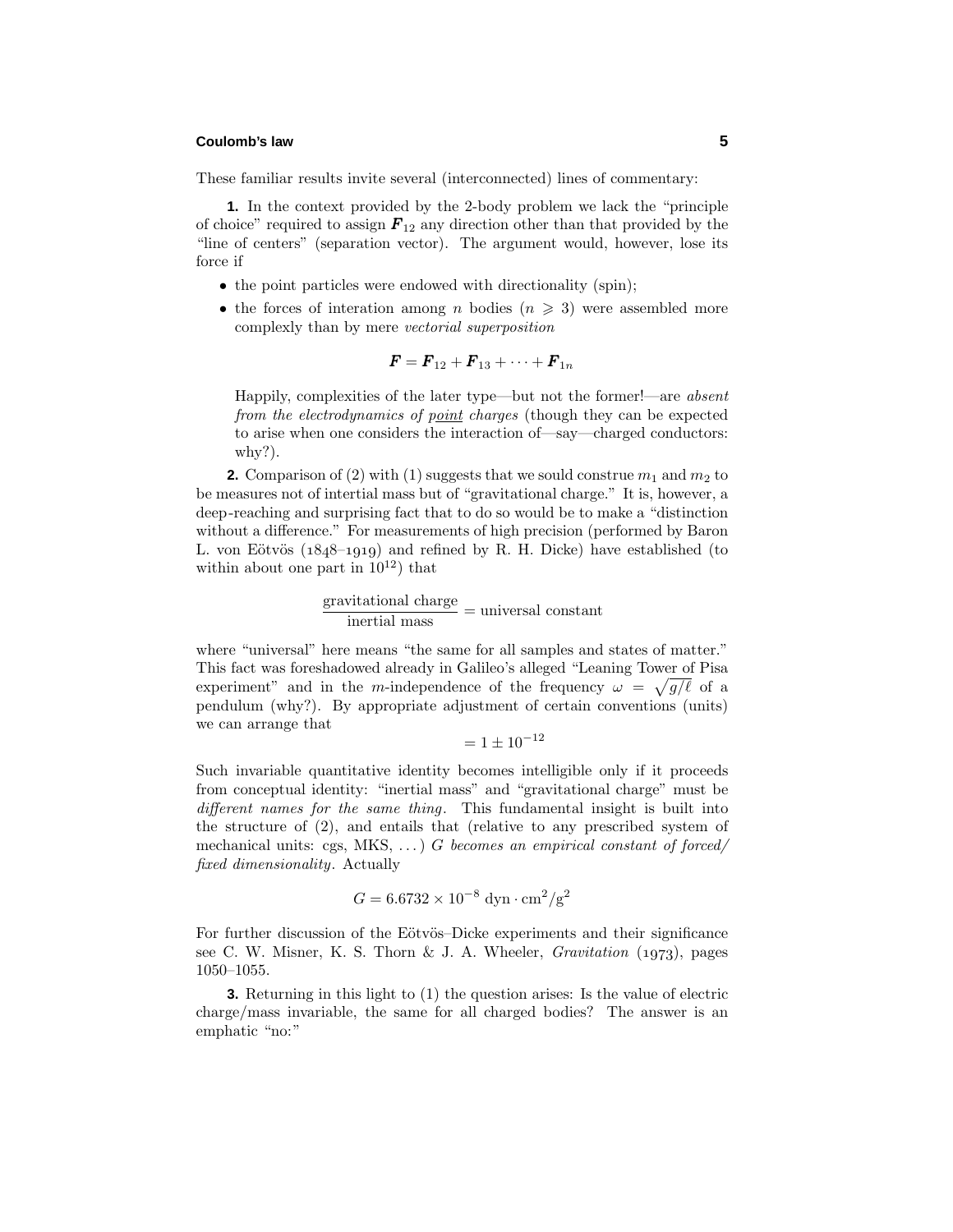- for macroscopic bodies  $q/m$  is highly variable;
- among elementary particles of a given species  $q/m$  is constant, but
- the numerical value of  $q/m$  varies from species to species.

So in the real (multi-species) world there is no electrical analog of the so-called "equivalence principle." This circumstance entails that we must confront the question: What shall be the physical dimensionality [*Q*] of electric charge? The answer is semi-*conventional* (there is dimensional trade-off between  $k$  and  $q<sup>2</sup>$ ), and presents some useful options:

• We might construe *k* (whatever its numerical value) to be dimensionless. Such a convention forces

$$
[Q2] = force \cdot length2 = energy \cdot length = action \cdot velocity
$$

whence

$$
[Q] = M^{\frac{1}{2}} L^{\frac{3}{2}} T^{-1} \quad : \quad \text{a "derived quantity"}
$$

If we set  $k = 1$  and adopt cgs mechanical units we are led thus to the "electrostatic unit" (esu or "statcoulomb") of charge

$$
esu = g^{\frac{1}{2}} cm^{\frac{3}{2}} sec^{-1}
$$

Evidently charges of one esu, if separated by one centimeter, exert upon each other a force on one dyne. The "rationalized" (or Heaviside–Lorentz) esu arises if—to avoid factors of  $4\pi$  in the field equations—we set  $k = 1/4\pi$ .

• Since charges/currents/potentials are most conveniently measured by operations/procedures which are alien to mechanics, we might construe charge to be *dimensionally antonomous:*  $(M, L, T) \rightarrow (M, L, T, Q)$ . Such a convention forces

$$
[k] = \text{force} \cdot \text{length}^2 / \text{charge}^2 = ML^3 T^{-2} Q^{-2}
$$

and causes the numerical value of *k* to assume (like *G*) the status of an emperical constant. If—following in the footsteps of Faraday—we adopt an electrochemical procedure to define the

$$
ampere \equiv coulomb/second
$$

then we find by measurement that

$$
k = 8.988 \times 10^9
$$
 newton · meter<sup>2</sup>/coulomb<sup>2</sup>

Circumstances will emerge which make it natural to write

$$
= \frac{1}{4\pi\epsilon_0}
$$

and to call  $\epsilon_0$  (= 8.854 × 10<sup>-12</sup> C<sup>2</sup>/N·m<sup>2</sup>) the "permittivity of free space."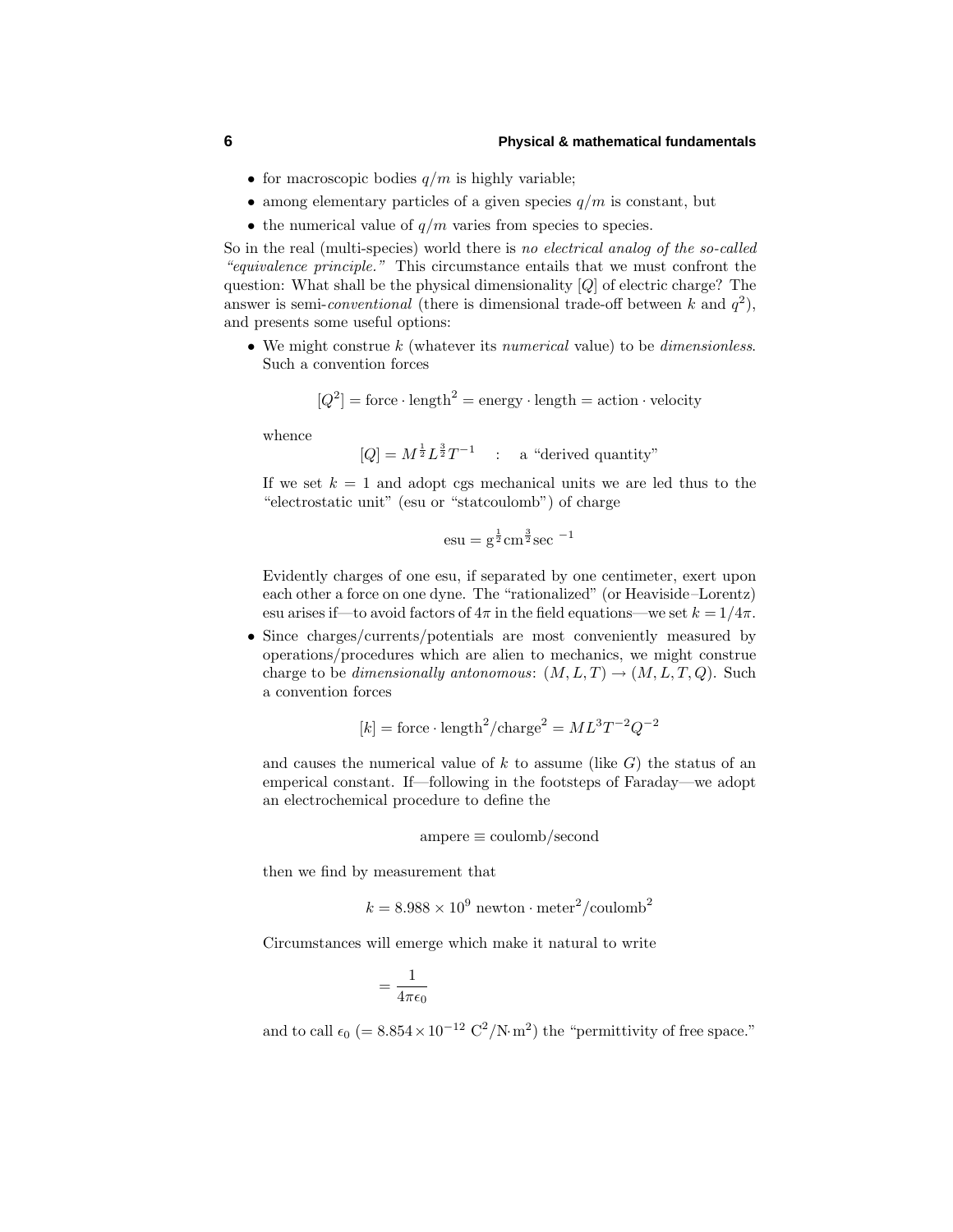Theoretical physicists tend generally to prefer (rationalized) electrostatic units, and engineers to prefer (rationalized MKS) or "practical" units. Interconversion formulæ follow from

$$
coulomb = 2.997930 \times 10^9 \text{ esu}
$$

From the fact that the

electronic charge 
$$
e = 4.803250 \times 10^{-10}
$$
 esu  
=  $1.602189 \times 10^{-19}$  coulomb

we see that the coulomb (also for that matter the esu) is, for most fundamental purposes,an impractably large unit. Often it is preferable to measure charge in multiples of  $e$  (as is standardly done in elementary particle physics, nuclear physics, chemistry). For further informatrion concerning the notorious (and—in theoretical contexts—usually irrelevant) "problem of units" see J. D. Jackson, Classical Electrodynamics (1962), pages  $611-621$ <sup>1</sup>



FIGURE 2: The masses encountered in Nature are shown above, the electric charges below: the former are invariably positive, but are otherwise unconstrained; charges, on the other hand, can occur with either sign, and are always multiples of a fundamental unit.

**4.** Gravitational forces are invariably attractive, while charged particles repell or attract each other according as their charges are of the same or opposite sign. These familiar facts trace, *via* the structure of  $(1)$  and  $(2)$ , to the observation that gravitational charge is invariably positive while electric charge can be of either sign. The situation becomes somewhat more interesting when phrased in the language of elementary particle physics,for in that context the inergial mass concept is somewhat enlarged *...* and an interesting "graininess" reveals itself. One has

$$
m \geqslant 0 \quad \text{but} \quad q \geqslant 0
$$

as illustrated in Figure 2. Note that  $m \geq 0$  applies (according to recent experiments) even to antiparticles. And while "massless particles" exist (photon, graviton, neutrino?), there are no charged massless particles: "charge endows mass" (though not *all* mass arises—as was once supposed—by this complex mechanism).

 $^1$  problems 1, 2  $\&$  3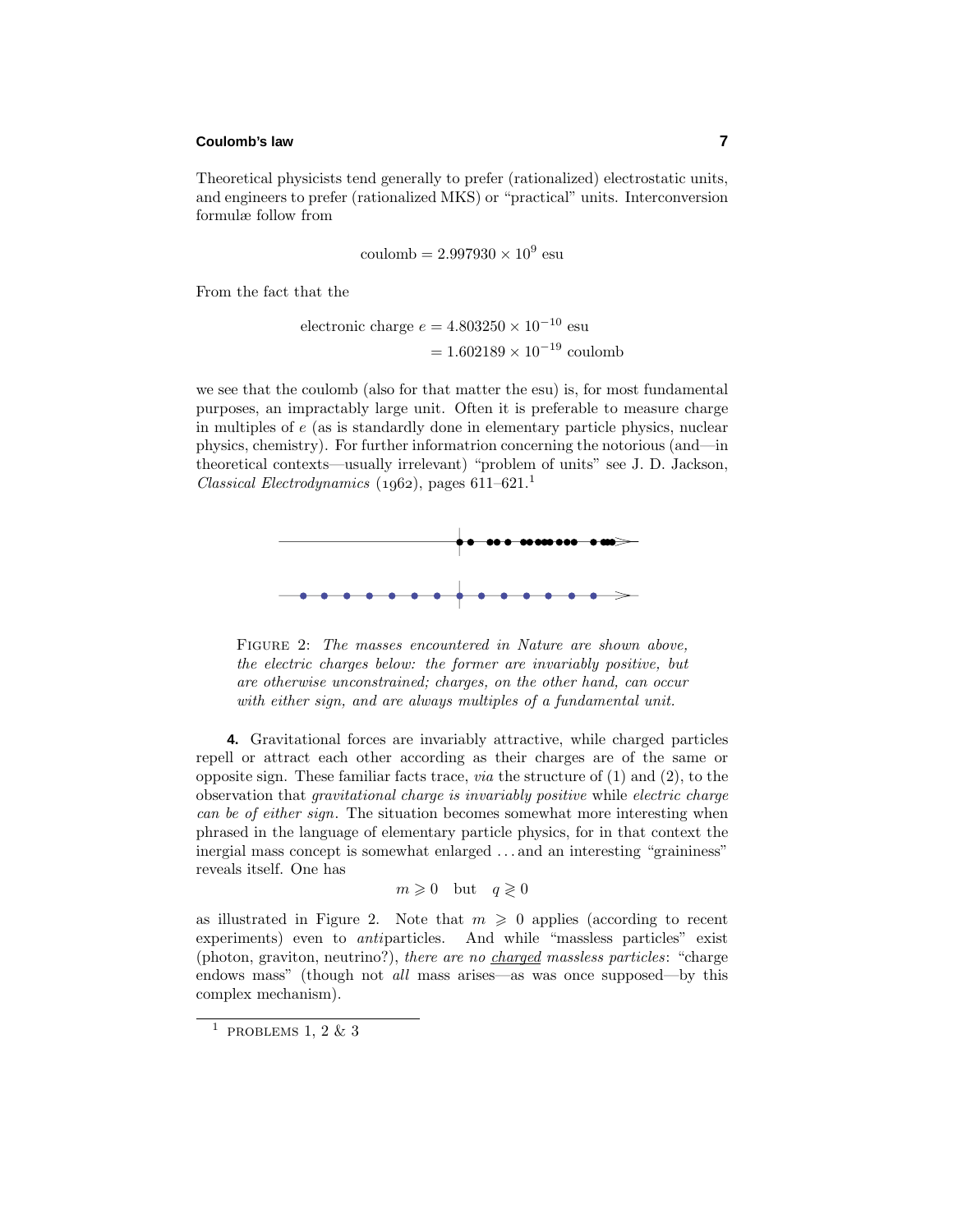**5.** In Coulomb's law  $F = kQq/r^2$  the "2" is, of course, an experimental number. How accurately can it be said that electrostatic forces (or, for that matter, gravitational forces) "fall off as the square" of distance? If we write

$$
F = kQq \frac{1}{r^{2+\epsilon}}
$$

then Coulomb himself knew that  $0 < \epsilon < 10^{-1}$ . Cavendish (in some unpublished work) showed that  $\epsilon < 3 \times 10^{-2}$  and Maxwell, by a refinement of Cavendish's technique, showed ( $1873$ ) that  $\epsilon < 5 \times 10^{-5}$ . The most recent work known to me (E. R. Williams, 1971) establishes that  $\epsilon < 6 \times 10^{-16}$ . Interestingly, the quantum mechanical version of our subject (QED) shows that we can expect to have  $\epsilon = 0$  if the photon mass  $\mu$  is precisely zero ... and enables one to convert the sharpest of the results quoted above into the statement that

$$
\mu \leq 2 \times 10^{-40} \text{ g} \approx \text{(electron mass)} \cdot 10^{-20}
$$

For a beautiful discussion of this absorbing topic see A. S. Goldhaber & M. M. Nieto,"Terrestrial and extraterrestrial limits on the photon mass," Rev. Mod. Phys.  $43$ ,  $277$   $(1971)$ .<sup>2</sup> Note finally that the (massless) photon, though it "mediates the electromagnetic interaction of electrically charged particles," is itself uncharged *...* and moves always "with the speed of light" only because it is massless. I am, however, ahead of my story.

To describe the force  $\bm{F}(\bm{x})$  experienced by a charge q if situated at a point *x* in a region of space occupied (see Figure 3) by a static population of charges  $\{Q_1, Q_2, \dots\}$  we invoke—but only because it is sanctioned by experience—the principle of superposition to write

$$
\mathbf{F}(\mathbf{x}) = \sum_{i} \mathbf{F}_{i}(\mathbf{x}) = \sum_{i} kq Q_{i} \frac{1}{r_{i}^{2}} \hat{\mathbf{r}}_{i} \text{ with } \mathbf{r}_{i} \equiv \mathbf{x} - \mathbf{x}_{i}
$$
\n
$$
= kq \underbrace{\sum_{i} Q_{i} \frac{1}{r_{i}^{3}} \mathbf{r}_{i}}_{\text{defines the electrostatic field } \mathbf{E}(\mathbf{x}) \text{ which}
$$
\nis established at **x** by the charges  $Q_{i}$ 

The **E**-field is a *force field*, which in electrostatic units (*k* dimensionless) has the dimensionality

$$
[\boldsymbol{E}] = \text{force}/\text{charge}
$$

<sup>2</sup> While writing this paragraph I chanced (one midnight at the watercooler) to discuss its substance with Richard Crandall,with consequences that can be read about in R. E. Crandall,"Photon mass experiment," AJP **51**,698 (1983) and R. E. Crandall  $\& N$ . A. Wheeler, "Klein-Gordon radio and the problem of photon mass," Nuovo Cimento **84B**,231 (1984): also the splendid thesis of Richard Leavitt,"A photon mass experiment: an experimental verification of Gauss' law" (1983)—on the basis of which Leavitt became Reed's first Apker Award finalist.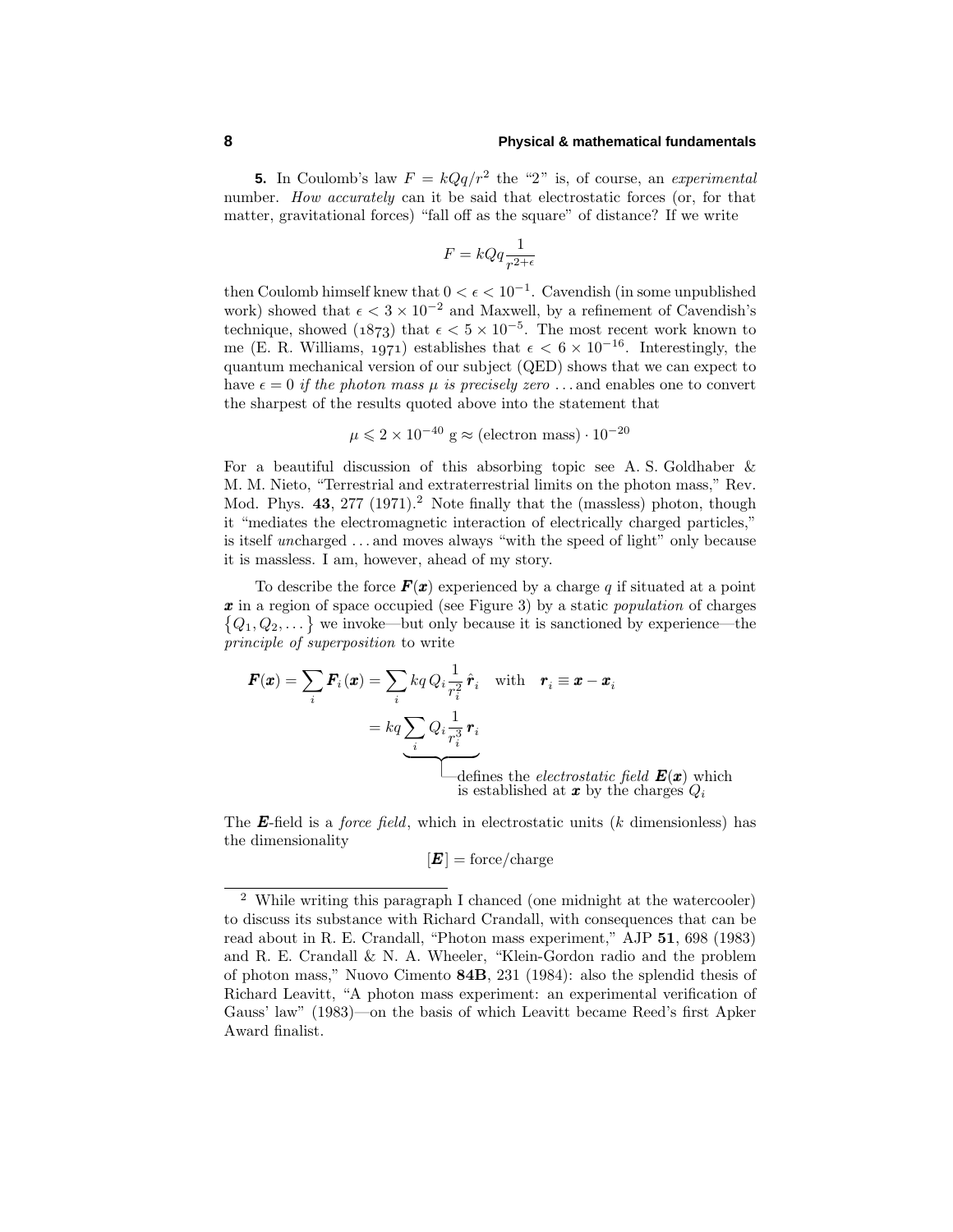

FIGURE 3: A discrete population of charges acts electrostatically on a test charge

and which is defined operationally by the dynamical response of the "test charge"  $(m, q)$ <sup>3</sup> Mathematically,  $\mathbf{E}(\mathbf{x})$  is a vector-valued function of position (which is to say: a "vector field"), given explicitly by

$$
\boldsymbol{E}(\boldsymbol{x}) = \sum_{i} Q_i \frac{\boldsymbol{x} - \boldsymbol{x}_i}{|\boldsymbol{x} - \boldsymbol{x}_i|^3}
$$
(3.1)

Passing to the continuous limit we obtain

$$
= \iiint \rho(\xi) \frac{x - \xi}{|x - \xi|^3} d^3\xi
$$
 (3.2)

*ρ*(*ξ*) is the charge density at *ξ*

which gives back (3.1) in the special case

$$
\rho(\boldsymbol{\xi}) = \sum_{i} Q_i \, \delta(\boldsymbol{\xi} - \boldsymbol{x}_i) \tag{4}
$$

Though the rich *physics of electrostatic fields* is—in its entirety—latent in  $(3.2)$ , that equation is susceptible to the criticism that

- $i)$  it is, in most contexts, not *computationally* useful
- ii) it tells us nothing about the *general structural properties* of *E*-fields.

Thus are we motivated to ask: What are the differential equations which, in general, constrain/govern/describe the structure of (static) *E*-fields? That question motivates the following

<sup>3</sup> If the "field sources" *Q<sup>i</sup>* were constrained merely to reside on some prescribed conductors then the presence of the test charge would cause them to rearrange themselves. This effect is minimized by assuming  $q$  to become arbitrarily small, though we are in fact constrained by Nature to have  $q \geq e$  (or at least  $q \geqslant \frac{1}{3}e$ ).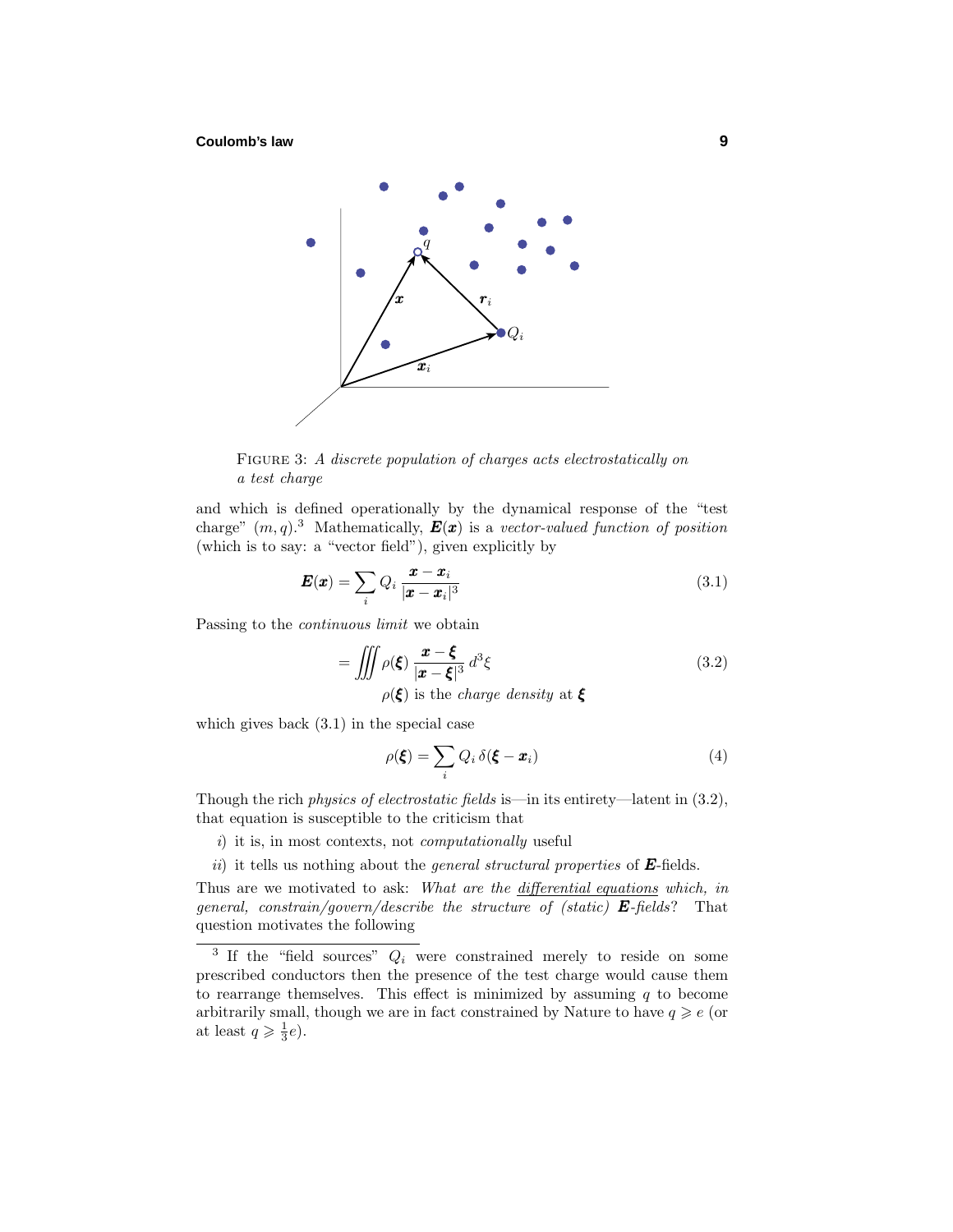## mathematical digression

For transformation-theoretic reasons which we shall be at pains later to clarify, the differential operators available to us are all latent in the vector-valued "del" operator

$$
\nabla \equiv \boldsymbol{i} \frac{\partial}{\partial x} + \boldsymbol{j} \frac{\partial}{\partial y} + \boldsymbol{k} \frac{\partial}{\partial z} \equiv \begin{pmatrix} \partial_x \\ \partial_y \\ \partial_z \end{pmatrix}
$$

Readers will (I presume) recall that

- 1)  $\nabla$  applied to a scalar field  $\varphi(\mathbf{x})$  yields the vector-valued *gradient* of  $\varphi$ :  $\nabla \varphi \equiv \text{grad }\varphi,$
- 2)  $\nabla$  dotted into a vector field  $A(x)$  yields the scalar-valued *divergence* of **A**:  $\nabla \cdot \mathbf{A} \equiv \text{div}\,\mathbf{A}$ , and
- 3)  $\nabla$  crossed into a vector field  $A(x)$  yields the vector-valued *curl* of  $\vec{A}$ :  $\nabla \times A \equiv \text{curl } A$ .

And they should (now's the time to practice!) be able to produce—"on demand" as it were—identities such as the following:

$$
grad(\varphi \psi) = \varphi \, grad \psi + \psi \, grad \varphi \tag{5.1}
$$

$$
\operatorname{div}(\varphi \mathbf{A}) = \varphi \operatorname{div} \mathbf{A} + \mathbf{A} \cdot \operatorname{grad} \varphi \tag{5.2}
$$

$$
\operatorname{curl}(\varphi \mathbf{A}) = \varphi \operatorname{curl} \mathbf{A} - \mathbf{A} \times \operatorname{grad} \varphi \tag{5.3}
$$

$$
\operatorname{div}(\boldsymbol{A} \times \boldsymbol{B}) = -\boldsymbol{A} \cdot \operatorname{curl} \boldsymbol{B} + \boldsymbol{B} \cdot \operatorname{curl} \boldsymbol{A}
$$
\n(5.4)

$$
\operatorname{curl}(\boldsymbol{A}\times\boldsymbol{B})=\boldsymbol{A}\operatorname{div}\boldsymbol{B} -(\boldsymbol{A}\cdot\boldsymbol{\nabla})\boldsymbol{B}-\boldsymbol{B}\operatorname{div}\boldsymbol{A} +(\boldsymbol{B}\cdot\boldsymbol{\nabla})\boldsymbol{A} \qquad(5.5)
$$

$$
grad(\mathbf{A} \cdot \mathbf{B}) = \mathbf{A} \times curl\mathbf{B} + (\mathbf{A} \cdot \nabla)\mathbf{B} + \mathbf{B} \times curl\mathbf{A} + (\mathbf{B} \cdot \nabla)\mathbf{A}
$$
 (5.6)

*...* all of which (though the last three become "easy" only in consequence of some fairly sophisticated technique) are consequences basically of the "product rule:"  $\partial(FG) = F\partial G + G\partial F$ . Differential expressions of second (and higher) order are obtained from the above by composition. In particular, one has

div grad 
$$
\varphi = \nabla \cdot \nabla \varphi \equiv \nabla^2 \varphi = \underbrace{\left\{ \left( \frac{\partial}{\partial x} \right)^2 + \left( \frac{\partial}{\partial y} \right)^2 + \left( \frac{\partial}{\partial z} \right)^2 \right\}}_{\text{Laplacian operator}} \varphi
$$

And by explicit calculation<sup>4</sup> one establishes that

curl grad $\varphi = \mathbf{0}$  for all scalar fields  $\varphi(\mathbf{x})$  (6.1)

$$
\text{div curl}\mathbf{A} = 0 \quad \text{for all vector fields } \mathbf{A}(\mathbf{x}) \tag{6.2}
$$

 $4$  PROBLEM  $4$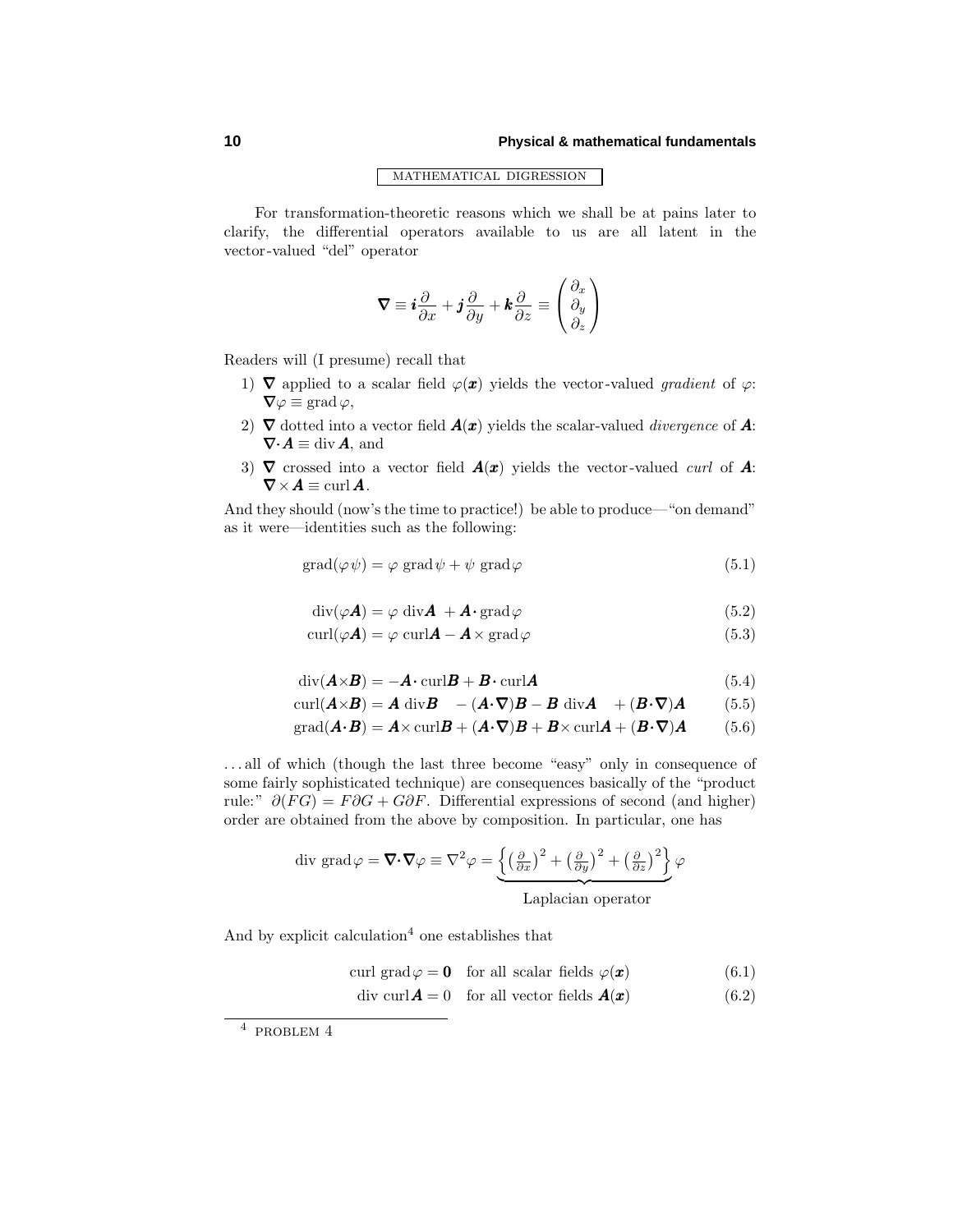Turning now from broad generalities to some of their more particular consequences, of which we will soon have specific need ... let

$$
\varphi(\mathbf{x}) = f(r)
$$

$$
r \equiv r(\mathbf{x}) = \sqrt{\mathbf{x} \cdot \mathbf{x}} = \sqrt{x^2 + y^2 + z^2}
$$

symbolize the assumption that x, y and z enter  $\varphi$  only via r; i.e., that  $\varphi$  is constant-valued on spheres (radius  $r: 0 \leq r < \infty$ ) which are concentric about the origin in **x**-space (we assume more briefly that  $\varphi$  is <u>rotationally-symmetric</u>). Immediately (by the chain rule)

$$
\nabla \varphi = f'(r) \nabla r
$$

where the prime signifies differentiation of  $f(\bullet)$  with respect to its sole argument. It is elementary<sup>5</sup> that

$$
\nabla r = \hat{\boldsymbol{x}} \equiv \frac{\boldsymbol{x}}{r} \tag{7.1}
$$

and also that

$$
\operatorname{div} \boldsymbol{x} = 3 \tag{7.2}
$$

$$
\operatorname{curl} \boldsymbol{x} = \mathbf{0} \tag{7.3}
$$

so

$$
=\frac{1}{r}f'(r)\boldsymbol{x}\tag{8}
$$

From (5) and (7) it now follows that

$$
\nabla^2 \varphi = \frac{1}{r} f' \nabla \cdot \mathbf{x} + \mathbf{x} \cdot \nabla \left( \frac{1}{r} f' \right)
$$
  
=  $\frac{3}{r} f' + \underbrace{(\mathbf{x} \cdot \mathbf{x}) \frac{1}{r} \left( \frac{1}{r} f' \right)'}_{= r^2 \left\{ \frac{1}{r^2} f'' - \frac{1}{r^3} f' \right\}}$ 

giving

$$
=f'' + 2\frac{1}{r}f'
$$
\n<sup>(9)</sup>

It is a notable consequence of this fact that<br>  $\!6$ 

If  $\nabla^2 \varphi = 0$  then  $f(r) = \frac{a}{r} + b$  : *a* and *b* are constants

and if, moreover, it is required that  $f(x) = 0$  then necessarily  $b = 0$ .

 $5$  problem  $5$ 

<sup>6</sup> problem 6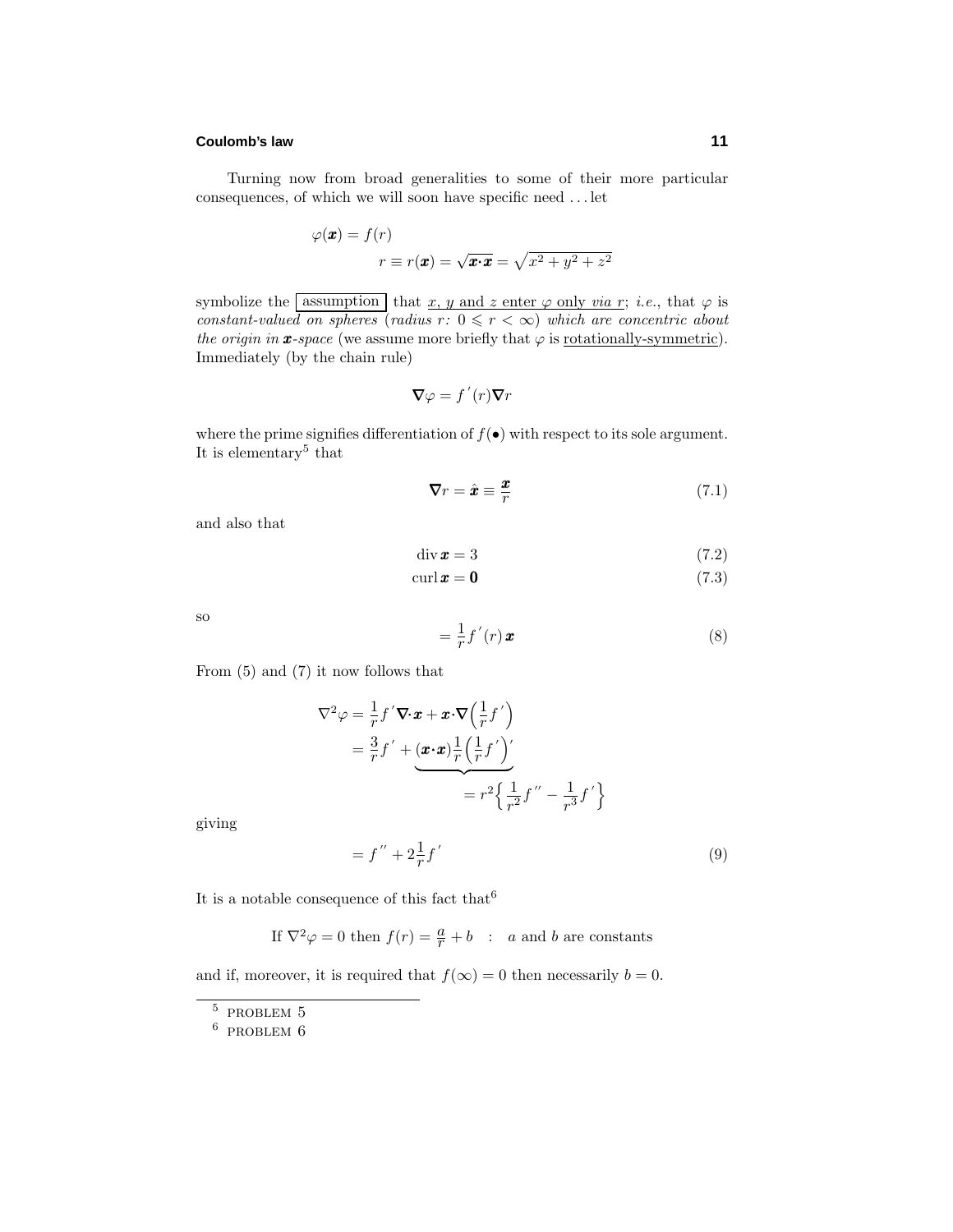We are in position now to state and prove the results we will need to carry forward the discussion of (3). They are (some trivial generalizations of) the following:

$$
\nabla \frac{1}{r} = -\boldsymbol{x}/r^3 \tag{10.1}
$$

$$
\nabla^2 \frac{1}{r} = -4\pi \delta(\boldsymbol{x}) \tag{10.2}
$$

The former follows as an immediate corollary of (8). The presence of the Dirac delta function  $\delta(\mathbf{x})$  on the right side of the latter announces that  $(10.2)$  has only a formal meaning—will be literally meaningful only when encountered in the protective shade of an  $\int$ -sign—and promises that the proof will be somewhat tricky. To avoid the fact that 1*/r* becomes singular at the origin we study the  $\epsilon$ -parameterized functions

$$
g(r; \epsilon) \equiv \frac{1}{r + \epsilon}
$$

 $\dots$  our plan being to "turn  $\epsilon$  off" at some appropriate moment(s). Immediately

$$
g' = -\frac{1}{(r+\epsilon)^2}
$$
  
\n
$$
g'' = +\frac{2}{(r+\epsilon)^3}
$$
\n(11)

so by (9)

$$
\nabla^2 g = 2 \left[ \frac{1}{(r+\epsilon)^3} - \frac{1}{r(r+\epsilon)^2} \right]
$$
\n(12)

 $= -\infty$  at the origin (all  $\epsilon$ ), but elsewhere vanishes as  $\epsilon \downarrow 0$ 

Next we notice that the result  $\iiint \nabla^2 g d^3x$  of integrating  $\nabla^2 g$  over all space can (by spherical symmetry) be described

$$
\int_0^\infty \nabla^2 g \, 4\pi r^2 \, dr = \lim_{R \uparrow \infty} 8\pi \int_0^R \left[ \frac{r^2}{(r+\epsilon)^3} - \frac{r}{(r+\epsilon)^2} \right]
$$
  
\n
$$
= \lim_{R \uparrow \infty} 8\pi \left[ \frac{\epsilon}{(r+\epsilon)} - \frac{\epsilon^2}{2(r+\epsilon)^2} \right]_0^R \text{ according to Mathematica}
$$
  
\n
$$
= \lim_{R \uparrow \infty} 4\pi \left[ 1 - \left( \frac{r}{r+\epsilon} \right)^2 \right]_0^R
$$
  
\n
$$
= \lim_{R \uparrow \infty} \frac{-4\pi \left( \frac{R}{R+\epsilon} \right)^2}{\left( \frac{R}{R+\epsilon} \right)^2} \quad : \quad \epsilon > 0
$$
  
\n
$$
= -4\pi
$$
 (13)

The function  $\nabla^2 g$ —see (12)—has, in other words, these seemingly contradictory properties: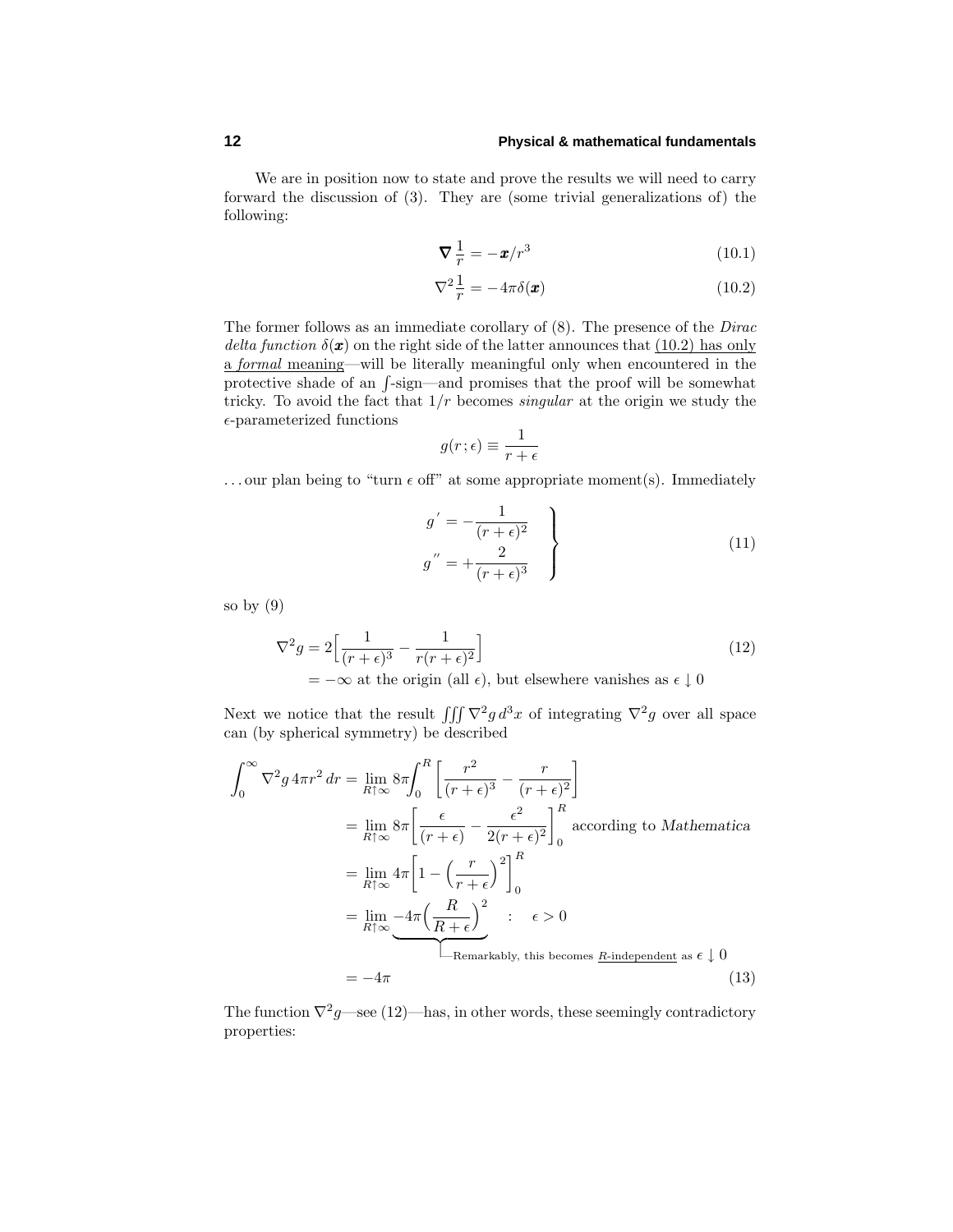

Figure 4: Geometrical context to which (14) refers. *x* identifies a point on the boundary *∂*R of the "bubble" R, *dS* describes the area and orientation of a surface element, and  $A(x)$  is an arbitrary vector field.

- it is, for all  $\epsilon$  (though the fact is masked when  $\epsilon = 0$ ) singular at the origin, but elsewhere
- it vanishes as  $\epsilon \downarrow 0$ , yet does so in such a way that
- its integral over *x*-space remains constantly equal to −4*π*. Finally
- *g* itself <u>approaches</u>  $q(r; 0) = 1/r$  as  $\epsilon \downarrow 0$ .

This is precisely the information which the formal equation (10.2) is intended to convey. QED

I should mention that the preceding line of argument is non-standard, that the texts argue invariably from the celebrated integral identity

$$
\iiint_{\mathcal{R}} \nabla \cdot \mathbf{A} \, dV = \iint_{\partial \mathcal{R}} \mathbf{A} \cdot d\mathbf{S} \tag{14}
$$

where (see Figure 4)  $\mathcal R$  is a "bubble-like" region in 3-dimensional Euclidean space,  $dV$  (otherwise denoted  $d^3x$ ) is an element of volume,  $\partial \mathcal{R}$  refers to the (orientable) surface of  $R$ , and  $dS$  is an outward-directed surface element. That strategy is unavailable to me, since I wish to postpone proof and discussion of  $Gau\beta'$  theorem (14) and its relatives. If, however, the reader is content (for the moment) merely to accept (14) then we can

- i) take R to be the sphere of radius *R* centered at the origin and
- ii) take  $\boldsymbol{A} = \boldsymbol{\nabla} g$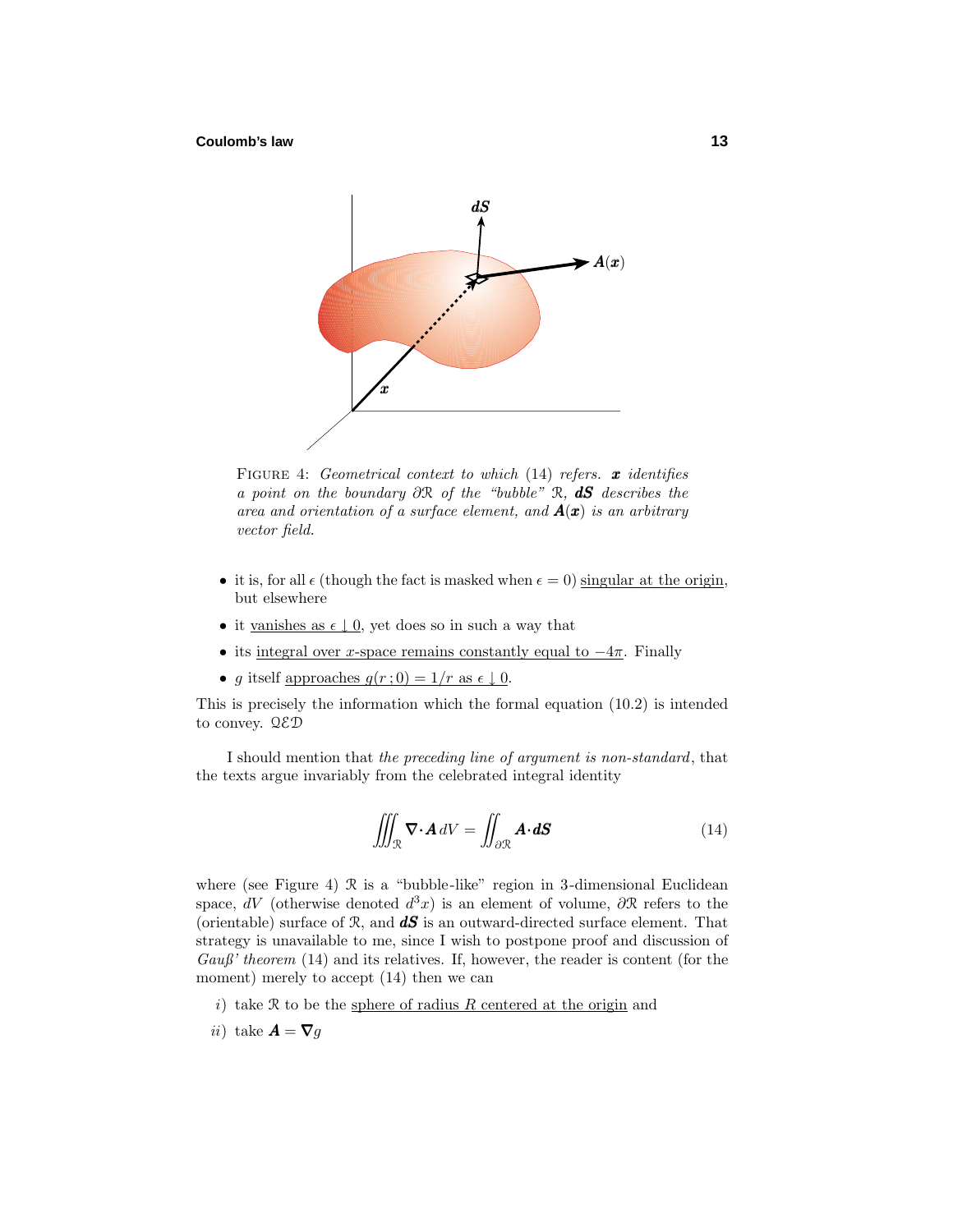to obtain

$$
\iiint_{\mathcal{R}} \nabla^2 g \, d^3 x = \iint_{\partial \mathcal{R}} \nabla g \cdot d\mathbf{S}
$$
  
=  $-\iint_{\partial \mathcal{R}} \frac{1}{(r+\epsilon)^2} \hat{\mathbf{x}} \cdot d\mathbf{S}$  by (8) and (9)

But  $\hat{x} \cdot dS = dS$  since  $\hat{x}$  and  $dS$  are (for this R) parallel and  $\hat{x}$  is a unit vector, so

$$
=-\frac{4\pi R^2}{(R+\epsilon)^2}
$$

—consistently with a result we obtained *en route* to  $(13)$ . The surprising fact that this result is (in the limit  $\epsilon \downarrow 0$ ) *R*-independent is understood as follows:  $\nabla^2 g$  is—see again (12)—singular at the origin but (in the limit) vanishes elsewhere, so  $\iiint \nabla^2 g d^3x$  acquires its entire value at/from the singularity *...* which (again) is the upshot of (10.2). Note finally that by "displacement of the origin" we have

$$
\frac{\boldsymbol{x} - \boldsymbol{a}}{|\boldsymbol{x} - \boldsymbol{a}|^3} = -\nabla \frac{1}{|\boldsymbol{x} - \boldsymbol{a}|}
$$
(15.1)

and

$$
\nabla^2 \frac{1}{|\mathbf{x} - \mathbf{a}|} = -4\pi \delta(\mathbf{x} - \mathbf{a})
$$
 (15.2)

as trivial generalizations of (10). Equations (15) are fundamental—the results I have been at such pains to derive. END OF DIGRESSION

Returning now with  $(15.1)$  to  $(3.2)$  we have

$$
\boldsymbol{E}(\boldsymbol{x}) = -\iiint \rho(\boldsymbol{\xi}) \boldsymbol{\nabla} \frac{1}{|\boldsymbol{x} - \boldsymbol{\xi}|} d^3 \boldsymbol{\xi}
$$
(16)

Here the operator  $\nabla$  looks only to the *x*-dependence of its operand, and since x is not the variable of integration we can take the  $\nabla$  outside the  $\iiint$ , writing

$$
= -\nabla \varphi(\boldsymbol{x}) \tag{17}
$$

$$
\varphi(\boldsymbol{x}) \equiv \iiint \rho(\boldsymbol{\xi}) \frac{1}{|\boldsymbol{x} - \boldsymbol{\xi}|} d^3 \boldsymbol{\xi}
$$
(18)

≡ electrostatic potential, a scalar field

Electrostatic  $\vec{E}$ -fields are, according to (17), *conservative* (in the sense that they admit of derivation from a scalar "potential," namely the  $\varphi(\mathbf{x})$  of (18)). The equation

$$
\nabla \times \boldsymbol{E} = \mathbf{0} \tag{19}
$$

—which follows from  $(17)$  by  $(6.1)$ —provides a compact formulation of the same fundamental fact (and would motivate a hydrodynamicist to remark that such  $E$ -fields are "irrotational"). Note, however, that  $(19)$ —which contains no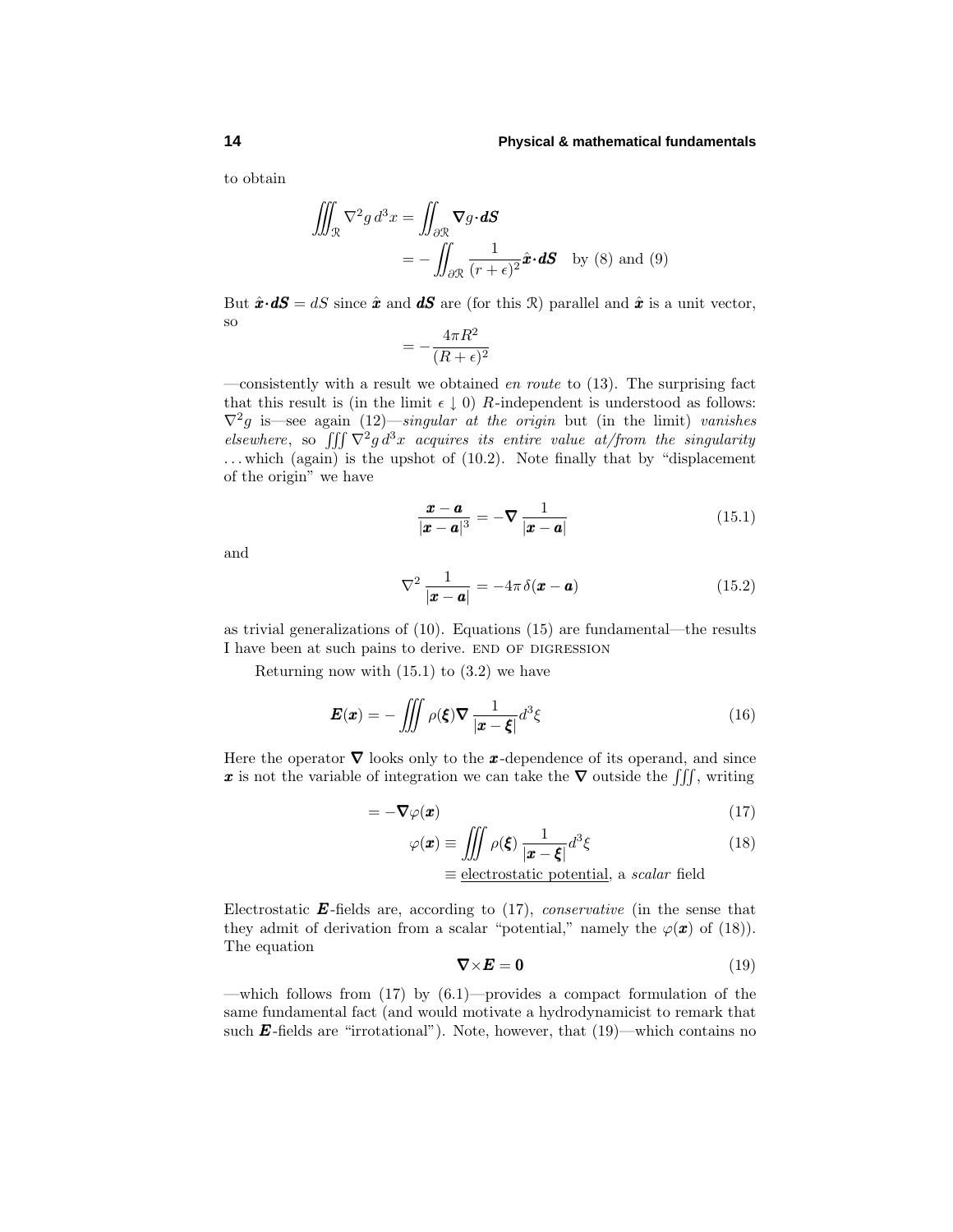reference at all to  $\rho(\mathbf{x})$ —imposes only a weak constraint upon the structure of  $E(x)$ ; *i.e.*, that it does not, of itself, enable one to *compute*  $E(x)$ .

Next we take the divergence of (16) to obtain

$$
\nabla \cdot \mathbf{E}(\mathbf{x}) = -\iiint \rho(\xi) \nabla^2 \frac{1}{|\mathbf{x} - \xi|} d^3 \xi
$$
  
=  $4\pi \iiint \rho(\xi) \delta(\mathbf{x} - \xi) d^3 \xi$  by (15.2)  
=  $4\pi \rho(\mathbf{x})$  (20)

And from (20) it follows by (17) that

$$
\nabla^2 \varphi(\boldsymbol{x}) = -4\pi \rho(\boldsymbol{x}) \tag{21}
$$

Some comments are now in order:

**1.** Equations (19) and (20)—more specifically

$$
\nabla \cdot \mathbf{E} = 4\pi \rho \quad , \quad \frac{\partial}{\partial t} \rho = 0
$$
  

$$
\nabla \times \mathbf{E} = \mathbf{0} \quad , \quad \frac{\partial}{\partial t} \mathbf{E} = \mathbf{0}
$$
 (22)

where  $\partial \rho / \partial t = 0$  and  $\partial E / \partial t = 0$  formalize the fact that we are here talking about time-independent physics—provide a *complete local characterization of* the laws of electrostatics *...* where "complete" means that the solution of (22) is, for any prescribed boundary conditions, unique. From  $(22)$  one can, in particular, recover the (non-local) statement  $(3.2)$  which provided our point of departure.

**2.** As will be shown later in greater detail,  $\nabla \times \vec{E} = 0$  tells us in effect that "there exists a (non-unique)  $\varphi$  such that  $\mathbf{E} = -\nabla \varphi$ , while it is the upshot of (21) that <u>in charge-free regions of space</u>  $\varphi$  satisfies *Laplace's equation* 

$$
\nabla^2 \varphi = 0 \tag{23}
$$

In the discrete approximation

$$
= \frac{\frac{\varphi(x+\epsilon,y,z)-\varphi(x,y,z)}{\epsilon} - \frac{\varphi(x,y,z)-\varphi(x-\epsilon,y,z)}{\epsilon}}{\epsilon} + y\text{-analog} + z\text{-analog}
$$

$$
= \frac{6}{\epsilon^2} \bigg\{ \frac{\varphi(\text{evaluated at 6 "near neighbors" of } \mathbf{x})}{6} - \varphi(\mathbf{x}) \bigg\}
$$

so (23) tells us that *in the absence of charge*  $\varphi$  "relaxes" until the value assumed by  $\varphi$  at **x** is the <u>average of the values assumed by  $\varphi$  at the "neighbors" of **x**.</u> This can be understood to be the "meaning" of Laplace's equation whatever the physical/mathematical context in which it is encountered. According to Poisson's equation

$$
\nabla^2 \varphi = -4\pi \rho \tag{21}
$$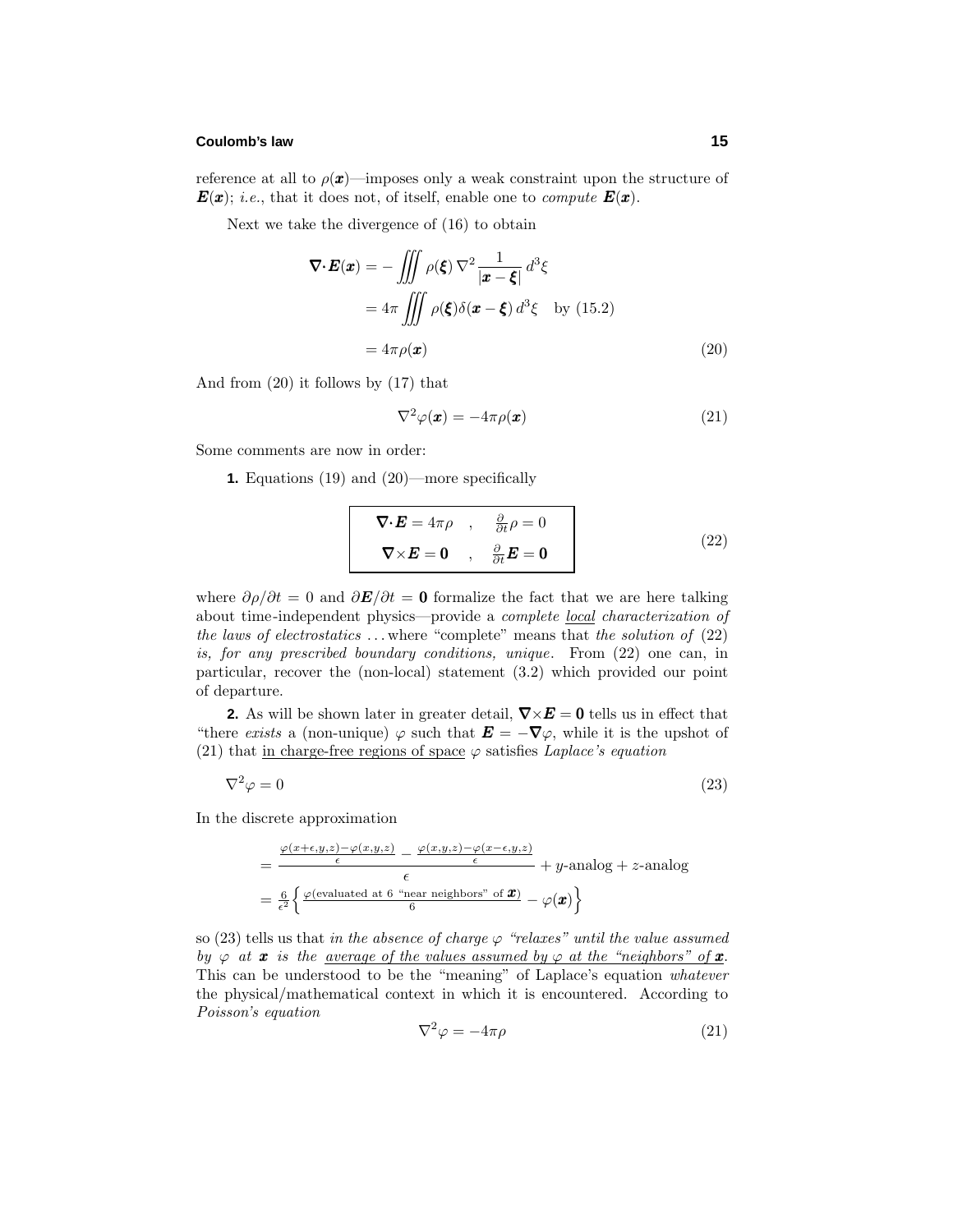the "role" of charge is "to keep  $\varphi$  from relaxing:"  $\varphi$  (locally) exceeds or falls short of the average of neighboring values according as (locally)  $\rho \geq 0$ . Note that if I were to *give* you  $\varphi(\mathbf{x})$  then you could use (21) to *compute the implied* structure of the charge distribution (or "source term")  $\rho(\mathbf{x})$ .

**3.** Comparison of (21) with (15.2) shows that we can interpret

 $G(\boldsymbol{x};\boldsymbol{\xi})\equiv\frac{1}{|\boldsymbol{x}-\boldsymbol{\xi}|}$ <sup>|</sup>*<sup>x</sup>* <sup>−</sup> *<sup>ξ</sup>*<sup>|</sup> <sup>↑</sup> | ———The notation recalls the name of George Green, who (∼1824) was the first to appreciate the power of the general ideas here at issue.

as a description of the electrostatic potential generated by a unit charge situated at the point  $\xi$  in  $x$ -space. Now it is fundamental that (see again page 4)

Electrodynamics is—like quantum mechanics (but unlike classical mechanics, fluid dynamics, gravitational field physics)—dominated by the principle of superposition.

This is because the underlying (partial differential) equations are (see (22)) linear: solutions—when

- multiplied by constants and/or
- added to other solutions

—yield solutions. This "build-up principle" pertains, in particular, to  $(21)$ . Reading the identity

$$
\rho(\boldsymbol{x}) = \iiint \rho(\boldsymbol{\xi}) \,\delta(\boldsymbol{x} - \boldsymbol{\xi}) \,d^3\boldsymbol{\xi}
$$

as a formalization of the remark that arbitrary (even continuous) charge distributions can be synthesized by weighted superposition of point charges, we infer (by linearity) that  $\rho(\mathbf{x})$  generates the potential

$$
\varphi(\boldsymbol{x}) = \iiint \rho(\boldsymbol{\xi}) G(\boldsymbol{x}; \boldsymbol{\xi}) d^3 \xi \tag{25}
$$

Equation  $(25)$  is but a notationally disguised re-write of  $(18)$ , upon which it sheds important new light. If we apply  $\nabla^2$  to (25) and insist that the result be—for all  $\rho(\mathbf{x})$ —in conformity with (21) then we are forced to the conclusion that

$$
\nabla^2 G(\boldsymbol{x}; \boldsymbol{\xi}) = -4\pi \delta(\boldsymbol{x} - \boldsymbol{\xi}) \tag{26}
$$

which (by  $(24)$ ) is but a restatement of  $(15.2)$ , but can be read as the equation that defines the Green's function appropriate to the Poisson equation (21). Evidently

 $-\nabla G(\mathbf{x}; \boldsymbol{\xi}) =$  Coulombic *E*-field generated by a unit point charge at  $\boldsymbol{\xi}$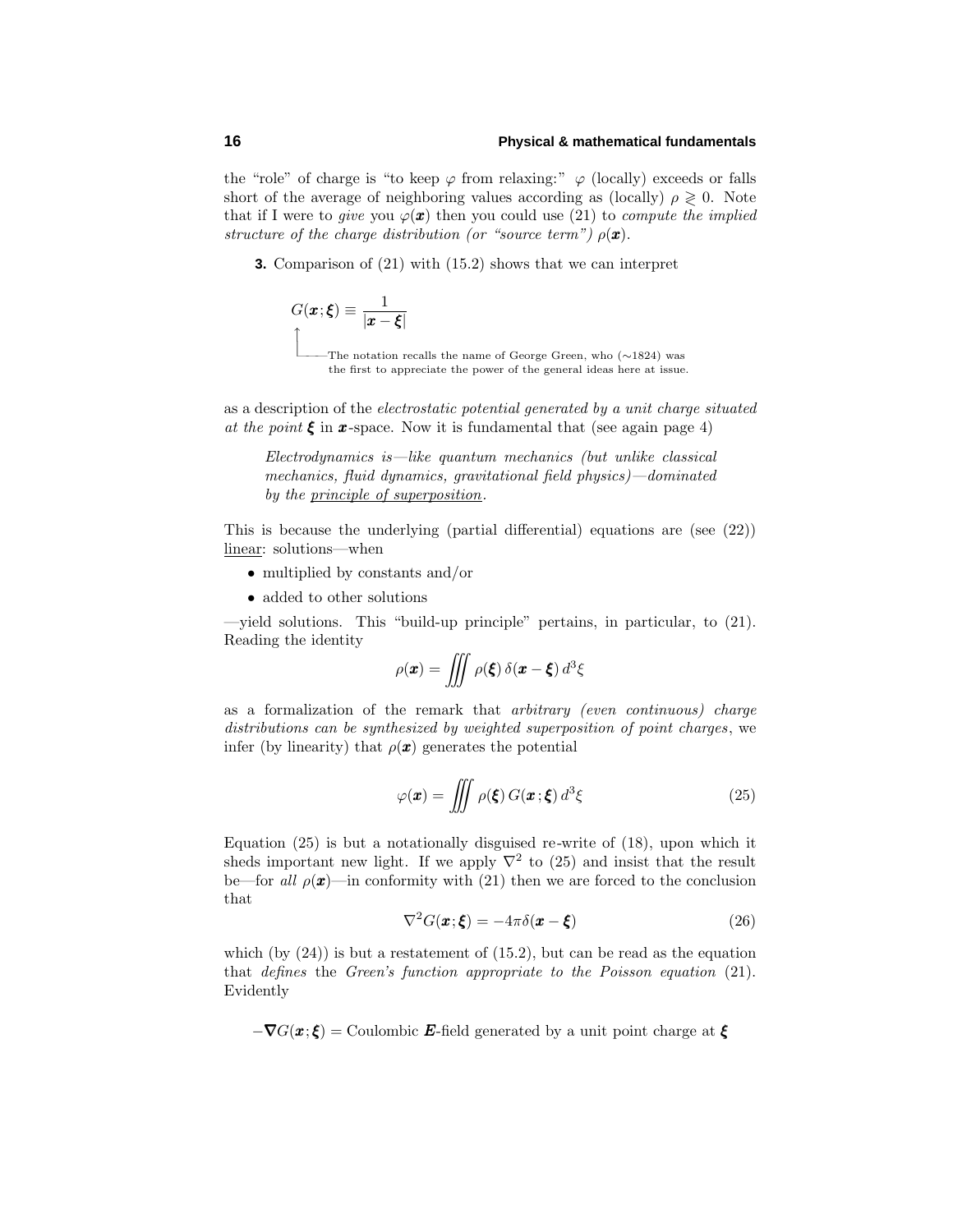**5.** To place the preceding remarks in a larger context, and to lend substance to the claim that the Green's function technique pertains generally to "linear physics" *...* consider the (inhomogeneous linear partial differential) equation

$$
(\nabla^2 - \lambda^2) \varphi(\mathbf{x}) = -4\pi \rho(\mathbf{x})
$$
\n
$$
\lambda \text{ is a constant with (evidently) the physical dimensions of } \frac{1}{\text{length}}
$$
\n(27)

which gives back (21) in the limit  $\lambda^2 \downarrow 0$ . Equation (25) serves *still* to describe the general solution  $\varphi$  of (27), but the Green's function  $G(\mathbf{x}; \boldsymbol{\xi})$  is constrained now to satisfy not (26) but

$$
(\nabla^2 - \lambda^2) G(\pmb{x}; \pmb{\xi}) = -4\pi \delta(\pmb{x} - \pmb{\xi})
$$

which is readily shown<sup>7</sup> to entail

$$
G(\pmb{x};\pmb{\xi}) = \frac{1}{|\pmb{x}-\pmb{\xi}|} e^{-\lambda |\pmb{x}-\pmb{\xi}|}
$$

To reduce the notational clutter and better expose the essence of the matter, write  $r \equiv |\mathbf{x} - \boldsymbol{\xi}|$  to obtain

$$
(\nabla^2 - \lambda^2)G(r) = -4\pi \,\delta(r) \tag{28}
$$

$$
G(r) = \frac{1}{r} \cdot e^{-\lambda r}
$$
 (29)

Equation (29) describes what is sometimes called the "screened Coulomb potential," for reasons that arise from the observation that (28) can be written

$$
\nabla^2 G(r) = -4\pi \rho(r)
$$
  

$$
\rho(r) \equiv \delta(r) - \frac{\lambda^2}{4\pi r} e^{-\lambda r}
$$
 (30)

By quick computation

$$
\int_0^\infty \rho(r) 4\pi r^2 dr = 1 - 1 = 0
$$

so  $(30)$  can be used to model the *electrostatic environment of a neutral*  $\underline{atom}$ (positively charged point-like nucleus that is "screened" by an exponentially attenuated "electron cloud"—the whole being electrically neutral). A visiting test charge feels an *E*-field given by

$$
\mathbf{E} = -\nabla G = -\left(\frac{1}{r}e^{-\lambda r}\right)'\hat{\mathbf{x}}
$$

$$
= \frac{1}{r^2}\left(1 + \lambda r\right)e^{-\lambda r}\hat{\mathbf{x}} \tag{31}
$$

attenuation factor

<sup>7</sup> problem 7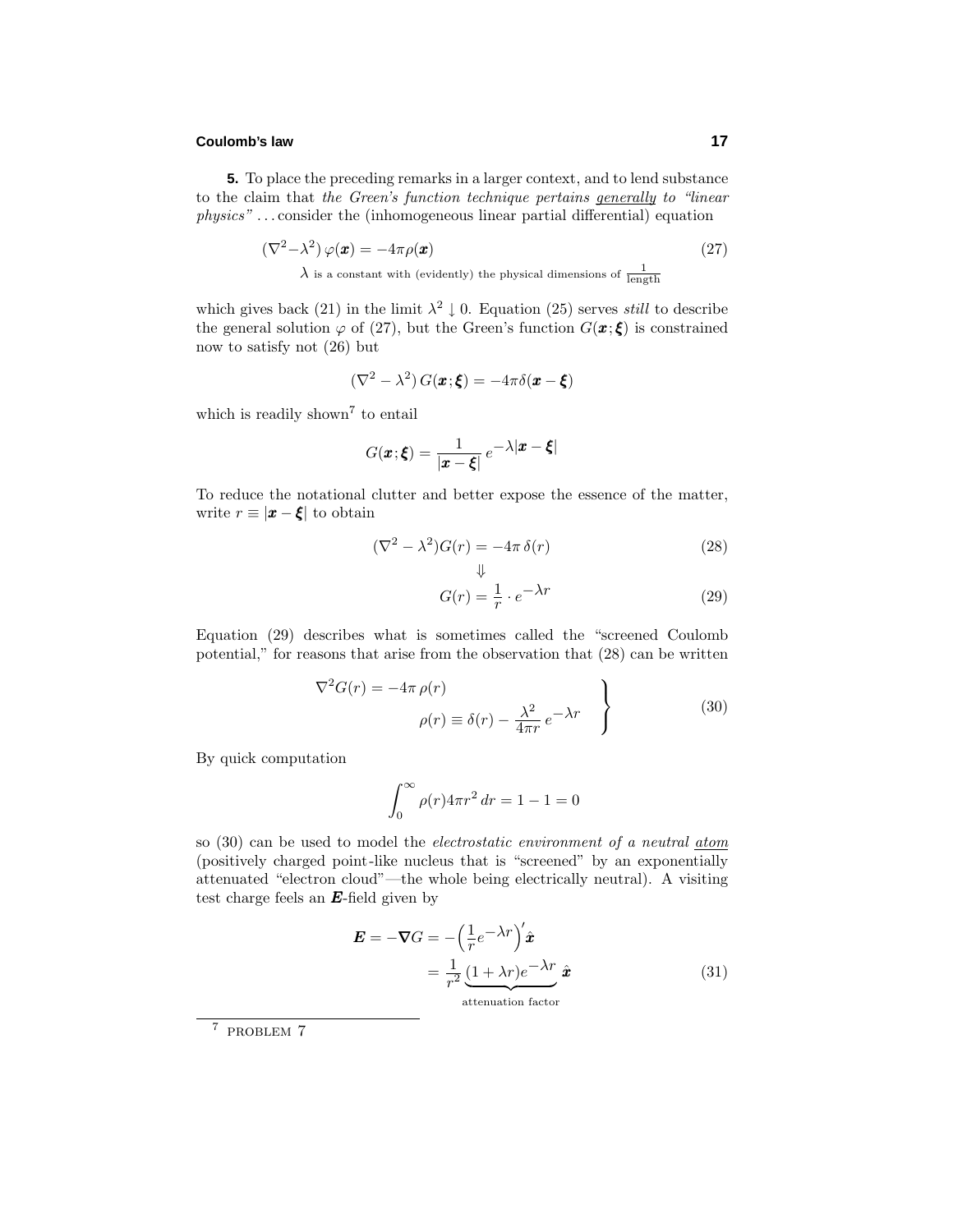—the strength of which *falls off faster than*  $1/r^2$  (which is to say: "faster than geometrically"), with a "characteristic range" given by  $\lambda$ .

HISTORICAL NOTE: By  $1934$  it was known that the so-called "strong" force" (the force which overcomes electrostatic repulsion to bind nuclei) is of *short range*. Hideki Yukawa—then 27 years oldsaw the opportunity to give the *λ*-term an important physical job. He recognized that classical physics—(*e, c*)-physics—contains no "*natural length*". Neither does its quantized analog  $((e, c, \hbar)$ -physics) *...* but theories of the latter type would acquire a "natural length" given on dimensional grounds<sup>8</sup> by

natural length 
$$
\equiv \lambda^{-1} = \frac{\hbar}{\mu c}
$$
 (32)

—if the analog of the photon (Yukawa's hypothetical—but by now very well established—"meson": the particle which mediates the strong interaction) were assigned a non-zero mass *µ*. Yukawa was led thus to postulate the existence of an elementary particle (it turned out to be a small population of particles—the "*π*-mesons") with mass

$$
\mu = \frac{\hslash}{c} \cdot \frac{1}{\text{range of the strong force}} \sim 265
$$
 electron masses

and to suggest that something like the "Yukawa force law" (31) should (in leading approximation) describe the interaction of nucleons.  $\pi$ -mesons were first observed (in nuclear emulsions by Powell & Occhialini) in 1947, and in 1949 Yukawa received the Nobel Prize.

Note finally that

- the "natural length" of (32) *becomes infinite* as  $\mu \downarrow 0$ ;
- the preceding theory becomes "Coulombic" in that limit *...* and could, in particular, be used to construct an alternative to our "non-Gaußian proof" of  $(10.2)$ ;
- we might expect  $(21)$  to go over into  $(27)$  should it turn out that photons do in fact have a (tiny) mass.

I look finally to the *energetics* of electrostatic fields; *i.e.*, of static chrage configurations. Readers will recall from prior study of elementary mechanics that

1) if  $\mathbf{F}(\mathbf{x})$  describes the forcy environment of a mass point *m* then the work that you must perform to transport *m* along a prescribed path is given by

$$
W[\text{path}] = -\int_{\text{path}} \boldsymbol{F}(\boldsymbol{x}) \boldsymbol{\cdot} \boldsymbol{dx}
$$

 $8$  PROBLEMS  $8 \& 9$ .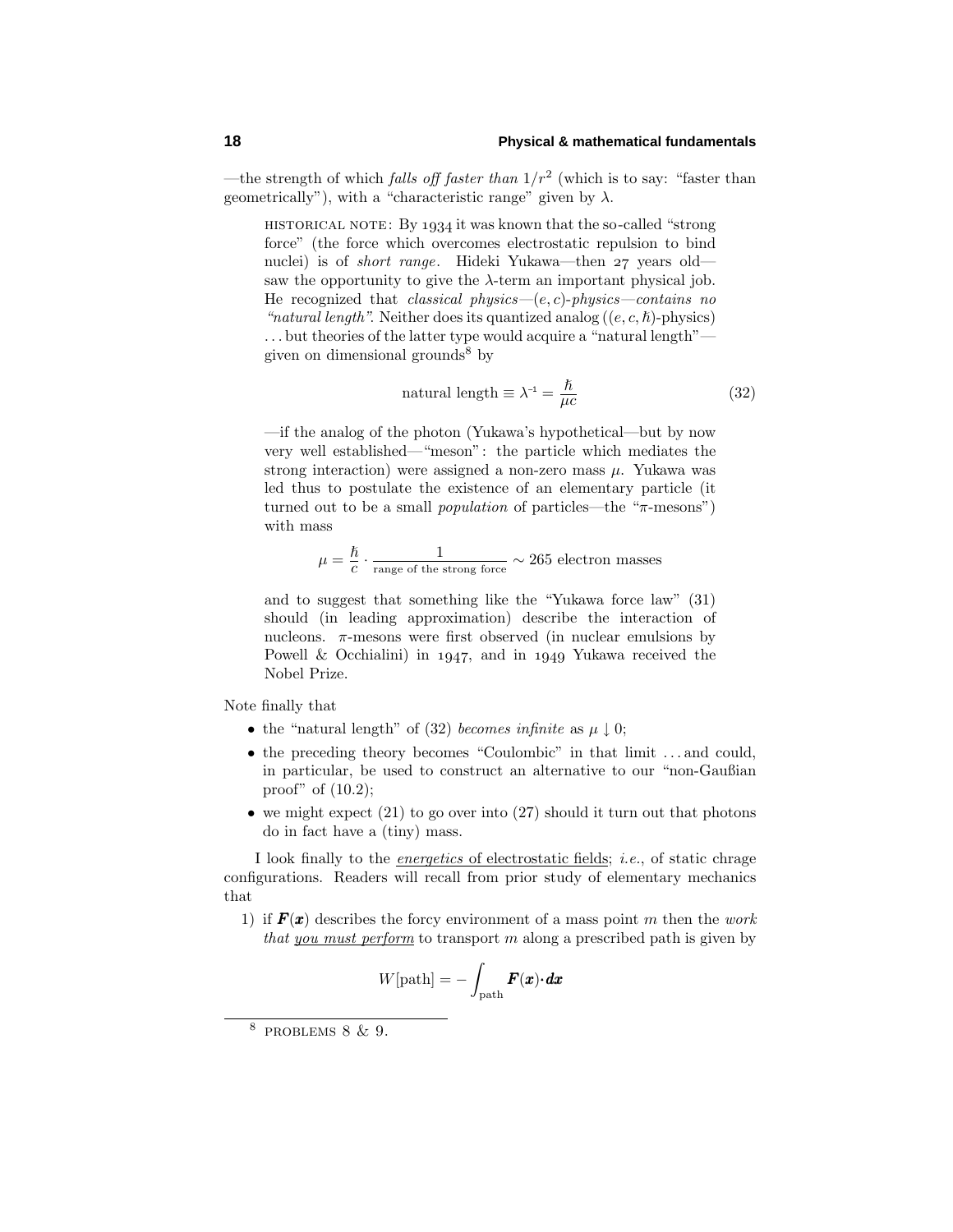If the path is described parametrically  $\mathbf{x} = \mathbf{x}(\lambda)$ :  $0 \le \lambda \le 1$  then we can (more specifically) write

$$
= -\int_0^1 \boldsymbol{F}(\boldsymbol{x}(\lambda)) \cdot \frac{d\boldsymbol{x}(\lambda)}{d\lambda} d\lambda
$$

2) if the force is "conservative" in the sense that it admits of description as the gradient of a scalar potential

$$
\pmb{F}(\pmb{x}) = -\pmb{\nabla} U(\pmb{x})
$$

then (by  $\nabla U \cdot dx = dU$ )

$$
W[\text{path}] = \int_0^1 \frac{dU(\pmb{x}(\lambda))}{d\lambda} d\lambda
$$

$$
= U(\pmb{x}_1) - U(\pmb{x}_0)
$$

Remarkably, the path-dependence of *W* has dropped away: *W* has become (not a "path functional" but) a <u>function</u> of the endpoints of the path. A simple argument shows, conversely, that path-independence implies the existence of *U*.

We now ask: What is the work which you must perform to assemble the constellation of charges  $Q_i$  first contemplated on page 8? ...the assumption (mainly of convenience) being that the  $Q_i$  reside initially—far from each other and from  $us$ —"at infinity" (i.e., at the only generally available "standard place").

Evidently we can move the 1<sup>st</sup> charge  $Q_1$  into position "for free." The 2<sup>nd</sup> charge *Q*<sup>2</sup> feels (when at *x*) the Coulombic force

$$
\boldsymbol{F}_{12}(\boldsymbol{x}) = kQ_1Q_2\frac{1}{r_1^3}\boldsymbol{r}_1 = -kQ_2\boldsymbol{\nabla}\varphi_1(\boldsymbol{x})
$$

$$
\varphi_1(\boldsymbol{x}) \equiv Q_1\frac{1}{r_1}
$$

exerted by  $Q_1$ , and from  $(33)$  we infer that to bring  $Q_2$  into position we must do work given by

$$
W_2 = kQ_2 \{\varphi_1(\pmb{x}_2) - \underbrace{\varphi_1(\pmb{\infty})}_{0}\} = kQ_2 Q_1 \frac{1}{r_{21}} \equiv W_{21}
$$
  

$$
\pmb{r}_{21} \equiv \pmb{x}_2 - \pmb{x}_1
$$

Since electrostatic forces conform to the principle of superposition, the force experienced by *Q*<sup>3</sup> can be described

$$
\boldsymbol{F}_3(\boldsymbol{x}) = \boldsymbol{F}_{31}(\boldsymbol{x}) + \boldsymbol{F}_{32}(\boldsymbol{x}) = -kQ_3\boldsymbol{\nabla}\big\{\varphi_1(\boldsymbol{x}) + \varphi_2(\boldsymbol{x})\big\}
$$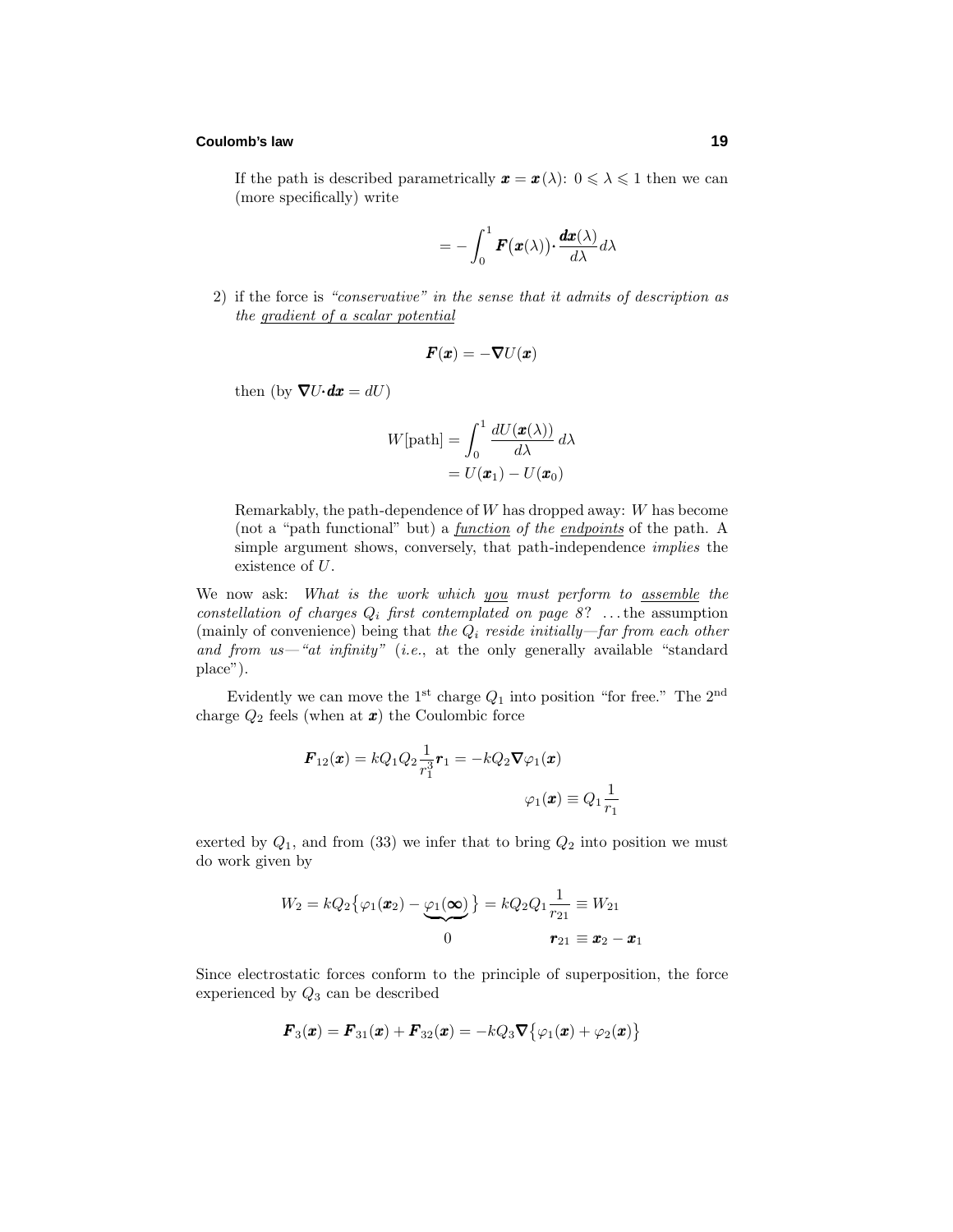$\ldots$  and, since **F** enters linearly into the equation  $W = \int \mathbf{F} \cdot d\mathbf{x}$ , we infer that to bring  $Q_3$  into position we must do work given by

$$
W_3 = kQ_3\{\varphi_1(\pmb{x}_3) + \varphi_2(\pmb{x}_3)\} = kQ_3Q_1\frac{1}{r_{31}} + kQ_3Q_2\frac{1}{r_{32}} \equiv W_{31} + W_{32}
$$

By extension of the same line of argument we obtain

$$
W_i = \sum_{j=1}^{i-1} W_{ij}
$$

where

$$
W_{ij} \equiv kQ_i\varphi_j(\boldsymbol{x}_i)
$$
  
=  $kQ_iQ_j\frac{1}{r_{ij}}$  with  $r_{ij} \equiv |\boldsymbol{x}_i - \boldsymbol{x}_j|$   
=  $\left\{\begin{array}{c}\text{work done by moving } Q_i \text{ against} \\ \text{the Coulombic force exerted by } Q_j \end{array}\right\}$  (34)

The energy which we must invest to assemble the entire population is given therefore by

$$
W = \begin{array}{c} \bullet \\ W_{21} \bullet \\ W_{31} + W_{32} \bullet \\ \vdots \\ \downarrow \\ \downarrow \\ W_{n1} + W_{n2} + \cdots + W_{n,n-1} \bullet \\ = \sum_{i > j} W_{ij} \end{array} \tag{35.1}
$$

but would have been given by

$$
= \sum_{i>j} W_{ij} \qquad \text{:} \quad \text{note the reversed inequality} \tag{35.2}
$$

had we reversed the order of assembly. Equations (35) are, of course, equivalent (by  $W_{ij} = W_{ji}$ : see (34)) ...and can be combined to give

$$
= \frac{1}{2} \sum_{i} \sum_{j}^{\prime} W_{ij}
$$
\n(36)\n  
\n
$$
\begin{array}{c}\n\text{the prime means that the self-energy terms} \\
\text{(terms with } i = j) \text{ are to be omitted}\n\end{array}
$$

which possesses a pleasing formal symmetry. One might be strontly tempted to write

—note that the prime is now absent

$$
W = \frac{1}{2} \sum_{i} \sum_{j} W_{ij} - \sum_{i} W_{ii}
$$
 (37)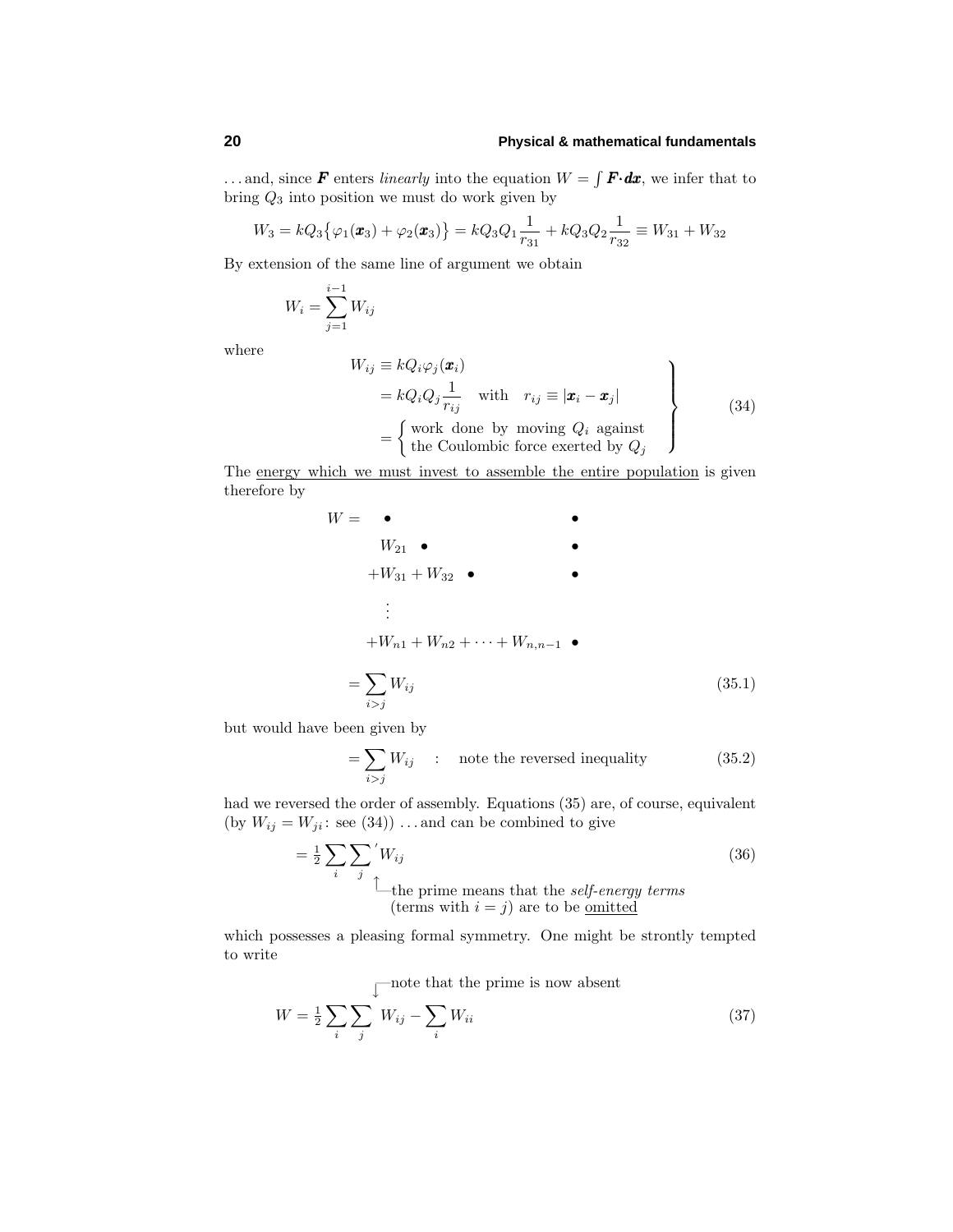were it not for the important fact that each of the "self-energy terms" *Wii* is <u>numerically infinite</u>. Equation (37) possesses, in other words, the latently deceptive structure

$$
=(W+\infty)-\infty
$$

Computationally/conceptually more useful results can be obtained now by appeal to (34): thus

$$
W = \frac{1}{2}k \sum_{i} Q_{i} \left\{ \underbrace{\sum_{j}^{\prime} \varphi_{j}(\boldsymbol{x}_{i})}_{= \sum_{j}^{\prime} Q_{j} \frac{1}{r_{ij}}} \right\}
$$
(38.1)

 $=$  potential at  $x_i$  due to all <u>other</u> charges  $Q_j$ 

$$
=\frac{1}{2}k\sum_{i}\sum_{j}'Q_{i}Q_{j}\frac{1}{r_{ij}}\tag{38.2}
$$

In the continuous limit equations (38) go over semi-plausibly into

$$
W = \frac{1}{2}k \int_{\uparrow} \rho(\mathbf{x}) \varphi(\mathbf{x}) d^3 x \tag{39.1}
$$

 $\Box$ means  $\iiint$ , and extends over any region R big enough to contain all points where the charge distribution  $\rho \neq 0$ 

$$
= \frac{1}{2}k \iint \rho(\boldsymbol{x})\rho(\boldsymbol{\xi}) \frac{1}{|\boldsymbol{x} - \boldsymbol{\xi}|} d^3 x d^3 \boldsymbol{\xi}
$$
 (39.2)

which are (by  $(18)$ ) equivalent. I say "semi-plausibly" becuase equations  $(39)$ contain no analogs of the primes which decorate (38). Indeed, if we set

$$
\rho(\boldsymbol{\xi}) = \sum_{i} Q_i \, \delta(\boldsymbol{\xi} - \boldsymbol{x}_i) \tag{4}
$$

we can perform the  $\iint$  and obtain

$$
= \tfrac{1}{2}\sum_i\sum_j W_{ij} = W + \text{self-energy terms}
$$

We confront therefore this fundamental question (which I must, for the moment, leave dangling): For *continuous* charge distributions  $\rho(\boldsymbol{x})$  do "self-energy terms" (ever? sometimes? always?) automatically vanish?

We are in position now to review some ideas which are as fundamental as they are pretty. Introducing  $\rho = -\frac{1}{4\pi} \nabla^2 \varphi$  into (39.1) we obtain

$$
W = -\frac{1}{8\pi}k \iiint \varphi \nabla^2 \varphi d^3 x \tag{40}
$$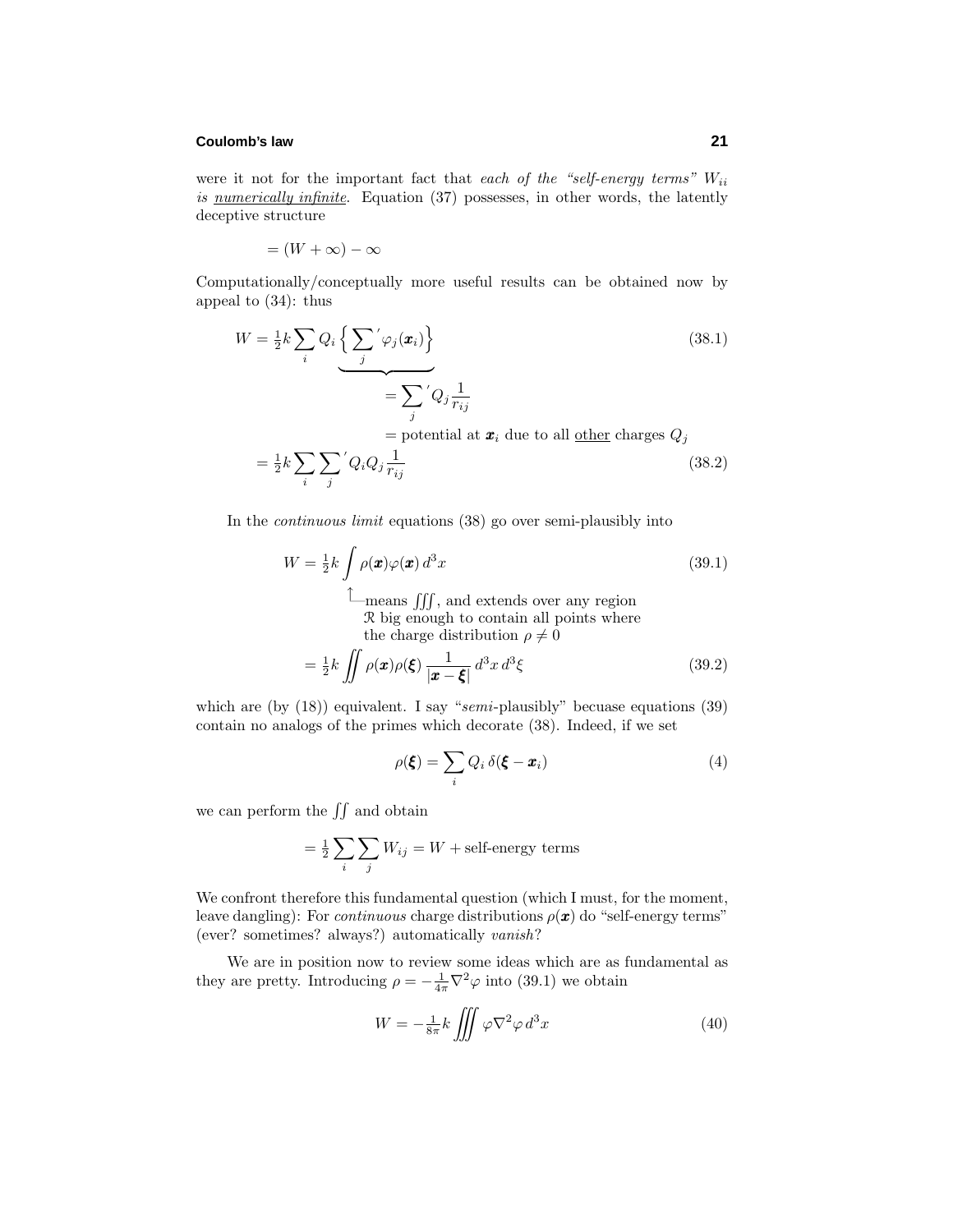which will strike some readers as reminiscent of the formula

$$
\langle E \rangle = \iiint \psi^* \left\{ -\frac{\hbar^2}{2m} \nabla^2 + V \right\} \psi \, d^3x
$$

by means of which one computes the expected value of the average of many energy measurements if the quantum mechanical system with Hamiltonian  $\mathbf{H} = \frac{1}{2m} \mathbf{p}^2 + V(\mathbf{x})$  is known to be in state  $\psi$ . Be that as it may ... it follows from (40) (more directly: introduce  $\rho = \frac{1}{4\pi} \nabla \cdot \boldsymbol{E}$  into (39.1)) that

$$
W = \frac{1}{8\pi} k \iiint \varphi \, \nabla \cdot \boldsymbol{E} \, d^3 x
$$

By (5.2)

$$
\varphi\,\boldsymbol{\nabla\cdot}\boldsymbol{E}=-\boldsymbol{E\cdot\nabla}\varphi+\boldsymbol{\nabla\cdot}(\varphi\boldsymbol{E})
$$

while by (17)

$$
\nabla \varphi = -\bm{E}
$$

So—by what is in effect the 3-dimensional analog of an "integration by parts" we have

$$
= \frac{1}{8\pi} k \left\{ \iiint E^2 d^3x + \underbrace{\iiint \nabla \cdot (\varphi \mathbf{E}) d^3x}_{\mathbf{E} = \iint \varphi \mathbf{E} \cdot d\mathbf{S} \quad \text{by Gauß' theorem (14)}
$$

We expect  $\varphi \mathbf{E}$  to fall off asymptotically as  $1/r^3$ . This is fast enough to cause the later surface integral to vanish if the surface of integration is "removed to infinity" *...* giving

$$
=\frac{1}{8\pi}k\iiint E^2 d^3x\tag{41}
$$

where  $E^2 \equiv \mathbf{E} \cdot \mathbf{E}$  and where the  $\iiint$  ranges over all space (or at least over all points where  $E(x) \neq 0$ ). Several lines of commentary are now in order:

**1.** All that has been said concerning *W* pertains as well to the energetics of gravitational (or at least to weakgravitostatic) fields as it does to electrostatic fields. The space-curvature effects associated with very strong fields (whether gravitational or electrostatic) can, of course, be expected to cause our (tacit) Euclidean assumptions to break down ...

**2.** More familiar to chemists than to physicists—and so general/powerful that it is difficult to formulate except in words—is

LE CHATELIER'S PRINCIPLE: When an external force is applied to a system in equilibrium the system adjusts so as to minimize the effect of the applied force.

Somewhat similar—in substance and spirit, in its abstract generality, and in its ever-surprising power—is this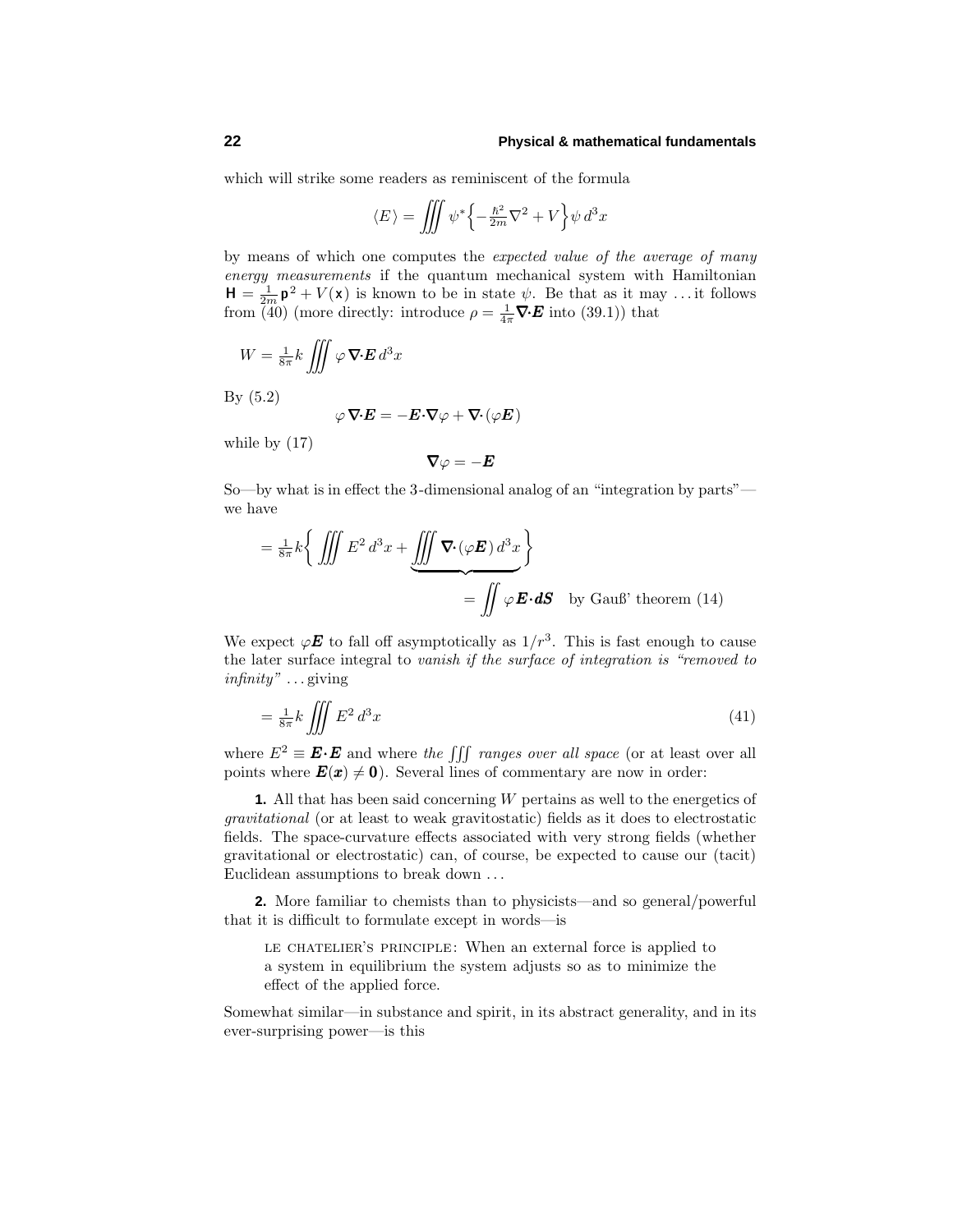namelesss principle: If the energy *E* of a system depends upon an adjustable parameter  $\alpha$  (of whatever nature) then an "abstract" force"  $\mathcal{F} = -\partial E/\partial \alpha$  will be associated with variation of that parameter. If  $\alpha$  refers to *spatial position* then  $\mathcal F$  will have literally the nature of a mechanical force.

Our electrostatic *W* is by nature a function of  $x_1, Q_1, x_2, Q_2, \ldots, x_n, Q_n$  (in the discrete case, and a functional of  $\rho(x)$  in the continuous case). What is the (literal) force associated with variation of  $x_i$ ? Bringing (34) to (36) we have<sup>9</sup>

$$
-\nabla_i W = -\nabla_i \frac{1}{2} k \sum_{a,b}^{\prime} Q_a Q_b \frac{1}{r_{ab}}
$$
(42.1)  

$$
= -\frac{1}{2} k Q_i \nabla_i \left\{ \sum_a^{\prime} Q_a \frac{1}{r_{ai}} + \sum_b^{\prime} Q_b \frac{1}{r_{ib}} \right\}
$$
  
sums identical by  $r_{ab} = r_{ba}$   

$$
= -k Q_i \nabla_i \sum_j^{\prime} Q_j \frac{1}{r_{ij}}
$$
  

$$
= k Q_i \cdot (\mathbf{E}\text{-field at } \mathbf{x}_i \text{ due to all other charges})
$$
  
= force exerted on  $Q_i$  by the other charges (42.2)

Note that there is a formal sense in which the prime can be dropped from (42.1):  $Q_i$ 's self-energy  $W_{ii}$ —though infinite—does not change when  $Q_i$  is moved  $\dots$  so  $\nabla w_{ii} = 0$ :

A charge *Q* "carries its self-energy with it," so does not exert an electrostatic force upon itself.

Our "nameless principle" can be used to explain why dielectric fluids are lifted into the space between charged capacitor plates, why magnets attract paper clips, where the thermodynamic concepts of "pressure"and "chemical potential" come from *...* and much, much else.

**3.** Where does W reside? The structure of  $(39)$ —in which the  $\int$ 's need extend only over that portion of space which contains charge—tempts one to respond "In the charge(s)" *...* or perhaps "In the 'Coulombic springs' by which the charges are interconnected." But those "springs" are spooky things, which inhabit empty space. And one is, on the other hand, encouraged by the structure of  $(41)$ —where the  $\int$  ranges over that portion of space which contains (not charge but)  $\vec{E}$ -field—to suppose that *W* resides "In the  $\vec{E}$ -field; *i.e.*, in the empty space which envelops the charge." The question therefore arises: Which viewpoint is correct  $(=$  more useful)? The clear answer is "The latter" *...* but only on grounds which emerge when one enlarges the conceptual context to contain dynamical (i.e., *t*-dependent) elements:

It is most useful to consider *W* to reside "in the *E*-field."

<sup>9</sup> I use *a* and *b* as summation indices because *i* is now otherwise engaged.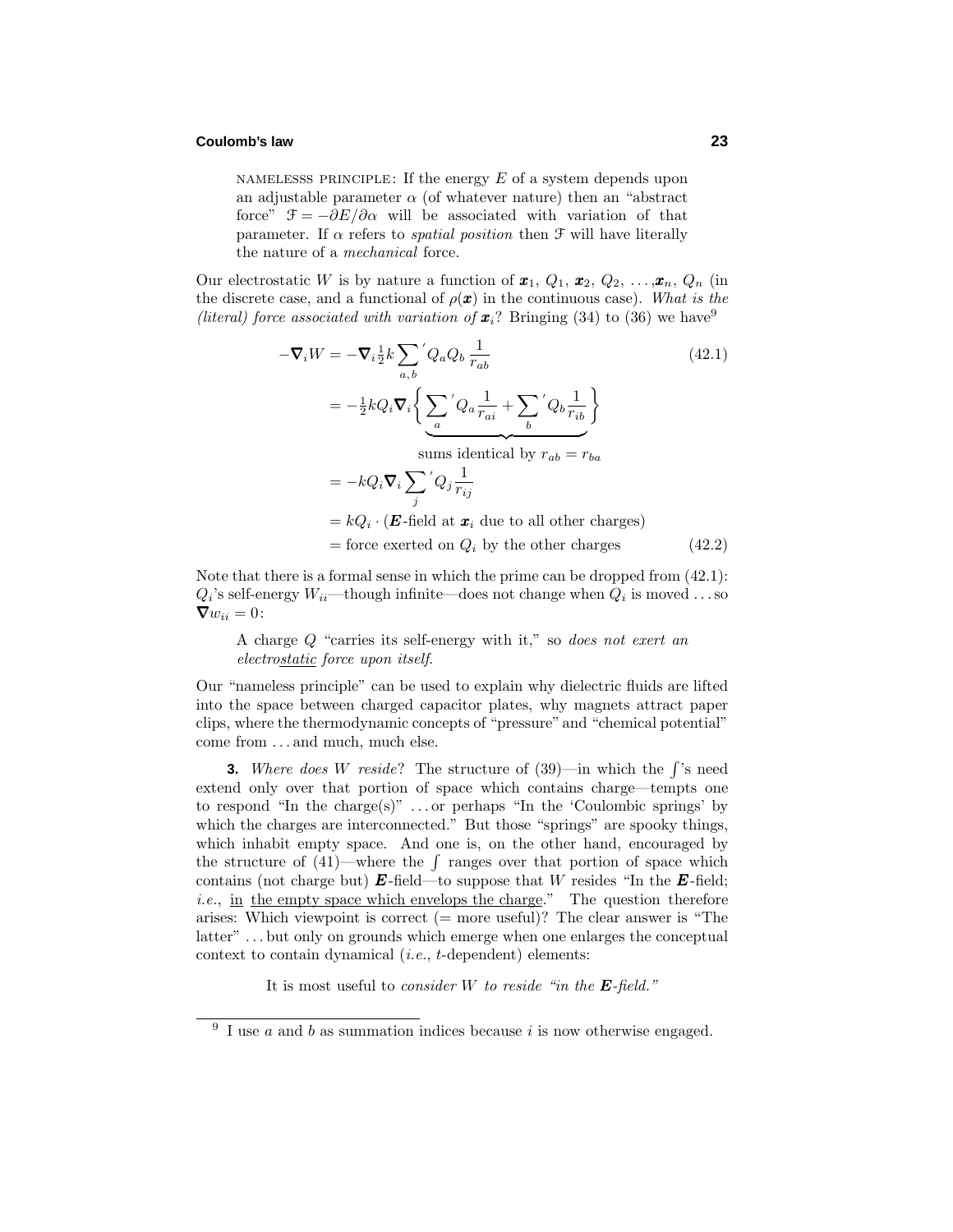We are led thus to speak of *field energy* ...and to begin to *think of* **E**-fields (since they possess energy) as "mechanical objects in their own right." Such "objects" differ from  $(say)$  particles mainly in the fact that they *(i.e., their*) collective properties) are not localized but distributed. Equation (41) can in this light be written

$$
W = \iiint \mathcal{E}(\mathbf{x}) d^3x
$$
  

$$
\mathcal{E}(\mathbf{x}) \equiv \frac{1}{8\pi} k |\mathbf{E}(\mathbf{x})|^2 = \text{electrostatic energy density}
$$
 (44)

**4.** It is obvious from (44) that electrostatic energy density  $\mathcal{E}(\mathbf{x})$  is invariably non-negative:

$$
W = W_{\text{interaction}} + W_{\text{self}} \geq 0
$$

The *W* described by equations (38) is, on the other hand, clearly of *indefinite* sign. This slight paradox is resolved by the realization that (38)—which applies only to discrete charges—pertains only to the interaction energy

$$
W_{\text{interaction}} \geq 0
$$

while

 $W_{\text{self}} > 0$ 

Were we to use  $(41 \equiv 44)$  in problems involving point charges we would (automatically) be taking into explicit account the energy expended in the assembly of those point charges *...* which since

- we are in fact physically unable to "assemble" electrons
- a result of the form  $W = \infty$  is not very useful

would be poor policy. In discrete problems it is essential that one use (38), not (41/44). One begins to see why, for  $\sim$ 80 years, physicists have spoken balefully of the "self-energy problem" *...* which quantum theory transforms, but does not eliminate.<sup>10</sup>

**5.** According to  $(41 \equiv 44)$ , *W*—irrespective of how self-energy terms are handled—is a <u>non-linear</u> number-valued functional of  $\mathbf{E}(x)$ : if  $\mathbf{E}_1$  and  $\mathbf{E}_2$  give rise to  $W_1$  and  $W_2$ , then  $\mathbf{E} = \mathbf{E}_1 + \mathbf{E}_2$  gives rise not to  $W_1 + W_2$  but to

$$
W = W_1 + W_2 + 2\frac{1}{8\pi}k \iiint \mathbf{E}_1(\mathbf{x}) \cdot \mathbf{E}_2(\mathbf{x}) d^3x \tag{45}
$$

I have on page 6 drawn attention to the conventional status of *k*, and wish now (actually for practical reasons) to illustrate how that circumstance might be exploited. If we think of the field equations  $(22)$  as fundamental, and of Coulomb's law as arising from a particular (spherically symmetric) solution of those equations, then it becomes natural to suppose that all factors of  $4\pi$ 

 $^{10}$  problems 10  $\&$  11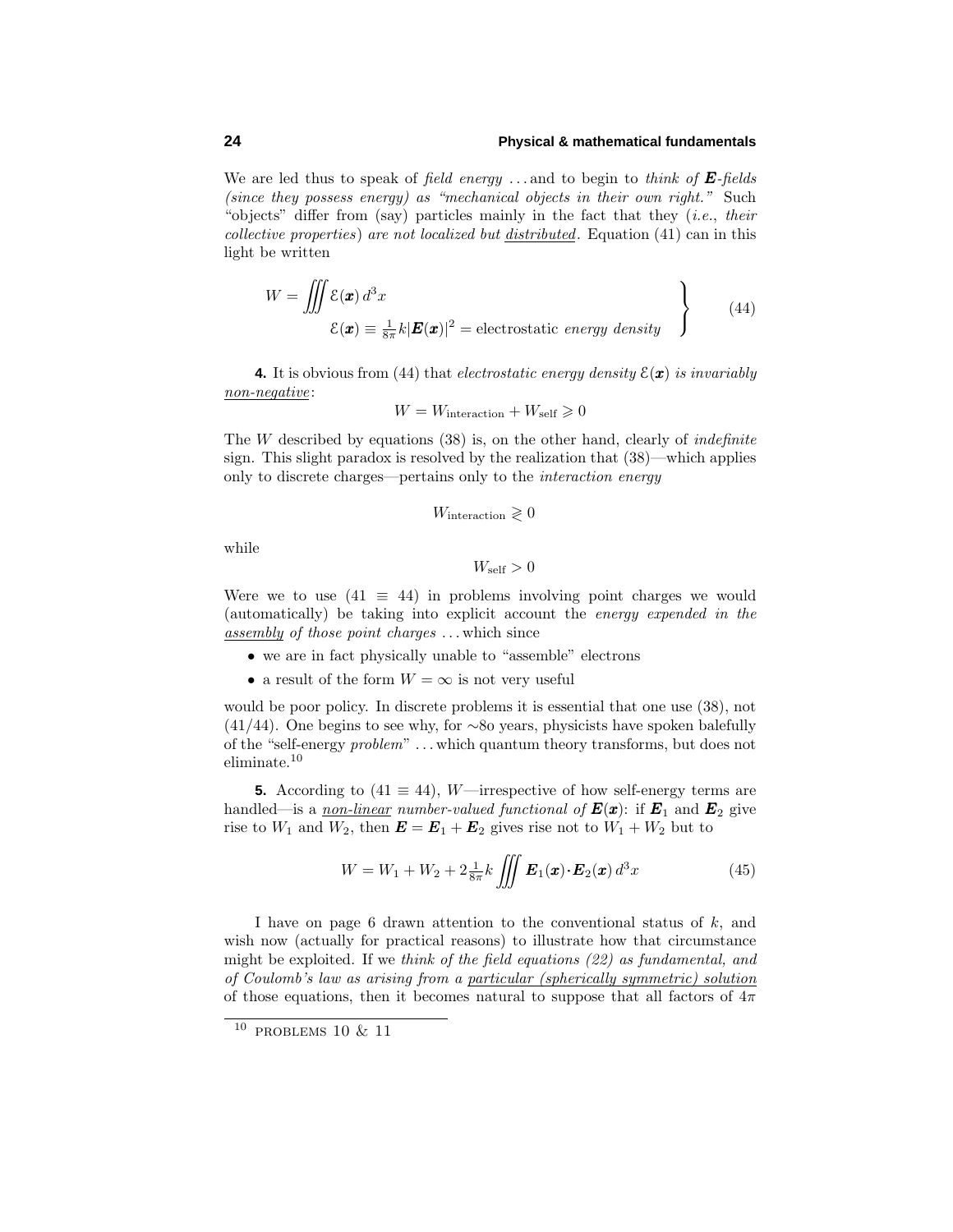should attach not to the field equations but to Coulomb's law and its immediate corollaries. Accordingly, we

set 
$$
k = \frac{1}{4\pi}
$$
 : (dimensionless) (46.0)

so Coulomb's law (1) reads

$$
\boldsymbol{F} = \frac{1}{4\pi} \frac{q_1 q_2}{r^2} \hat{\boldsymbol{r}} \tag{46.1}
$$

*...* which serves, in effect to define our ("rationalized electrostatic") unit of charge. We can further—and quite independently—simplify life by absorbing a *k* into the definition of *E*, writing

$$
\mathbf{F}(\mathbf{x}) = q\mathbf{E}(\mathbf{x}) = \text{force on the test charge } q \tag{46.2}
$$

Equations (3) become

$$
\boldsymbol{E}(\boldsymbol{x}) = \frac{1}{4\pi} \iiint \rho(\boldsymbol{\xi}) \frac{\boldsymbol{x} - \boldsymbol{\xi}}{|\boldsymbol{x} - \boldsymbol{\xi}|^3} d^3 \boldsymbol{\xi}
$$
(46.3)

and its discrete analog (which there is no need to write out). If we insist conventionally—upon retaining the simplicity of

$$
= -\nabla \varphi(\boldsymbol{x}) \tag{17}
$$

then (arguing as before from  $(15.1)$ ) we obtain (compare  $(18)$ )

$$
\varphi(\boldsymbol{x}) = \frac{1}{4\pi} \iiint \rho(\boldsymbol{\xi}) \frac{1}{|\boldsymbol{x} - \boldsymbol{\xi}|} d^3 \boldsymbol{\xi}
$$
 (46.4)

It is evident that in place of (20) and (21) we now have

$$
\nabla \cdot \boldsymbol{E} = -\nabla^2 \varphi = \rho \tag{46.5}
$$

The 4*π*-factors, which formerly resided in the field equations, are not attached only to expressions which are clearly and directly "Coulombic in character." In place of (39.1) we now have

$$
W = \frac{1}{2} \int \rho(\pmb{x}) \, \varphi(\pmb{x}) \, d^3x
$$

giving

$$
= -\frac{1}{2} \int \varphi \nabla^2 \varphi d^3 x
$$
  

$$
= \frac{1}{2} \int \varphi \nabla \cdot \boldsymbol{E} d^3 x = \frac{1}{2} \int E^2 d^3 x
$$
(46.6)

*...* all of which are conspicuously cleaner that their counterparts on pages 21/22, and which suggest that cleanliness invested in the field equations tends to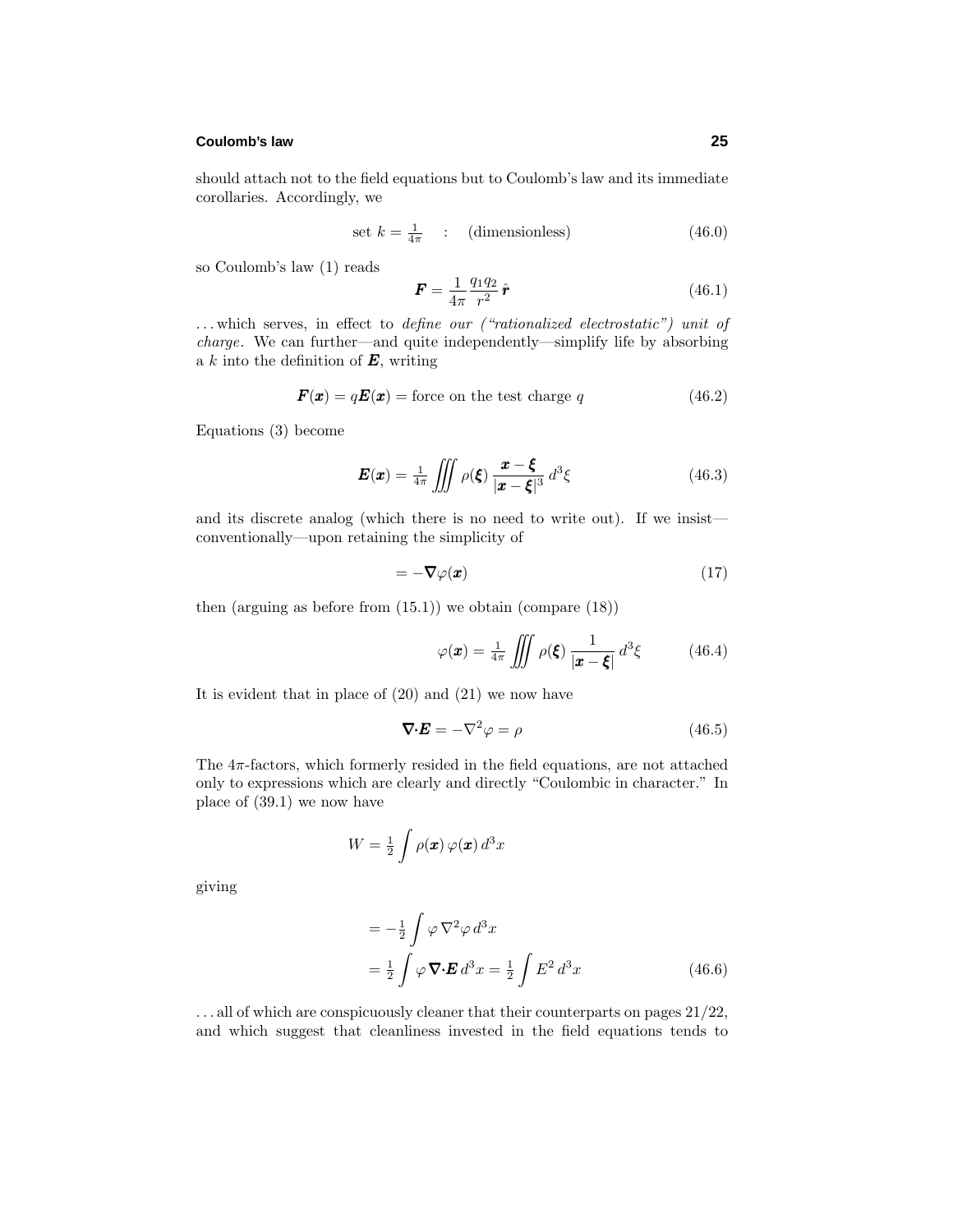

FIGURE 5: Spacetime diagrams of (on the left) the worldlines traced by a static population of charges, and (on the right) by a dynamical population. The time axis is indicated  $\uparrow$ .

persist: the best way to clean up a theory is to scour its most fundamental statements. The exercise has involved a good deal of slip and slide: we have

- 1) assigned to *k* a conventional value;
- 2) conventionally adjusted the relationship between  $\bm{F}$  and  $\bm{E}$ ;
- 3) conventionally retained the relationship between  $\boldsymbol{E}$  and  $\varphi$ .

The whole business admits obviously of many variations *...* and is never much fun.

Our work thus far contains no reference to *time*, no reference to *magnetism*. It turns out—surprisingly, and independently of whether one proceeds in the laboratory or on paper—that to make provision foreither is (semi-automatically) to make provison for the other: that

electrostatics  $\longrightarrow$  electrodynamics

is a program conceptually equivalent to

electrostatics  $\longrightarrow$  electromagnetism

Now, electrostatics has been seen to proceed from essentially three assumptions:

- 1) the field sources  $Q_i$  don't move; *i.e.*, that they trace worldlines of the form illustrated in the first of the following figures, and that within that specialized context
- 2) they interact *via* Coulomb's law; moreover
- 3) electrostatic forces compose by superposition.

Our forward progress requires that we relax the immobility assumption *...* allowing the  $Q_i$  to trace worldlines like those shown on the right side of Figure 5.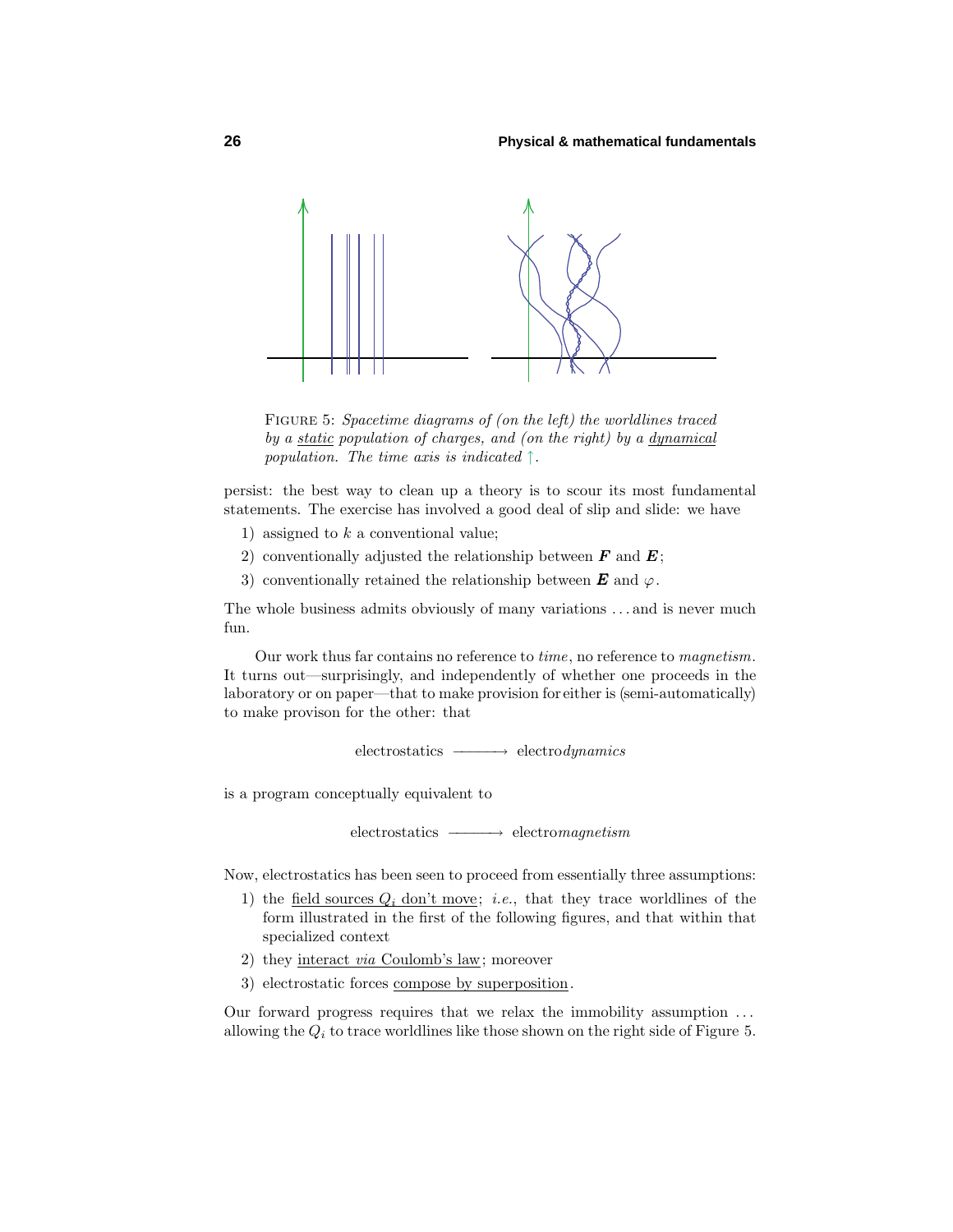

FIGURE 6: Spacetime diagrams of (on the left) a static population as it appears to *O* and (on the right) the same population as it appears to us, who see *O* to be moving by with uniform velocity *v*.

How to proceed? How do charged particles interact when they are in relative motion?

**2. Bootstrapping our way to Maxwell's equations.** Since my ultimate intent is simply to illuminate the formal/physical ramifications of the *structural* properties of the electromagnetic field (and—as opportunities arise—to illustrate some of the heuristic devices characteristic of modern theoretical physics) *...*I need not apologize for the fact that the discussion which follows is grossly ahistorical. The essential pattern of the argument is due to Julian Schwinger (unpublished notes:  $\sim$ 1976)<sup>11</sup> ... but several closely related lines of argument have been around for decades, have been reinvented many times by many people, and have been promoted in the classrooms of Reed College by Dennis Hoffman.

What follows is by nature a "theoretical *bootstrap*" operation, which draws heavily (if interestingly) upon "plausibility arguments" and which leads to results which would remain merely plausible in the absence of supporting observational data *...* of which, as it turns out, there is a great deal. The success of the program can itself be read as evidence either of

- the power of hindsight or
- the *extraordinary simplicity of electrodynamics*.

Turning now from anticipatorty generalities to the curious details of our argument *...* let *O* be an inertial observer

1) whom we see to be gliding by with constant velocity  $v$ ;

<sup>&</sup>lt;sup>11</sup> An edition of those notes was prepared posthumously by several of Schwinger's former associates, and was recently published: see J. Schwinger, L. L. DeRaad, K. A. Milton & W. Tsai, Classical Electrodynamics (1998)– especially Chapter 1—and also the review by Jagdish Mehra: AJP **68**, 296  $(2000).$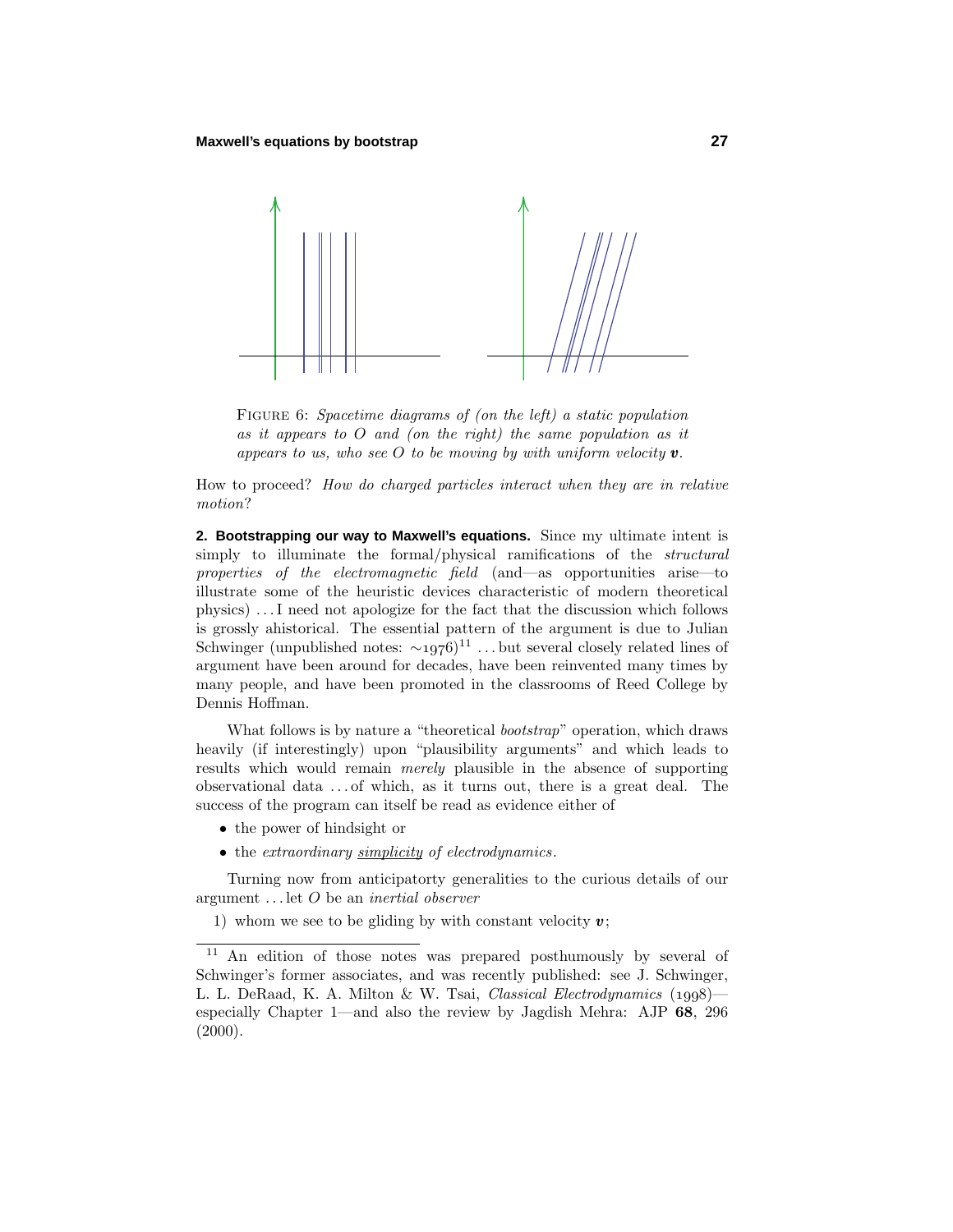- 2) who possesses the usual "good clockand Cartesian frame" with the aid of which he assigns coordinates  $(t, x)$  to points in spacetime; *i.e.*, to "events" in his inertial neighborhood; $^{12}$
- 3) who possesses "complete knowledge of electrostatics," as developed in §1 and summarized on page 25.

We, on the other hand, possess

- 1) our own "good clockand Cartesian frame";
- 2) enough knowledge of physics to know that if *O* is inertial then so are we *...* and (more specifically) enough knowledge of Galilean relativity to "know" that the coordinates  $(t, x)$  which we assign to an event are related to the coordinates  $(t, x)$  which *O* assigns to that same event by the equations

$$
\begin{aligned}\n t &= t(t, \mathbf{x}) = t \\
 \mathbf{x} &= \mathbf{x}(t, \mathbf{x}) = \mathbf{x} + \mathbf{v}t\n \end{aligned}
$$
\n(47)

3) no prior knowledge of electrostatics.

Our simple goal—at least at the outset—is to translate *O*'s electrostatic equations in to our variables. The circumstance which makes the enterprise interesting is (see Figure 6) that while *O*'s charges are at rest with respect both to *O* and to each other ... they are <u>in (uniform) motion with respect to us.</u><sup>13</sup> We confront therefore a situation intermediate between those depicted in Figure 5. Though the figures refer (as a matter of graphic convenience) to point charges, we shall find it analytically most convenient to work with continuous charge distributions  $\rho$ —a convention which entails no essential loss of generality.

In 2-dimensional spacetime (to which I retreat for merely notational convenience) it would follow from (47) that

$$
\frac{\partial}{\partial t} = \frac{\partial t}{\partial t} \frac{\partial}{\partial t} + \frac{\partial x}{\partial t} \frac{\partial}{\partial x} = \frac{\partial}{\partial t} + v \frac{\partial}{\partial x}
$$

$$
\frac{\partial}{\partial x} = \frac{\partial t}{\partial x} \frac{\partial}{\partial t} + \frac{\partial x}{\partial x} \frac{\partial}{\partial x} = \frac{\partial}{\partial x}
$$

while from  $(47)$  itself it follows (similarly) that  $14$ 

$$
\frac{\partial}{\partial t} = \frac{\partial}{\partial t} + \mathbf{v} \cdot \nabla \qquad \qquad \left\}
$$
\n
$$
\nabla = \qquad \nabla \qquad \qquad \right\}
$$
\n(48)

<sup>&</sup>lt;sup>12</sup> The extent of such a neighborhood is set by curvature effects; *i.e.*, by the structure of the gravitational field. We shall eliminate such (typically quite small) effects by *supposing gravitation to have been "switched off"*  $(G \mid 0)$ , so all "neighborhoods" become infinite and coextensive: spacetime becomes (not just locally but) *globally flat*.

<sup>13</sup> From *O*'s point of view we are in effect asking: "How does an electrostatic field look to a moving observer (namely: us)?

<sup>&</sup>lt;sup>14</sup> Here  $\nabla$  denotes "del with respect to  $x$ ," while  $\nabla$  denotes "del with respect" to *x*."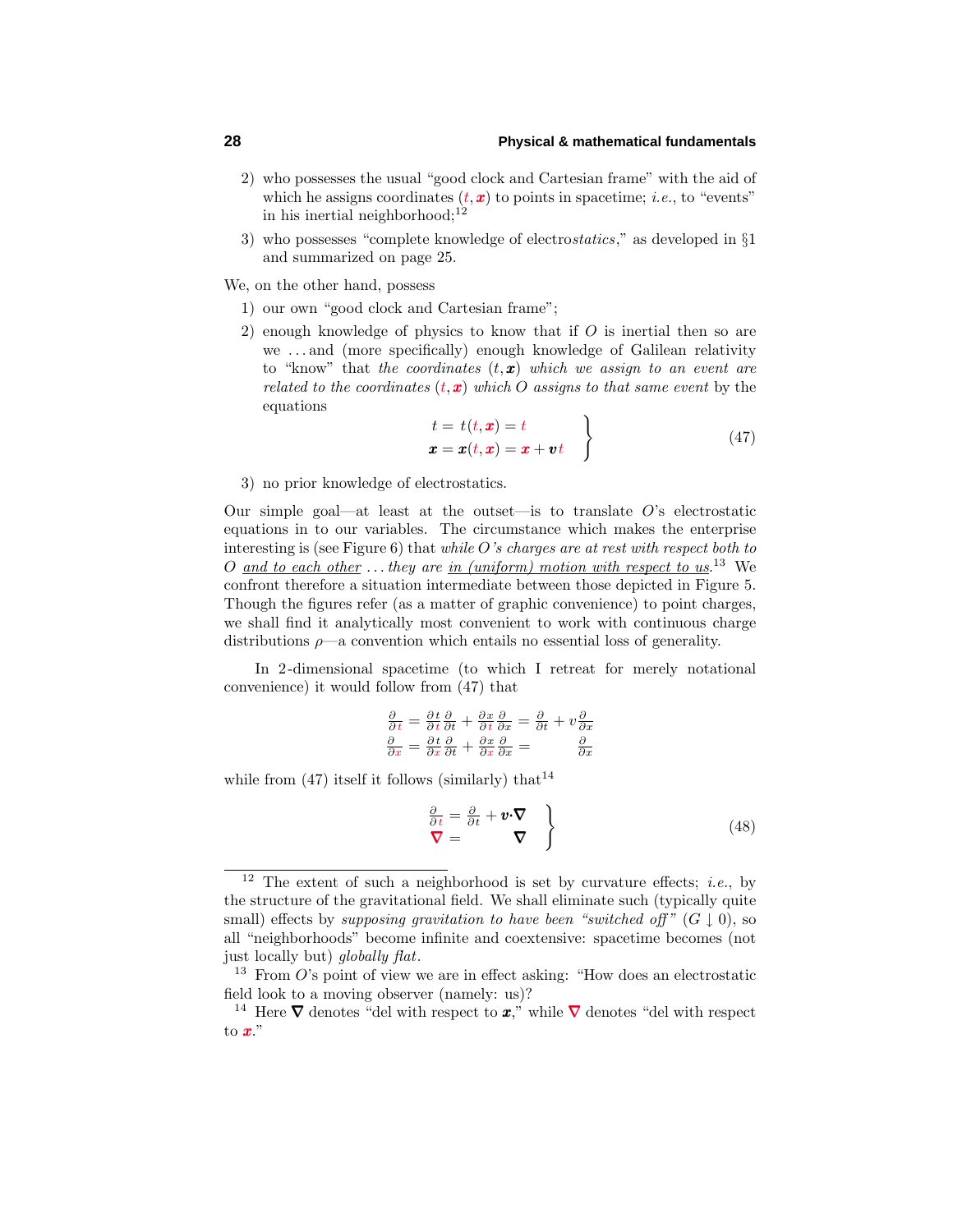### **Maxwell's equations by bootstrap 29**

If we assume  $\Box$  plausibly?—that *O*'s charge density can by us be described

$$
\rho(\pmb{x},t) = \rho(\pmb{x} - \pmb{v}t) = \rho(\pmb{x})\tag{49}
$$

 $-i.e.,$  that (relative to the **v**-parameterized Galilean transformations (47)) *ρ* transforms as a scalar field—then *O*'s equation

$$
\frac{\partial}{\partial t}\rho = 0\tag{22}
$$

can by us (according to (48)) be written

$$
\frac{\partial}{\partial t}\rho + \boldsymbol{v}\boldsymbol{\cdot}\boldsymbol{\nabla}\rho = 0
$$

The **x**-independence of **v** entails  $\nabla \cdot \mathbf{v} = 0$  so (by (5.2))

$$
\boldsymbol{v}{\boldsymbol{\cdot}}\boldsymbol{\nabla}\rho=\boldsymbol{\nabla}{\boldsymbol{\cdot}}(\rho\boldsymbol{v})
$$

and if we define

$$
\mathbf{j} \equiv \rho \mathbf{v} \equiv \text{(electric)} \text{ current density} \tag{50}
$$

we have

$$
\frac{\partial}{\partial t}\rho + \nabla \cdot \mathbf{j} = 0 \tag{51}
$$

Postponing (here and below) all physical/formal commentary, I can report that (51) provides a local formulation of the principle of charge conservation.

If we  $\overline{assume}$  -plausibly in view of  $(49)$  and what we know from mechanics about the Galilean transform properties of force—that *O*'s *E* -field can by us be described

$$
\boldsymbol{E}(\boldsymbol{x},t) = \boldsymbol{E}(\boldsymbol{x} - \boldsymbol{v}t) = \boldsymbol{E}(\boldsymbol{x})
$$

 $-i.e.,$  that the *individual components* of **E** respond to (47) like scalar fields then *O*'s equation

$$
\frac{\partial \mathbf{E}}{\partial t} = 0 \tag{22}
$$

can by us be written

$$
\frac{\partial \boldsymbol{E}}{\partial t} + (\boldsymbol{v} \boldsymbol{\cdot} \boldsymbol{\nabla}) \boldsymbol{E} = 0
$$

Expressions of the form  $(v\cdot\nabla)E$  are—since  $\nabla$  is neither dotted nor crossed into *E*—"funny," but they are in fact familiar already from (5). It follows in fact from (5.5) that

$$
(\boldsymbol{v} \cdot \nabla) \boldsymbol{E} = \boldsymbol{v} (\nabla \cdot \boldsymbol{E}) - \nabla \times (\boldsymbol{v} \times \boldsymbol{E})
$$
  
- 
$$
\underbrace{\boldsymbol{E} (\nabla \cdot \boldsymbol{v}) + (\boldsymbol{E} \cdot \nabla) \boldsymbol{v}}_{0 \text{ by } \boldsymbol{x} \text{-independence of } \boldsymbol{v}}
$$

*O*'s equation

 $\nabla \cdot \boldsymbol{E} = \rho$ 

can by us (and without the assistance of any additional assumptions) be written

$$
\nabla \cdot \boldsymbol{E} = \rho \tag{53}
$$

It follows therefore by (50) that

$$
= \textbf{\textit{j}} - \boldsymbol{\nabla} \times (\textbf{\textit{v}} \times \textbf{\textit{E}})
$$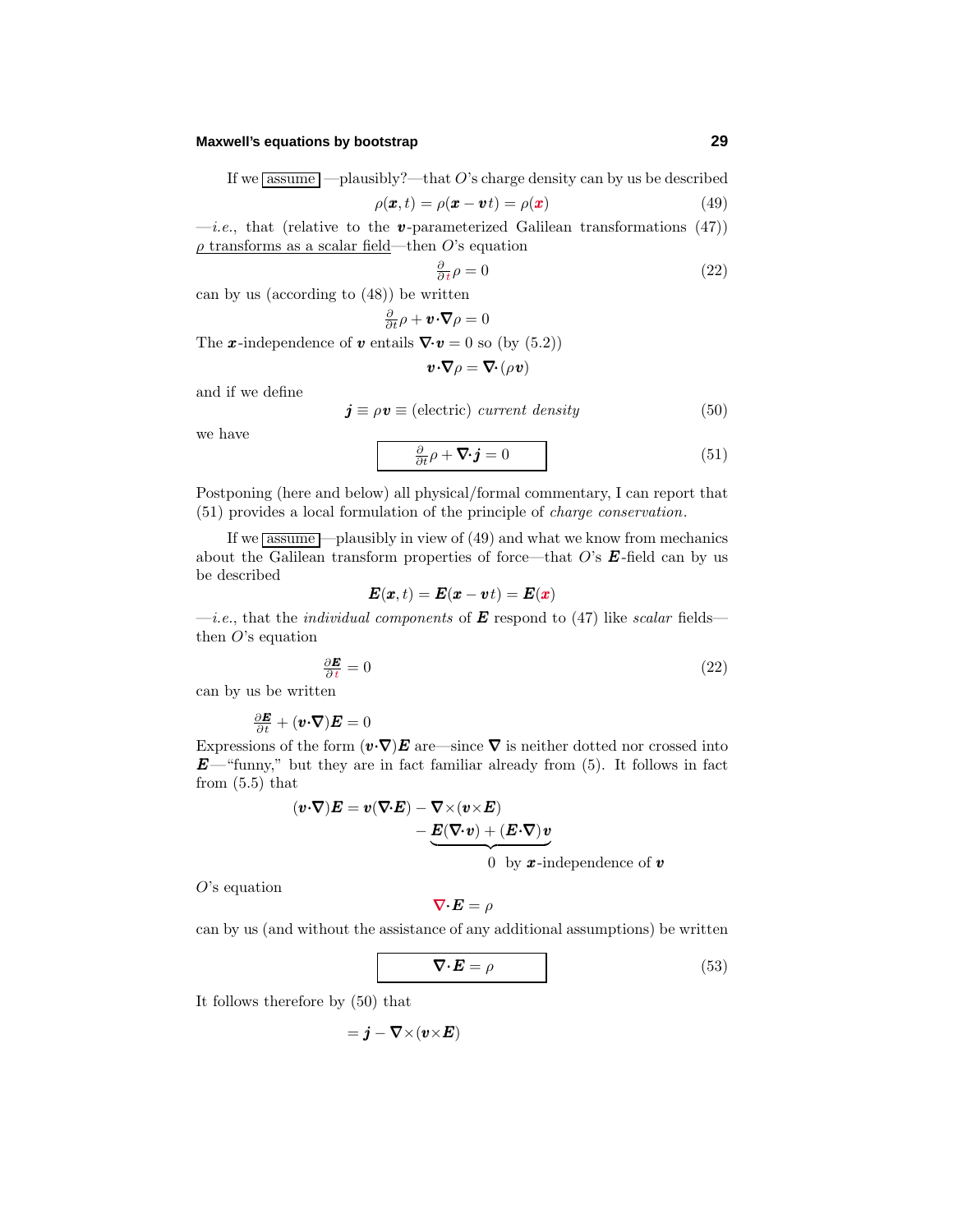So we have

$$
\nabla \times \boldsymbol{B} = \frac{1}{c} \boldsymbol{j} + \frac{1}{c} \frac{\partial \boldsymbol{E}}{\partial t}
$$
 (54)

where now

$$
\boldsymbol{B} \equiv \frac{1}{c} (\boldsymbol{v} \times \boldsymbol{E}) \tag{55}
$$

Here  $c$ —a constant with the dimensions of velocity (it turns out in a moment to be associated with the speed of light)—has been introduced for no more fundamental purpose than to insure that  $E$  and  $B$  are dimensionally identical:  $[\mathbf{E}] = [\mathbf{B}]$ .  $\mathbf{B}(\mathbf{x}, t)$  itself is a vector field which turns out to be associated with the phenomenology of *magnetism*.<sup>15</sup>

In view of the structure of (54) it becomes natural to inquire after the value of  $\nabla \cdot \vec{B}$ . Drawing upon (5.4) we have

$$
\nabla \cdot \boldsymbol{B} = \frac{1}{c} \nabla \cdot (\boldsymbol{v} \times \boldsymbol{E})
$$
  
=  $-\frac{1}{c} \boldsymbol{v} \cdot (\nabla \times \boldsymbol{E}) + \underbrace{\frac{1}{c} \boldsymbol{E} \cdot (\nabla \times \boldsymbol{v})}_{0 \text{ by } \boldsymbol{x}\text{-independence of } \boldsymbol{v}}$ 

But *O*'s equation

$$
\nabla \times \boldsymbol{E} = 0 \tag{22}
$$

can by us (and again without the assistance of any additional assumptions) be written

$$
\nabla \times \boldsymbol{E} = 0 \tag{56}
$$

So we have

$$
\nabla \cdot \boldsymbol{B} = 0 \tag{57}
$$

It is a striking fact that the preceding boxed equations contain no reference to  $\frac{\partial \mathbf{B}}{\partial t}$ . But it follows from (55) by differentiation that

$$
\frac{\partial \pmb{B}}{\partial t} = \frac{1}{C} \big(\pmb{v} \!\times\! \frac{\partial \pmb{E}}{\partial t}\big)
$$

which by (54) becomes

$$
= \boldsymbol{v} \times (\boldsymbol{\nabla} \times \boldsymbol{B}) - \underbrace{\frac{1}{C} (\boldsymbol{v} \times \boldsymbol{j})}{}
$$

0 because *v* and *j* are, by (50) parallel

Reading from (5.6) we have

$$
\pmb{v}\times\! (\pmb{\nabla}\!\times\!\pmb{B}) = \pmb{\nabla}\!\left(\pmb{v}\!\cdot\!\pmb{B}\right) - \big(\pmb{v}\!\cdot\!\pmb{\nabla})\pmb{B} - \pmb{B}\!\times\!\left(\pmb{\nabla}\!\times\pmb{v}\right) - \big(\pmb{B}\!\cdot\!\pmb{\nabla}\big)\pmb{v}
$$

 $15$  PROBLEM 12.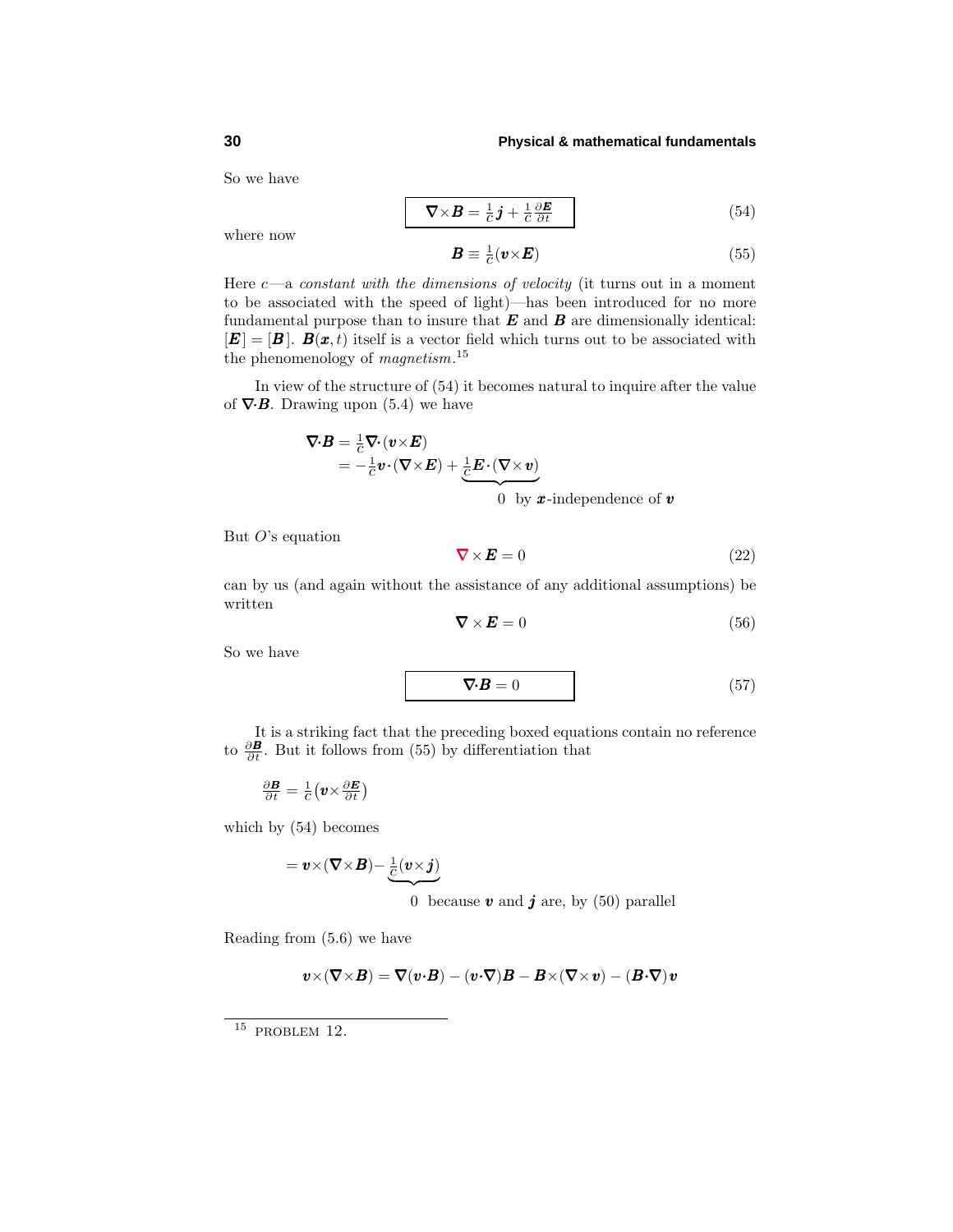### **Maxwell's equations by bootstrap 31**

The leading term on the right presents  $(\mathbf{v} \cdot \mathbf{B}) = \frac{1}{c} \mathbf{v} \cdot (\mathbf{v} \times \mathbf{B})$ , which vanishes because  $v \perp (v \times B)$ . And the two final terms vanish because v is x-independent. The surviving term can be developed

$$
-(\boldsymbol{v}\boldsymbol{\cdot}\boldsymbol{\nabla})\boldsymbol{B}=-\boldsymbol{v}\boldsymbol{\nabla}\boldsymbol{\cdot}\boldsymbol{B}+\boldsymbol{\nabla}\times(\boldsymbol{v}\times\boldsymbol{B})+\boldsymbol{B}\boldsymbol{\nabla}\boldsymbol{\cdot}\boldsymbol{v}-(\boldsymbol{B}\boldsymbol{\cdot}\boldsymbol{\nabla})\boldsymbol{v}
$$

The leading term on the right vanishes by  $(57)$ :  $\nabla \cdot \bm{B} = 0$ . And again: the two final terms vanish because  $v$  is  $x$ -independent. So we have

$$
\frac{\partial \mathbf{B}}{\partial t} = \nabla \times (\mathbf{v} \times \mathbf{B}) \tag{58}
$$

of which, as we saw en route,

$$
\frac{\partial \mathbf{B}}{\partial t} + (\mathbf{v} \cdot \nabla) \mathbf{B} = \mathbf{0} \tag{59}
$$

provides an alternative formulation.16*,*<sup>17</sup>

Reviewing our progress *...* we note that equations structurally similar to ours would be written by each of our inertial colleauges (our relation to *O* being entirely "typical"). Since we are related to  $O$  by a Galilean transformation (more specifically: by a Galilean boost, as rotation-free transformations of the form (47) are standardly called), and since the compose of two (or more) Galilean transformations is itself Galilean, $^{18}$  what we have in effect constructed is a Galilean-covariant formulation of electrostatics— a theory which gives back the standard theory  $(O's$  theory, as summarized on page 25) when  $v$  (whence also  $\boldsymbol{j}$  and  $\boldsymbol{B}$ , by (50) and (55)) vanishes.

But the theory we seek is more ambitious. We seek a theory capable of describing the electromagnetic interaction of charged mass points *Q<sup>i</sup>* which are free to experience arbitrarily complex relative motions. Looking in this light to the theory in hand, we note that

- 1) the *v* which enters into the definition (50) of *j* may be interpreted as referring to our perception of the velocity of an existential thing (a charged mass point), but that
- 2) every other reference to  $\boldsymbol{v}$  is a source of acute embarrassment, for it is a reference to our perception of the velocity of a non-entity: an observer who sees all charges to be at rest. The inertial observers who perceive any particular *Q<sup>i</sup>* to be momentarily at rest are easily discovered. But an observer O who sees all  $Q_i$  to be constantly at rest does (in the general case) not exist!

How to get along without the assistance of our "preferred observer"? How with minimal formal damage—to eliminate the embarrassing **v**-terms from our theory?

<sup>&</sup>lt;sup>16</sup> If we apply  $\nabla \cdot$  to (58) we obtain  $\frac{\partial}{\partial t} \nabla \cdot \boldsymbol{B} = 0$  which, while it does not imply, is certainly consistent with (57):  $\nabla \cdot \mathbf{B} = 0$ .

<sup>&</sup>lt;sup>17</sup> All that has been said thus far pertains as accurately to our perception of *O*'s gravitostatics as to our perception of his electrostatics.

<sup>18</sup> problem 13.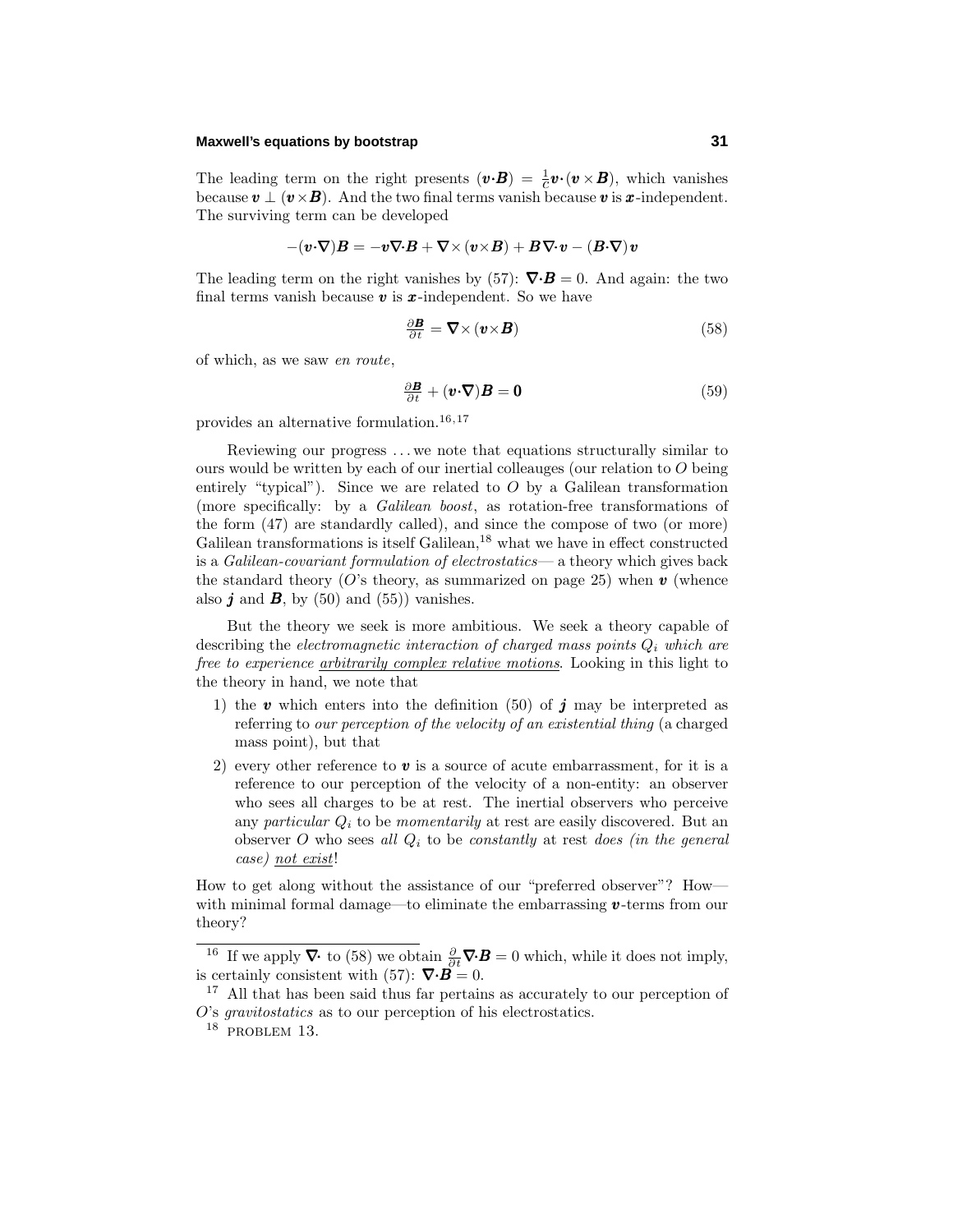It is here that we have recourse to the "bootstrap" mentioned on page 27. And here, by the way, that we take leave of Newtonian gravitostatics.

We seem to be forced—both formally (at  $(55)$ ) and phenomenologically (of which more later)—to retain something like  $\boldsymbol{B}$  in our theory. But we eliminate one embarrassing *v* if

**1**) we deny the invariable/general validity of  $\mathbf{B} \equiv \frac{1}{c}(\mathbf{v} \times \mathbf{E})$ . This has the effect of promoting  $\mathbf{B}(\mathbf{x},t)$  to the status of an autonomous (if—at the moment—operatonally undefined) field *...* entitled to all the privileges and respect that we are in the habit of according to  $\mathbf{E}(\mathbf{x}, t)$ .

The proof of  $(57)$  now breaks down, but (note that  $(57)$  contains no  $v$ -term, and must retain at least its electrostatic validity) the situation is saved if

- **2**) we promote  $\nabla \cdot \mathbf{B} = 0$  to the status of a law.
- **3**) We have every reason to retain  $\nabla \cdot \mathbf{E} = \rho$  as it stands. Noting that (53) and (54) conjointly imply charge conservation (which we wish to retain) and that  $(54)$  contains as it stands no *v*-term, it seems to make conservative good sense if (tentatively)
- **4**) we promote  $\nabla \times \mathbf{B} = \frac{1}{c}\mathbf{j} + \frac{1}{c}\frac{\partial \mathbf{E}}{\partial t}$  to the status of a law.

Our problem assumes at last its full force in this question:

What to do with (58): 
$$
\frac{\partial \mathbf{B}}{\partial t} = \nabla \times (\mathbf{v} \times \mathbf{B})
$$
?

It was at just such a juncture that we were motivated at (55) to define *B*. One is therefore tempted to write

$$
\mathbf{C} \equiv \frac{1}{C}(\mathbf{v} \times \mathbf{B})
$$
  
=  $\frac{1}{C^2}(\mathbf{v} \times (\mathbf{v} \times \mathbf{E})) = \frac{1}{C^2} [(\mathbf{v} \cdot \mathbf{E}) \mathbf{v} - (\mathbf{v} \cdot \mathbf{v}) \mathbf{E}]$  (60)

and then to declare  $C(x, t)$  "autonomous." But such a program (which would amount to sweeping the dirt under the carpet) must—because of its allusion to *v*—now be dismissed as conceptually unattractive. Besides, it would oblige us to search (by the methods of Galilean electrostatics?) for the field equations satisfied by  $\mathbf{C}$ . Such activity would certainly lead us to the field  $v \times \mathbf{C}$ , and thus oblige us to keep on introducing such fields *...* a process which would terminate if and only if it were to turn out that at some stage the resulting "*Z*-field" were a (*v* -independent) linear combination of fields previously introduced, which is unlikely/impossible. How, therefore, to proceed?

When in a theoretical jam, it is never unfair to ask Nature for assistance. In this spirit (following Schwinger) we observe that

There is abundant observational evidence—none of which was known to Maxwell!—that light is an electromagnetic phenomenon, that charge-motion can give rise to radiation, that in charge-free regions of spacetime the electromagnetic field equations must possess wave-like solutions .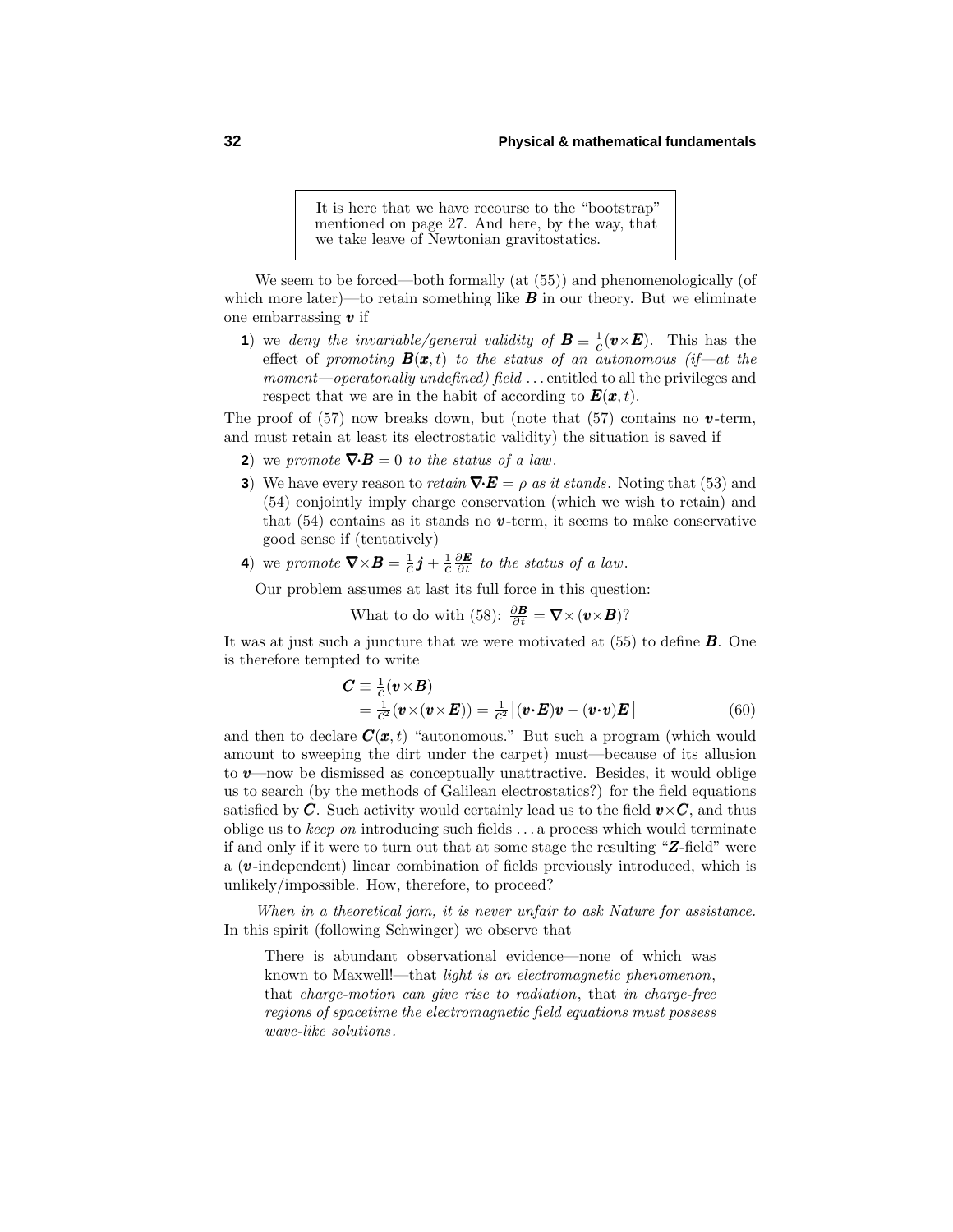### **Maxwell's equations by bootstrap 33**

where the *wave equation*, is, we recall, a  $2<sup>nd</sup>$ -order partial differential equation of the form

$$
\underbrace{\left\{\frac{1}{c^2} \frac{\partial^2}{\partial t^2} - \nabla^2\right\}}_{\text{the "wave operator," sometimes called the } d'Alembertian and denoted  $\square^2$ .}
$$

In charge-free regions of spacetime the equations in hand (set  $\rho = 0$  and  $\mathbf{j} = \mathbf{0}$ ) read

$$
\nabla \cdot \boldsymbol{E} = 0 \tag{61.1}
$$

$$
\nabla \cdot \boldsymbol{B} = 0 \tag{61.2}
$$

$$
\frac{1}{c} \frac{\partial}{\partial t} \boldsymbol{E} - \boldsymbol{\nabla} \times \boldsymbol{B} = \mathbf{0} \tag{61.3}
$$

$$
\frac{1}{c}\frac{\partial}{\partial t}\mathbf{B} - \nabla \times \left(\frac{\mathbf{v}}{c} \times \mathbf{B}\right) = \mathbf{0}
$$
 (61.4)

 problematic term

Application of  $\frac{1}{c} \frac{\partial}{\partial t}$  to (61.3) gives

$$
\tfrac{1}{c^2} \tfrac{\partial^2}{\partial t^2} \boldsymbol{E} - \boldsymbol{\nabla} \times \tfrac{1}{c} \tfrac{\partial \boldsymbol{B}}{\partial t} = \boldsymbol{0}
$$

which by (61.4) becomes

$$
\tfrac{1}{\mathcal{C}^2}\tfrac{\partial^2}{\partial t^2}\bm{E}-\bm{\nabla}\times\left(\bm{\nabla}\times\left(\frac{\bm{v}}{\mathcal{C}}\!\times\!\bm{B}\right)\right)=\bm{0}
$$

Drawing now upon the general identity<sup>19</sup>

$$
\nabla \times (\nabla \times \mathbf{A}) = \nabla (\nabla \cdot \mathbf{A}) - \underbrace{\nabla^2 \mathbf{A}}_{-\text{means that } \nabla^2 \text{ acts separately}} \tag{62}
$$

—means that <sup>∇</sup><sup>2</sup> acts separately on each of the components of *A*

we obtain

$$
\frac{1}{c^2} \frac{\partial^2}{\partial t^2} \boldsymbol{E} - \boldsymbol{\nabla} \left\{ \boldsymbol{\nabla} \cdot \left( \frac{\boldsymbol{v}}{c} \times \boldsymbol{B} \right) \right\} + \nabla^2 \left( \frac{\boldsymbol{v}}{c} \times \boldsymbol{B} \right) = \boldsymbol{0}
$$

This would  $(by (61.1))$  go over into the *vectorial wave equation* 

$$
\left\{\frac{1}{c^2}\frac{\partial^2}{\partial t^2} - \nabla^2\right\}\boldsymbol{E} = \mathbf{0}
$$
\n(63)

provided we set

$$
\boldsymbol{E} = -\frac{1}{c}(\boldsymbol{v} \times \boldsymbol{B}) \tag{64}
$$

Equation (64) is, however, unacceptable: it contains—as did the rejected equation  $(55)$ —an objectionable allusion to  $v$  (and would, moreover, imply  $\mathbf{E} \to \mathbf{0}$  as  $\mathbf{v} \to 0$ : we would be *out of business*!). But our objective—(63) would in fact be realized if we assumed (64) to hold in the specific context afforded by (61.4). Thus are we led—tentatively—

 $19$  PROBLEM 14.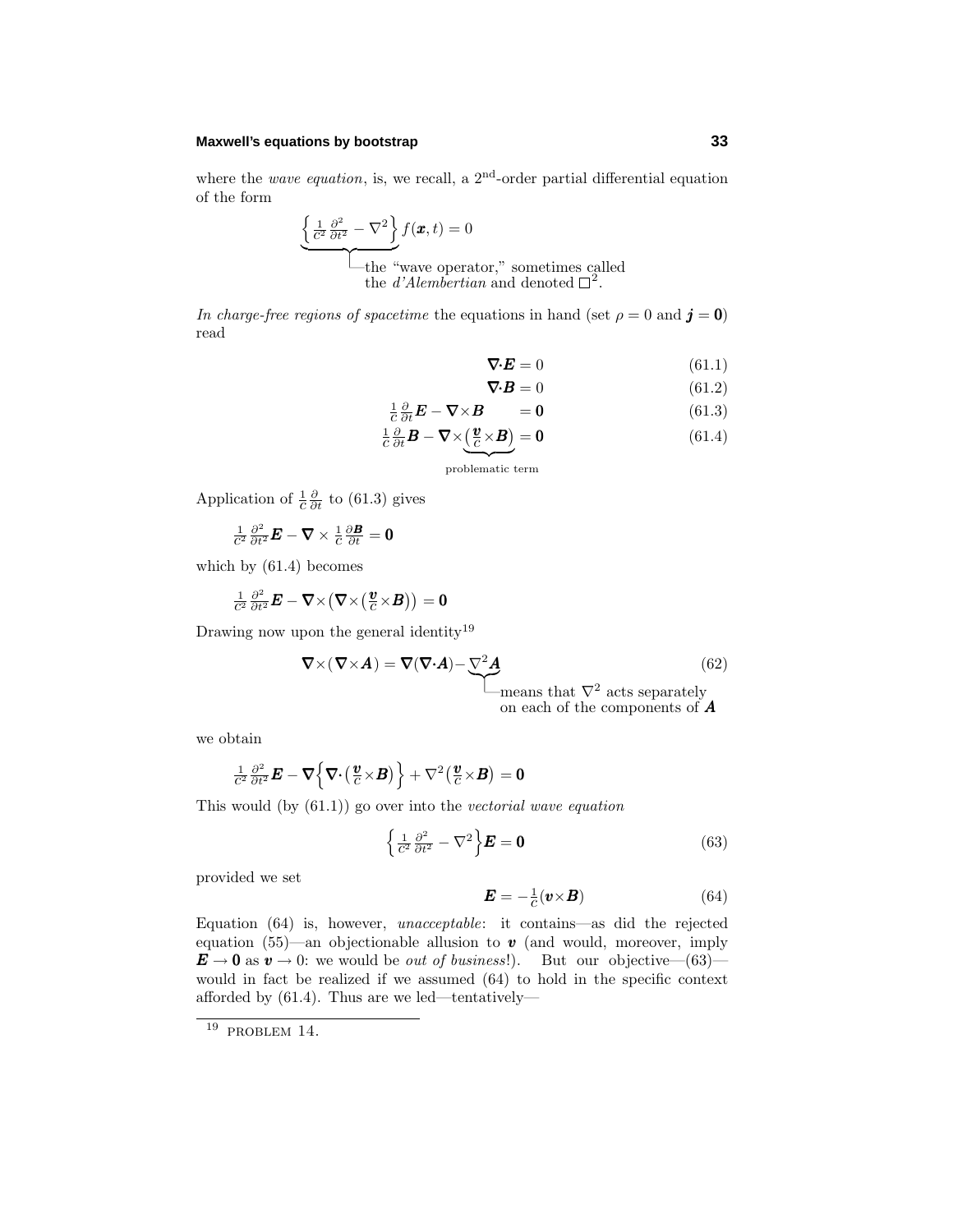**5**) to write 
$$
\nabla \times \mathbf{E} = -\frac{1}{c} \frac{\partial}{\partial t} \mathbf{B}
$$
 in place of (61.4)  $\equiv$  (58).

By this strategy we have, in effect, short-circuited at first opportunity the "infinite regress problem" which (in connection with the *C*-field) was discussed earlier. But in so doing we have (as will emerge) also done much else.<sup>20</sup>

The field equations that emerge from the heuristic arguments just outlined are precisely **Maxwell's equations**

$$
\nabla \cdot \boldsymbol{E} = \rho \tag{65.1}
$$

$$
\nabla \cdot \boldsymbol{B} = 0 \tag{65.2}
$$

$$
\nabla \times \mathbf{B} = \frac{1}{c} \left( \mathbf{j} + \frac{\partial}{\partial t} \mathbf{E} \right)
$$
(65.3)  

$$
\nabla \times \mathbf{F} = \frac{1}{c} \left( \mathbf{0} - \frac{\partial}{\partial t} \mathbf{E} \right)
$$
(65.4)

$$
\nabla \times \boldsymbol{E} = \frac{1}{C} \left( \boldsymbol{0} - \frac{\partial}{\partial t} \boldsymbol{B} \right) \tag{65.4}
$$

Here as always, heuristically generated statements could be dismissed out of hand if it could be shown that they were internally inconsistent. Once that test is passed, we acquire the obligation to to show that our statements conform to physical experience. It is those two complementary lines of activity—especially the latter—that will absorb our energy in all the pages which follow.

It is—on methodological grounds, and in view of the preceding allusion to "physical experience"—interesting to notice that the heuristic arguments which led us from

### electrostatics –––→ Maxwellian electrodynamics

give rise to observationally incorrect physics when applied to Newtonian gravitostatics. Electrodynamics and gravitodynamics "share Coulomb's law in the static approximation" but otherwise differ profoundly. Owing to the equivalence principle, the gravitational field acts as its own source—i.e., is "selfcoupled"—and so must be governed by non-linear partial differential equations *...* but Maxwell's equations are linear partial differential equations. The circumstance force to this obvious—but sometimes overlooked—point: heuristic arguments cannot in general be promoted convincingly to the status of "proof;" by bootstrapping one may infer but cannot expect to demonstrate the "unique and necessary structure" of the enveloping theory.

Maxwell's equations  $(+)$  boundary  $\&$  initial data) enaable us in principle to compute the (generally dynamical) electromagnetic (*E, B*)-fields which are *generated by prescribed source activity* (the latter described by  $\rho$  and **j**), but tell us nothing about the converse problem: How do charged mass points move in response to prescribed ambient electromagnetic fields? More sharply: Whatgiven  $\mathbf{E}(\mathbf{x},t)$  and  $\mathbf{B}(\mathbf{x},t)$  is the force **F** experienced by a test charge q situated at  $(\mathbf{x}, t)$ ? If we see q to be at rest then—by definition!—

$$
\boldsymbol{F} = q\boldsymbol{E} \quad : \quad \text{note the } \boldsymbol{B}\text{-independence} \tag{66}
$$

<sup>&</sup>lt;sup>20</sup> In particular we have denied the universal validity of (56):  $\nabla \times E = 0$ . Note, however, that we recover (56) when *B* is *t*-independent:  $\partial \mathbf{B}/\partial t = 0$ .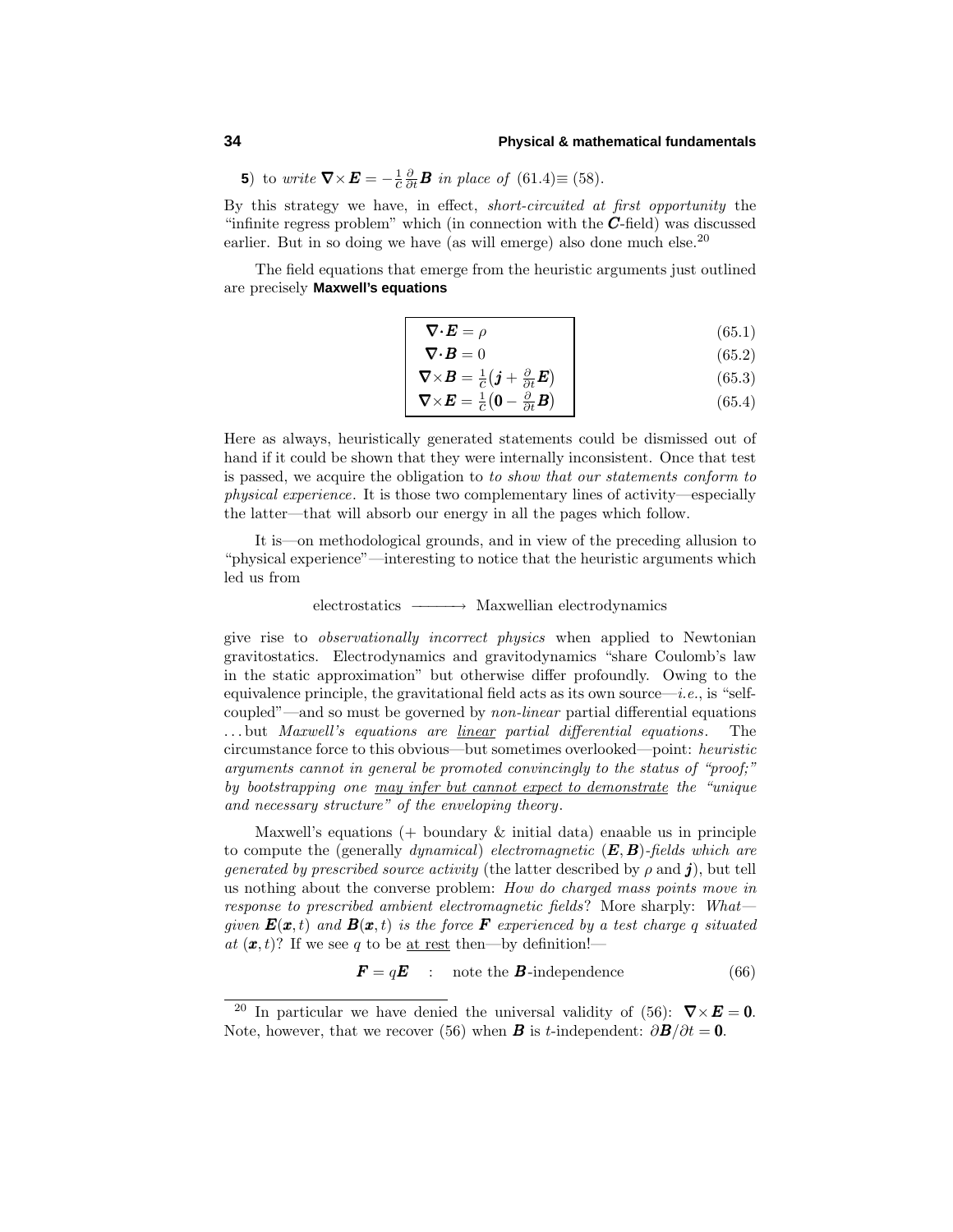*...* but What if we see *q* to be in motion? An inertial observer *O* who sees *q* to be momentarily at rest would—since (66) is "shared physics"—write  $F' = q'E'$ . The question therefore arises:

> How do the quantities  $(E', B', \ldots)$  seen by  $O'$  relate to the quantities  $(E, B, \ldots)$  seen by another inertial observer *O*?

The surprising answer to this question shows that we should in the general case write

$$
\mathbf{F} = q(\mathbf{E} + \frac{1}{c}\mathbf{v} \times \mathbf{B})
$$
(67)  
...  
refers to our perception of *q*'s instantaneous velocity

The Lorentz force law (67) is of importance partly because it removes a problem which has been a source of embarrassment ever since we declared the *B* -field to be "autonomous:" it makes possible an operational definition of *B*.

The resolution of the transformation-theoretic question

$$
(\boldsymbol{E}',\boldsymbol{B}',\ldots) \stackrel{\boldsymbol{?}}{\xrightarrow{\hspace*{1cm}}} (\boldsymbol{E},\boldsymbol{B},\ldots)
$$

posed above turns out to be "surprising" in this profoundly consequential sense: The heuristic arguments which led us to Maxwell's equations (65) drew strongly upon the Galilean transformation (47). But the Maxwell equations themselves are (as will be shown, and the statements  $(49)$  and  $(52)$  notwithstanding) not Galilean covariant; i.e., they do not preserve their form under tha action of (47/48). It is attention to this critical point which will lead us—as historically it led Lorentz and Einstein—to the formulation of **special relativity**. One need only glance at the history of 20<sup>th</sup> Century physics  $(t \geq 1905)$ —indeed: of  $20<sup>th</sup>$  Century civilization—to get a sense of how incredibly consequential a formal subtlety can be! $^{21}$ 

My objective in the next few sections will be to describe, if only in the most preliminary terms, some of the most *characteristic phenomenological* consequences of Maxwell's equations. Note in this connection that if in (65) we set  $\mathbf{j} = \mathbf{B} = \mathbf{0}$  we obtain (as remarked already on page 31) the equations

$$
\nabla \cdot \mathbf{E} = \rho
$$
\n
$$
\frac{\partial \mathbf{E}}{\partial t} = \nabla \times \mathbf{E} = \mathbf{0}
$$
\n
$$
\therefore \frac{\partial \rho}{\partial t} = 0
$$
\n(69)

which were seen at  $(22)$  to be fundamental to *electrostatics*, and of which the phenomenological consequences were discussedin some (byno means exhaustive) detail already in §1.

 $^{21}$  problems 15  $\&$  16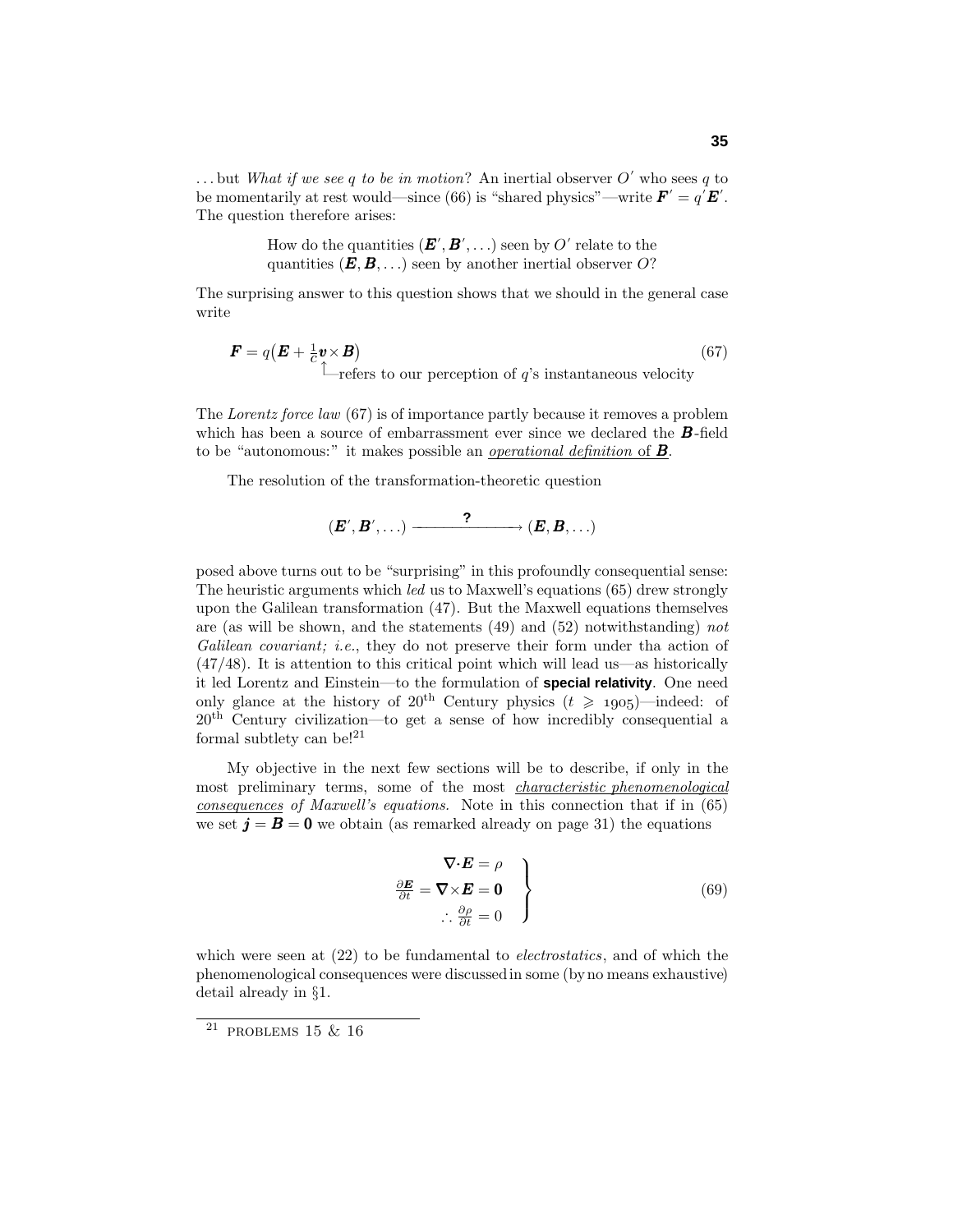**3. Current, and the principle of charge conservation.** We begin by discussing a simple *corollary* of Maxwell's equations. If (recall PROBLEM 12) we construct  $\frac{\partial}{\partial t}(65.1) + c\nabla \cdot (65.3)$  we obtain

$$
\frac{\partial}{\partial t}\rho + \nabla \cdot \mathbf{j} = 0 \tag{70} \equiv 51
$$

Equations of this particular structure are (for reasons which will emerge) called "continuity equations:" it is because we attach specific interpretations to  $\rho$  and *j* that (70) becomes the "charge conservation equation."

Important insight into the meaning of (70)—and of continuity equations generally—can be obtained as follows: Let R be a *t*-independent "bubble" in **x**-space, and let  $\rho(\mathbf{x}, t)$  and  $\mathbf{j}(\mathbf{x}, t)$ —fields which we shall assume to be in conformity with (70)—be given. The *total charge*  $Q(t)$  *contained within*  $\Re$  can be described

$$
Q(t) = \iiint_{\mathcal{R}} \rho(\mathbf{x}, t) d^3x
$$

Looking now to the *rate of temporal variation of Q* we have (see Figure 7)

$$
\dot{Q} = \iiint_{\mathcal{R}} \frac{\partial \rho(\mathbf{x}, t)}{\partial t} d^3x
$$

note: An additional term—describing the "rate at which R gobbles up charge"—would be required had we allowed R to be *t*-dependent.

$$
= - \iiint_{\mathcal{R}} \nabla \cdot \mathbf{j} d^{3}x \text{ by (70)}
$$
  
=  $-\iint_{\partial \mathcal{R}} \mathbf{j} \cdot d\mathbf{S}$  by Gauß' theorem: (14)  
charge flux through the surface element **dS**.  
Since **dS** is "outward directed," we have

= − total flux outward through the surface *∂*R of R

The implication is that no "birth" or "death" processes contribute to  $\dot{Q}$ ... which is what we mean when we say that "charge is conserved." The generality of the argument follows from the observation that it works whenever

- $\bullet$  *ρ* is a *density* and
- *j* is the corresponding *flux density*.

We see that

$$
\frac{d}{dt} \iiint_{\mathcal{R}} \rho(\boldsymbol{x}, t) d^3 x + \iint_{\partial \mathcal{R}} \boldsymbol{j}(\boldsymbol{x}, t) \cdot d\boldsymbol{S} = 0
$$
\n(71)

expresses globally the information which (70) expresses locally. From the requirement that (71) hold for all *t*-independent bubbles R one can in fact recover (70).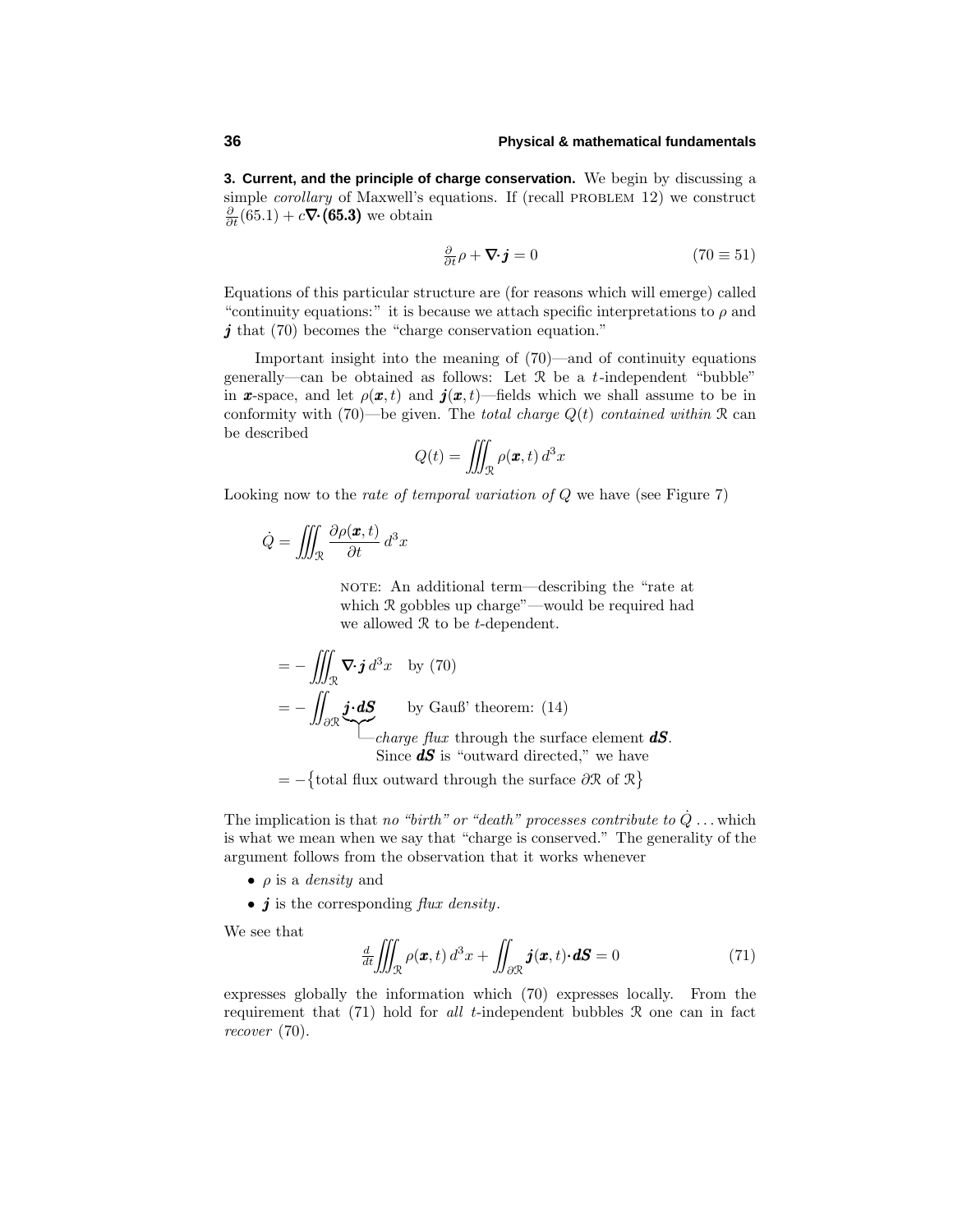

FIGURE 7: In a spatial region occupied by a drifting charge cloud  $\mathbf{j}(\mathbf{x},t)$ —represented here by the fat blue arrow—the argument on the preceding page asks us to designate a "bubble" R, and to identify the rate of change of enclosed charge with the rate at which charge is transported into R through its surface *∂*R.

What, specifically, is the meaning of the statement that *j* is by nature a measure of (electric) "flux density"? It follows from (70)—whence ultimately from  $(65)$ —that

$$
[\mathbf{j}] = [\rho] \cdot \text{velocity} = \text{charge} \cdot \text{velocity}/\text{volume}
$$

$$
= \text{charge}/\text{area} \cdot \text{time}
$$

We infer that

$$
\boldsymbol{j}(\boldsymbol{x},t)\cdot d\boldsymbol{S} = \begin{cases} \text{ instantaneous rate (at time } t \text{) at which} \\ \text{charge is being transported through a} \\ \text{little "window" } d\boldsymbol{S} \text{ situated at position } \boldsymbol{x} \end{cases}
$$

Recalling the definition of "·" we have

$$
= j \cdot dS \cdot \cos \theta
$$
  

$$
\theta \equiv \text{angle between } \hat{j} \text{ and } S; \text{ i.e., the window's "presentation angle"}
$$

It is important to appreciate that the *j* here under consideration is a more general conception than the  $j \equiv \rho \mathbf{v}$  contemplated at (50). The latter is literally appropriate only if the charge which flows through the window *dS* does so coherently—as a unitary entity endowed with a single, well-defined velocity while the  $j$  contemplated in (70) refers only to the *effective mean drift* of the charge at  $(x, t)$ . The distinction is illustrated in Figure 8.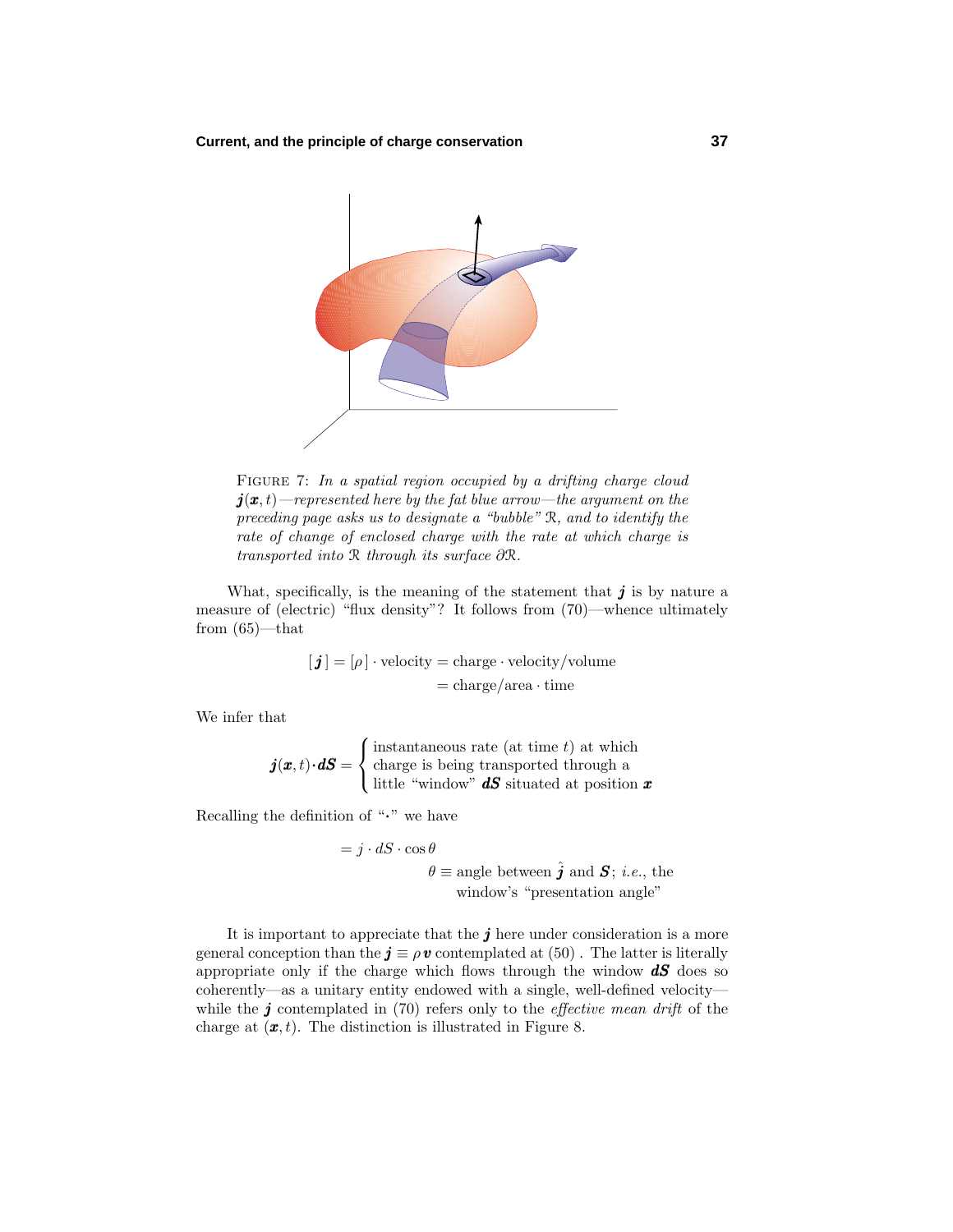

Figure 8: Charges *q* stream through an inspection window with identical velocities (or "coherently") at left, and with statistically distributed velocities ("incoherently") at right.

The fields  $\rho$  and  $\boldsymbol{j}$  pertain most naturally to "continuum physics," and have to strain a bit to accommodate the microscopic physical fact that charge always rides around on localized bits of matter. Let  $\mathbf{x}(t)$  and  $\mathbf{v}(t) \equiv \dot{\mathbf{x}}(t)$  describe the motion of a charged mass point  $(m, q)$ . To describe the associated  $\rho$  and **j** we might write

$$
\rho(\mathbf{x},t) = q \,\delta(\mathbf{x} - \mathbf{x}(t)) \n\mathbf{j}(\mathbf{x},t) = q \,\delta(\mathbf{x} - \mathbf{x}(t)) \,\mathbf{v}(\mathbf{x},t)
$$
\n(72)

These singular fields—can you show that they satisfy (70)?—acquire the correct physical dimensionality from the circumstance that

$$
[\delta(\pmb{x})]=(\mathrm{volume})^{-1}
$$

The restrictive equation

$$
\frac{\partial}{\partial t}\rho = 0\tag{73}
$$

is familiar from §1, where it was interpreted as referring to "charges that don't move." If, however, we reflect upon the meaning of its mate

$$
\frac{\partial}{\partial t}\mathbf{j} = \mathbf{0} \tag{74}
$$

we see that  $(73)$  admits of a more relaxed interpretation. For  $(74)$  requires that the charges move, but in such a stereotyped manner that they keep replacing each other. Phrased another way:  $\frac{\partial}{\partial t} \rho = 0 \Rightarrow \nabla \cdot \mathbf{j} = 0$  (by (70)), but does not, of itself, require  $j = 0$ . Equations (73/74) may be satisfied momentarily, "accidentally," at isolated spacetime points, but tend to be of practical importance only when they hold *globally*. Source fields  $\rho(\mathbf{x})$  and  $\mathbf{j}(\mathbf{x})$  are—for the reason just mentioned—best described not as "static" but as *t*-independent or steady. In view of the fact that it is so easy to build steady  $\rho$ -fields with an isolated point charge, it becomes interesting to note that (except in the trivial sense  $\mathbf{j} = \mathbf{0}$ ) one *cannot build a steady*  $\mathbf{j}$ -field with a single charge. Interesting to note also that the reason appears to be not logical, not electrodynamical *...* but (see Figure 9) mechanical: one runner can't (in the continuous limit) "keep running by with velocity  $v$ "—even if the racetrack is infinitely short. The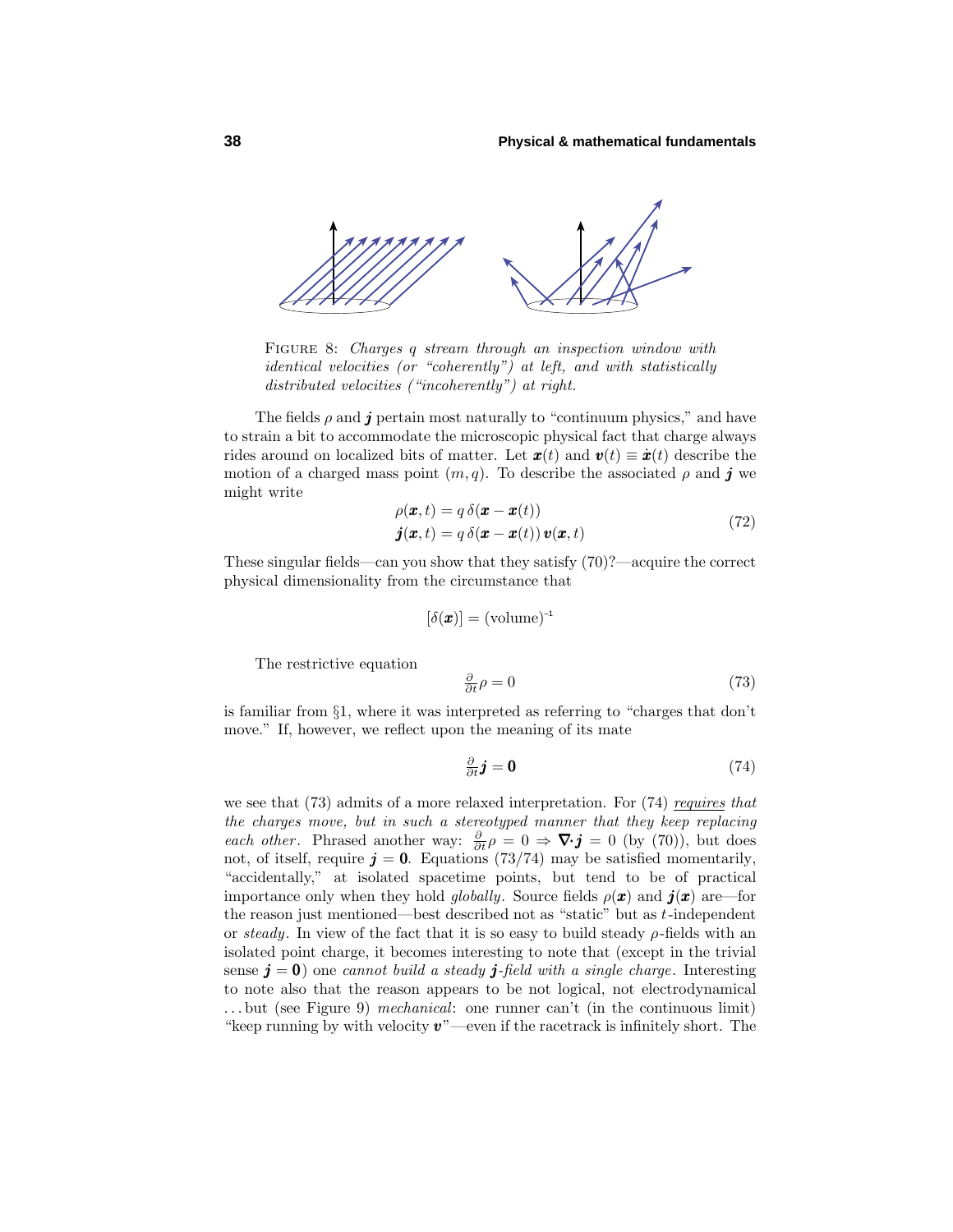

FIGURE 9: At left, a single charge attempts in vain to "keep running" past" an inspection point. At right, entrained charges achieve the intended effect (production of a steady *j*) by serially replacing one another. But even with the latter arrangement we cannot produce a steady *j* which vanishes everywhere except at a point.

problem would disappear if Nature provided not only point charges but true line charges (charged strings). Absent those, we are forced to build our steady *j*-fields with the aid of *entrained point charges*: we "glue charges on a string, pull the string *...* and pretend not to notice the microscopic granularity." The operation (see again the preceding figure) is most commonly called "sending a current through a wire."

In manypractical contexts—particularly those which arise from engineering —it is more common to speak of the current *I* than of the current density *j*. These concepts are related as follows: Let  $\mathcal D$  be (topologically equivalent—see Figure 10—to) a "disk," and let *∂*D denote its boundary (a closed curve). Given  $\bm{j}(\bm{x}, t)$ , we form

$$
I(t; \mathcal{D}) \equiv \iint_D \boldsymbol{j} \cdot d\boldsymbol{S} \tag{75}
$$

to obtain a measure of the instantaneous rate at which charge is (at time *t*) being transported through  $\mathcal{D}$ , *i.e.*, of the total charge flux through  $\mathcal{D}$ . Evidently

 $[I] = [j] \cdot \text{area} = \text{charge} / \text{time}$ 

Engineers perefer to measure currents *I* in  $Amperes \equiv Coulombs/second$ . Note that on a disk *dS* is sign-ambiguous ("outside" being undefined). A disk D endowed with a sign convention is said to be "oriented." Evidently we are, for the purposes of (75), obliged to require that  $\mathcal D$  be orientable: no Möbius strips allowed! For a given  $j$ -field one expects to have

$$
I(t; \mathcal{D}_1) \neq I(t; \mathcal{D}_2) \quad \text{even when} \quad \partial \mathcal{D}_1 \equiv \partial \mathcal{D}_2
$$

It is therefore of some interest that one can show without difficulty<sup>22</sup> that if  $\rho$  is steady and if, moreover,  $\mathcal{D}_1$  and  $\mathcal{D}_2$  share the same boundary  $(\partial \mathcal{D}_1 \equiv \partial \mathcal{D}_2)$ ,

 $22$  PROBLEM 17.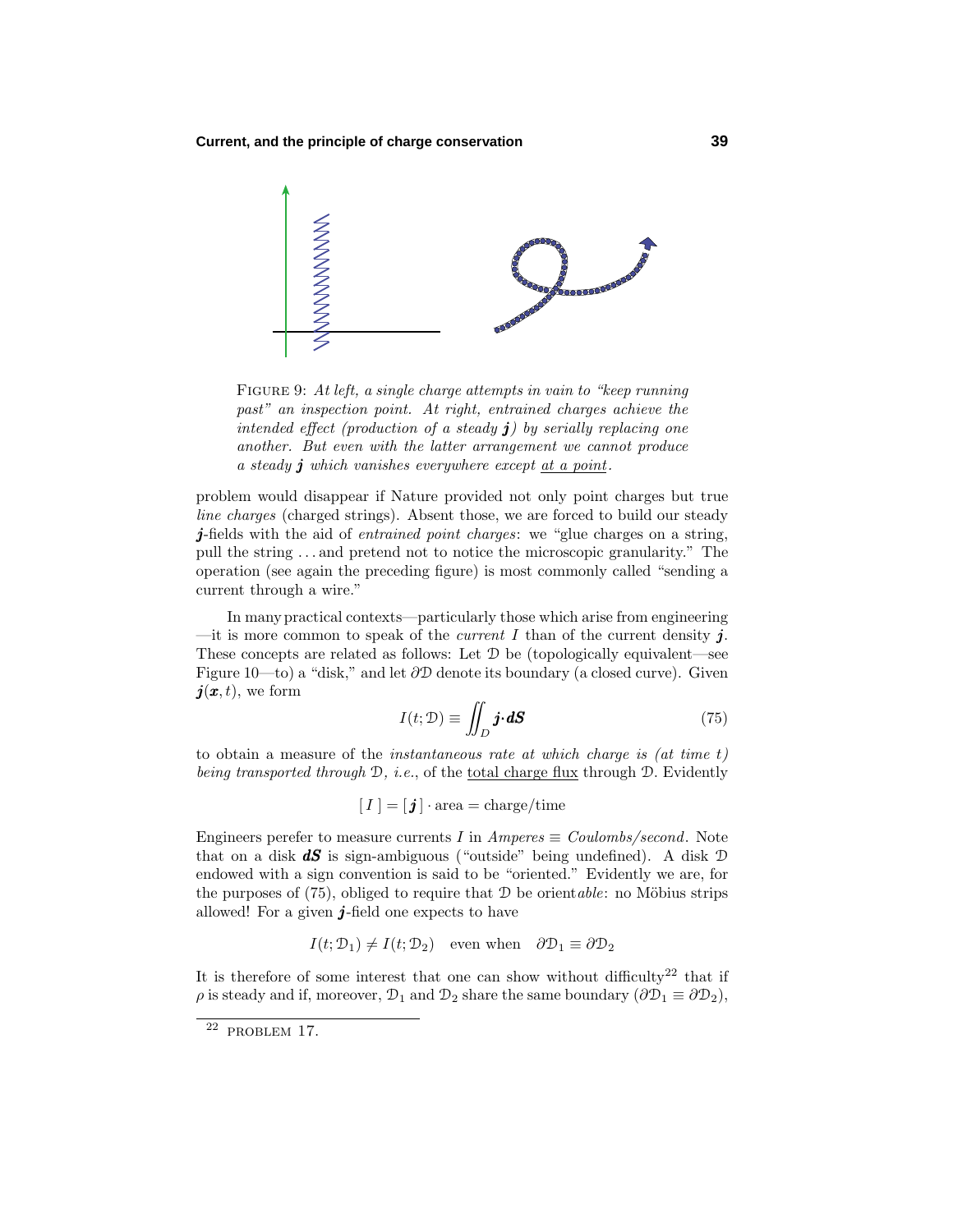

FIGURE 10: The net current through a hypothetical cap  $\mathcal D$  is, according to (75), found by integrating *j*⊥—the normal component of current density, the vector field represented here by (blue) directed curves.

then  $I(t; \mathcal{D}_1) = I(t; \mathcal{D}_2)$ . In such (frequently encountered) contexts there is no reason to retain any explicit allusion either to *t* or to D: it becomes more natural to write *I*(*∂*D), and then to drop the *∂*D as "obviouis from the context." Thus does one acquire the privilege of referring simply to "the current *I*."

To describe the *current I in a wire*<sup>23</sup> we have only to suppose (see Figure 11) that *∂*D circumscribes the wire. Phenomenologically, the current *I* in a wire of cross-sectiuonal area *A* can be described

 $I = nevA$   $\begin{cases} n \text{ is the number of charge carriers per unit volume} \\ e \text{ is the charge per carrier } (= \text{electronic charge}) \end{cases}$ *v* is the mean drift velocity of the charge carriers

People are often surprised to discover that (because *n* is typically quite large) *v* is typically quite small. If in  $(76)$  we assign *I*, *n*, *e* and *A* the values appropriate to a 1 amp current in a 14-gauge copper wire (radius  $R = 0.0814$  cm) we find that the drift velocity  $v = 3.55 \times 10^{-3}$  cm/sec: evidently the physics of electrical signal propagation has very little to do with the physics of charge carrier drift.

It will be appreciated that the currents encountered in Nature, and of fundamental interst to physicists, are for the most part not confined to wires

<sup>23</sup> We agree here to overlook the "charge accumulation effects" which may arise at high frequencies: we agree, in other words, to "think DC."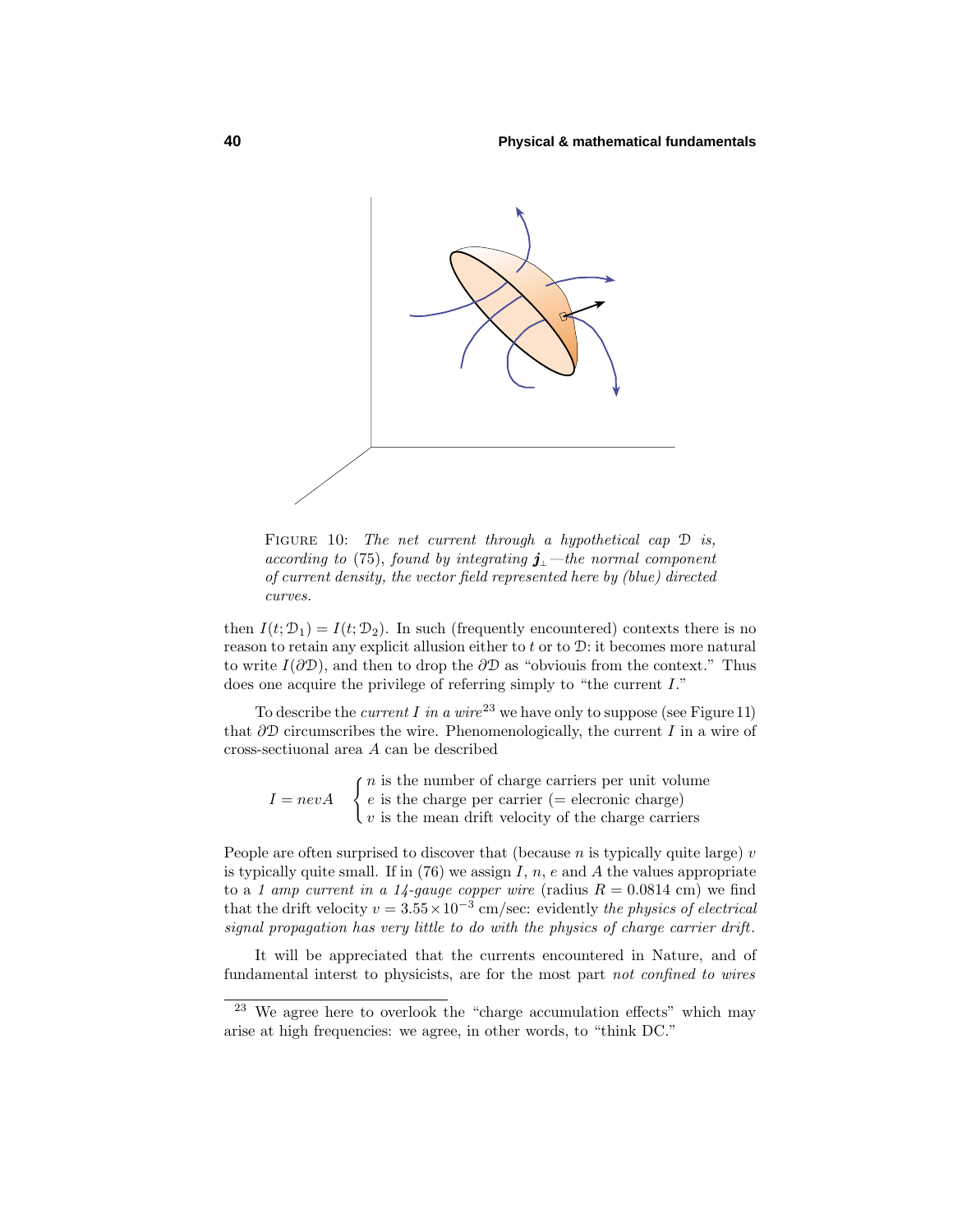

FIGURE 11: Variant of the preceding figure, adapted to the problem of evaluating the current in a wire. The "cap" has in this instance become simply a cross-section of the wire. The presumption in the figure is that *j* is axially symmetric but non-uniform, being strongest near the "skin" of the wire.

*...* wires—and nerves—being "rare objects" in the universe. "Unconfined currents" are found in (for example) lightning bolts and throughout the natural world, and in some engineering applications (arcs welders, vacuum tubes, electrochemical process vats, particle accelerators).

Returning now to more theoretical matters *...*the interests of symmetry would clearly be served if in place of (65) one had

$$
\nabla \cdot \mathbf{E} = \rho \quad , \quad \nabla \times \mathbf{B} = +\frac{1}{c} \left( \mathbf{j} + \frac{\partial \mathbf{E}}{\partial t} \right) \tag{77.1}
$$

$$
\nabla \cdot \boldsymbol{B} = \rho_m \,, \quad \nabla \times \boldsymbol{E} = -\frac{1}{c} \left( \boldsymbol{j}_m + \frac{\partial \boldsymbol{B}}{\partial t} \right) \tag{77.2}
$$

where the subscript  $_m$  means "magnetic." Then the argument which when applied to (77.1) gave

$$
\frac{\partial}{\partial t}\rho + \nabla \cdot \mathbf{j} = 0 \tag{70}
$$

would when applied to (77.2) give

$$
\frac{\partial}{\partial t}\rho_m + \nabla \cdot \boldsymbol{j}_m = 0
$$

We would, in charge-free regions, still have  $\Box^2 \bm{E} = \Box^2 \bm{B} = \bm{0}$ , etc. and all would be well. From this point of view the actual structure of Maxwell's equations (65) is seen to contain an informative surprise:  $(65.2) - \nabla \cdot \mathbf{B} = 0$  —states in effect that "point magnetic charges" or (as they are called)

$$
"magnetic monopoles" ... do not exist (78)
$$

It is, therefore, not at all surprising that the  $j<sub>m</sub>$  term is absent from (65.4); *i.e.*, that "neither do magnetic currents exist." Several questions—particularly since Maxwell's equations seem in this respect to be so "permissive"—now arise: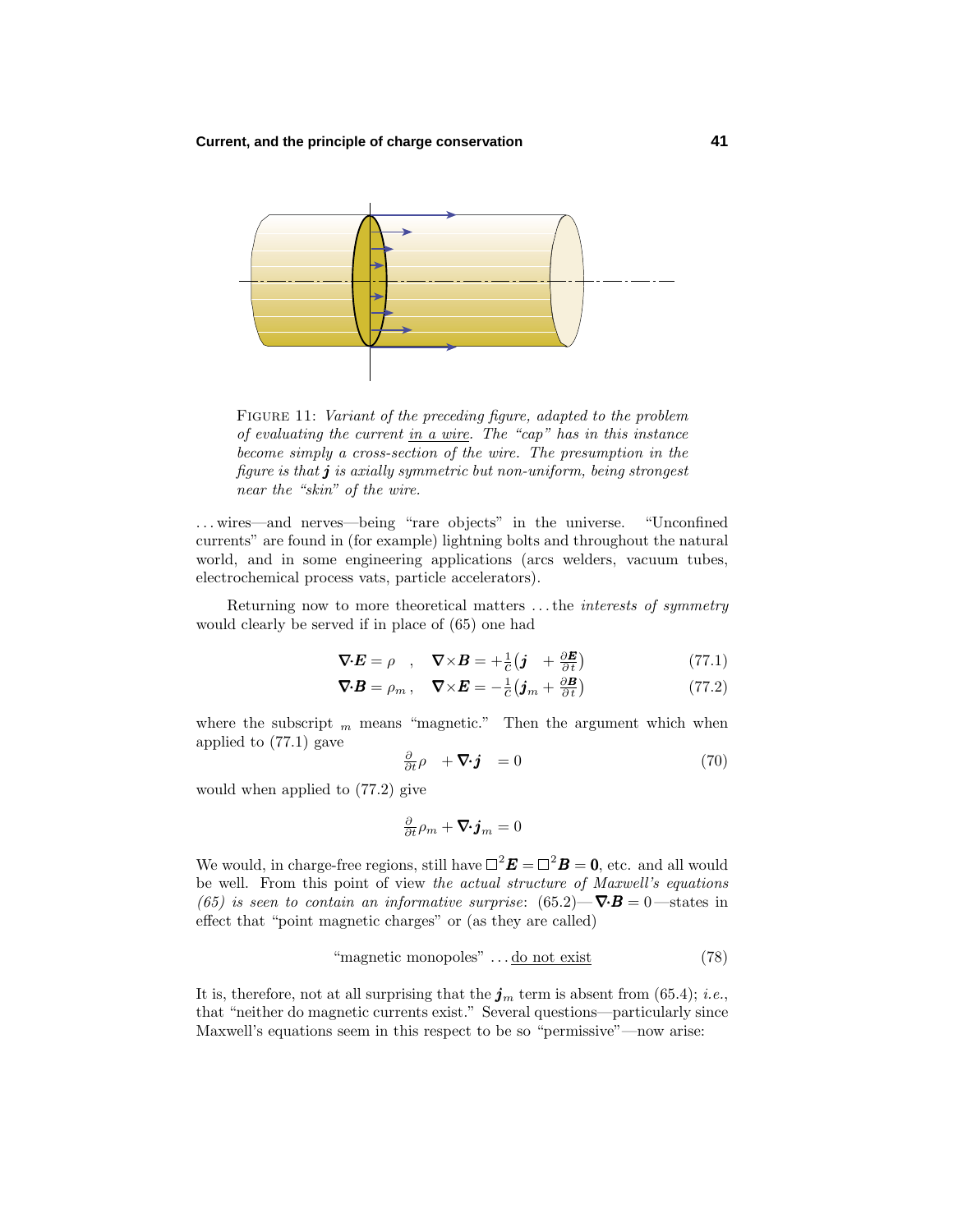**1.** Is (78) factually true? The answer must come from the laboratory. Many sophisticated searches have thus far failed to detect a single magnetic monopole. Such activity continues (if as a fairly low-priority item), and reports of the results are always received with interest by the international community of physicists.<sup>24</sup>

**2.** Is it possible that magnetic monopoles exist but cannot be observed? A weak instance of such a situation would arise if monopoles were bound to oppositely charged monopoles by forces so strong that they cannot be feasibly dislodged and studied in isolation. The "strong" interpretation—that "monopoles exist but cannot be observed in principle—would appear to strike at the philosophical foundations of science, to be latently "unscientific" *...* unless it were argued that monopoles (like quarks?) announce themselves not in isolation but indirectly by their effects.

**3.** Physicists have come to adhere generally—if informally—to the view that

"all which is not forbidden is mandatory"

This heuristic principle suggests that monopoles—if not forbidden (by some yet-undiscovered conservation law?)—will eventually (by their direct or indirect effects) be detected, and in the contrary case gives rise to this sharp question: What (presently unknown) principle effectively "forbids" the existence of magnetic monopoles?

There is (as will emerge in a subsequent chapter) an interesting—if but little-known—sense in which (78) misrepresents the physical situation: (78) expresses not a fact (?) but a "fact wrapped in a convention." If the (elementary) particles found in Nature carried magnet charge *p* as well as electric charge *q*, then to describe the compound charge structure  $(q, p)$  of a particle population one might present something like the topmost of the following figures. It is, however, a surprising fact of Nature that (central figure) the observed points lie on a line; i.e., that

$$
p/q\equiv\tan\theta
$$

has a value shared by all known elementary particles. This is the elemental fact which awaits explanation. It is by (seldom remarked) operational *convention* 

<sup>&</sup>lt;sup>24</sup> ...Particularly since, in the two decades since this paragraph was written, it has become the clear tendency of theoretical developments (in elementary particle physics, cosmology) to demand the physical existence of magnetic monopoles!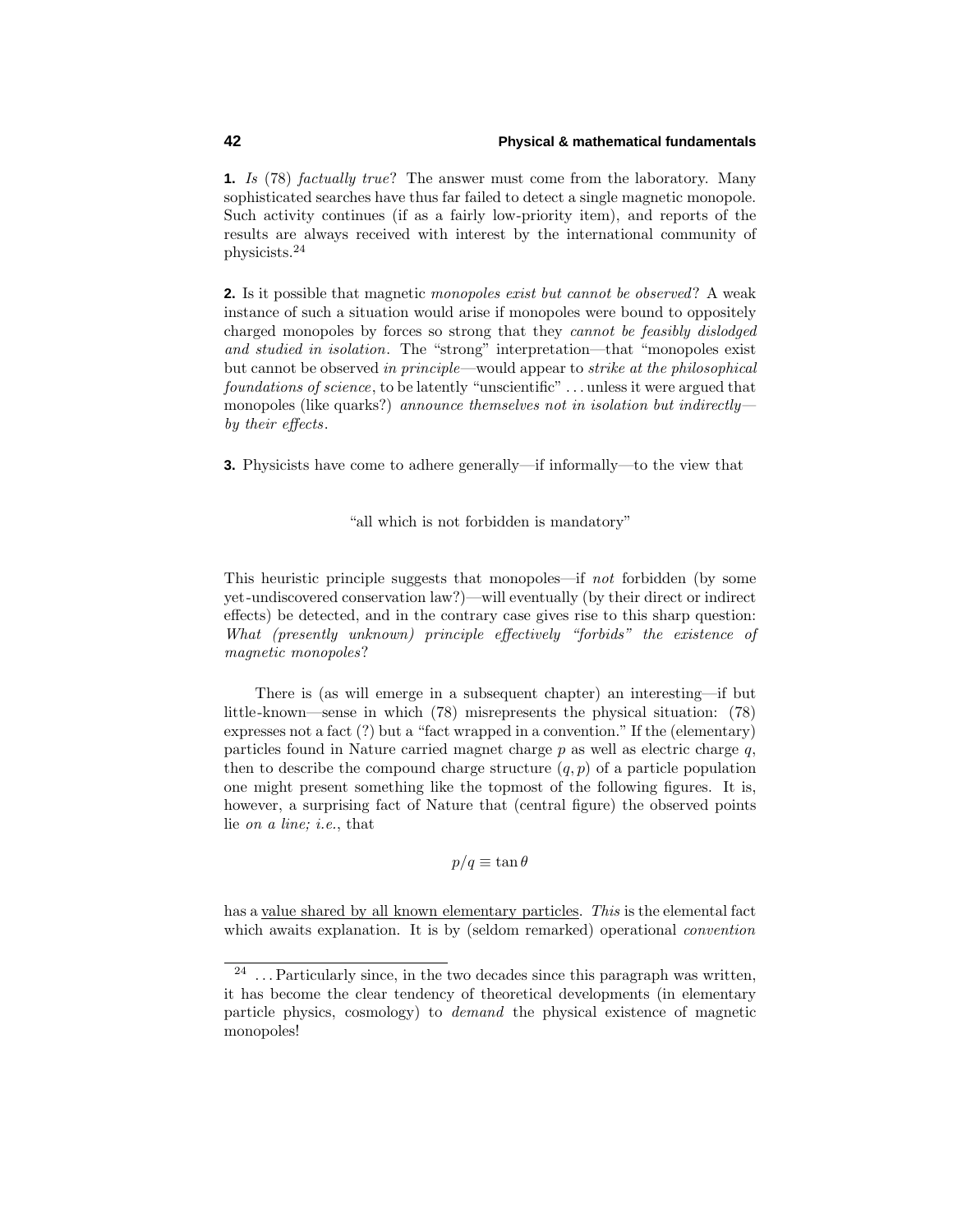

FIGURE 12: At top: the kind of  $(q, p)$ -distribution that one naively might expect to encounter in Nature. In the center: the distribution one in fact encounters. At bottom: *θ*-rotational invariance has been used to eliminate the magnetic components from all (*q, p*)-pairs. The surprising fact is that the same rotation works in all cases.

that we have—essentially by (67):  $\mathbf{F} = q(\mathbf{E} + \frac{1}{c}\mathbf{v} \times \mathbf{B})$ —set  $\theta = 0$  (bottom figure). It is, in other words, by convention that we have associated the observed " $(q, p)$ -line" with the "electric axis" in "charge space." Later I will have occasion to discuss the deep formal symmetry (*θ*-rotational invariance) of Maxwell's equations which permits one to exercise such an option.

I turn finally to some historical points. It is roughly—but only roughly correct to state that at some point in the later developmental stages of his electrodynamical work Maxwell realized that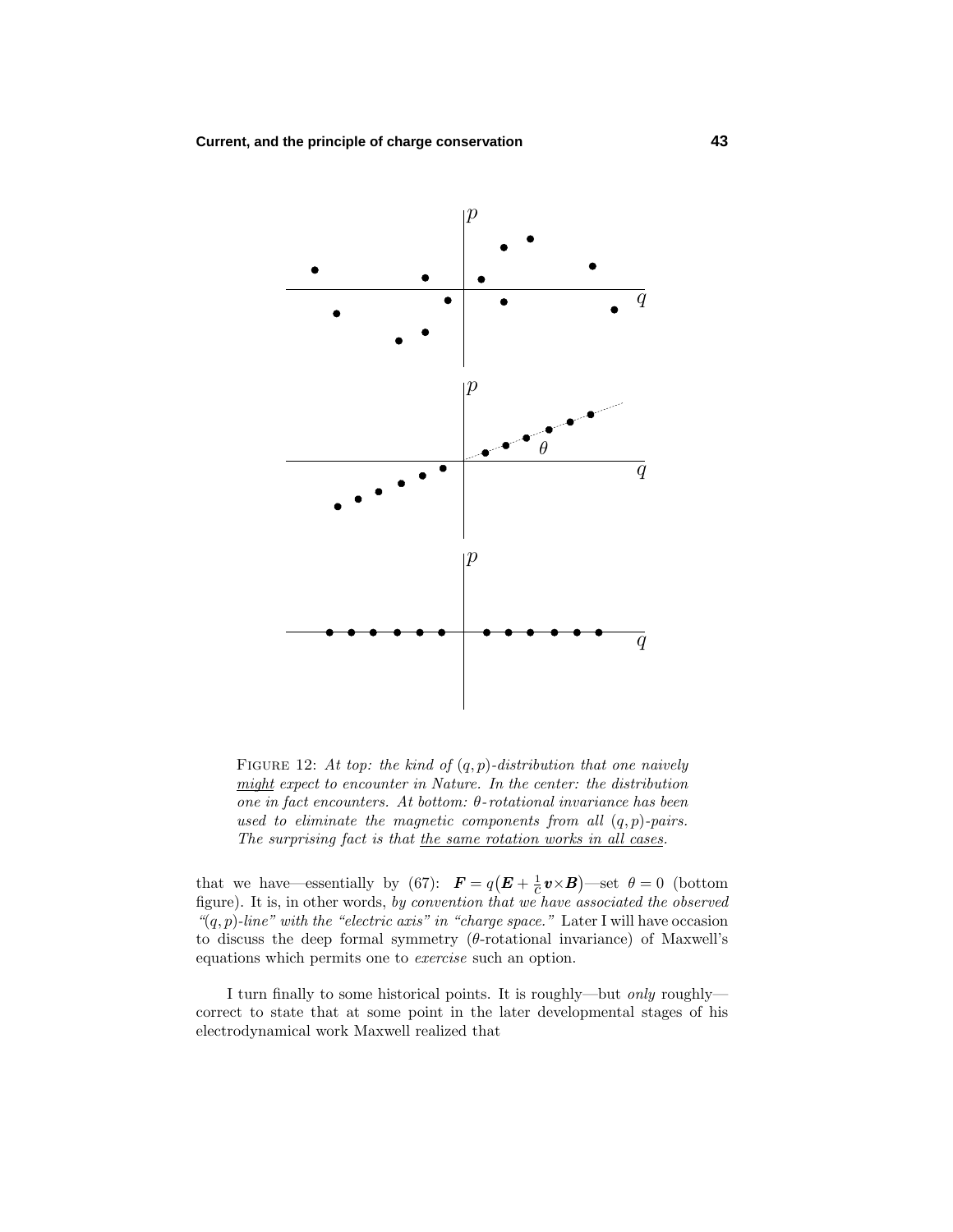• gauss' law (of which Coulomb's law is a corollary, and which is not to be confused with Gauß' theorem) can be rendered

$$
\nabla \cdot \boldsymbol{E} = \frac{1}{\epsilon_0} \rho \tag{79.1}
$$

• The NON-EXISTENCE OF MAGNETIC MONOPOLES can be rendered

$$
\nabla \cdot \boldsymbol{B} = 0 \tag{79.2}
$$

• AMPERE'S LAW<sup>25</sup> can be rendered

$$
\nabla \times \boldsymbol{B} = \mu_0 \boldsymbol{j} \tag{79.3}
$$

• FARADAY'S LAW<sup>26</sup> can be rendered

$$
\nabla \times \boldsymbol{E} = -\frac{\partial \boldsymbol{B}}{\partial t} \tag{79.4}
$$

Here  $\epsilon_0$  and  $\mu_0$  are empirical constants made necessary by the fact that Maxwell —working close to laboratory experience—used practical units to quantify electromagnetic variables  $\dots$  while the subscript  $_0$  reflects his tendency (born of the same circumstance) to view the vacuum as "degenerate matter." Maxwell realized more particularly that equations (79), while they account for most of the phenomenology known to him, cannot be correct *...* for it follows from (79.3) that  $\nabla \cdot \mathbf{j} = 0$ , which conforms to (70), *i.e.*, to the principle of charge conservation, only in the steady case.<sup>27</sup> Thus was Maxwell led at length to propose—on no direct observational evidence!—that in place of (79.3) one should write<sup>28</sup>

$$
\nabla \times \boldsymbol{B} = \mu_0 \left( \boldsymbol{j} + \epsilon_0 \frac{\partial \boldsymbol{E}}{\partial t} \right) \tag{80}
$$

REMARK: The new term  $\epsilon_0 \frac{\partial \bm{E}}{\partial t}$  —because it enters as a kind of companion to *j* —was called by Maxwell the"displacement current." It's introduction represents a somewhat spooky modification of (79.3), for it involves no charge motion. Oddly, Maxwell felt no obligation to attach a similar name/interpretation to the  $\frac{\partial \mathbf{B}}{\partial t}$ -term in Faraday's law (79.4).

The first writing of (80) was, in my view, one of the most seminal events in  $19<sup>th</sup>$  Century physics: indeed, in the entire history of physics. For it gave rise —automatically—to a fully detailed electromagnetic theory of light *...* and thus by implication to relativity, quantum mechanics and all that follows therefore. How did this come about?

<sup>&</sup>lt;sup>25</sup> Describes the  $\underline{B}$ -fields generated by steady currents...of which more later.

<sup>26</sup> Describes the *E* -fields generated by changing *B* -fields*...*of which again: more later.

 $27$  This is hardly surprising in view of the fact that Ampere's law was abstracted from steady-case observations.

 $28$  PROBLEM 20.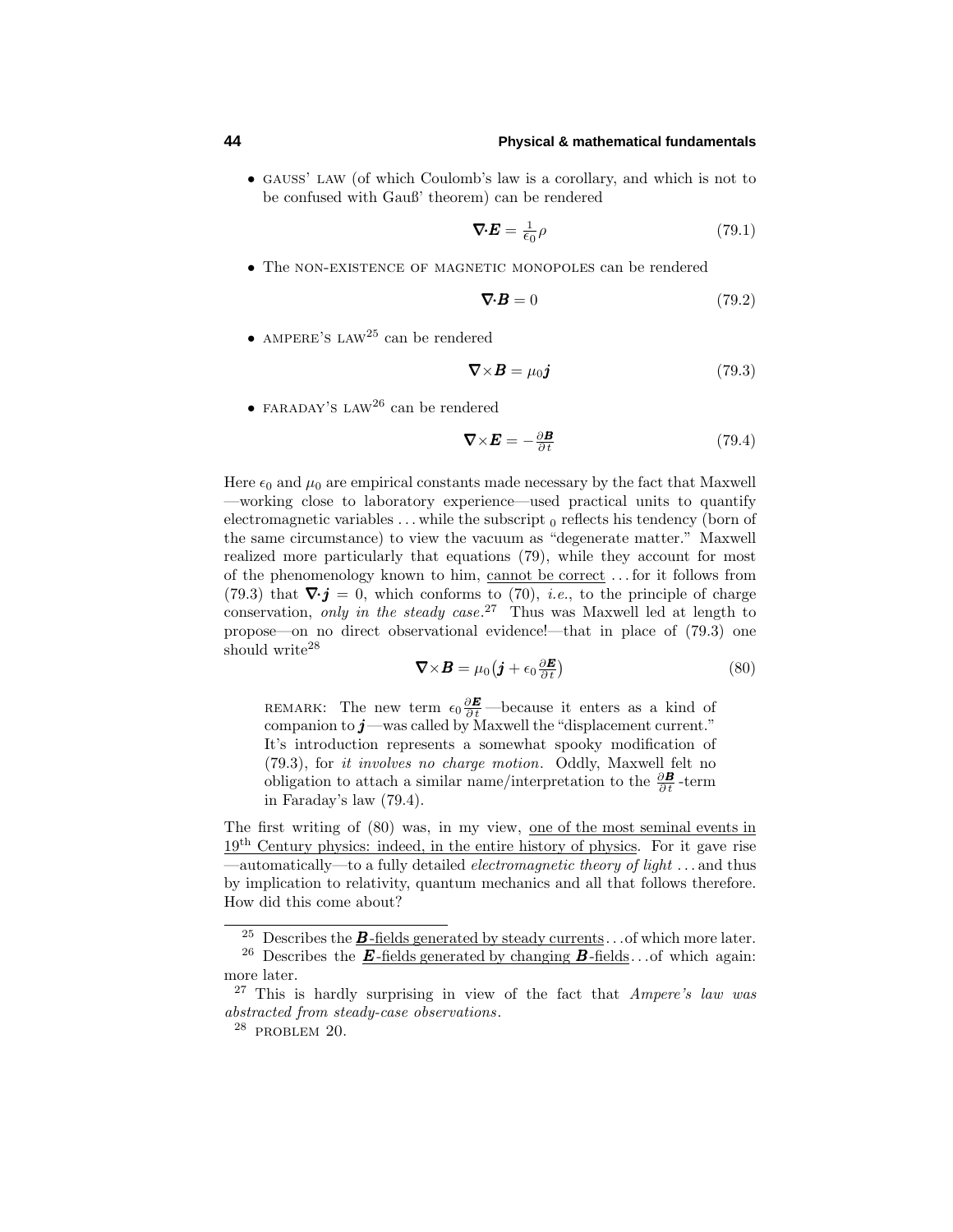### **Current, and the principle of charge conservation 45**

In charge-free regions of space Maxwell's own equations (79)—as modified —read<sup>29</sup>

$$
\nabla \cdot \boldsymbol{E} = 0 \tag{81.1}
$$

$$
\nabla \cdot \boldsymbol{B} = 0 \tag{81.2}
$$

$$
\nabla \times \boldsymbol{B} = \mu_0 \epsilon_0 \frac{\partial \boldsymbol{E}}{\partial t} \tag{81.3}
$$

$$
\nabla \times \boldsymbol{E} = -\frac{\partial \boldsymbol{B}}{\partial t} \tag{81.4}
$$

REMARK: From  $(81.4)$  we see that in Maxwell's units

$$
[\boldsymbol{E}] = \text{velocity} \cdot [\boldsymbol{B}]
$$

It follows therefore from (81.3) that

$$
[\,\mu_0\epsilon_0\,]=(\text{velocity})^{-2}
$$

Equations  $(81)$  can be "separated by differentiation,"<sup>30</sup> giving

$$
\left(\mu_0 \epsilon_0 \frac{\partial^2}{\partial t^2} - \nabla^2\right) \boldsymbol{E} = \left(\mu_0 \epsilon_0 \frac{\partial^2}{\partial t^2} - \nabla^2\right) \boldsymbol{B} = \boldsymbol{0}
$$

It was the observation that the measured values of  $\mu_0$  and  $\epsilon_0$  entail

$$
\frac{1}{\sqrt{\mu_0 \epsilon_0}} \approx 3 \times 10^{10} \text{ cm/sec}
$$

which led Maxwell  $(1863)$  to write that "we can scarcely avoid the inference that light consists of undulations in the medium which is the cause of electric and magnetic phenomena" [his italics]. This was an idea which had fallen out of the blue into Maxwell's lap, but in which he obviously had great confidence  $31$ *...*though it remained merely an idea at his death, and for eight years thereafter: electromagnetic radiation was first generated/detected by H. Hertz in  $1887$ .

historical remark: The excitement of discovery experienced by Maxwell would today be impossible *...* because the upshot of his discovery has—by recent international convention—been made a cornerstone of physical metrology:

 $\mu_0 = 4\pi \times 10^{-7} = 12.566370614...$  N A<sup>-1</sup> and  $c = 299792458 \text{ m s}^{-1}$ 

are both now held to be exact, and

 $\epsilon_0 = (\mu_0 c^2)^{-1}$  by modern definition!

 $29$  Note that the right side of  $(81.3)$  was introduced by Maxwell to salvage an equation—(70)—which is *not even relevant* in charge-free space!

<sup>30</sup> The procedure was encountered already in problem 15.

<sup>31</sup> See Maxwell's curiously understated discussion in Chapter XX of his Treatise on Electricity & Magnetism. C. W. F. Everitt, in his James Clerk Maxwell: Physicist & Natural Philosopher (1975), provides a good brief account of the history of Maxwell's discovery, and on page 101 reports that in Maxwell "*...* in a rare moment of unveiled exuberance to wrote to [a friend that] 'I have also a paper afloat, containing an electromagnetic theory of light, which, till I am convinced to the contrary, I hold to be great guns.'"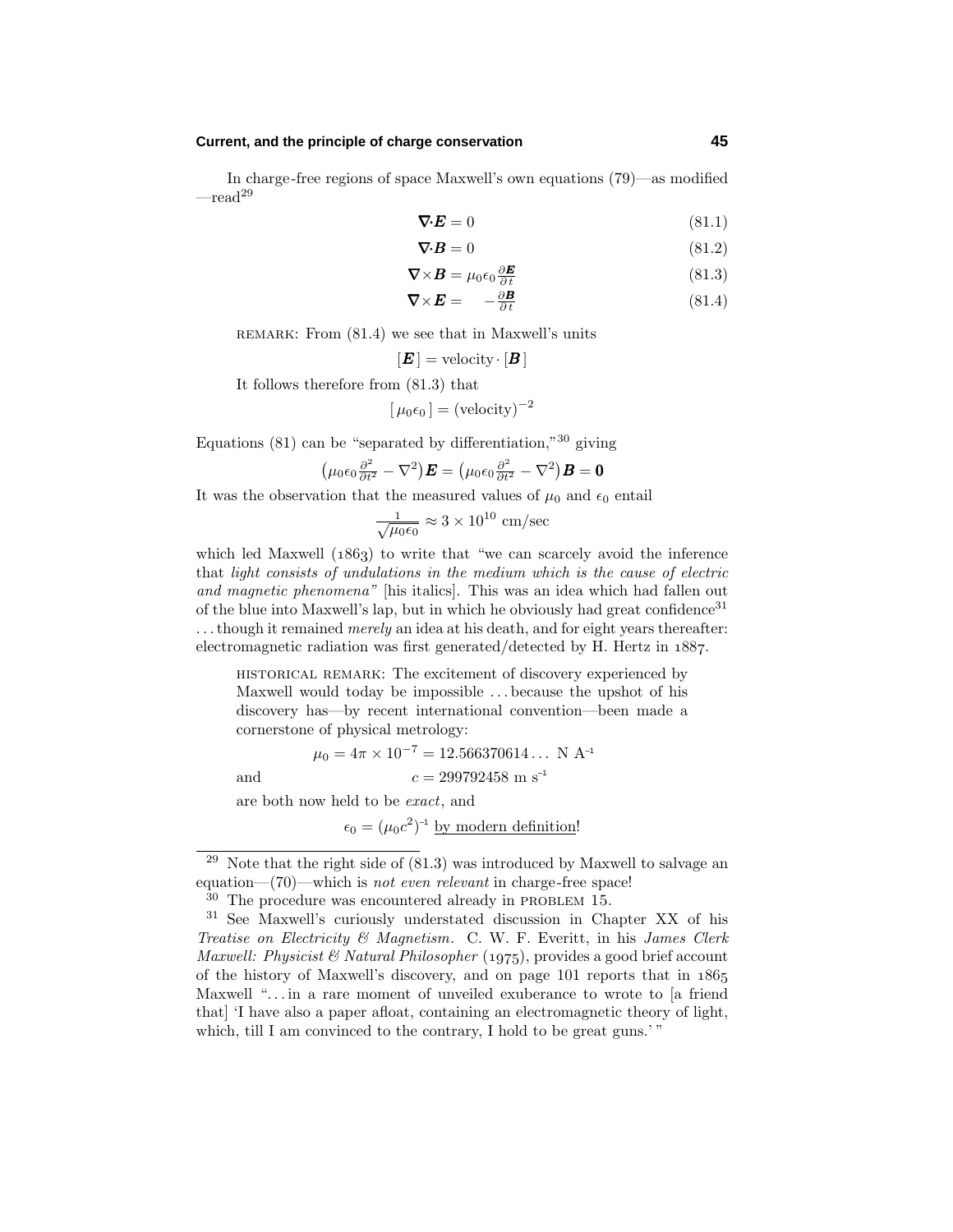I draw attention finally to one formal point which was only recently brought to light,<sup>32</sup> but which I find to be of deep interest. If in (81.3) we set  $\mu_0 \epsilon_0 = 1/c^2$ and then proceed to the limit  $c \uparrow \infty$  we find that one and only one thing happens: the  $\frac{\partial E}{\partial t}$ -term, which Maxwell was at such pains to introduce, is extinguished! We recover precisely the charge-free version of (79). What Jean-Marc Lévy-Leblond was evidently the first to notice  $(1967)$  is that (as the reader may verify) the equations

$$
\nabla \cdot \mathbf{E} = 0
$$

$$
\nabla \cdot \mathbf{B} = 0
$$

$$
\nabla \times \mathbf{B} = 0
$$

$$
\nabla \times \mathbf{E} = -\frac{\partial \mathbf{B}}{\partial t}
$$

are covariant with respect  $\mathrm{to}^{33}$  the following extension

$$
t \longmapsto t' = t
$$
  
\n
$$
x \longmapsto x' = x - vt
$$
  
\n
$$
\frac{\partial}{\partial t} \longmapsto \frac{\partial}{\partial t'} = \frac{\partial}{\partial t} + v \cdot \nabla
$$
  
\n
$$
\nabla \longmapsto \nabla' = \nabla
$$
  
\n
$$
E \longmapsto E' = E + v \times B
$$
  
\n
$$
B \longmapsto B' = B
$$
\n(82)

of what at  $(47/48)$  we meant by a "Galilean boost." We conclude that—though the point was not appreciated by Maxwell himself—"Maxwell's trick" enforced the *abandonment* of Galilean relativity,  $\mathcal{B}$  the *adoption of Einsteinian relativity*.

I hope readers will by now understand why it seems to me not entirely frivolous to suggest that "20<sup>th</sup> Century physics is a *grandchild of the principle* of charge conservation" *...* or, more precisely, of the symmetry principle of which charge conservation is the physical manifestation.

**4. Generation of B-fields: Ampere's law.** Having reviewed already the "physical upshot" of  $\nabla \cdot \vec{E} = \rho$ ,  $\nabla \cdot \vec{B} = 0$  and  $\partial \rho / \partial t + \nabla \cdot \vec{j} = 0$  we turn now to a similarly preliminary discussion of the physical significance of the statement

$$
\nabla \times \mathbf{B} = \frac{1}{c} \left( \mathbf{j} + \frac{\partial \mathbf{E}}{\partial t} \right)
$$
 (65.3 = 80 = 83)  
 
$$
\hat{\mathbf{L}}_{\text{Maxwell's stroke of genius}}
$$

*...* which is, unlike the statements studied previously, vector -valued.

<sup>&</sup>lt;sup>32</sup> See Section V,  $\S C.1$  (page 267) of J-M. Lévy-Leblond's "Group theory and Galilean invariance" in E. M. Loebl (ed.), Group Theory and Its Applications II  $(1971)$ . Also §2 in P. G. Bergmann, "The special theory of relativity" in Volume IV of Handbüch der Physik  $(1962)$ .

 $33$  Compare (48).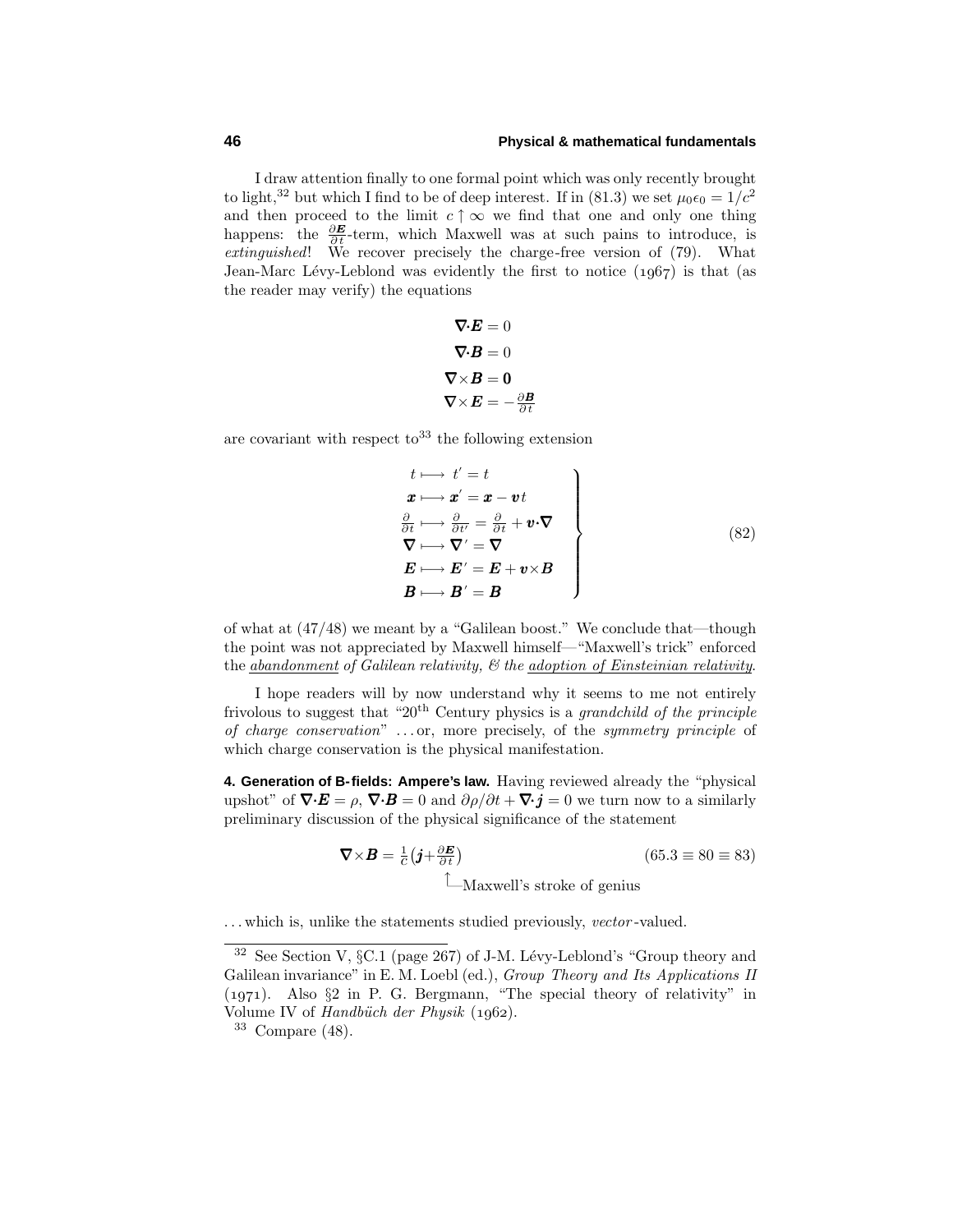#### **Generation of B-fields: Ampere's law 47**

Hans Christian Oersted had expressed his intuitive conviction that "electricity  $\&$  magnetism must be interrelated" already in  $1812$  (in his View of Chemical Laws), but it was during  $(!)$  a lecture in the spring of  $1820$ that he discovered "electromagnetism;" i.e., that electric currents give rise to magnetic fields. Oersted's discovery immediately engaged the excited attention of the leading scientists of the day (J. B. Biot, F. Savant, H. Davy, the young M. Faraday, ...), and when (11 September 1820) Oersted repeated his lecture/ demonstration before members of the Académie des Sciences it came to the attention of André Marie Ampere ( $1775-1836$ ). I mention these facts partly in order to suggest that it is somewhat inappropriate that we associate with (83) the name of Ampere, rather than that of Oersted. Since Ampere's own work was concerned mainly with the *magnetic interaction of currents* (*i.e.*, of current-carrying wires), it might more appropriately be attached to what we now call the "Biot-Savart law" (see below).

The experimental work to which I have just referred involved steady  $\frac{\text{currents}}{\text{} - \text{made possible}}$  by Volta's then-recent invention (1800) of the voltaic cell. <sup>34</sup> When the sources (whence also their associated fields) are steady the *∂E*<sub>*∂t*</sub> -term drops away from (83) and we obtain

$$
\nabla \times \boldsymbol{B} = \frac{1}{c} \boldsymbol{j} \tag{84}
$$

It is with the phenomenological implications (not of (83) but) of (84) that will mainly concern us in the paragraphs which follow. And it is the analytical problem posed by equations of the form (84) that motivates the following

# mathematical digression

A population of elementary theorems of exceptional beauty and power (which could, until rather recently, have been described as "well known to every student of analytical geometry") follows from the idea developed in

**Problem 21.** Show that the area *A* of a triangle (012), which is oriented and coordinatized as indicated in the following Figure 13, can be described

$$
A(012) = \frac{1}{2} \begin{vmatrix} 1 & x_0 & y_0 \\ 1 & x_1 & y_1 \\ 1 & x_2 & y_2 \end{vmatrix}
$$
 (85)

This can be accomplished in many ways: you might, for example, try assembling the triangle from simpler triangles, then drawing upon elementary propeties of determinants. Note that (85) refers

<sup>34</sup> Alessandro Volta' work in this area was stimulated by Luigi Galvani's famous chance observation  $(1791)$  that electrical discharges caused the legs of dead frogs, laid out for dissection, to twitch. We may therefore add a frog to the items which already repose in (page 3) our little "museum of biogenic relics."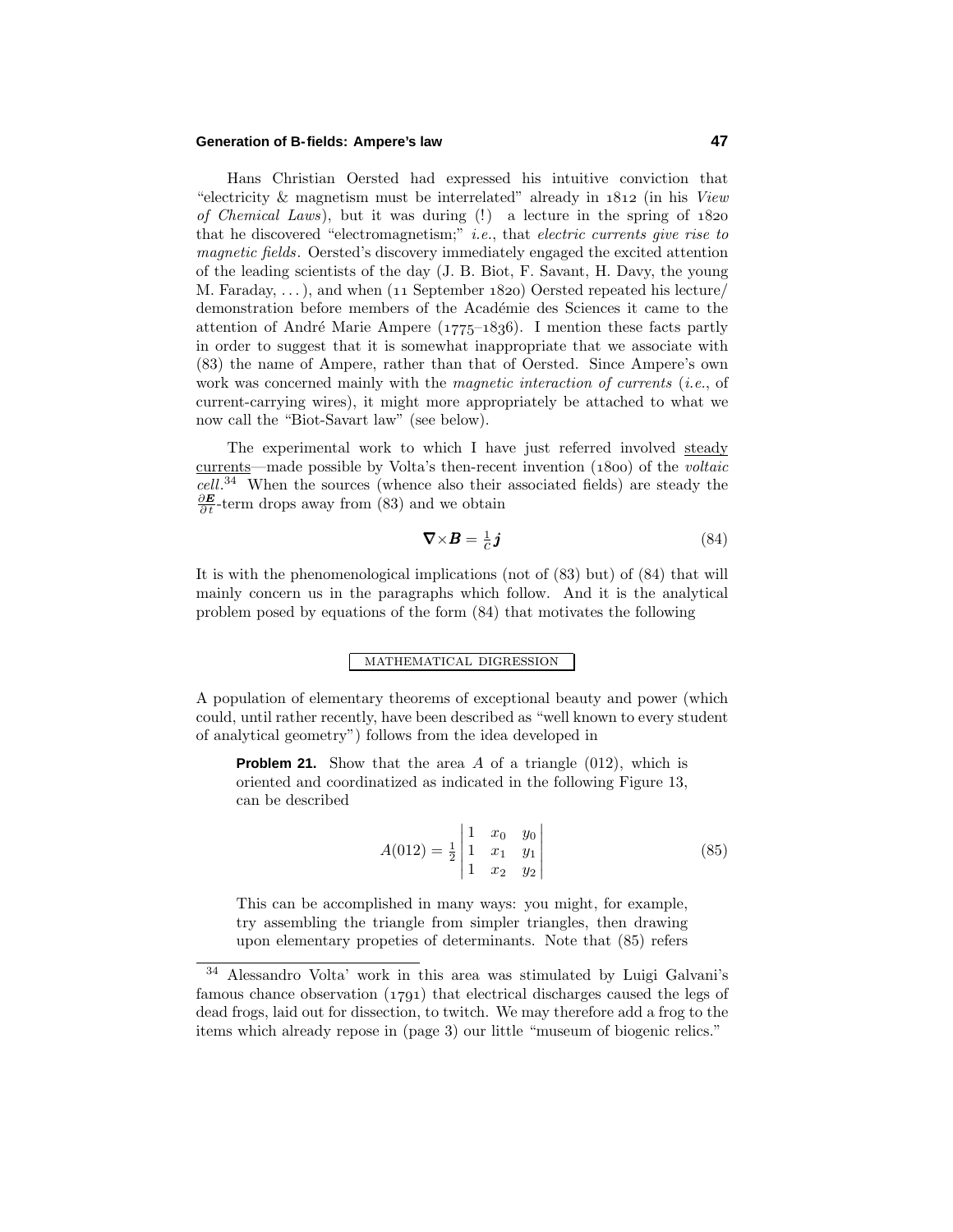implicitly to an orientation convention, which supplies

$$
A(012) = A(120) = A(201)
$$
  
= -A(021) = -A(210) = -A(102)

and tells us that  $A \geq 0$  according as the triangle is right or left handed ( $\circ$  or  $\circ$ ).



FIGURE 13: Labeled geometrical construction used in PROBLEM 21 to establish the the determinantal description of area.

Drawing now upon (85) we infer that the area *A*(D) of an arbitrary plane region D (see Figure 14) can be described either

$$
A(\mathcal{D}) = \iint_{\mathcal{D}} dx dy \tag{86.1}
$$

or

= limit of sum of areas 
$$
\frac{1}{2}\begin{vmatrix} 1 & 0 & 0 \\ 1 & x & y \\ 1 & x + dx & y + dy \end{vmatrix}
$$
 of triangular slivers

But

$$
= \frac{1}{2}(x\,dy - y\,dx)
$$

so

$$
=\frac{1}{2}\oint_{\partial\mathcal{D}}(x\,dy-y\,dx)\tag{86.2}
$$

According to (86.2) one can compute area by operations that are restricted to the boundary *∂*D of the region D in question. This surprising fact provides the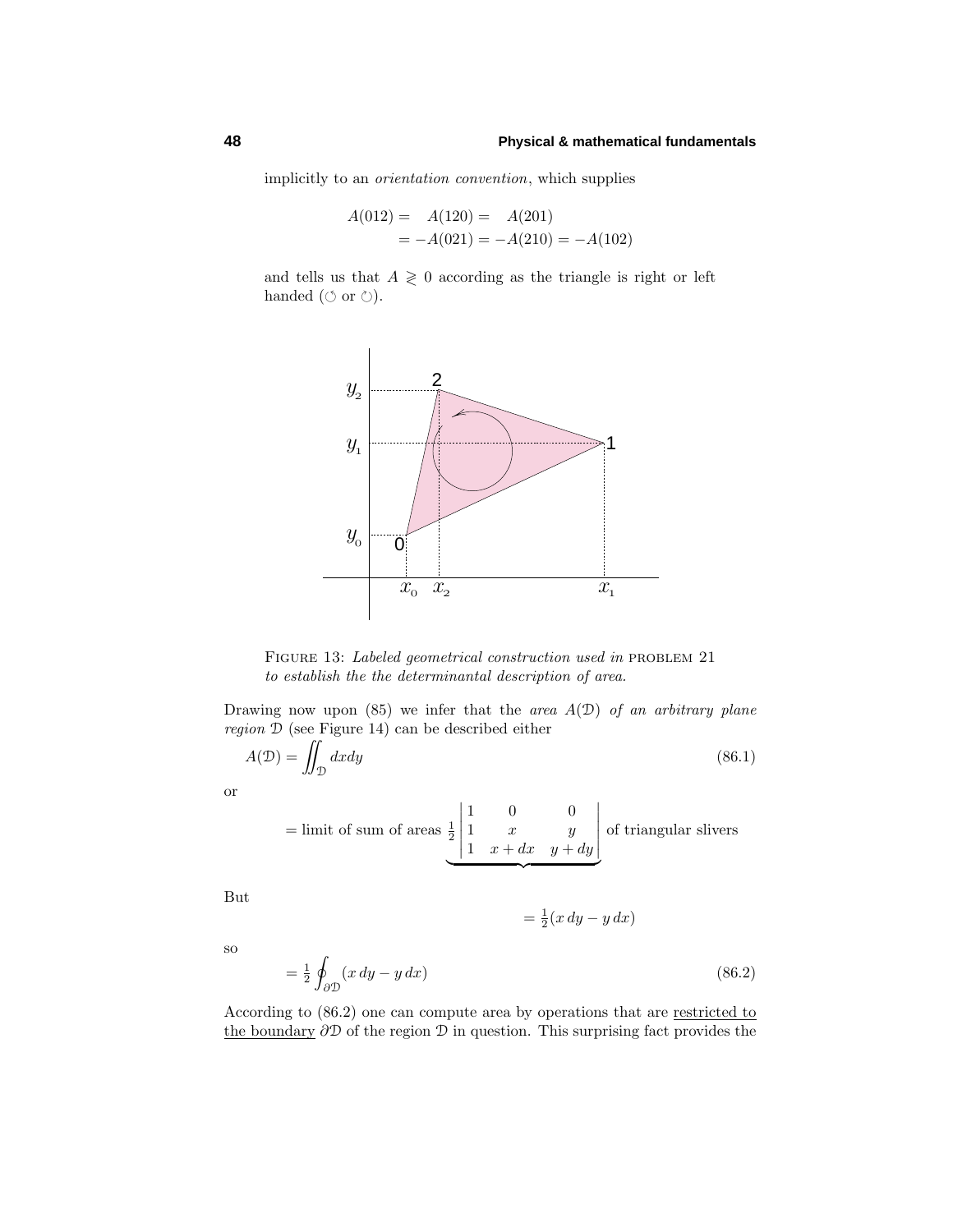

FIGURE 14: Computing areas by adding triangular slivers—the geometrical basis of (86.2).

operating principle of the polar planimeter—a wonderful device used mainly by architects and engineers.<sup>35</sup>

Let the preceding construction be considered now to be inscribed on the *xy*-plane in Euclidean 3-space, and let us agree that *x*, *y* and *z* refer henceforth to a *right*-handed frame. Readers will find it very easy to verify that  $(86)$ —thus situated—can be formulated

$$
\iint_{\mathcal{D}} (\mathbf{\nabla} \times \mathbf{A}) \cdot d\mathbf{S} = \oint_{\partial \mathcal{D}} \mathbf{A} \cdot d\mathbf{\ell}
$$
\n(87)

provided we set

$$
d\ell = \begin{pmatrix} dx \\ dy \\ 0 \end{pmatrix}
$$

$$
A = \begin{pmatrix} -y \\ +x \\ 0 \end{pmatrix}
$$

$$
dS = \begin{pmatrix} 0 \\ 0 \\ dx dy \end{pmatrix}
$$

This result provides an instance—and its derivation provides some insight into the proof—of Stokes'theorem, according to which (87) holds generally *...* for  $all$  (even non-flat) disks  $D$  in 3-space, and for <u>all</u> vector fields  $A(x, y, z)$ .

 $35$  For a masterful discussion of this pretty topic see Felix Klein's *Elementary* Mathematics from an Advanced Standpoint: Geometry  $(1925)$ , pages 11–15. The subject is treated also on pages 57–65 of Chapter I in my QUANTUM TOPICS  $(2000).$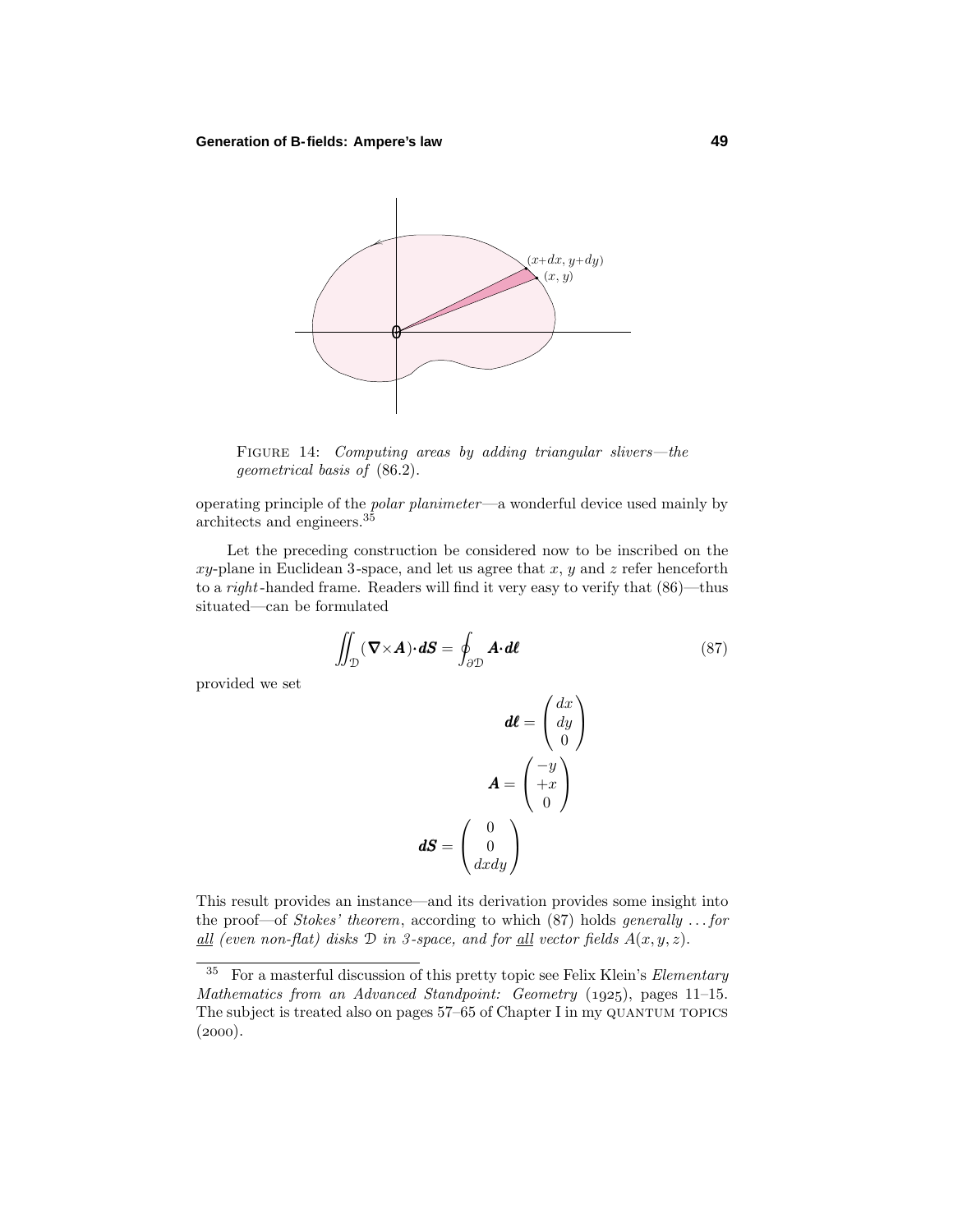It is evident that (see again pages  $13 \& 19$ ) the following statements

Gauss : 
$$
\iiint_{\mathcal{R}} \text{div} \mathbf{A} \, d^3x = \iint_{\partial \mathcal{R}} \mathbf{A} \cdot d\mathbf{S}
$$
  
\nSTOKES : 
$$
\iint_{\mathcal{D}} \text{curl} \mathbf{A} \cdot d\mathbf{S} = \oint_{\partial \mathcal{D}} \mathbf{A} \cdot d\mathbf{\ell}
$$
  
\nNEWTON : 
$$
\int_{\mathcal{C}} \text{grad } \varphi \cdot d\mathbf{\ell} = \varphi \Big|_{\text{endpoints of } \mathcal{C}}
$$

are "of a type." They originate in the work of many 19th Century physicistmathematicians (Gauß, Green, Kelvin, Tait, Maxwell, Cauchy, Stokes, *...*), and have come to bear collectively the name of George Gabriel Stokes  $(1819-1903)$ for curious reasons that are explained on page *viii* of M. Spivak's *Calculus on* Manifolds (1965: see particularly the cover illustration!). Such identities were first studied in unified generality by H. Poincaré  $(1887)$ , whose work was deepened and given its modern formulation—of which more later—mainly by Élie Cartan ( $\sim$ 1920).<sup>36</sup> "Stokes' theorems" are available even on *n*-dimensional non-Euclidean manifolds (where there are *n* such things), and all share the design

$$
\int_{\text{region}} \text{ differentiated object} = \int_{\text{boundary of region}} \text{undifferentiated object}
$$

foreshadowed already in the

FUNDAMENTAL THEOREM OF THE CALCULUS : 
$$
\int_{a}^{b} f' x dx = f(b) - f(a)
$$

END OF DIGRESSION

Just as

$$
\nabla \cdot \mathbf{E} = \rho \tag{65.1}
$$

and

$$
\nabla \cdot \boldsymbol{B} = 0 \tag{65.2}
$$

give rise by Gauß' theorem (14) to

$$
\iint_{\partial \mathcal{R}} \mathbf{E} \cdot d\mathbf{S} = \iiint_{\mathcal{R}} \rho \, d^3 x \tag{90.1}
$$

total "electric flux" through *∂*R = total charge interior to R

and

$$
\iint_{\partial \mathcal{R}} \boldsymbol{B} \cdot d\boldsymbol{S} = 0 \tag{90.2}
$$

<sup>&</sup>lt;sup>36</sup> PROBLEMS 22, 23 & 24. Equations (88) and (89)—absent from the text appear in the first two of those exercises.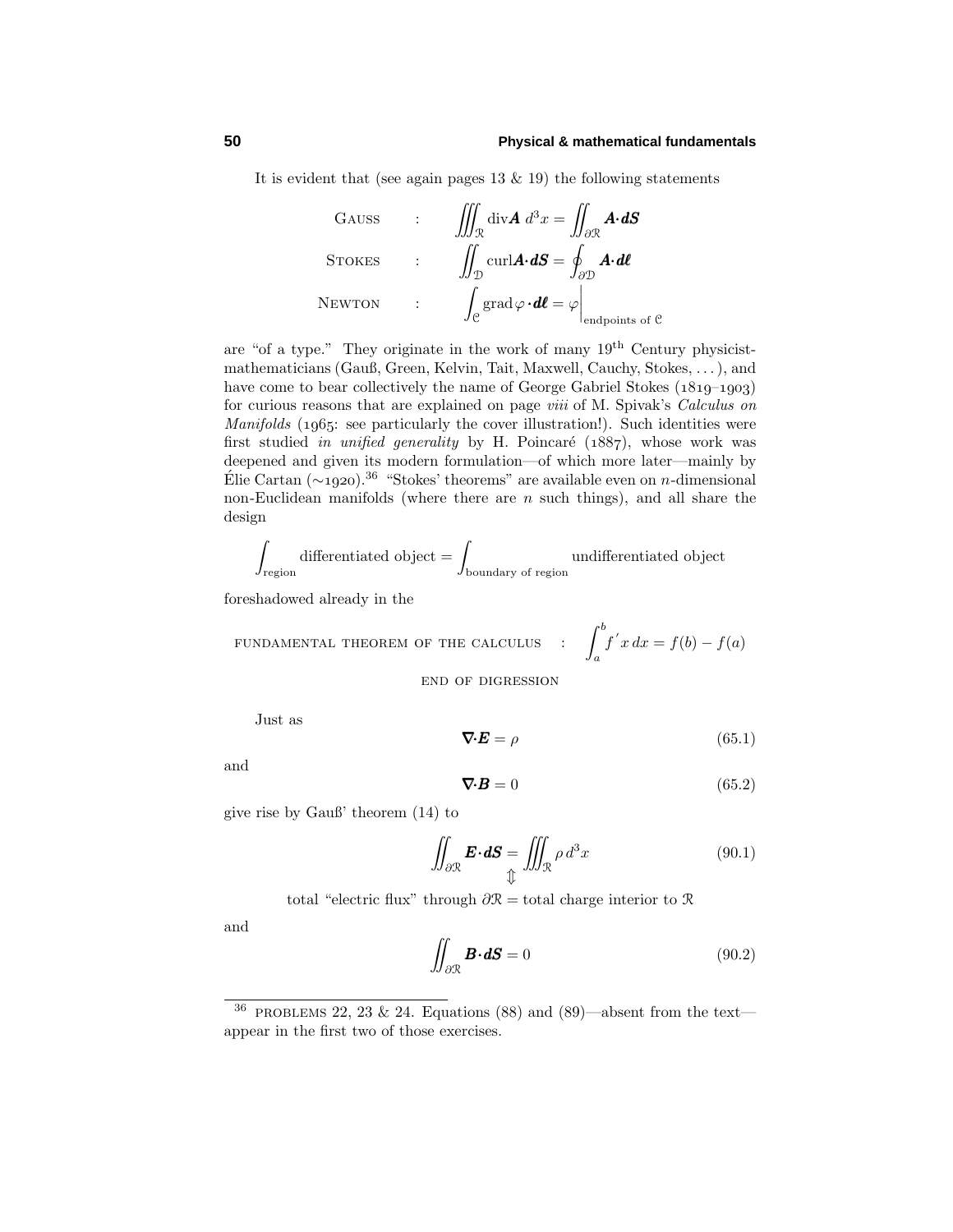so do

$$
\nabla \times \boldsymbol{B} = \frac{1}{c} \left( \boldsymbol{j} + \frac{\partial \boldsymbol{E}}{\partial t} \right) \tag{65.3}
$$

and 
$$
\nabla \times \boldsymbol{E} = \frac{1}{c} \left( \boldsymbol{0} - \frac{\partial \boldsymbol{B}}{\partial t} \right)
$$
(65.4)

give rise by Stokes' theorem (87) to

$$
\int_{\partial \mathcal{D}} \boldsymbol{B} \cdot d\boldsymbol{\ell} = \frac{1}{c} \iint_{\mathcal{D}} (\boldsymbol{j} + \frac{\partial \boldsymbol{E}}{\partial t}) \cdot d\boldsymbol{S}
$$
\n
$$
= \frac{1}{c} \left\{ I + I_d \right\} \tag{90.3}
$$

and

$$
\int_{\partial \mathcal{D}} \boldsymbol{E} \cdot d\boldsymbol{\ell} = -\frac{1}{c} \iint_{\mathcal{D}} \frac{\partial \boldsymbol{B}}{\partial t} \cdot d\boldsymbol{S}
$$
\n(90.4)

where

$$
I \equiv \iint_{\mathcal{D}} \boldsymbol{j} \cdot d\boldsymbol{S}
$$

is the conduction current through D, and

$$
I_d \equiv \iint_{\mathcal{D}} \frac{\partial \mathbf{E}}{\partial t} \cdot d\mathbf{S}
$$
  
=  $\frac{\partial}{\partial t} \iint_{\mathcal{D}} \mathbf{E} \cdot d\mathbf{S}$  if  $\mathcal{D}$  is not itself moving  
"electric flux"

is the *displacement current*.<sup>37</sup>

Equations (90) comprise the so-called "integral formulation of Maxwell's equations," and in some conceptual/computational contexts—particularly those which possess a high degree of symmetry—prove more directly informative than their differential counterparts (65).

**Example.** What is the *E*-field generated by a static point charge *q*? Let the "Gaussian pillbox" R be spherical, or radius *r* and centered on *q*. A familiar symmetry argument implies  $\mathbf{E} = E(r)\hat{r}$ , so the  $\iint$ 

<sup>37</sup> "Displacement current" is standardly given that name but not a symbol; I have borrowed my  $_d$  convention from E. M. Purcell, *Electricity* & Magnetism: Berkeley Physics Course, Volume  $2$  (1963), page 261. Its magnetic analog

$$
\iint_{\mathcal{D}} \frac{\partial \mathbf{B}}{\partial t} \cdot d\mathbf{S} = \underbrace{\frac{\partial}{\partial t} \iint_{\mathcal{D}} \mathbf{B} \cdot d\mathbf{S}}_{\text{``magnetic flux''}}
$$
 if  $\mathcal{D}$  is not itself moving

is standardly given neither a name nor a symbol.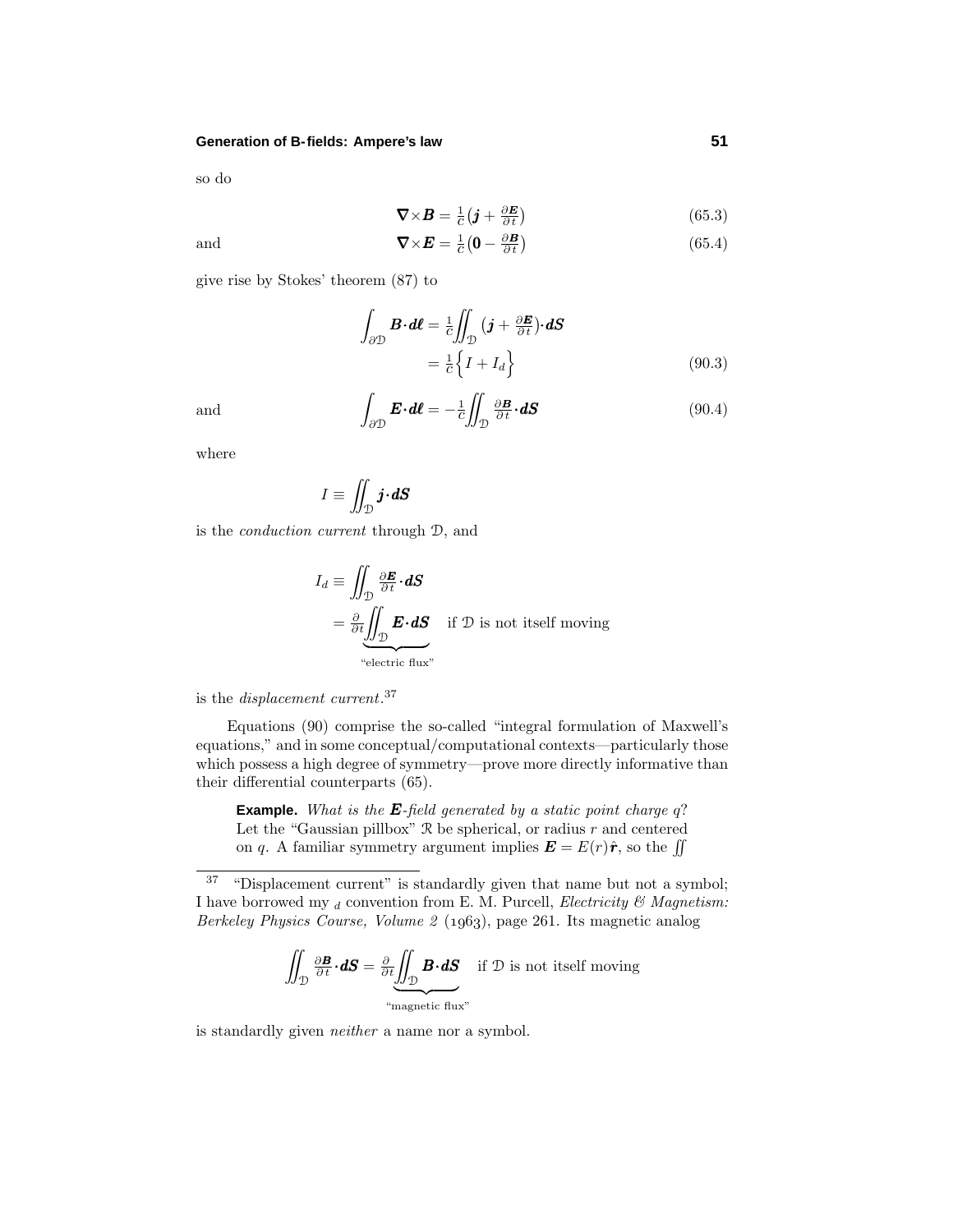on the left side of (90.1) acquires immediately the value  $E(r)4\pi r^2$ . From (90.1) we are led thus back again to Coulomb's force law

$$
\boldsymbol{E} = E(r)\hat{\boldsymbol{r}} \quad \text{with} \quad E(r) = q/4\pi r^2
$$

The **E**-field generated by an *arbitrary* charge distribution  $\rho$  could now be assembled by superposition.

**Example.** What is the *B*-field generated by a steady current *I* in an infinitely long straight wire? Resolve *B* into parallel, radial and tangential components

$$
\boldsymbol{B} = \boldsymbol{B}_{\parallel} + \boldsymbol{B}_{r} + \boldsymbol{B}_{t}
$$

as indicated in the figure. By symmetry, the magnitude of each can



FIGURE 15: Cylindrical pillbox concentric about a straight wire carrying a steady current. The box has radius *r* and height *h*.

depend only upon *r*. Equation (90.2) supplies

$$
\iint_{\mathcal{R}} \boldsymbol{B} \cdot d\boldsymbol{S} = B_r(r) 2\pi rh = 0 \quad \Rightarrow \quad \boldsymbol{B}_r = \boldsymbol{0}
$$

while by (90.3) we have

$$
\oint_{\text{red rectangle}} \mathbf{B} \cdot \mathbf{d}\mathbf{\ell} = h \big[ B_{\parallel}(r_2) - B_{\parallel}(r_1) \big] = 0 \quad \Rightarrow \quad \mathbf{B}_{\parallel} = \text{constant}
$$

and since we expect to have  $\mathbf{B}(\infty)=\mathbf{0}$  this entails  $\mathbf{B}_{\parallel}=\mathbf{0}$ . Finally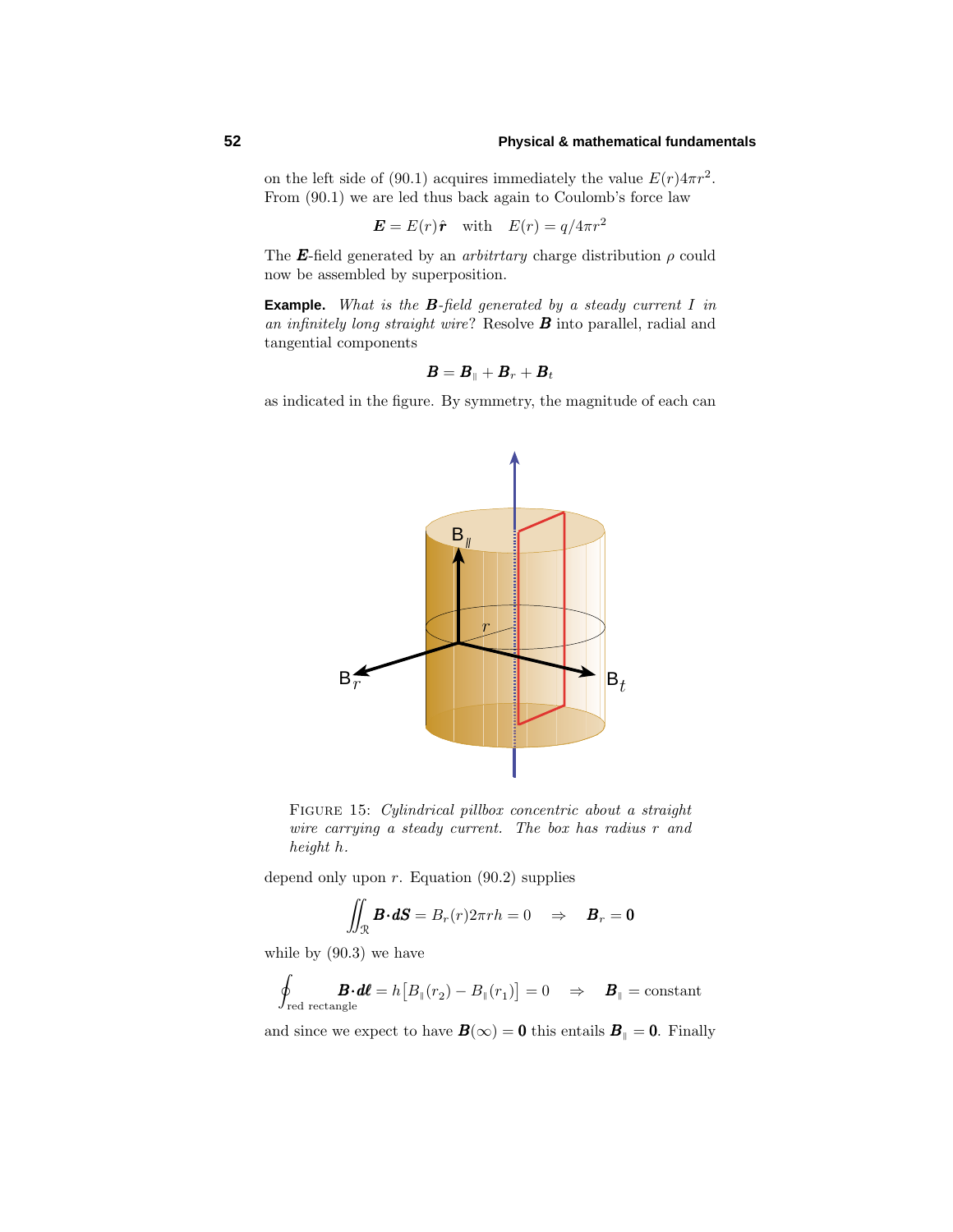#### **Generation of B-fields: Ampere's law 53**

$$
\oint_{\text{circular cap}} \mathbf{B} \cdot \mathbf{d}\mathbf{\ell} = B_t(r) 2\pi r = \frac{1}{c} I \tag{91}
$$

The implication that the magnetic field "wraps around" the wire, and has a strength that falls off as  $1/r$  (*i.e.*, "geometrically," since the system is effectively 2-dimensional). Whether the *B*-field generated by an arbitrary steady *j* could now"be assembled by superposition" (of current-carrying straight wires) remains an interesting open question.<sup>38</sup>

We are in position now to confront the generality of this fundamental question: What is the **B**-field generated by an arbitrary steady current? It proves most efficient to proceed not from the integral formulation (90) but from the differential formulation (65) of Maxwell's equations. Just as

| the equations                               | $\rightarrow$ the equations                                        |
|---------------------------------------------|--------------------------------------------------------------------|
| $\nabla\times E=0$                          | $\boldsymbol{\nabla} \cdot \boldsymbol{B} = 0$                     |
| $\nabla \cdot \boldsymbol{E} = \rho$<br>and | $\nabla \times \boldsymbol{B} = \frac{1}{C} \boldsymbol{j}$<br>and |
|                                             |                                                                    |

give rise to electrostatics, so do give rise to magnetostatics,

the conditions  $\partial \rho / \partial t = \nabla \cdot \mathbf{j} = 0$  being *shared* by the two subjects in question.

The equation  $\nabla \times \mathbf{E} = \mathbf{0}$  can, by (6.1),  $\rightarrow$  the equation  $\nabla \cdot \mathbf{B} = 0$  can, by (6.2), be read as stating that there exists a scalar potential  $\varphi$  such that vector potential **A** such that

$$
\mathbf{E}=-\mathbf{\nabla}\varphi
$$

We note that  $\varphi$  is determined only to We note that **A** is determined only to within a gauge transformation  $\vert$  within a gauge transformation

$$
\varphi \to \varphi' = \varphi + \text{constant} \qquad \qquad \mathbf{A} \to \mathbf{A}'
$$

and that one can thus arrange that  $\varphi$  and that one can thus arrange that **A** vanishes at some given "reference" shall in particular satisfy point." Similarly

be read as stating that there exists a

$$
\boldsymbol{E} = -\boldsymbol{\nabla}\varphi \qquad \qquad \boldsymbol{B} = \boldsymbol{\nabla}\times\boldsymbol{A} \qquad (92)
$$

$$
\bm{A}\rightarrow \bm{A}^{'}=\bm{A}+\mathrm{grad}\,\chi
$$

$$
\nabla \cdot \mathbf{A} = 0 \tag{93}
$$

 $^{38}$  See page 193 in Purcell's celebrated textbook.  $^{37}$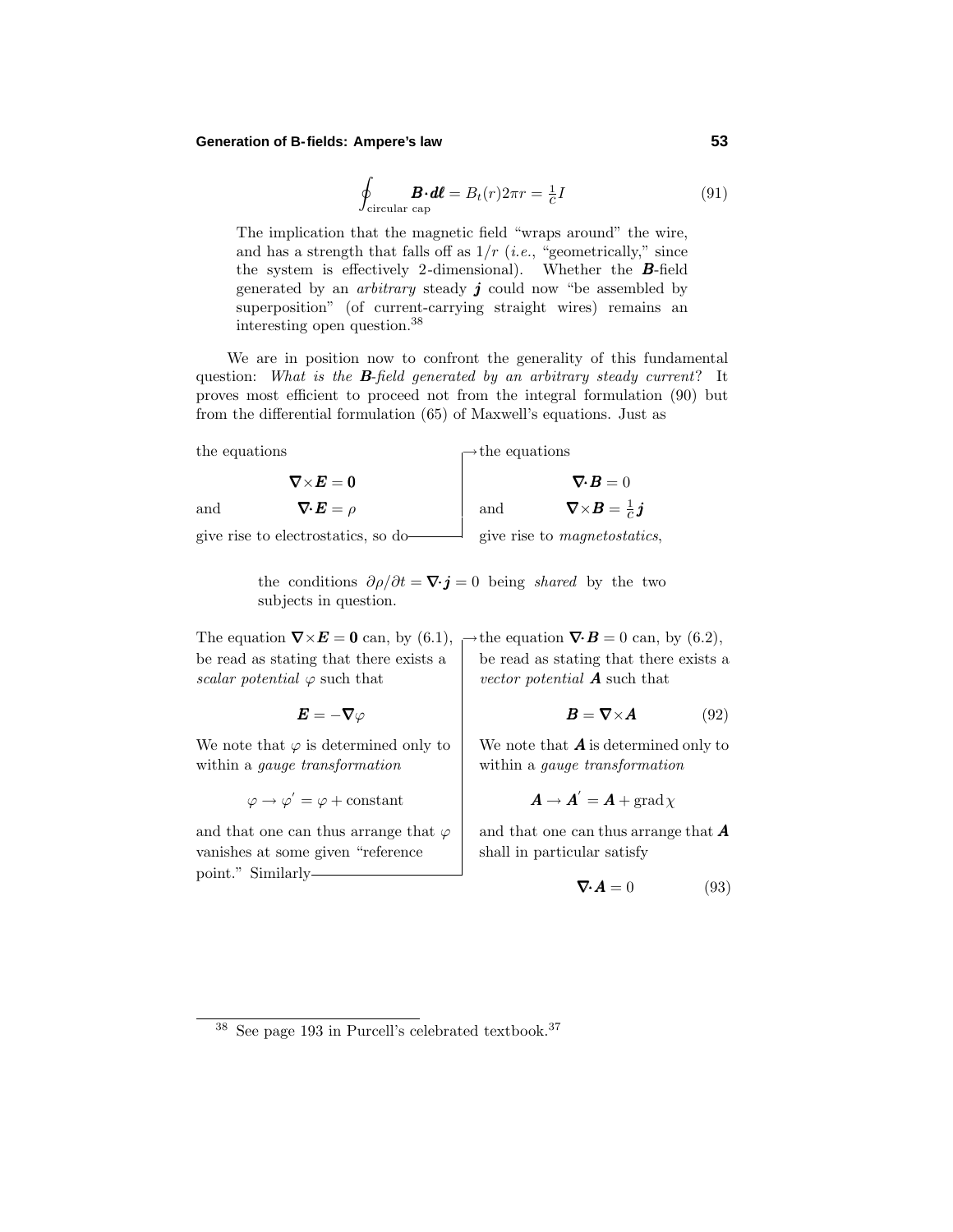The field equation  $\nabla \times \mathbf{E} = \mathbf{0}$  follows<br>automatically from  $\mathbf{E} = -\nabla \varphi$ , while  $\begin{bmatrix} \Delta \text{U} & \Delta \text{U} \\ \Delta \text{U} & \Delta \text{U} \end{bmatrix}$  from  $\mathbf{B} = \nabla \times \mathbf{A}$ , while  $\nabla \cdot \vec{E} = \rho$  becomes

$$
\nabla^2 \varphi = -\rho \qquad \qquad \nabla^2 \mathbf{A} = \frac{1}{c}
$$

This is an inhomogeneous linear This is a trio of inhomogeneous equation, the solution of which can, linear equations, the solutions of as we have seen (page 16) be described which can evidently be described

$$
\varphi(\boldsymbol{x}) = \iiint G(\boldsymbol{x} - \boldsymbol{\xi}) \rho(\boldsymbol{\xi}) d^3 \boldsymbol{\xi} \qquad \qquad \mathbf{A}(\boldsymbol{x}) = \frac{1}{c}
$$

$$
\nabla^2 G(\pmb{x} - \pmb{\xi}) = -\delta(\pmb{x} - \pmb{\xi})
$$

entails entails

$$
G(\pmb{x} - \pmb{\xi}) = \frac{1}{4\pi|\pmb{x} - \pmb{\xi}|}
$$

The  $E$ -field itself is given therefore by  $\parallel$  The  $B$ -field itself is given therefore by

$$
\boldsymbol{E}(\boldsymbol{x}) = \iiint -\nabla G(\boldsymbol{x} - \boldsymbol{\xi})\rho(\boldsymbol{\xi}) d^3\boldsymbol{\xi}
$$
  
where  $-\nabla G(\boldsymbol{x} - \boldsymbol{\xi}) = \frac{\boldsymbol{x} - \boldsymbol{\xi}}{4\pi |\boldsymbol{x} - \boldsymbol{\xi}|^3}$ 

Similarly

$$
\boldsymbol{B}(\boldsymbol{x}) = \frac{1}{c} \iiint \begin{pmatrix} 0 & -\partial_3 & \partial_2 \\ \partial_3 & 0 & -\partial_1 \\ -\partial_2 & \partial_1 & 0 \end{pmatrix} G(\boldsymbol{x} - \boldsymbol{\xi}) \boldsymbol{j}(\boldsymbol{\xi}) d^3 \boldsymbol{\xi}
$$

By straightforward calculation<sup>39</sup> we are led thus to

$$
=\frac{1}{4\pi c}\iiint \frac{\boldsymbol{j}(\boldsymbol{\xi})\times\hat{\boldsymbol{r}}}{r^2}d^3\boldsymbol{\xi}
$$
\n(96)

with  $r \equiv r(x,\xi) \equiv x - \xi$ .

automatically from  $\mathbf{B} = \nabla \times \mathbf{A}$ , while  $\nabla \times \boldsymbol{B} = \frac{1}{c} \boldsymbol{j}$  becomes

$$
\nabla \times (\nabla \times \boldsymbol{A}) = \frac{1}{C} \boldsymbol{j}
$$

But  $\nabla \times (\nabla \times \boldsymbol{A}) = \nabla(\nabla \cdot \boldsymbol{A}) - \nabla^2 \boldsymbol{A}$ so if we install the gauge condition  $\nabla \cdot \mathbf{A} = 0$  we obtain

$$
\nabla^2 \mathbf{A} = \frac{1}{c} \mathbf{j} \tag{94}
$$

$$
\mathbf{A}(\mathbf{x}) = \frac{1}{c} \iiint G(\mathbf{x} - \xi) \mathbf{j}(\xi) d^3 \xi \quad (95)
$$

where where where where where  $\blacksquare$ 

$$
\nabla^2 G(\mathbf{x} - \boldsymbol{\xi}) = -\delta(\mathbf{x} - \boldsymbol{\xi}) \qquad \qquad \nabla^2 G(\mathbf{x} - \boldsymbol{\xi}) = -\delta(\mathbf{x} - \boldsymbol{\xi})
$$

$$
\frac{1}{4\pi|\boldsymbol{x}-\boldsymbol{\xi}|} \qquad G(\boldsymbol{x}-\boldsymbol{\xi}) = \frac{1}{4\pi|\boldsymbol{x}-\boldsymbol{\xi}|}
$$

 $39$  PROBLEM 25.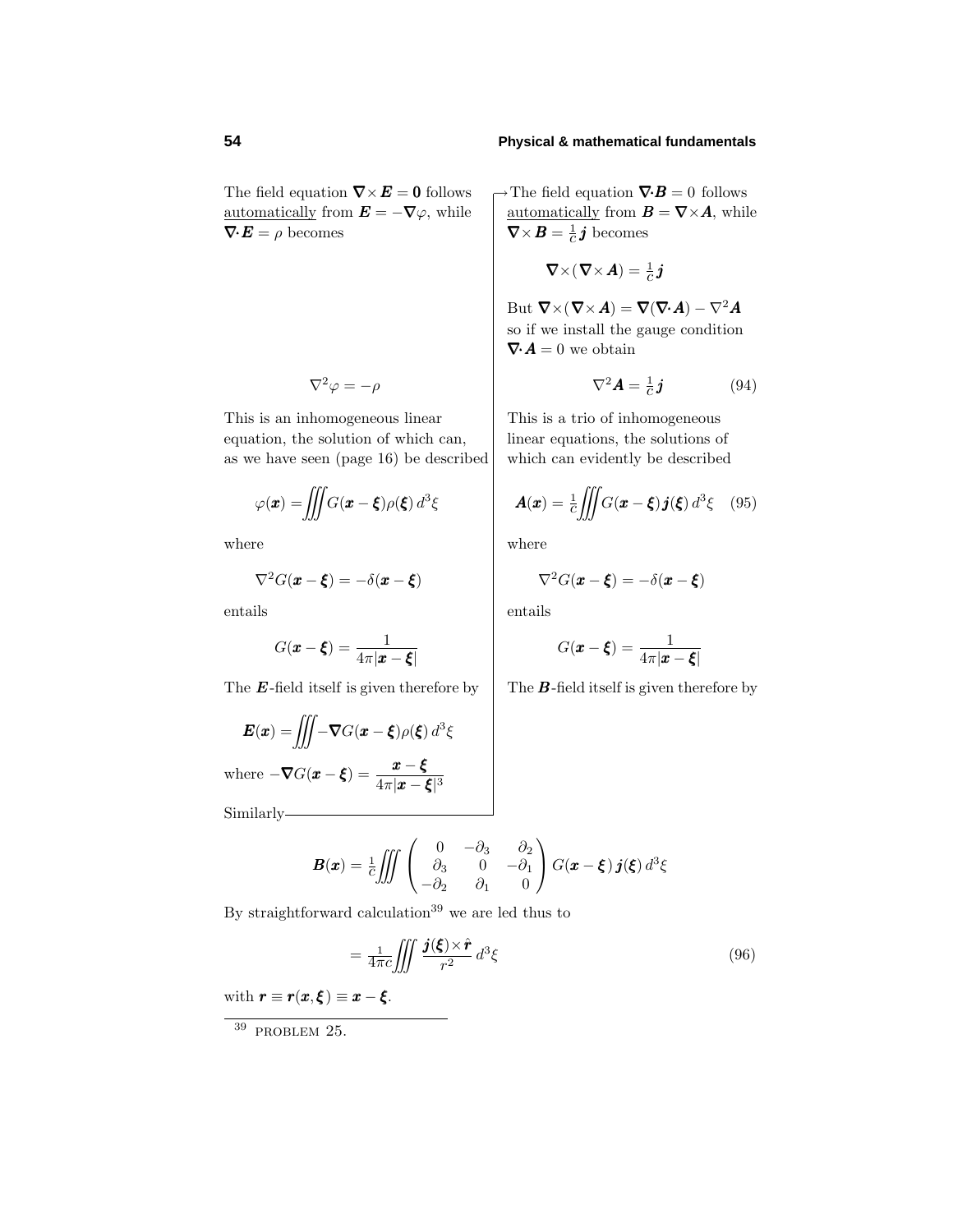

Figure 16: Geometrical meaning of the notations used at (97) to describe the differential contribution  $dB$  to the magnetic field  $B(x)$  at a typical field-point **x** arising from the current differential  $\mathbf{j}(\xi) d^3 \xi$  at a typical source-point *ξ*.

Equation  $(96)$ —though analytically a corollary of Ampere's law  $(84)$ —is known standardly (and with more historical justice) as the Biot–Savart law. It describes the  $\vec{B}$ -field generated by an arbitrary steady current distribution  $\vec{j}$ , and invites "interpretation-by-superposition" along lines which emerge if (see the figure) we write

$$
B(x) = \int dB(x,\xi)
$$
  

$$
dB(x,\xi) = \frac{1}{4\pi c} \frac{[j(\xi) d^3 \xi] \times \hat{r}}{r^2}
$$
(97)

The interpretation of  $\mathbf{j}(\xi) d^3 \xi$  is, however, a little bit odd. The object in question is perfectly meaningful in context (i.e., under the  $\int$ ), but—for the reasons remarked already on page 38—could not be realized in isolation.

Later we shall have occasion to study illustrative applications of (96), but for the moment must rest content with a single

**Example.** What—according to  $(96)$ —is the **B**-field generated by a steady current *I* in an infinitely long straight wire? Taking our notation from the following figure, it is immediate that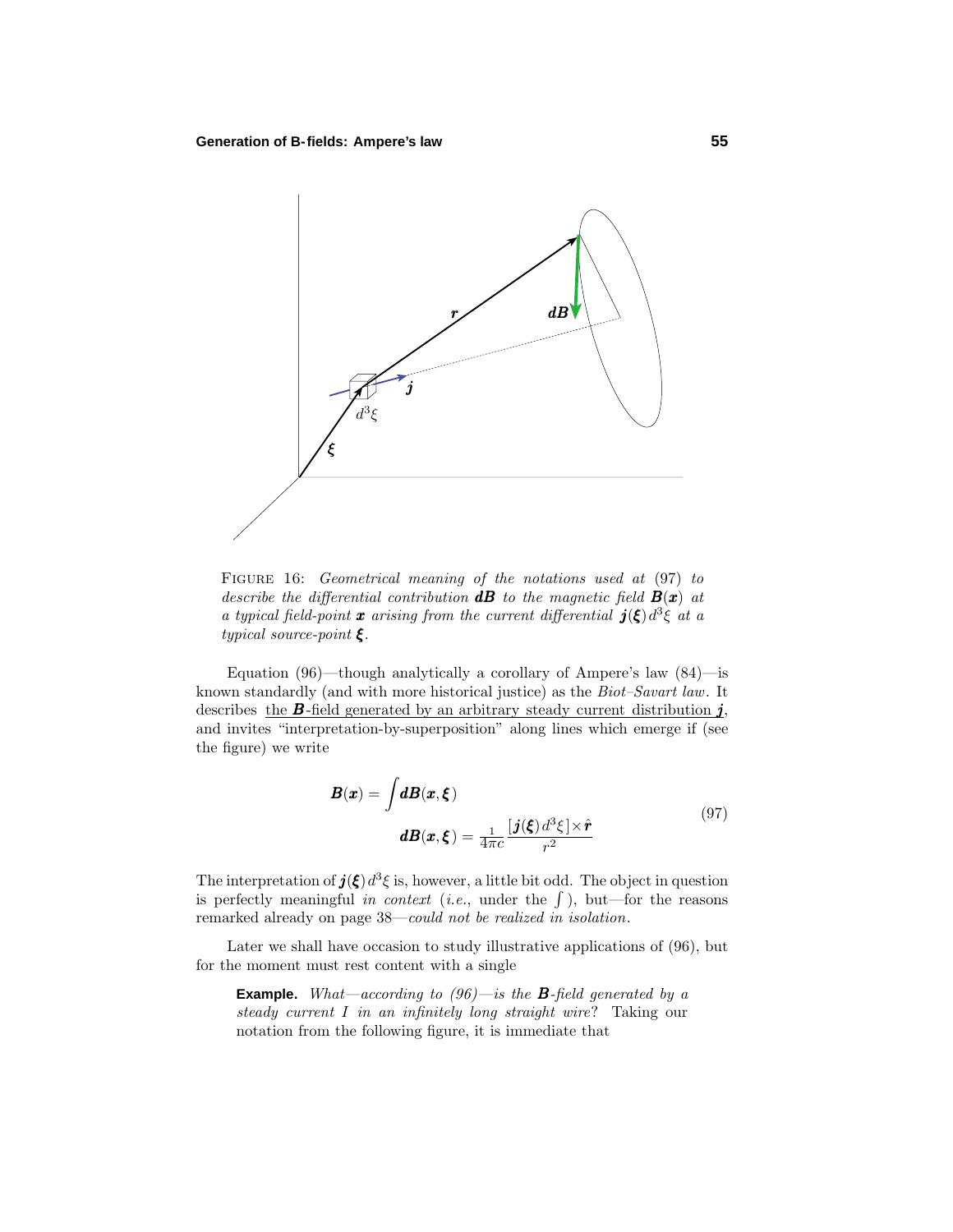

Figure 17: Notation employed in computing the magnetic field *B* generated by current in an infinitely long straight wire.

$$
B(R) = \frac{1}{4\pi c} I \int_{-\infty}^{+\infty} \frac{1}{r^2} \sin \vartheta \, dz
$$
  

$$
= \frac{1}{4\pi c} I \underbrace{\int_{-\infty}^{+\infty} \frac{R}{(R^2 + z^2)^{\frac{3}{2}}} dz}
$$
  

$$
= \frac{z}{R\sqrt{R^2 + z^2}} \Big|_{-\infty}^{+\infty} = \frac{2}{R}
$$
  

$$
= \frac{I}{2\pi cR}
$$

—which agrees precisely with the result (91) obtained previously by other means.

It should be noticed that if the Biot-Savart law were *postulated*  $(i.e.,)$ abstracted from laboratory experience then the equations  $\nabla \cdot \boldsymbol{B} = 0$  and  $\nabla \times \mathbf{B} = \frac{1}{c} \mathbf{j}$  —our starting point—could have been recovered as *corollaries* of (96).

I turn nowto discussion of the question which was central to Ampere's own work in this area: What is the force which (steady) currents exert upon one another by virtue of the magnetic fields which they generate? Suppose, by way of preparation, that

- 1) impressed fields *E* and *B*
- 2) source functions *ρ* and *j*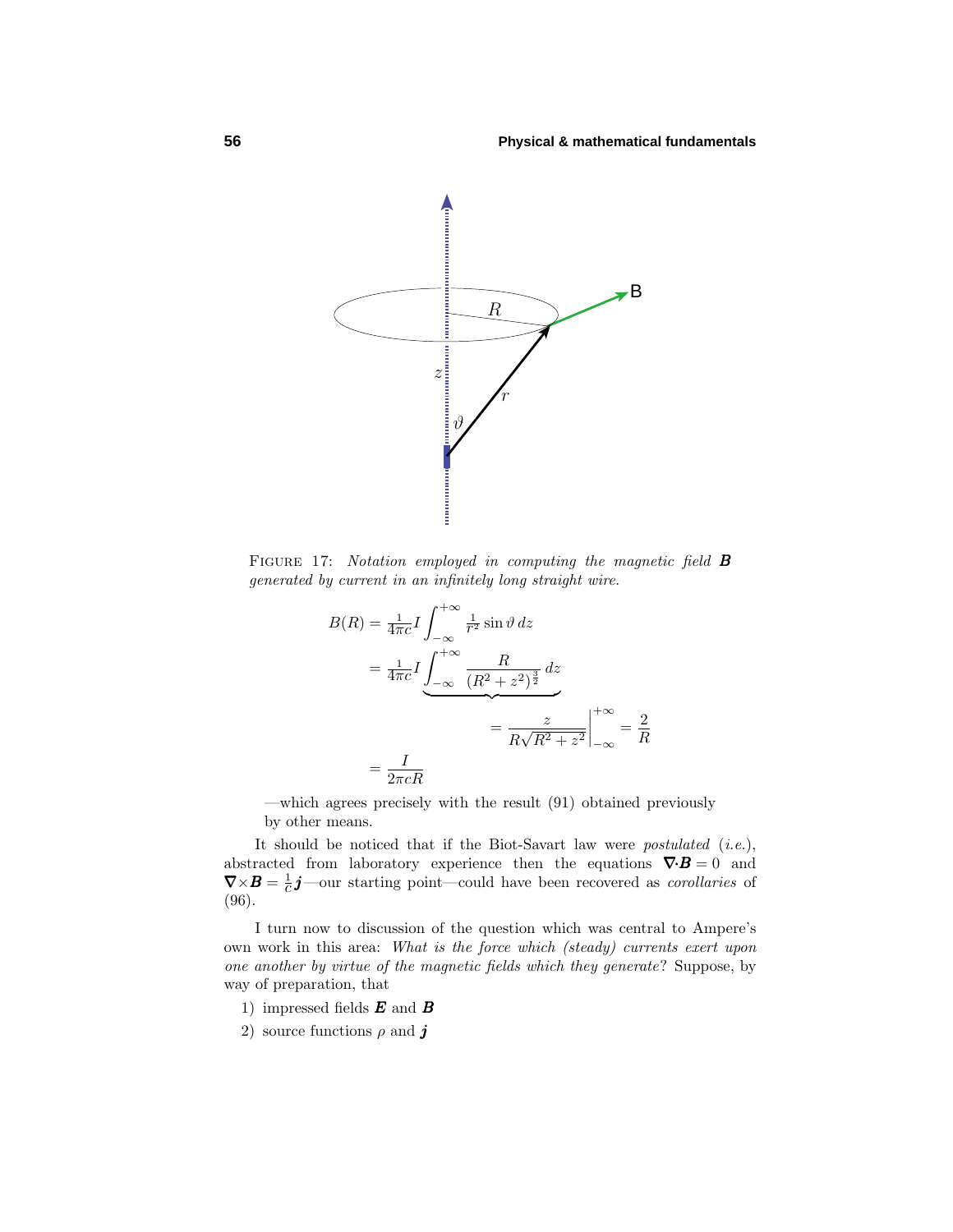#### **Generation of B-fields: Ampere's law 57**

are defined on the neighborhood  $d^3x$  of a representative point **x**. From the Lorentz force law  $(67)$ 

$$
\boldsymbol{F} = q(\boldsymbol{E} + \frac{1}{C}\boldsymbol{v} \times \boldsymbol{B})
$$

we infer that the total force experienced by the charges which momentarily occupy  $d^3x$  can be described

$$
dF = \mathcal{F}(x)d^3x
$$
  

$$
\mathcal{F} = \rho E + \frac{1}{C}j \times B \equiv force\ density
$$

If we look more specifically to the situation typical of wires (where "charge carriers" drift through a population of oppositely charges) we have  $\rho = 0$  whence

$$
=\frac{1}{c}\boldsymbol{j}\times\boldsymbol{B}\tag{98}
$$

Wires—even wires carrying current—are standardly uncharged, and therefore don't feel ambient *E* -fields.

If (see the first of the following figures) we integrate  $(98)$  over a snippet **dl** of wire we obtain

$$
df = \int_{\text{snippet}} dF = \frac{1}{c} I d\ell \times B \tag{99}
$$

Suppose now that  $I \equiv I_1$  and  $d\ell \equiv d\ell_1$  refer (see the second of the following figures) to a closed <u>loop</u>  $\mathcal{L}_1$  of wire, and that *B* arises from a (steady) current  $I_2$ in a second loop  $\mathcal{L}_2$ . From (97) and (99) we conclude that the *force*  $f_{12}$  exerted on  $\mathcal{L}_1$  by  $\mathcal{L}_2$  can be described

$$
\boldsymbol{f}_{12} = \frac{1}{4\pi c^2} I_1 I_2 \oint_{\mathcal{L}_1} \oint_{\mathcal{L}_2} \frac{d\boldsymbol{\ell}_1 \times (d\boldsymbol{\ell}_2 \times \hat{\boldsymbol{r}}_{12})}{r_{12}^2} \tag{100}
$$

It is to this implausible, non-local  $(i.e., distributed, whence geometry-dependent)$ result that the name of Ampere is most properly attached. Looking nowto some of the implications of (100)  $\ldots$  from  $\mathbf{a} \times (\mathbf{b} \times \mathbf{c}) = (\mathbf{a} \cdot \mathbf{c}) \mathbf{b} - (\mathbf{a} \cdot \mathbf{b}) \mathbf{c}$  we have

$$
= \frac{1}{4\pi c^2} I_1 I_2 \bigg\{ \oint_{\mathcal{L}_1} \bigg[ \oint_{\mathcal{L}_2} \frac{r_{12} \cdot d\ell_1}{r_{12}^3} \bigg] d\ell_2 - \oint_{\mathcal{L}_1} \oint_{\mathcal{L}_2} \frac{r_{12}}{r_{12}^3} (d\ell_1 \cdot d\ell_2) \bigg\}
$$

But (recall (15.1))  $r_{12}/r_{12}^3 = -\nabla_1(1/r_{12})$  so we have

$$
\left[\text{etc.}\right] = -\frac{1}{r_{12}} \Big|_{\text{starting point}}^{\text{endpoint}} = 0 \quad \text{for a loop}
$$

giving

$$
\boldsymbol{f}_{12} = -\frac{1}{4\pi c^2} I_1 I_2 \oint_{\mathcal{L}_1} \oint_{\mathcal{L}_2} \frac{\boldsymbol{r}_{12}}{r_{12}^3} (\boldsymbol{d} \boldsymbol{\ell}_1 \cdot \boldsymbol{d} \boldsymbol{\ell}_2) \tag{101}
$$

 $=\begin{cases}$  net force on circuit  $\mathcal{L}_1$  due to interaction with magnetic field generated by current in circuit  $\mathcal{L}_2$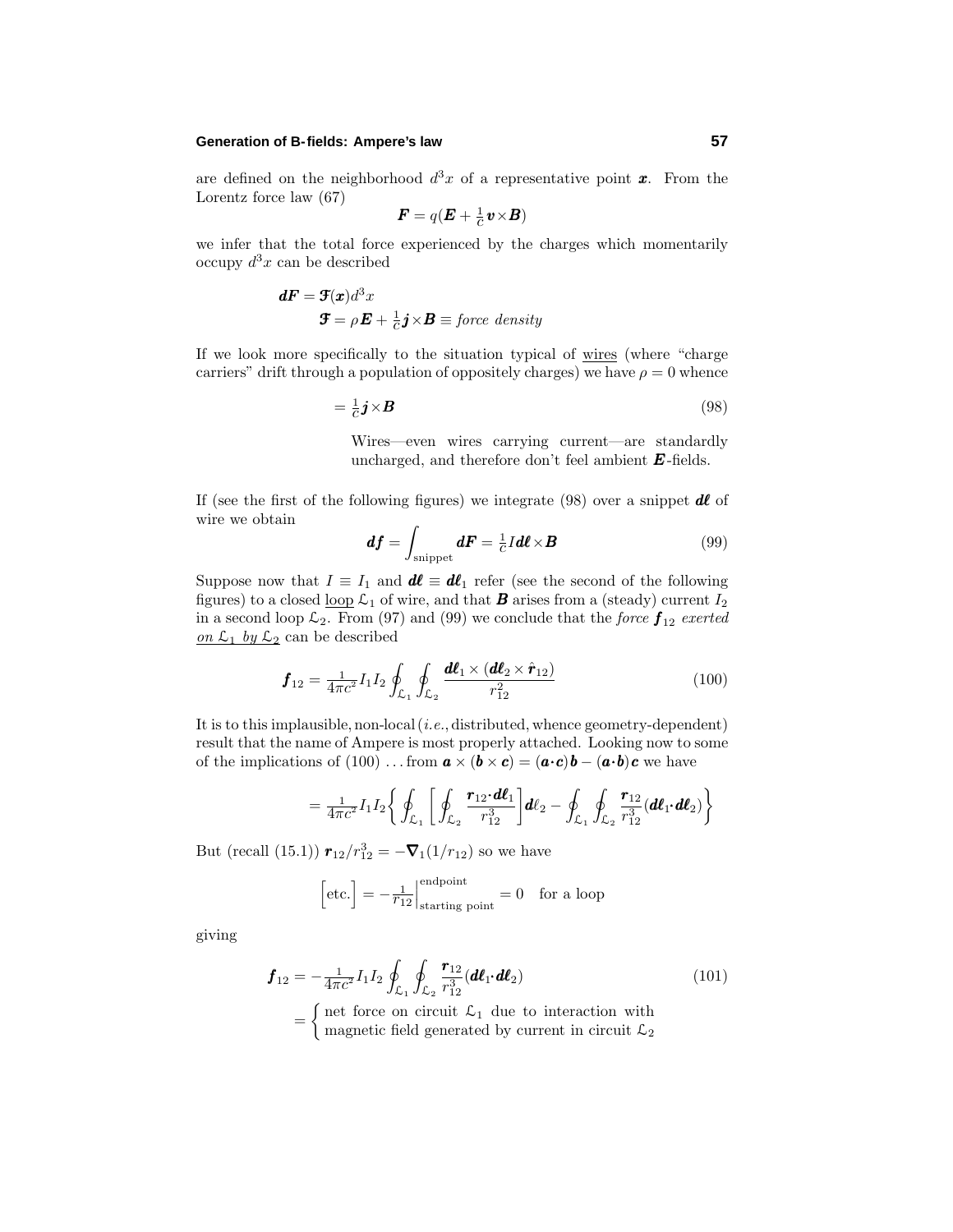

FIGURE 18: Snippet **dl** of wire carrying a current  $I$  in the presence of an ambient magnetic field *B*.



FIGURE 19: Interaction of current  $I_1$  in snippet  $d\ell_1$  with magnetic generated by current  $I_2$  in snippet  $d\ell_2$ .

From  $r_{12} = -r_{21}$  we conclude that the forces of interaction between steady current loops conform to Newton's 3rd law:

$$
\bm{f}_{12} = -\bm{f}_{21} \tag{102}
$$

The structure of (100) encourages one to suppose that the equation in question arises by superposition from a statement of the form

force on 
$$
I_1 d\ell_1
$$
 by  $I_2 d\ell_2 = \frac{1}{4\pi c^2} \frac{I_1 d\ell_1 \times (I_2 d\ell_2 \times \hat{r}_{12})}{r_{12}^3}$  (103.1)

Observing that the vector on the right lies in the plane spanned by  $I_2 d l_2$  and *r*12, we conclude that

$$
\neq -\text{force on } I_2 \mathbf{d}\mathbf{\ell}_2 \text{ by } I_1 \mathbf{d}\mathbf{\ell}_1 \tag{103.2}
$$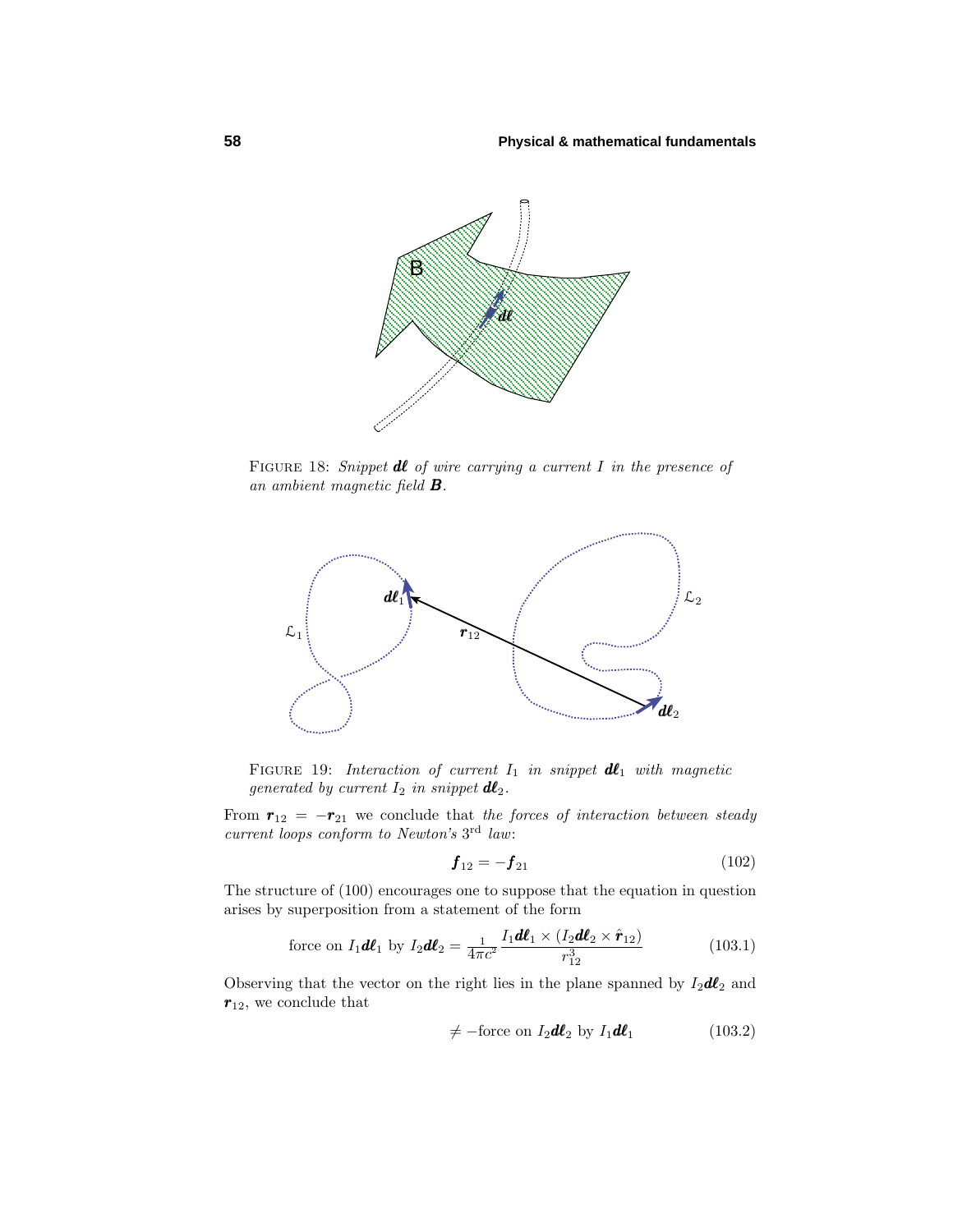### **Generation of B-fields: Ampere's law 59**

i.e., that the element-element interaction which purportedly lies at the root of (101) does not conform to Newton's  $3<sup>rd</sup>$  law.

People frequently proceed from this fact to the (in my view) profoundly misguided conclusion that Newton's 3rd lawis "soft *...*that it holds except when it doesn't." The correct conclusion, it seems to me, is that the isolated current element *Idl* is a hazardous abstraction.

This surprising result is illustrated in the following figure. The figure suggests also that an unknotted current-carrying loop will tend (by magnetic selfinteraction) to deform until circular *...* which for a closed loop means "as nearly



Figure 20: Red arrows in the figure at left refer to the interaction (103) of two current elements in a filamentary circuit. If the filament is flexible we expect it to assume the circular form shown at right.

straight as possible." From (103) we see that current elements in a *straight* wire do not interact at all—whence again the inference: "current-carrying wires like, for magnetic reasons, to be as straight as possible." We come away with the impression that electrical devices in which the

- 1) geometry and/or
- 2) operative *I*-values

favor the production of substantial *B*-fields *...* must be strongly constructed, for they will be subjected generally to a tendency to explode!<sup>40</sup>

Since wires and electrical devices are "unnatural/artificial" in the sense that they more often the work of engineers than of Nature, it is attractive to suppose that (103) arises as a corollary from

force on 
$$
\mathbf{j}(x_1) d^3 x_1
$$
 by  $\mathbf{j}(x_2) d^3 x_2 = \frac{1}{4\pi c^2} \frac{\mathbf{j}(x_1) \times (\mathbf{j}(x_2) \times \hat{\mathbf{r}}_{12})}{r_{12}^3} d^3 x_1 d^3 x_2$  (104)

and to view (104) as the magnetic analog of Coulomb's law.

 $40$  PROBLEM 26.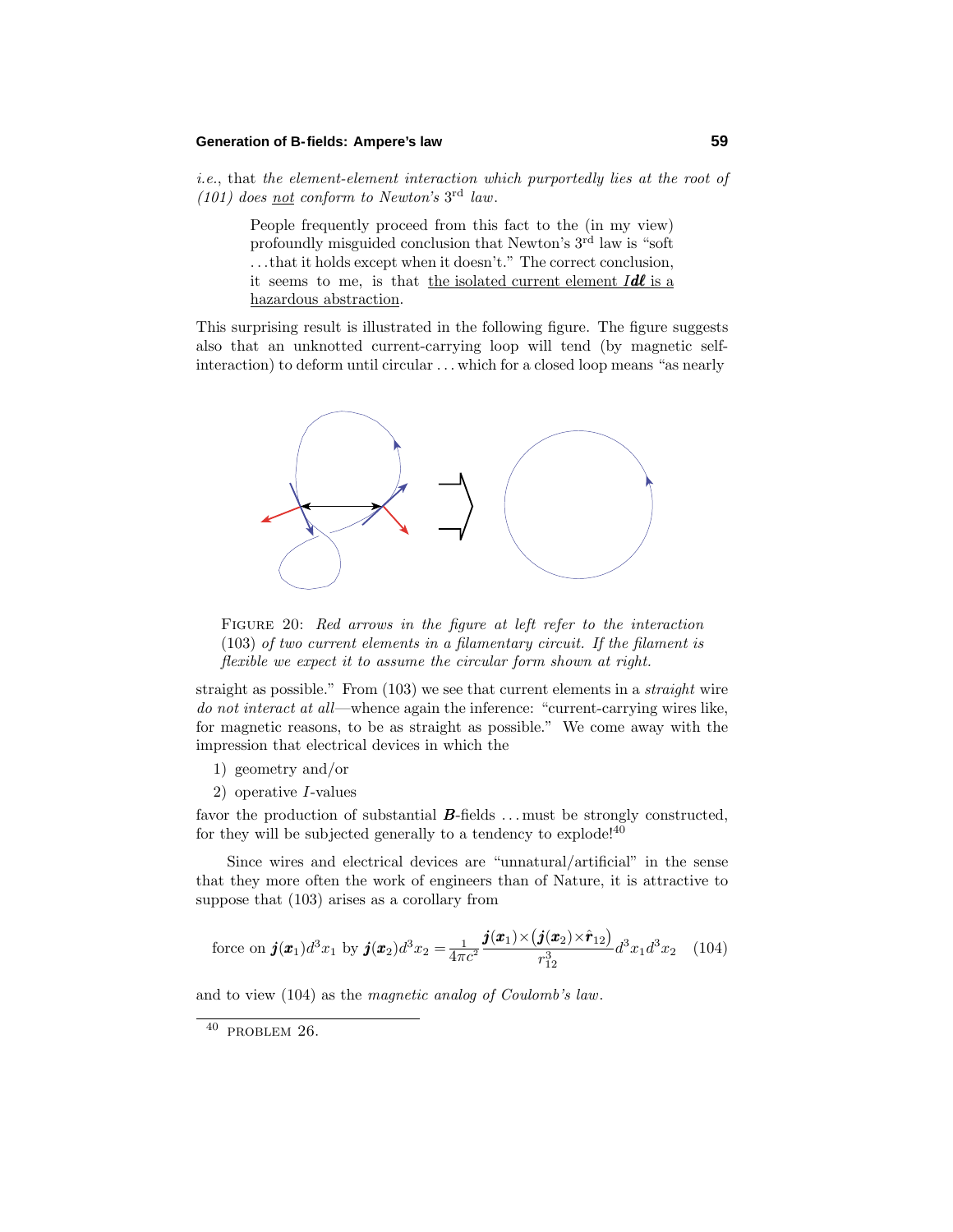The pattern provided by our prior discussion of electrostatics (see especially pages 19–24) makes it natural to inquire finally into the energetics of magnetostatic fields. But we encounter at once some unexpected conceptual difficulties: it is unnatural (taking the argument of pages 19–20 as our model) to attempt to position the current elements  $\mathbf{j}(\mathbf{x})d^3x$  "one at a time" because

- 1) "isolated point currents" do not exist;
- 2) we would stand in *violation of charge conservation* (*i.e.*, of  $\nabla \cdot \mathbf{j} = 0$ ) until the assembly is complete;
- 3) the assembly process entails that we work against forces which *violate* Newton's 3<sup>rd</sup> law.

It is better practice to *build the j*-field by slowly <u>turning it on</u>  $\ldots$  but this, by (65.4), involves "Faraday emf effects" which we are not presently in position to calculate. My plan, therefore, will be simply to present the formula in question (several lines of supporting argument will be reviewed later) and to develop its formal relationship to its electrostatic counterpart:

$$
W = \int \mathcal{E}(\boldsymbol{x}) \, d^3x \qquad W =
$$

where  $\mathcal{E} \equiv \frac{1}{2} \mathbf{E} \cdot \mathbf{E}$  defines the where  $\mathcal{B} \equiv \frac{1}{2}$ 

$$
W = \frac{1}{2} \int \mathbf{E} \cdot \mathbf{E} \, d^3 x \qquad W = \frac{1}{2}
$$

which arose (at page 22) from  $\qquad$  giving

$$
W = -\frac{1}{2} \int \underbrace{\boldsymbol{E} \cdot \boldsymbol{\nabla} \varphi}_{\cdot} d^3 x
$$

This in turn came—use But

$$
\equiv -\varphi \boldsymbol{\nabla} \cdot \boldsymbol{E} + \boldsymbol{\nabla}(\varphi \boldsymbol{E})
$$

and discard the surface term—from so—discarding the surface term—

$$
W = \frac{1}{2} \int \varphi \, \nabla \cdot \boldsymbol{E} \, d^3 x \qquad W = \frac{1}{2}
$$

which we got (by  $\mathbf{E} = -\nabla \varphi$ ) from  $\mathbf{B} = \nabla \times \mathbf{A}$  and the gauge

$$
= -\frac{1}{2} \int \varphi \nabla^2 \varphi d^3 x
$$
  
\n
$$
= \frac{1}{2} \int \rho \varphi d^3 x
$$
  
\n
$$
= \frac{1}{8\pi} \iint \rho(\boldsymbol{x}) \rho(\boldsymbol{\xi}) \frac{1}{|\boldsymbol{x} - \boldsymbol{\xi}|} d^3 x d^3 \boldsymbol{\xi}
$$
  
\n
$$
= -\frac{1}{2\pi} \int \rho(\boldsymbol{x}) \rho(\boldsymbol{\xi}) \frac{1}{|\boldsymbol{x} - \boldsymbol{\xi}|} d^3 x d^3 \boldsymbol{\xi}
$$
  
\n
$$
= \frac{1}{8\pi c}
$$

In electrostatics we obtained  $\rightarrow$ in magnetostatics we write

$$
W = \int \mathcal{B}(\boldsymbol{x}) \, d^3x
$$

where  $\mathcal{B} \equiv \frac{1}{2} \mathbf{B} \cdot \mathbf{B}$  defines the electrostatic energy density. Thus magnetostatic energy density. Thus

$$
W = \frac{1}{2} \int \boldsymbol{B} \cdot \boldsymbol{B} \, d^3 x \tag{105}
$$

$$
\rho \, d^3x \qquad \qquad W = \frac{1}{2} \int \underbrace{\boldsymbol{B} \cdot (\nabla \times \boldsymbol{A})}_{\text{D} \to \infty} \, d^3x
$$

$$
\equiv -\varphi \nabla \cdot \bm{E} + \bm{\nabla}(\varphi \bm{E}) \qquad \qquad \equiv \bm{A} \cdot (\bm{\nabla} \times \bm{B}) + \bm{\nabla}(\bm{A} \times \bm{B})
$$

$$
W = \frac{1}{2} \int \mathbf{A} \cdot (\mathbf{\nabla} \times \mathbf{B}) \, d^3x
$$

condition  $\nabla \cdot \mathbf{A} = 0$  it now follows that

$$
= -\frac{1}{2} \int \varphi \nabla^2 \varphi d^3 x
$$
  
\n
$$
= \frac{1}{2} \int \rho \varphi d^3 x
$$
  
\n
$$
= \frac{1}{8\pi} \int \rho(\mathbf{x}) \rho(\xi) \frac{1}{|\mathbf{x} - \xi|} d^3 x d^3 \xi
$$
  
\n
$$
= -\frac{1}{2c} \int \mathbf{j} \cdot \mathbf{A} d^3 x
$$
  
\n
$$
= -\frac{1}{2c} \int \mathbf{j} \cdot \mathbf{A} d^3 x
$$
  
\n
$$
= \frac{1}{8\pi c^2} \int \mathbf{j}(\mathbf{x}) \cdot \mathbf{j}(\xi) \frac{1}{|\mathbf{x} - \xi|} d^3 x d^3 \xi
$$
  
\nProceeding similarly (but in reverse).  
\n(106)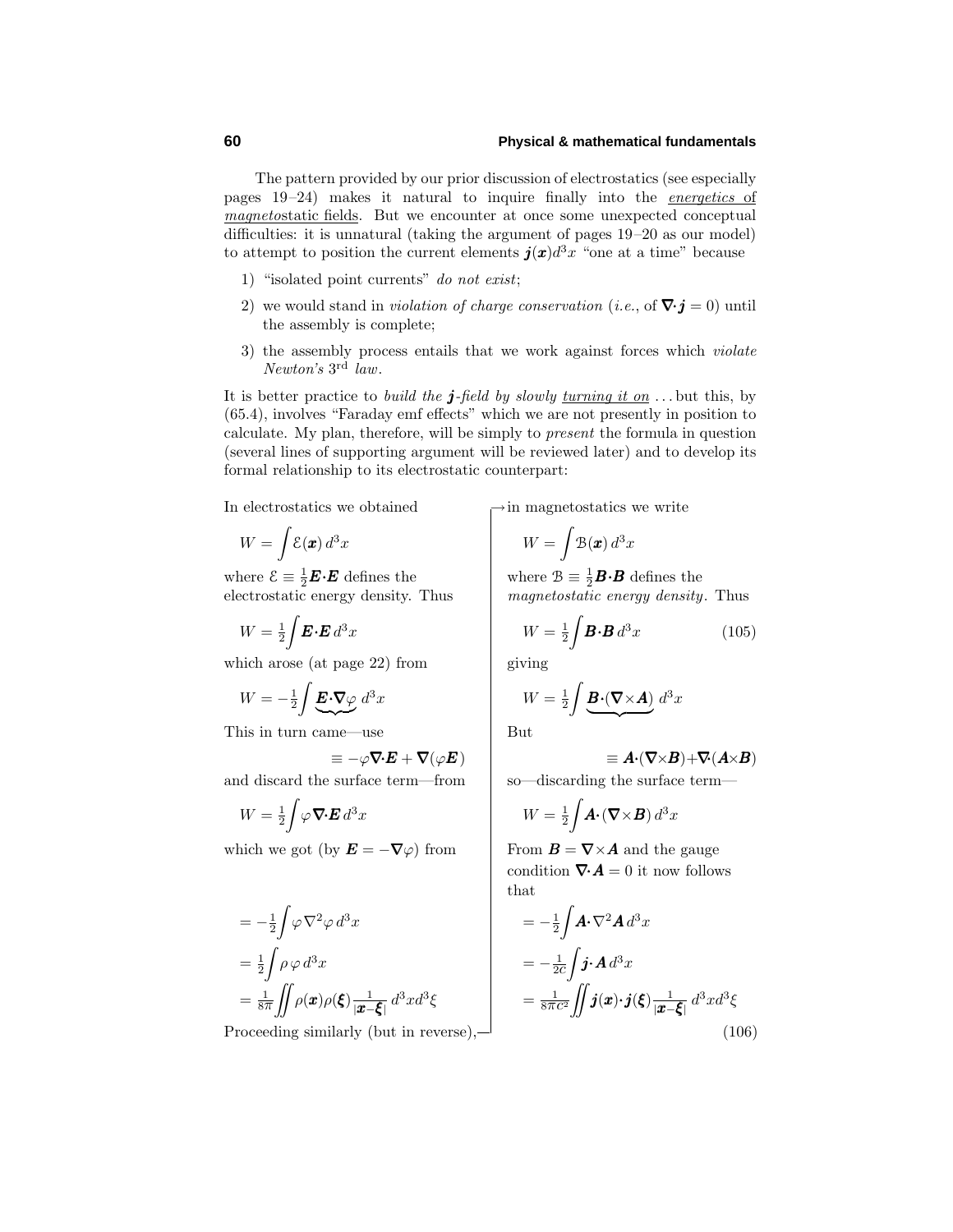## **Faraday's law 61**

We note that the formal parallel is perfect. Also

- 1) that the  $\int$  in (105) ranges over the field, while the  $\int$  in (106) ranges only over its source;
- 2) that the *W* of (105) is a non-negative  $\mathcal{B}$  non-linear number-valued functional of *B*;
- 3) that true line currents give rise to a variant of the familiar self-energy problem, and that so (for other reasons) do currents which have their termini at  $\infty$ .

The previously-remarked tendency of current-carrying wires to move around can be considered now to follow—by the "nameless principle" of page 23—from the fact that in so doing they may reduce the energy stored in the associated  $B$ -field.<sup>41</sup>

To conclude: the discussion in recent pages derives mainly from Ampere's law

$$
\nabla \times \boldsymbol{B} = \frac{1}{c} \boldsymbol{j} \tag{84}
$$

—the phenomenological consequences of which have been seen to conform to the diverse physical facts, and to come to this: currents generate and respond to magnetic fields. Maxwell's modification

$$
\nabla \times \boldsymbol{B} = \frac{1}{c} \big( \boldsymbol{j} + \frac{\partial \boldsymbol{E}}{\partial t} \big)
$$

implies that **B**-fields are generated also by temporal variation of  $\mathbf{E}$ ... of which more later.

**5. Faraday's law.** Coulomb had argued (from evidence) that "electrical and magnetic phenomena are unrelated." It is because Coulomb's view had come to be widely shared that news of Oersted's discovery (of "electromagnetism:" ) produced such perplexed excitement among French physicists *...* and generated the developments reported in the preceding seciton of these notes. Across the Channel, Sir Humphry Davy  $(1778-1829)$  was receiving regular reports—jumbled and contradictory as they at the time seemed—of the work of his French colleagues. His assistant (Michael Faraday) repeated the basic experiments and entered into correspondence with Ampere, whose work had earned him a position of acknowledged leadership among the French. Faraday confessed openly that he could not understand the mathematical aspects of Ampere's work *...* but took intuitive exception to some of Ampere's interpretive comments/ideas, particularly those concerning the microscopic meaning of "current." Absent the observational data required to settle the issue, Ampere and Faraday "agreed to disagree," and Faraday turnjed to other matters.

By  $1830$ , Faraday (under the influence of Charles Wheatstone:  $1802-1875$ ) had developed an interest in physical acoustics *...* and particularly in the Chladni patterns which are set up on one membrane when another (distant)

 $41$  PROBLEM 27.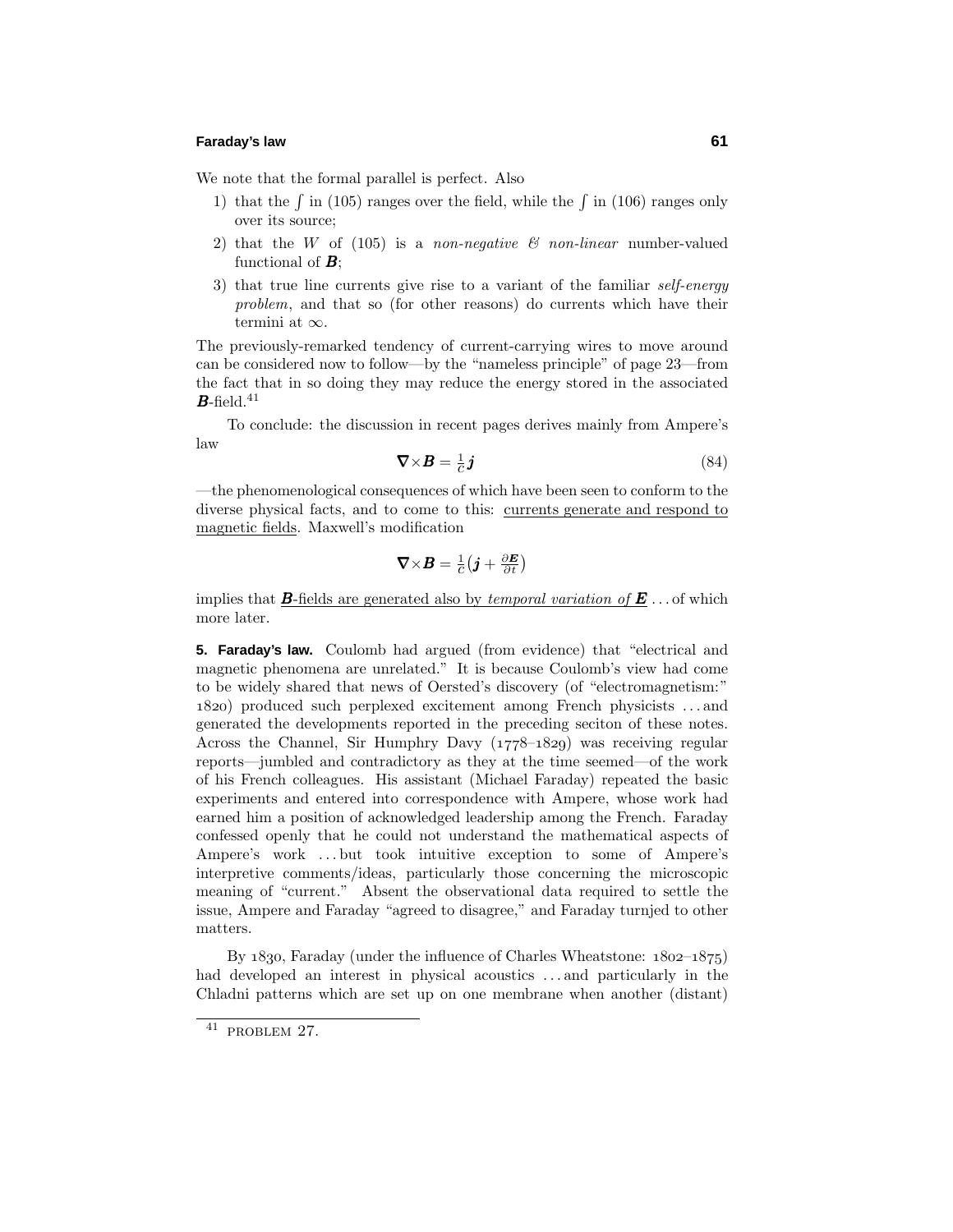

FIGURE 21: At top, the experimental set-up used by Faraday. The idea of using a soft iron ring to link the primary and secondary coils was borrowed from Joseph Henry; without it the induced current would have been undetectably small. The middle figure shows the current in the primary that results from closing/opening the switch *S*. The graph of the induced current (lower figure) does not mimic the primary current, but shows spikes synchronized with the switch activity; i.e., with the moments when  $\frac{d}{dt}I_{\text{primary}} \neq 0$ . Jacque d'Arsonval's dates, by the way, are  $1851-1950$ ; the question therefore arises: What kind of ballistic galvinometer was available to Faraday in  $1831$ ?

membrane is stimulated. Faraday's interest in this topic was reenforced by his reading of an essay by John Herschel ("A preliminary discourse on the study of natural philosophy;" 1830) in which it was argued that the physics of light and the physics of sound must be similar *...* in the sense that both must have root in the vibratory motion of an elastic medium. Faraday speculated that such an analogy might pertain also to electrical and magnetic phenomena. Faraday was aware that such a view—though out of fashion among the French—had been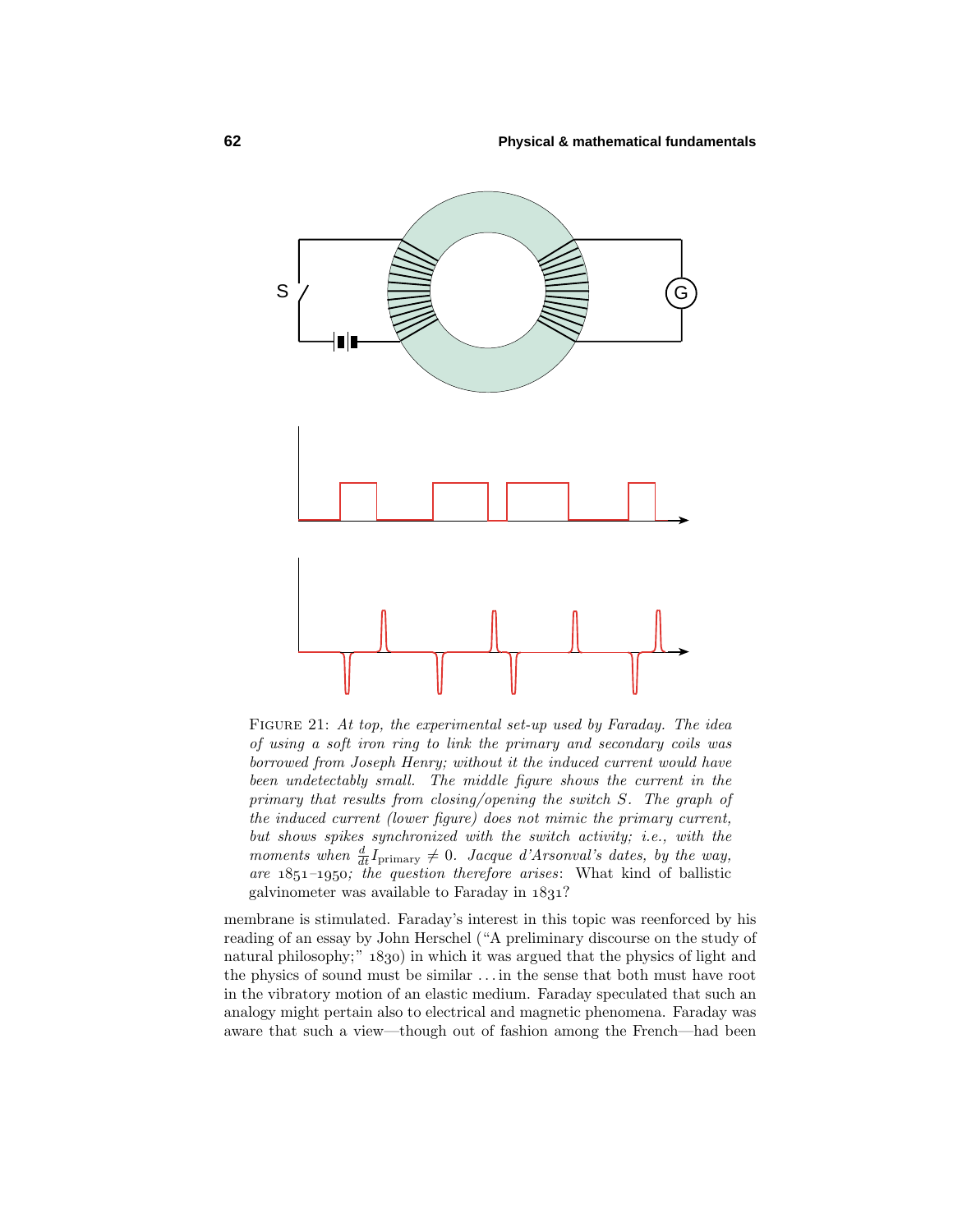#### **Faraday's law 63**

advanced already in 1806 by Oersted (who had himself cited Chladni patterns as "analogs of electrical action"), and reasoned that electrical/magnetic effects (if such a view were correct)

- 1) could be understoodonly in terms of the dynamics of the"elastic medium;" i.e., in the language of a field theory
- 2) entailed delayed action-at-a-distance.

Thus did time *t* become for Faraday a relevant dynamical variable. Faraday's problem was to discover observational evidence which would support or contradict the weight of his intuition.

It was at about this point  $(1831)$  that Faraday learned of the *strong* electromagnets which Joseph Henry (of Albany, New York, and later first director of the Smithsonian Institution:  $1797-1878$ ) had achieved by *replacing* the traditional air core with a soft iron core. Faraday knew that

- 1) currents give rise to (and feel) *B* -fields, and anticipated (with an intuition rooted partly in his religious convictions) that
- 2) *B*-fields should give rise (after some brief delay?) to currents.

More or less thus<sup>42</sup> was Faraday led (September & October,  $1831$ ) to the experimental arrangement and discovery outlined in Figure 21. Previous efforts to detect "the currents generated by *B* -fields" had always yielded a negative result. What Faraday had in effect discovered was that currents arise not from *B* but from *∂B/∂t*. The qualitative/quantitative upshot of Faraday's experiments—which were many and diverse, and were in some respects anticipated  $(1830)$  by Henry (who, however, was slow to publish his findings) can be summarized

$$
\nabla \times \boldsymbol{E} = -\frac{1}{c} \frac{\partial \boldsymbol{B}}{\partial t} \tag{107}
$$

which was encountered already at (65.4) and (81.4), and is an expression of Faraday's law of electromagnetic induction. Several comments are now in order: **1.** Comparison of (107) with

$$
\nabla \times \boldsymbol{B} = \begin{cases} \frac{1}{C} \boldsymbol{j} & \text{: steady case} \\ \frac{1}{C} (\boldsymbol{j} + \frac{\partial \boldsymbol{E}}{\partial t}) & \text{: general case} \end{cases}
$$
(83)

shows that the geometry of the *E* -field generated by *∂B/∂t* resembles the geometry of the *B* -field generated (in the steady case) by *j*. We see also that the structure of Faraday's law (107) provides formal precedent for Maxwell's *∂E/∂t*-term.

**2.** Faraday's law (107) presents—Lenz' law—a "stabilizing minus sign" which is absent from the Ampere-Maxwell law (83) *...* of which more later.

<sup>42</sup> The ture history of his thought is not known, and I have provided only the grossest outline of what is known: see Chapter 4 in L. P. Williams, Michael Faraday  $(1964)$  or Chapter 3 in R. A. R. Tricker, The Contributions of Faraday  $\mathscr$  Maxwell to Electrical Science (1966) for further details.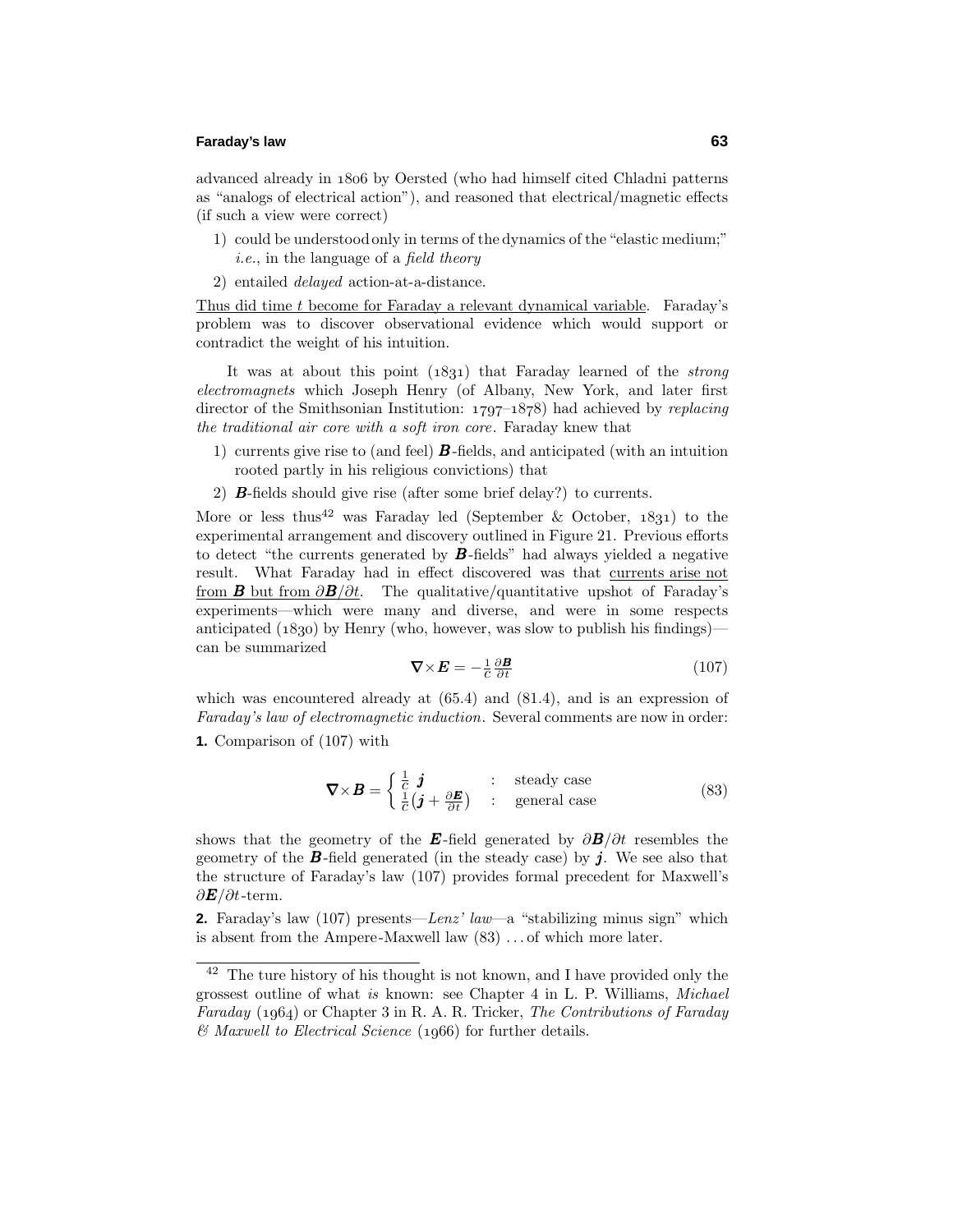

FIGURE 22: The **E**-field encountered in the following example. The field is divergenceless, but has obvious circulation (or "curl"). Such fields cannot be produced electrostatically, but are typical of the fields produced by time-dependent magnetic fields.

**3.** Equation (107)—surprisingly, in view of Faraday's intent (and the nature of his observationss)—contains no direct reference to current. It says that *∂B/∂t* generates an *E* -field, which in the presence of charge may give rise to charge flow. Suppose, for example, that  $\mathbf{B}(\mathbf{x},t)$  has the (physically implausible) form

$$
\boldsymbol{B} = \begin{pmatrix} 0 \\ 0 \\ -c\beta t \end{pmatrix} : \begin{cases} \text{uniformly ramped,} \\ \boldsymbol{x}\text{-independent,} \\ \text{everywhere} \parallel \text{to the } z\text{-axis} \end{cases}
$$

It then follows from (107) that

$$
\mathbf{E}(\mathbf{x},t) = \begin{pmatrix} -\frac{1}{2}\beta y \\ +\frac{1}{2}\beta x \\ 0 \end{pmatrix} + \text{grad }\varphi
$$

$$
= \mathbf{E}_{\text{faraday}} + \mathbf{E}_{\text{electrostatic}}
$$

where—by  $(6)$ — $E$ <sub>faraday</sub> is <u>divergenceless</u>, but  $E$ <sub>electrostatic</sub> is curlless (and is fixed not by (107) but by  $\nabla \cdot \vec{E} = \rho$  and the physically appropriate boundary conditions). The structure of the induced field  $E_{\text{faraday}}$  (which, it is important to notice, is <u>not conservative</u>:  $\nabla \times \mathbf{E}_{\text{faraday}} \neq \mathbf{0}$  is indicated in Figure 22.

If a charge—let us, for simplicity, say a solitary charge—*q* were released it would move off initially in response to the **E**-field, but after it had gained some velocity it would—by

$$
\boldsymbol{F} = q(\boldsymbol{E} + \frac{1}{c}\boldsymbol{v} \times \boldsymbol{B})
$$
\n(67)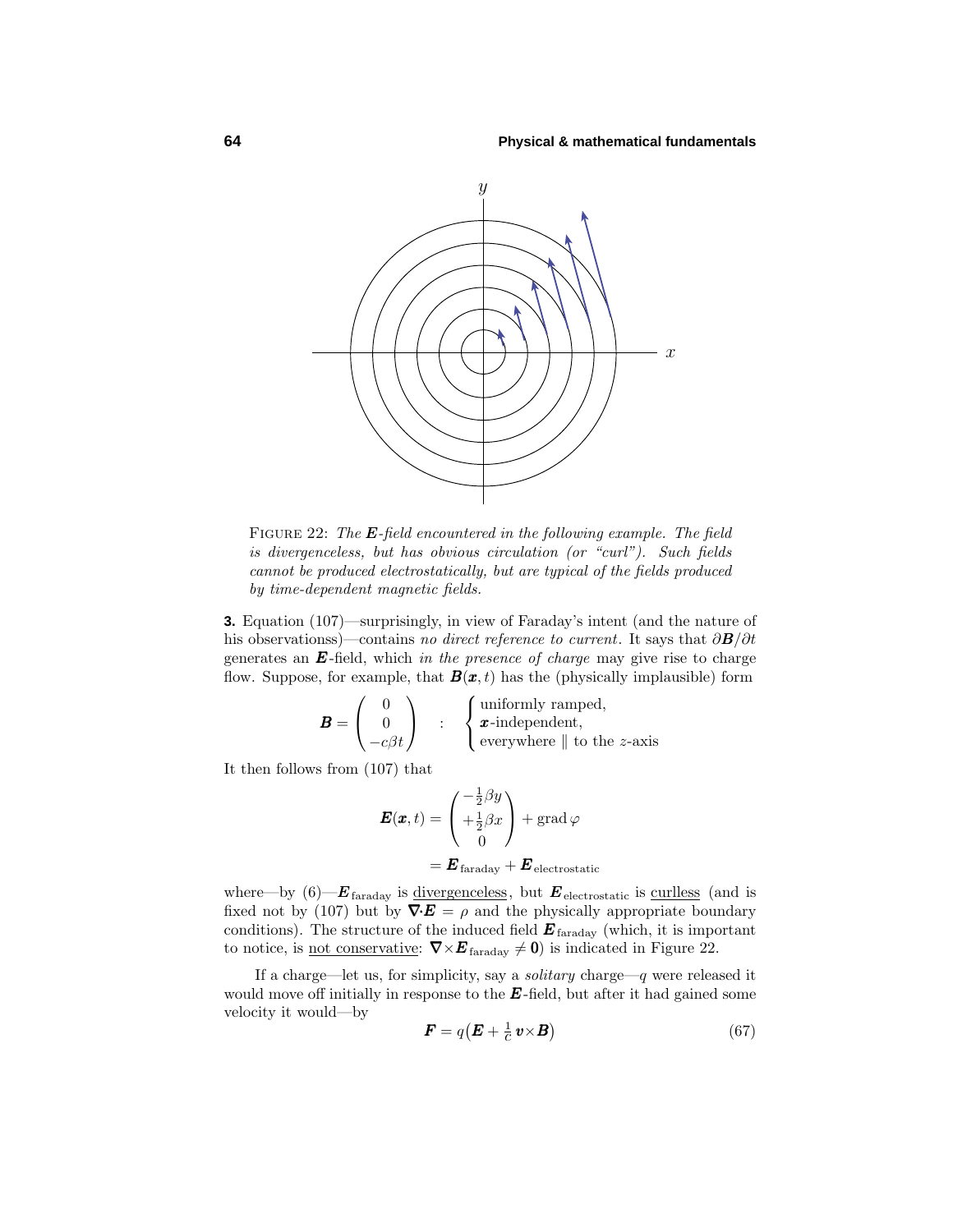#### **Faraday's law 65**

—also feel the **B**-field. We would, therefore, expect the trajectory of  $q$  to be in general quite complicated *...* and even more so if (instead of being solitary) *q* has companions. Faraday was himself protected from the full force of the complications just mentioned by two experimental circumstances:

- his currents were *confined to wires*
- his wires were mechanically constrained to resist Amperean forces.

But how—in detail—do the circumstances just noted serve to "simplify" the implications of the Maxwellian field equations (65) and of the Lorentzian force law (67)? To resolve this important question we must digress to acquire some familiarity with

- 1) a phenomenological law (Ohm's law) and
- 2) a poorly named but useful concept ("electromotive force").

THEORETICAL STATUS OF OHM'S LAW It is to Georg Simon Ohm  $(1789-1854)$ that we owe the experimental discovery  $(1826)$  that for samples of the most commonly encountered conductive materials

 $\frac{1}{\text{measured voltage}} = \text{constant}$ 

i.e.,

$$
V/I = R \equiv \text{sample resistance}
$$

—resistance between those particular contact points (see upper Figure 23). To formulate this result in geometry-independent terms specific to the material in question let the sample be of "standard shape" (i.e., cylindrical, of length *L* and cross-sectional area *A*). Using  $V = EL$  and  $I = JA$  we have

$$
E=\rho J
$$
  

$$
\rho\equiv RA/L\equiv resistivity\text{ of the material}
$$

which is more usefully  $43$  notated

$$
\mathbf{j} = \sigma \mathbf{E} \tag{108}
$$
\n
$$
\sigma \equiv \text{conductivity} = \frac{1}{\text{resistivity}}
$$

ohm's law (108) provides our first instance of what is called a "constitutive relation." Such relations are denied "fundamental" status not because they are approximate (even Maxwell's field equations<sup>44</sup> are, strictly speaking, only approximate) but because they are subject in (in)appropriately chosen materials

And at less risk of confusing  $\rho$  with "charge density"!

<sup>44</sup> What we call "Maxwell's equations" were abstracted from Maxwells' work by Heaviside, Lorentz and others over a period of nearly twenty years. I was surprised to discover that the equations proposed by Maxwell himself *included* Ohm's law as a full-fledged partner; see "Theories of Maxwellian design"  $(1998)$ .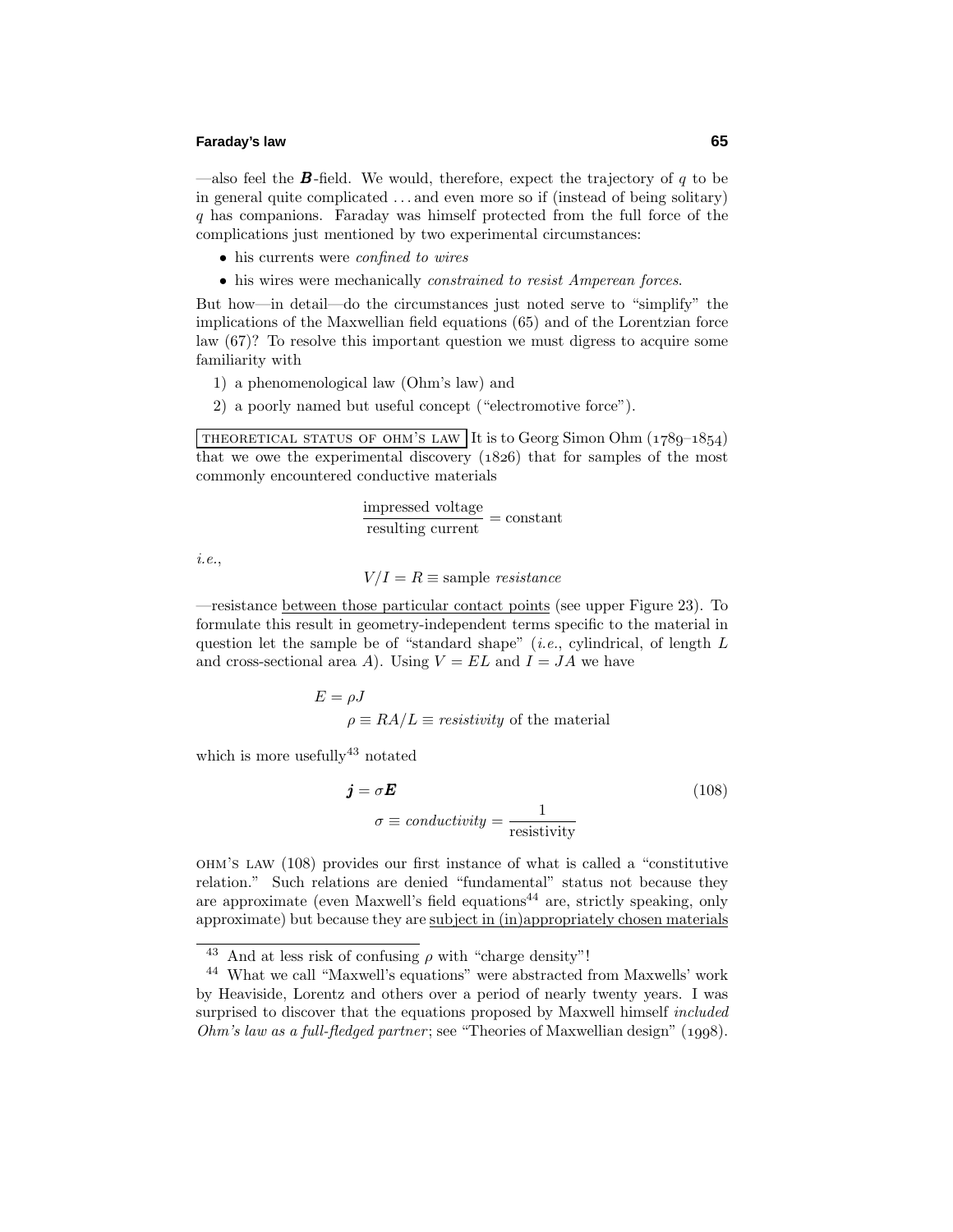

FIGURE 23: Above: the arrangement used to measure the resistance *R* between two specified points on the surface of an arbitrary material blob. Below: the standardized sample of homogeneous material used to measure "resistivity" (or "conductivity"), which is an intrinsic property of that material.

to gross violation. Constitutive relations have always—sooner or later—to be derived from first principles: the task is seldom easy, and entails that such relations have always the character of macroscopic averages over microscopic complexities. For anisotropic materials (108) assumes the form

$$
\mathbf{j} = \sigma \mathbf{E}
$$
\n
$$
\sigma \equiv \begin{pmatrix} \sigma_{11} & \sigma_{12} & \sigma_{13} \\ \sigma_{21} & \sigma_{22} & \sigma_{23} \\ \sigma_{31} & \sigma_{32} & \sigma_{33} \end{pmatrix} \equiv \text{conductivity matrix}
$$
\n(109)

Equations (109) look like a truncated version of the still more general relation

$$
j_n = \sum_a \sigma_{na} E_a + \frac{1}{2} \sum_{a,b} \sigma_{nab} E_a E_b + \frac{1}{3!} \sum_{a,b,c} \sigma_{nabc} E_a E_b E_c + \cdots
$$

 important in specialized materials, or when the *E*-field is sufficiently strong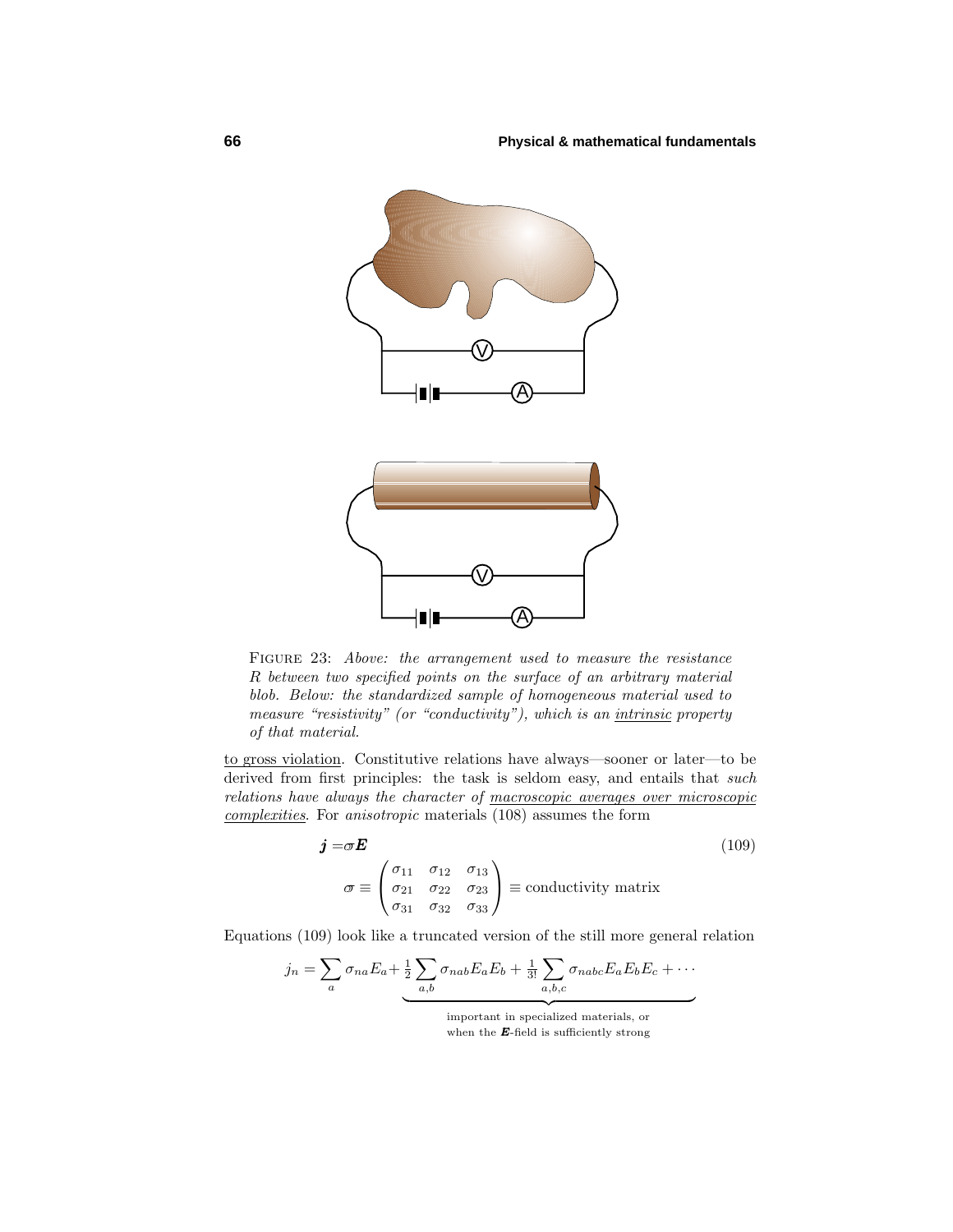### **Faraday's law 67**

Evidently Ohm's law refers merely<sup>45</sup> to the "tip of a phenomenological iceberg." The surprising fact, from this point of view, is that (108) contains no reference at all to *B ...* for reasons which have evidently to do with the fact that the drift velocity *v* is typically so small that the  $(\boldsymbol{v} \times \boldsymbol{B})$ -forces experienced by individual charge carriers are negligible *...*though the facts are, as will emerge, somewhat more subtle. Bringing (76) to (108) we obtain  $nev = \sigma E$  or

$$
e\mathbf{E} = \frac{ne^2}{\sigma}\mathbf{v} \tag{110}
$$

*...* according to which the impressed force *eE* is proportional not to the acceleration but to the (mean) velocity of the charge carriers. The situation is (roughly) this: the charge carriers keep trying to accelerate, but keep running into things and getting stopped (releasing their recently acquired kinetic energy to the obstacle-matrix, which gets hot). The situation can be modeled (Drude, ) by writing

$$
e\mathbf{E} - \underbrace{b\,\mathbf{v}}_{\text{damping force: models the effect of collisions}} \tag{111}
$$

and supposing that the (mean) acceleration  $\boldsymbol{a} = \boldsymbol{0}$ . The drift velocity acquires thus the status of a kind of "terminal velocity," and it follows in fact from (110/111) that

$$
\sigma = \frac{n e^{\scriptscriptstyle 2}}{b}
$$

The implication is that charge carriers keep moving because the ambient *E*-field keeps doing work on them. How about the *B* -field? It does work at the temporal rate given by

$$
P_{\text{magnetic}} = \boldsymbol{v} \cdot \frac{e}{c} (\boldsymbol{v} \times \boldsymbol{B}) = 0 \tag{112}
$$

Magnetic fields do no work on moving charges and so cannot assist in the transport of charge carriers through a wire *...* except perhaps indirectly: one can imagine far-fetched circumstances in which  $\boldsymbol{B}$ -fields (by deforming the carrier trajectories) might cause charge carriers to hit/miss appropriately deployed obstacles. This would lend  $\boldsymbol{B}$ -dependence to  $\sigma$ , but would not cause an additive  $\sigma_{\text{mag}}$ **B**-term to appear on the right side of Ohm's law (108).

ELECTROMOTIVE FORCE Given, therefore, that charge carriers flow through material wires because constantly worked on by *E* -fields, the question arises: How much work (per unit charge) do the *E* -fields do? Let the circuit in question be modeled by a closed curve (of loop) C. Immediately

> *q*  $\mathcal{E} \cdot d\ell = \text{work}$  done in transporting *q* virtually around C

<sup>45</sup> *...* but importantly: the conductivities of common materials range over at least 23 orders of magnitude. Few indeed are the "laws of Nature" that can claim such dynamic range.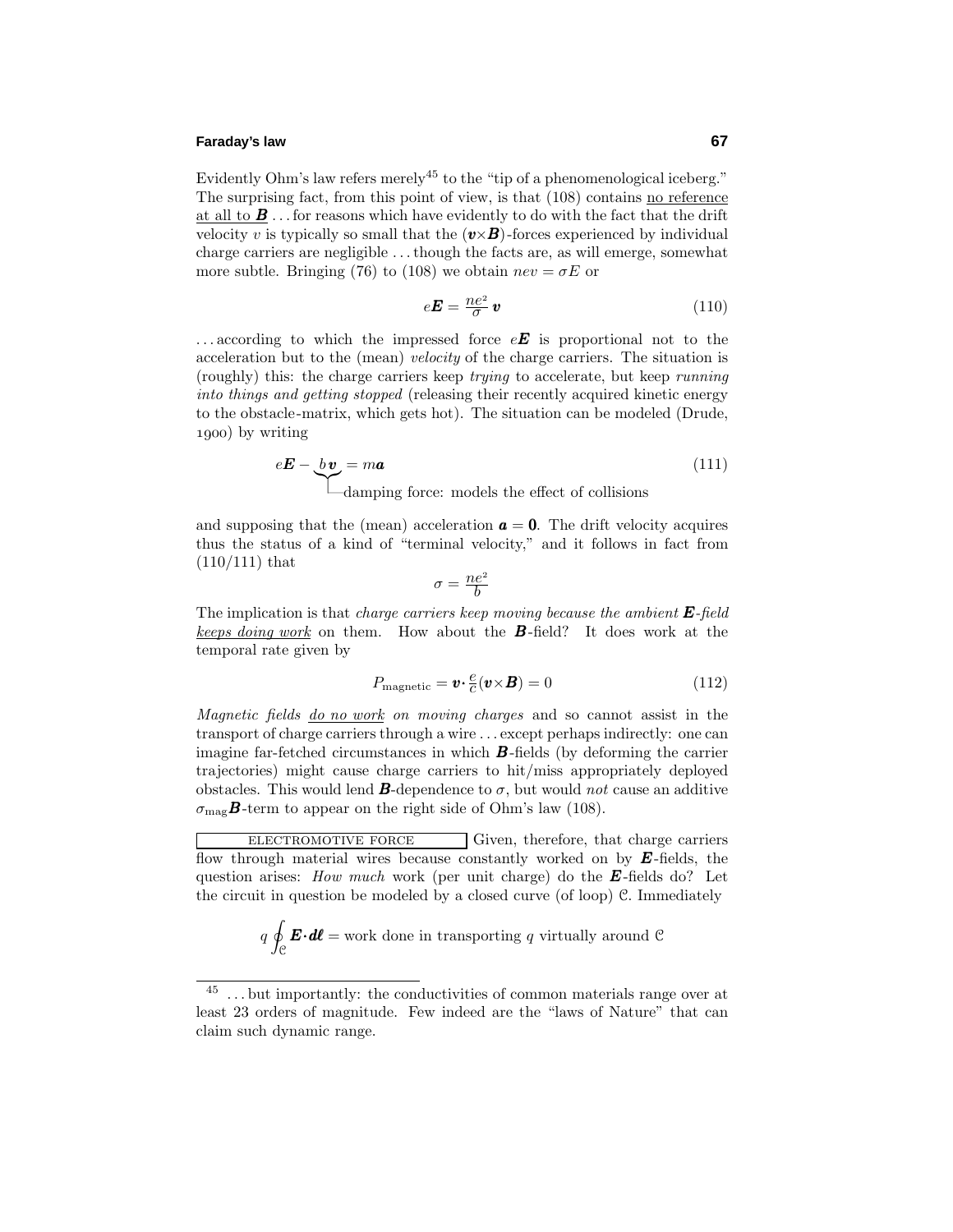

FIGURE 24: The physical **E**-field and "mental loop" C that enter at  $(113)$  into the definition of "emf." In practical applications it is often natural to identify the "mental loop" with a <u>metal</u> loop (wire).

where the "virtually" means that the pransport takes place "mentally," not physically (i.e., not in real time, with the attendant accelerations, etc.). The  $\oint$  defines what is called the "electromotive force" associated with the given circuit and field. It is standardly denoted  $\mathcal{E} \equiv \mathcal{E}(\mathcal{C}, \mathbf{E})$ , and has actually not the dimensions of "force" but of "work/charge." I prefer therefore to call

$$
\mathcal{E} \equiv \oint_{\mathcal{C}} \boldsymbol{E} \cdot \boldsymbol{d\ell} \tag{113}
$$

the "emf" of the circuit/field in question (and to put out of mind the fact that "emf" came into the world as an acronym). What is the *E* -field contemplated at (113)? It is the "field experienced by the virtually transported test charge" a field which (since the interior of matter is a complicated place) is actually unknown. Happily, the complication just noted is—to the (substantial) extent that it is microelectrostatic in origin—irrelevant *...* for this simple reason: electrostatic fields are curlless

# $\nabla \times \boldsymbol{E}_{\text{electrostatic}} = \boldsymbol{0}$

*...* from which it follows by Stokes' theorem (87) that (for all circuits C)

$$
\mathcal{E}_{\text{electrostatic}} = 0 \tag{114}
$$

This means that the (generally unknown) electrostatic component of the "fields experienced by the transported charge *q*"can be dropped from all emf-calculations. To make the same point another way: purely electrostatic *E* -fields cannot be used to drive currents in circuits.<sup>46</sup> But while  $\nabla \times \vec{E} = 0$  pertains universally to electrostatic fields, it does not pertain

• to the **E**-fields generated by chemical action in batteries;

 $^{46}$  What, in this light, do you make of the physics of lightening bolts?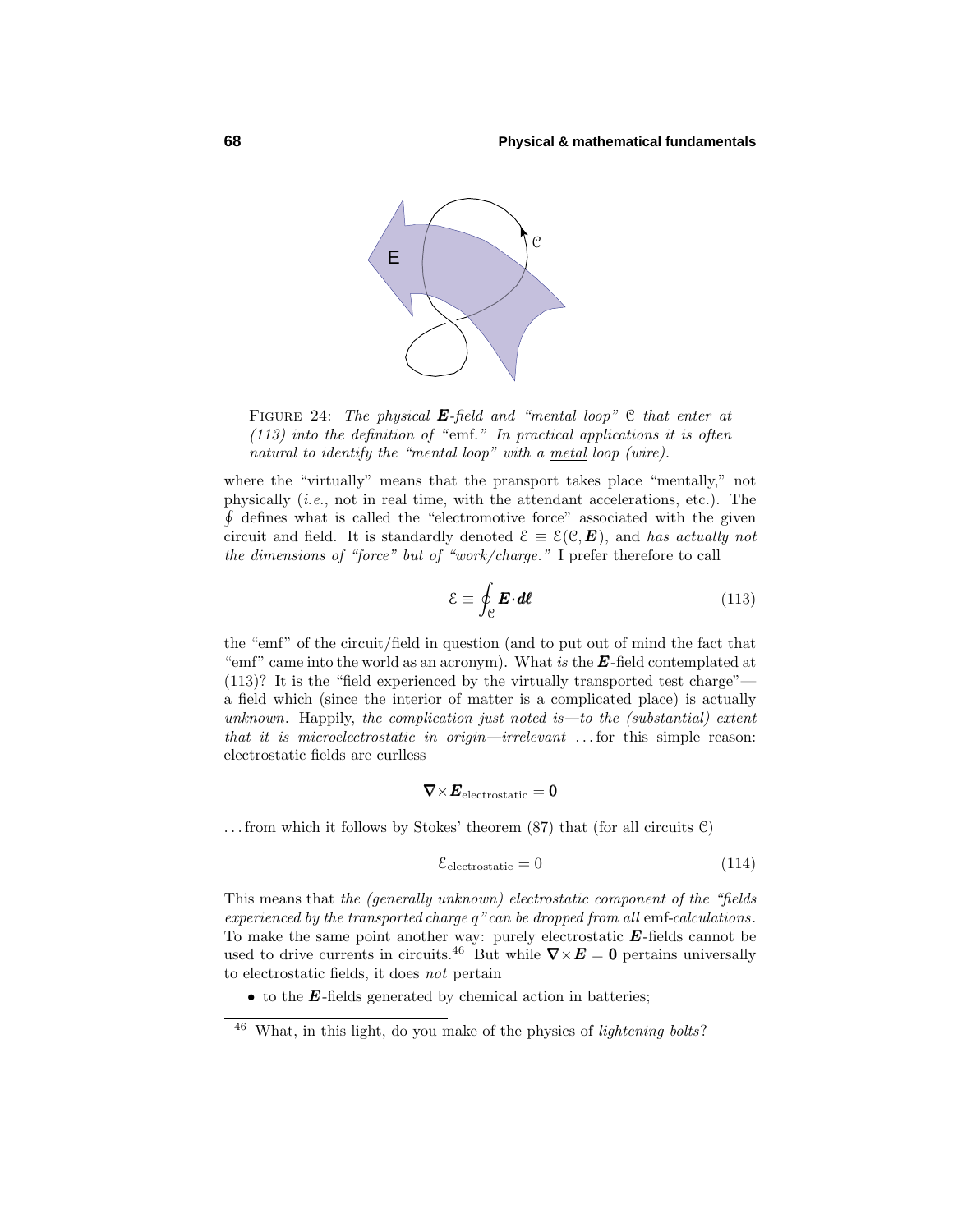### **Faraday's law 69**

• to the *E* -fields produced by thermal/optical/mechanical action in diverse solid-state devices;

*...* and in particular it does not pertain

 $\bullet$  to the Faraday  $\boldsymbol{E}$ -fields which, according to (107), are induced by timedependent *B* -fields.

So non-zero values of  $\mathcal E$  are certainly attainable.<sup>47</sup> Drawing finally upon Ohm's law, we have

$$
\mathcal{E} \equiv \oint_{\mathcal{C}} \boldsymbol{E} \cdot \boldsymbol{d\ell} = \oint_{\mathcal{C}} \rho \boldsymbol{j} \cdot \boldsymbol{d\ell}
$$
  
=  $\rho \frac{I}{A} L$  for wires of uniform cross section  
giving 
$$
\mathcal{E} = IR
$$
 (115)

It should, in view of (115), not be necessary to belabor the claim that  $\mathcal E$  is—at

The question posed near the top of page 65 now "answers itself." The integral formulation

least for the purposes of practical/applied physics—a "useful<sup>48</sup> concept."

$$
\int_{\partial \mathcal{D}} \boldsymbol{E} \cdot d\boldsymbol{\ell} = -\frac{1}{c} \iint_{\mathcal{D}} \frac{\partial \boldsymbol{B}}{\partial t} \cdot d\boldsymbol{S}
$$
\n(90.4)

of Faraday's law (107) can now be formulated

$$
\mathcal{E}_{\text{faraday}} = -\frac{1}{c}\dot{\phi}
$$
\n
$$
\Phi \equiv \iint_{\mathcal{D}} \mathbf{B} \cdot d\mathbf{S} \equiv magnetic \, flux \, through \, \mathcal{D}
$$
\n(116)

REMARK: Let  $\mathcal{D}_1$  and  $\mathcal{D}_2$  be distinct caps that share the same boundary  $C = \partial \mathcal{D}_1 = \partial \mathcal{D}_2$ . It is (recall the formal upshot of PROBLEM 17) a consequence of  $\nabla \cdot \boldsymbol{B} = 0$  that

magnetic flux through  $\mathcal{D}_1$  = magnetic flux through  $\mathcal{D}_2$ 

and better, therefore, to speak of the "magnetic flux entrapped by C."

If the loop  $C$  is realized physically by a <u>wire of resistanc  $R$ </u> then the so-called "flux theorem" (116) states that  $\Phi(t)$  and the induced current  $I(t)$  stand in the following relationship:

$$
IR = -\frac{1}{c}\dot{\Phi}(t) \tag{117}
$$

This is the physics to which Faraday's induction experiments directly speak. One does not deny the utility of (117)—but does gain a more vivid sense of

<sup>47</sup> They arise from non-conservative *E* -fields.

<sup>48</sup> For "useful" read "indispensable"!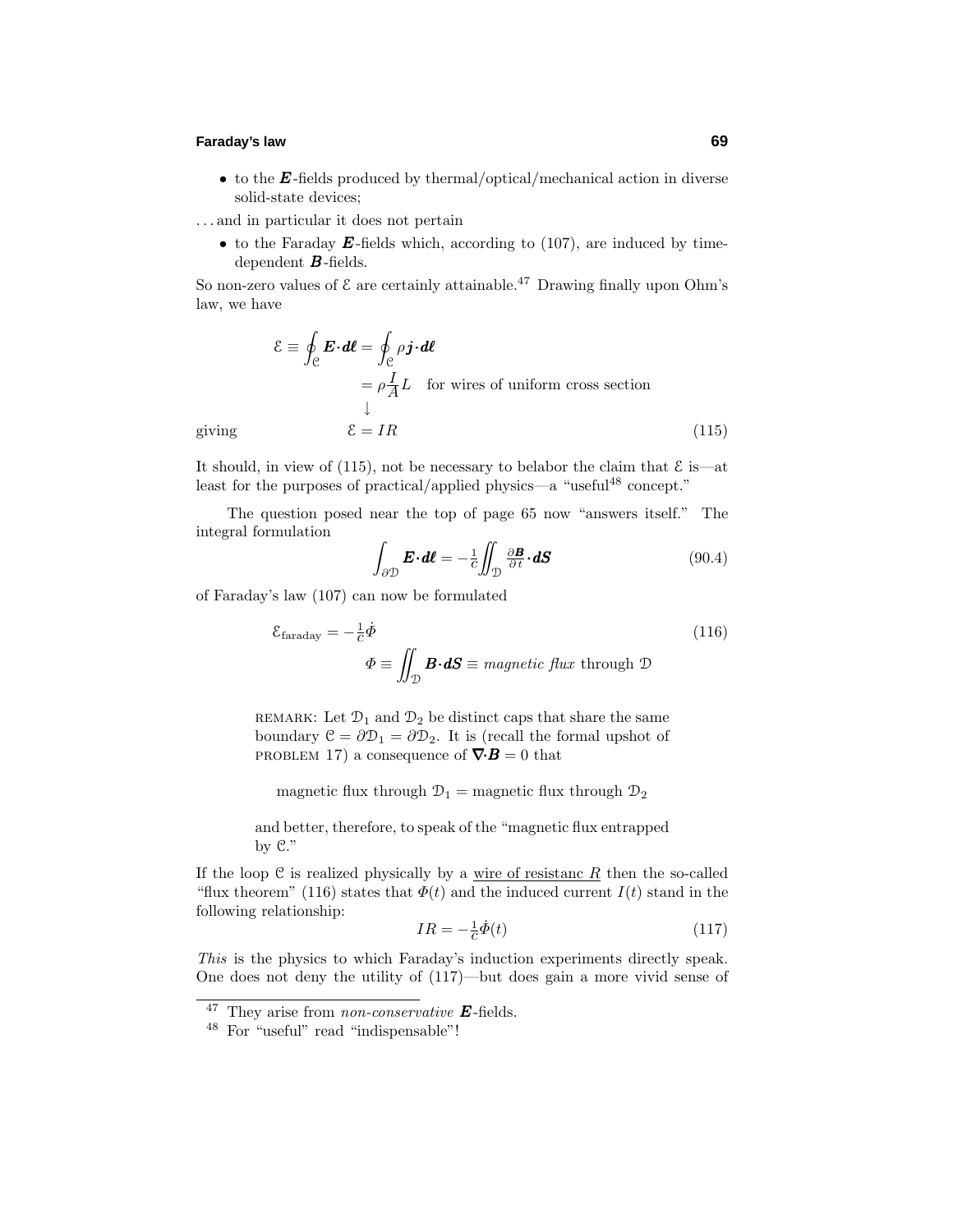Maxwell's physics/formal genius—when one stresses that  $\nabla \times \vec{E} = -\frac{1}{c}\vec{B}$  is a much deeper statement than (117): it is independent of the dirty physics which underlies Ohm's law, and it tells us "what is going on" even in the absence of mobile charge. Equation (117) is susceptible also to the criticism that it *does* not quite represent the facts ... for reasons which emerge from the following

> example: Let an impressed *B*-field have the spatially uniform and temporally ramped structure

$$
\boldsymbol{B} = \begin{pmatrix} 0 \\ 0 \\ -c\beta t \end{pmatrix}
$$

encountered already on page 64, and let C refer to a circular wire ring of radius *r* and resistance *R*, oriented as shown in



FIGURE 25: A surging magnetic field stimulates current in the conductive ring, which generates an oppositely oriented time-dependent toroidal field, which *...*

the figure. Time-dependent flux  $\Phi(t) = \pi r^2 B(t) = -\pi r^2 c \beta t$ is encircled by the wire, which by (117) induces a current  $I = -(cR)^{-1}\dot{\Phi} = \pi r^2 \beta / R$ . That current itself generates a toroidal magnetic field  $\boldsymbol{B}'$  and an associated  $\boldsymbol{\Phi}'$ . In general, we must take into account the so-called

"back emf" 
$$
\mathcal{E}' = -\frac{1}{c}\dot{\Phi}'
$$

when computing  $I(t)$ . We are here released from that infinite regress only because in the present (highly artificial) context  $\dot{\phi}' = 0$ . Generally, however, we confront this question: How to describe the quantitative physics of the self-interactive effect just noted?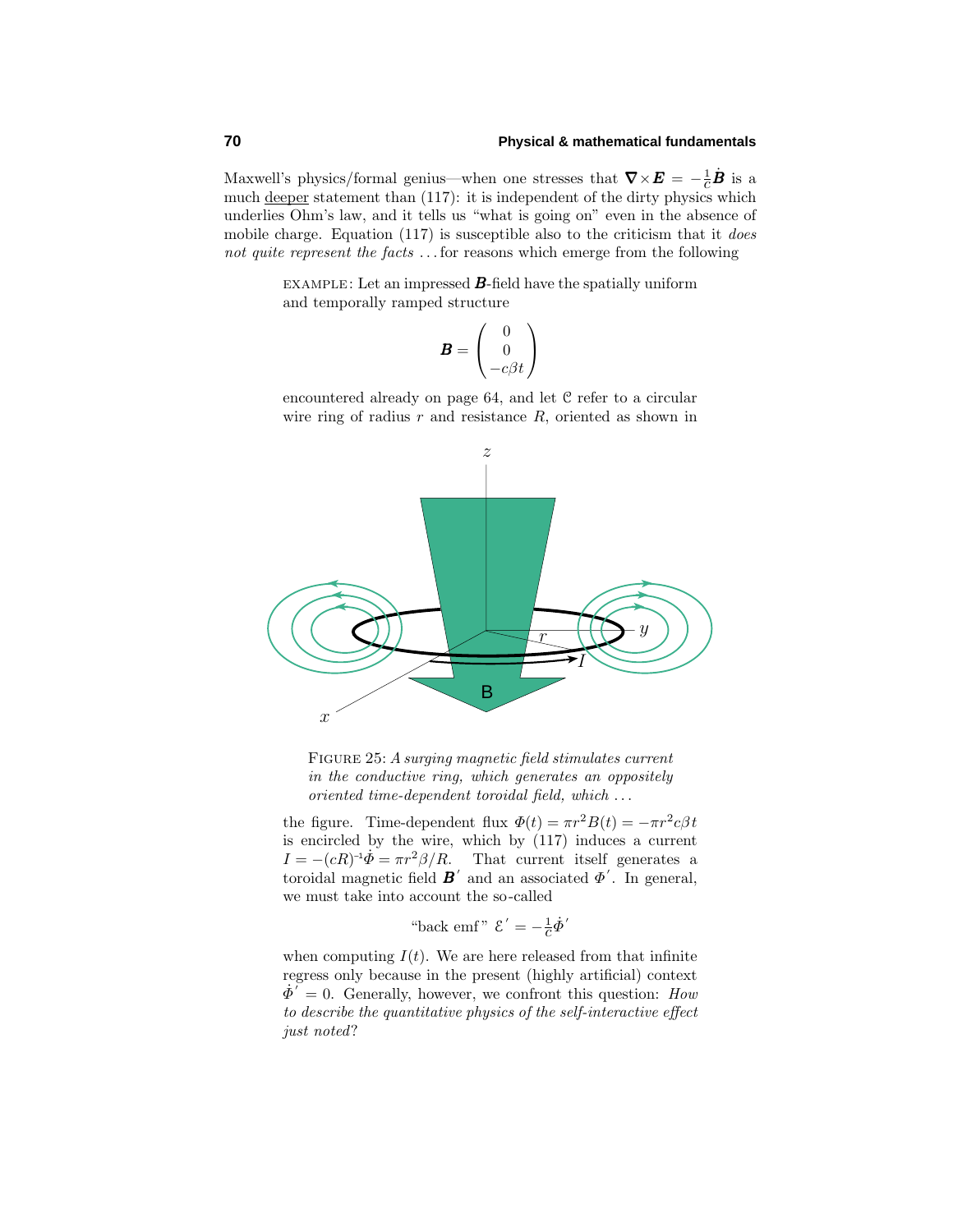### **Faraday's law 71**

It is to get a handle on that issue that we digress now to acquire familiarity with the concept of

inductance Let it be arranged/assumed that steady (!) currents  $I_1, I_2, \ldots, I_N$  circulate in material loops  $\mathcal{C}_1, \mathcal{C}_2, \ldots, \mathcal{C}_N$ :



FIGURE 26: Current-carrying loops interact magnetically. We are not concerned at the moment with the mechanism (batteries?) that in reality would be required to maintain the steady currents  $I_n$ .

the figure. The *B*-field at any point *x* (if we dismiss as irrelevant any *B*-field of extrinsic origin) can be described

$$
B = B_1 + B_2 + \dots + B_n + \dots + B_N
$$
  

$$
B_n \equiv B
$$
-field generated by current  $I_n$ 

From the Biot-Savart law (96) it follows in parlticular that

$$
=I_n \cdot \underbrace{\frac{1}{4\pi c} \oint_{\mathcal{C}_n} \frac{d\ell \times \hat{r}}{r^2}}_{\text{vector-valued factor which relates}}
$$
(118)

—vector-valued factor which relates  $x$  to the geometry of  $\mathcal{C}_n$ 

Let

 $\Phi_{mn} \equiv$  magnetic flux through  $\mathcal{C}_m$  due to field generated by  $I_n$ 

$$
= \iint_{\mathcal{D}_m} \boldsymbol{B}_n \cdot d\boldsymbol{S}_m \quad : \quad \mathcal{D}_m \text{ is any cap with } \partial \mathcal{D}_m = \mathcal{C} \tag{119}
$$

Introducing (118) into (119) we conclude that  $\Phi_{mn}$  is proportional to  $I_n$  through a factor which depends mutually and exclusively upon the geometries of the loops  $\mathfrak{e}_m$  and  $\mathfrak{e}_n$ :

$$
\Phi_{mn} = M_{mn} I_n \tag{120}
$$

The analytical <u>evaluation of  $M_{mn}$ </u> is—even in simple cases—typically quite difficult<sup>49</sup> ... but some formal progress is possible. Appealing to  $(92)$  we have

$$
\boldsymbol{B}_n = \boldsymbol{\nabla}\times\boldsymbol{A}_n
$$

 $^{49}$  See Richard Verbeck, "S & M Induction Formulæ" (Reed College 1981).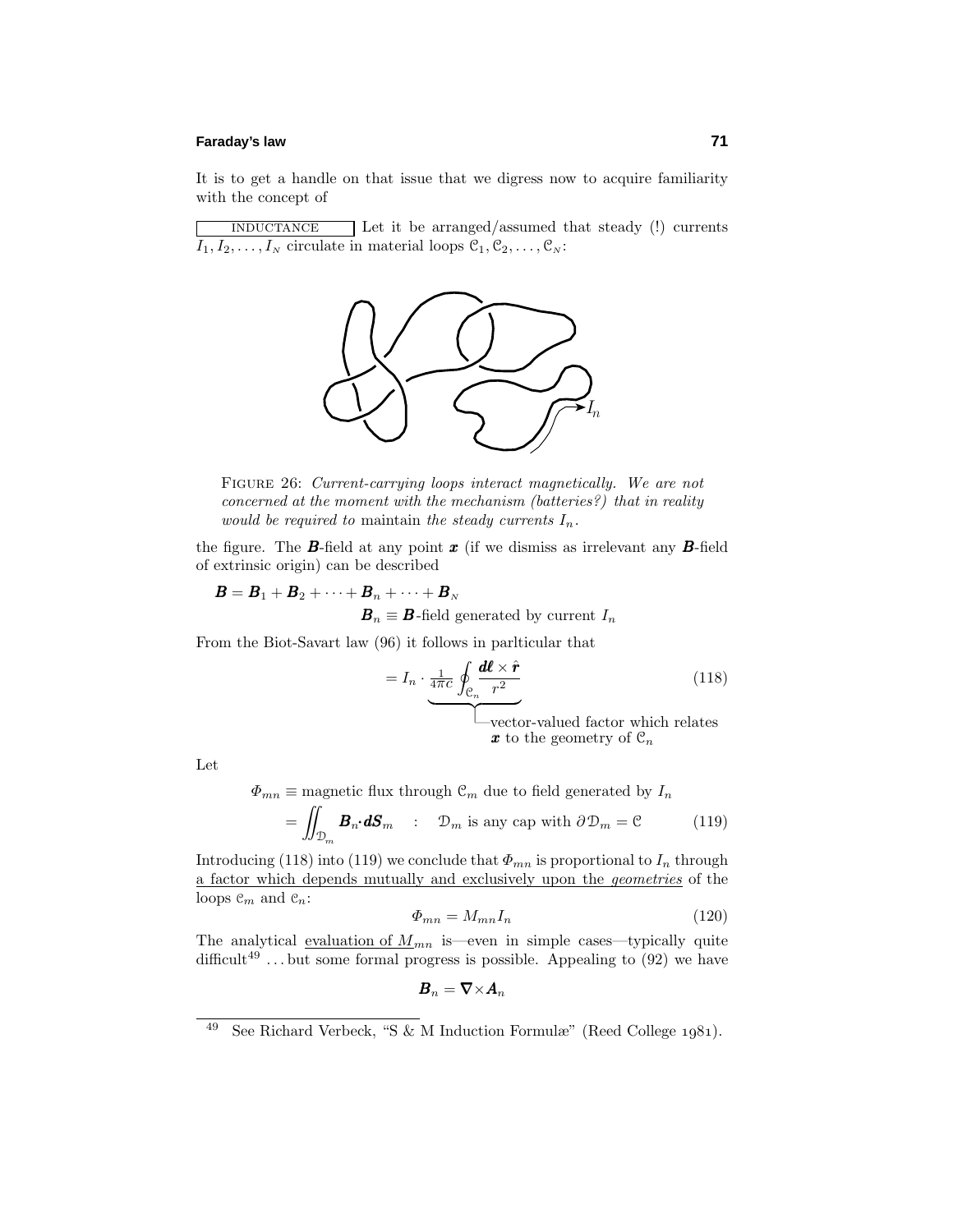$$
\mathbf{\Phi}_{mn}=\iint_{\mathcal{D}_m} (\boldsymbol{\nabla}\times\boldsymbol{A}_n)\boldsymbol{\cdot}d\boldsymbol{S}_m=\oint_{\mathcal{C}_m} \boldsymbol{A}_n\boldsymbol{\cdot}d\boldsymbol{\ell}_m
$$

But it follows from  $(95)^{50}$  that

$$
\boldsymbol{A}_n = \frac{1}{4\pi c} \oint_{\mathcal{C}_n} \frac{1}{r} \boldsymbol{d} \boldsymbol{\ell}_n \cdot \boldsymbol{I}_n \tag{121}
$$

Thus do we obtain

$$
M_{mn} = \frac{1}{4\pi c} \oint_{\mathcal{C}_m} \oint_{\mathcal{C}_n} \frac{1}{r} \, d\ell_m \, d\ell_n
$$
\n
$$
r \equiv \text{distance between } d\ell_m \text{ and } d\ell_n
$$
\n(122)

This pretty result (subject, however, to an alternative interpretation) was first achieved ( $\sim$ 1845) by Franz Neumann<sup>51</sup> (1798–1895). It is known as "Neumann's formula," and carries with it the important implication that

$$
M_{mn} = M_{nm} \tag{123}
$$

The real numbers  $M_{mn}$ —which, though electrodynamically important, refer exclusively to the <u>geometry and relative placement of the loops</u>  $C_1, C_2, \ldots, C_N$ —are called *coefficients of mutual inductance* when  $m \neq n$ , and *coefficients of* self-inductance when  $m = n$ . In the latter case it is standard to adjust the notation:

$$
M_{mm} \longmapsto L_m \equiv \text{self-inductance of the } m^{\text{th}}
$$
 loop

From the fact (see again page 61) that  $\mathbf{B} \to \mathbf{0}$  near a "filamentary current" (current in a wire of zero radius) we conclude—the associated "self-fluxes" being anavoidably infinite—that

The self-inductance of a *filamentary* loop is  
—irrespective of the loop's geometry—infinite. 
$$
(124)
$$

*...* which I take to be Nature's way of reminding us that "filamentary currents" are a (physical unrealizable and) latently dangerous abstraction.

so

<sup>&</sup>lt;sup>50</sup> The  $\iiint$  ranges only over the volume of the wire, since the integrand vanishes elsewhere. Integration over cross-sections converts current density to current. The surviving integral is a  $\oint$  along the length of the wire.

 $51$  Neumann was the *inventor of the vector potential*  $\boldsymbol{A}$  (and of much else), but how he obtained (122) at such an early date—and without knowledge of Stokes' theorem—is beyond my understanding! Notice that in (122) all reference to *A* has dropped away.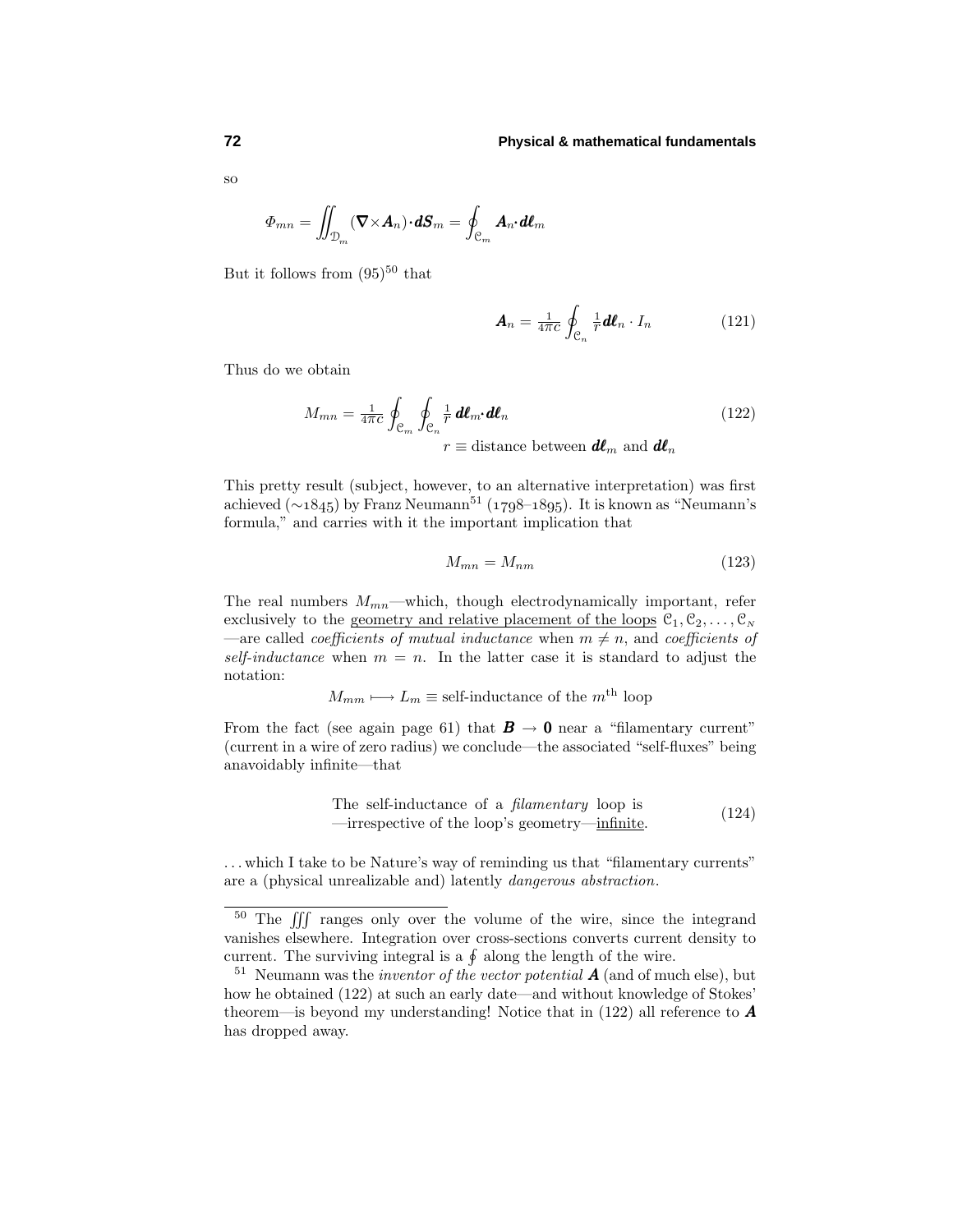

Figure 27: Coaxial filamentary rings. In the text we compute the mutual inductance  $M$ —an arduous task made (barely) feasible by the high symmetry of the system.

I turn now to review of a line of argument which leads to a description of the mutual inductance  $M \equiv M_{12} = M_{21}$  of a pair of coaxial filamentary rings.<sup>52</sup> First we establish by geometrical argument that the distance between point  $\psi_1$ on  $\mathfrak{C}_1$  and point  $\psi_2$  on  $\mathfrak{C}_2$  can be described

$$
r = \sqrt{h^2 + a_1^2 + a_2^2 - 2a_1a_2\cos(\psi_1 - \psi_2)}
$$

so (122) supplies

$$
M = \frac{1}{4\pi c} \int_0^{2\pi} \int_0^{2\pi} \frac{a_1 a_2 \cos(\psi_2 - \psi_1)}{\sqrt{h^2 + a_1^2 + a_2^2 - 2a_1 a_2 \cos(\psi_2 - \psi_1)}} d\psi_1 d\psi_2
$$
  
= 
$$
\frac{1}{2c} \int_0^{2\pi} \frac{a_1 a_2 \cos \theta}{\sqrt{h^2 + a_1^2 + a_2^2 - 2a_1 a_2 \cos \theta}} d\theta
$$
  
= 
$$
-\frac{k}{c} \sqrt{a_1 a_2} \int_0^{\frac{1}{2}\pi} \frac{\cos 2\phi}{\sqrt{1 - k^2 \sin^2 \phi}} d\phi
$$

<sup>52</sup> See problem 28, where youare asked to work out the details of the individual steps.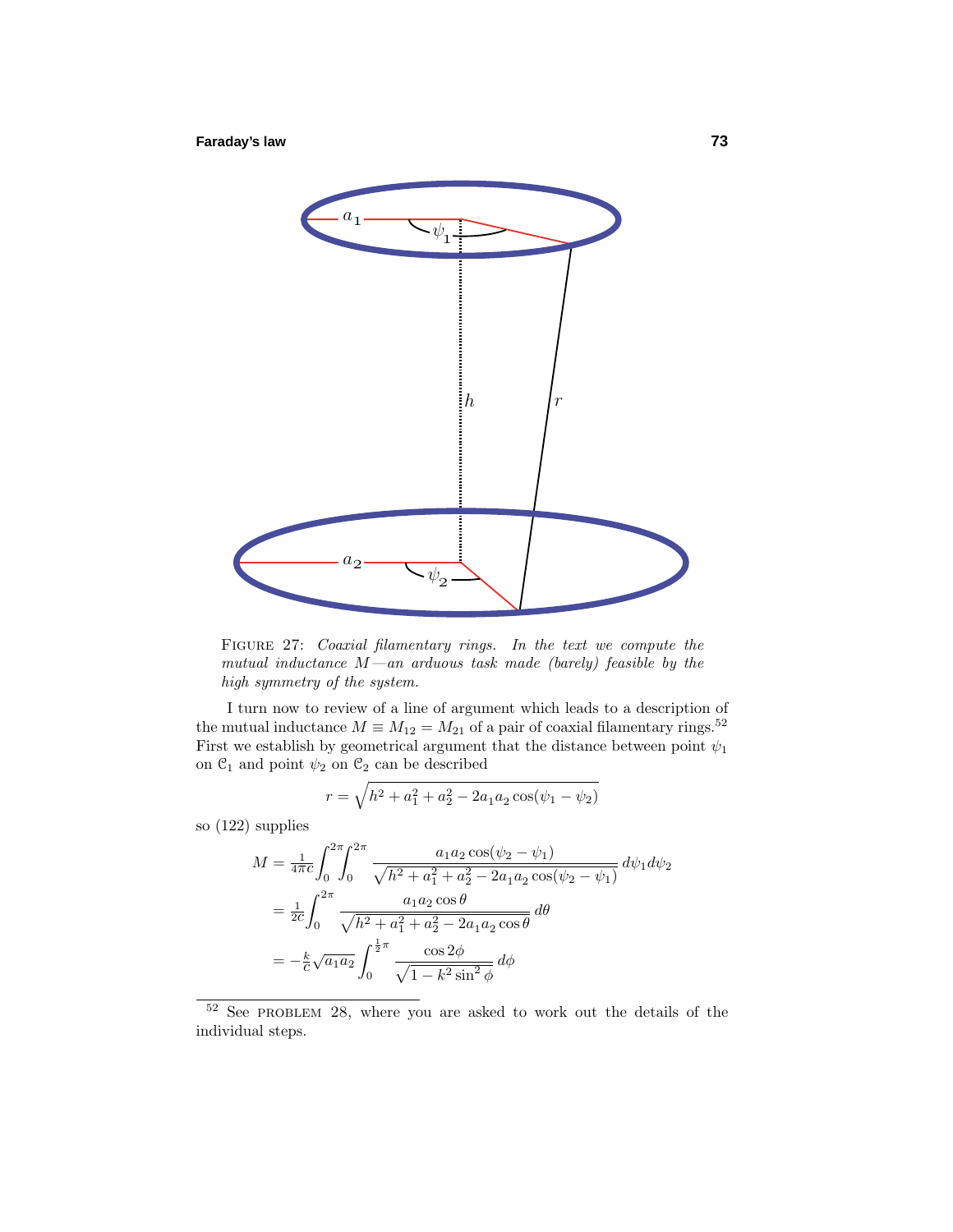### **74 Physical & mathematical fundamentals**

where  $\phi \equiv \frac{1}{2}(\theta - \pi)$  and

$$
k^2 \equiv \frac{4a_1a_2}{h^2 + (a_1 + a_2)^2}
$$

The integral is tabulated, and supplies

$$
M = \frac{1}{c}\sqrt{a_1 a_2} \left\{ \left(\frac{2}{k} - k\right) \mathbf{K}(k) - \frac{2}{k} \mathbf{E}(k) \right\}
$$
(125.1)

where

$$
\mathbf{K}(k) \equiv \int_0^{\frac{1}{2}\pi} \frac{1}{\sqrt{1 - k^2 \sin^2 \phi}} d\phi
$$

$$
\mathbf{E}(k) \equiv \int_0^{\frac{1}{2}\pi} \sqrt{1 - k^2 \sin^2 \phi} d\phi
$$

define the "complete elliptic integrals of  $1<sup>st</sup>$  and  $2<sup>nd</sup>$  kinds.<sup>53</sup> Writing

$$
k^{2} = \frac{4a_{1}a_{2}}{h^{2}} \cdot \left[1 + \frac{(a_{1} + a_{2})^{2}}{h^{2}}\right]^{-1} = \frac{4a_{1}a_{2}}{h^{2}} \left\{1 - \frac{(a_{1} + a_{2})^{2}}{h^{2}} + \cdots\right\}
$$

we see that  $k^2 \sim 0$  corresponds physically to the case in which the rings are widely separated  $(h \gg \sqrt{4a_1a_2})$ . But for  $k^2$  small the handbooks supply<sup>54</sup>

$$
\mathbf{K} = \frac{2}{\pi} \left[ 1 + 2 \frac{k^2}{8} + 9 \left( \frac{k^2}{8} \right)^2 + \cdots \right]
$$
  
\n
$$
\mathbf{E} = \frac{2}{\pi} \left[ 1 - 2 \frac{k^2}{8} - 3 \left( \frac{k^2}{8} \right)^2 + \cdots \right]
$$
 :  $k^2$  just greater than 0

From these facts it follows that for loosely coupled coaxial rings

$$
M \approx \frac{\pi}{16c} \sqrt{a_1 a_2} k^3
$$
 with  $k = \sqrt{4a_1 a_2}/h$  (125.2)

On the other hand *...* we observe that

$$
1 - k^2 = \frac{h^2 + (a_1 - a_2)^2}{h^2 + (a_1 + a_2)^2}
$$

which shows that  $k^2 \sim 1$  corresponds physically to the case in which the rings are very close together ( $h \sim 0$  and  $a_1 \sim a_2$ ). The handbooks now supply<sup>54</sup>

$$
\mathbf{K} = \Lambda + \frac{1}{4}(\Lambda - 1)\kappa^2 + \frac{9}{64}(\Lambda - \frac{7}{6})\kappa^4 + \cdots
$$
  
\n
$$
\mathbf{E} = 1 + \frac{1}{2}(\Lambda - \frac{1}{2})\kappa^2 + \frac{3}{16}(\Lambda - \frac{13}{12})\kappa^4 + \cdots
$$
  $k^2$  just less than 1

with  $\kappa \equiv \sqrt{1 - k^2}$  and  $\Lambda \equiv \log(4/\kappa)$ . From these (more intricate) facts it follows

<sup>&</sup>lt;sup>53</sup> For discussion of the properties of these famous functions see, for example, E. Jahnke & F. Emde, Tables of Functions  $(1945)$ , pages 73–85 or J. Spanier & K. B. Oldham, An Atlas of Functions  $(1987)$ , Chapter 61.

<sup>54</sup> See Jahnke & Emde, page 73.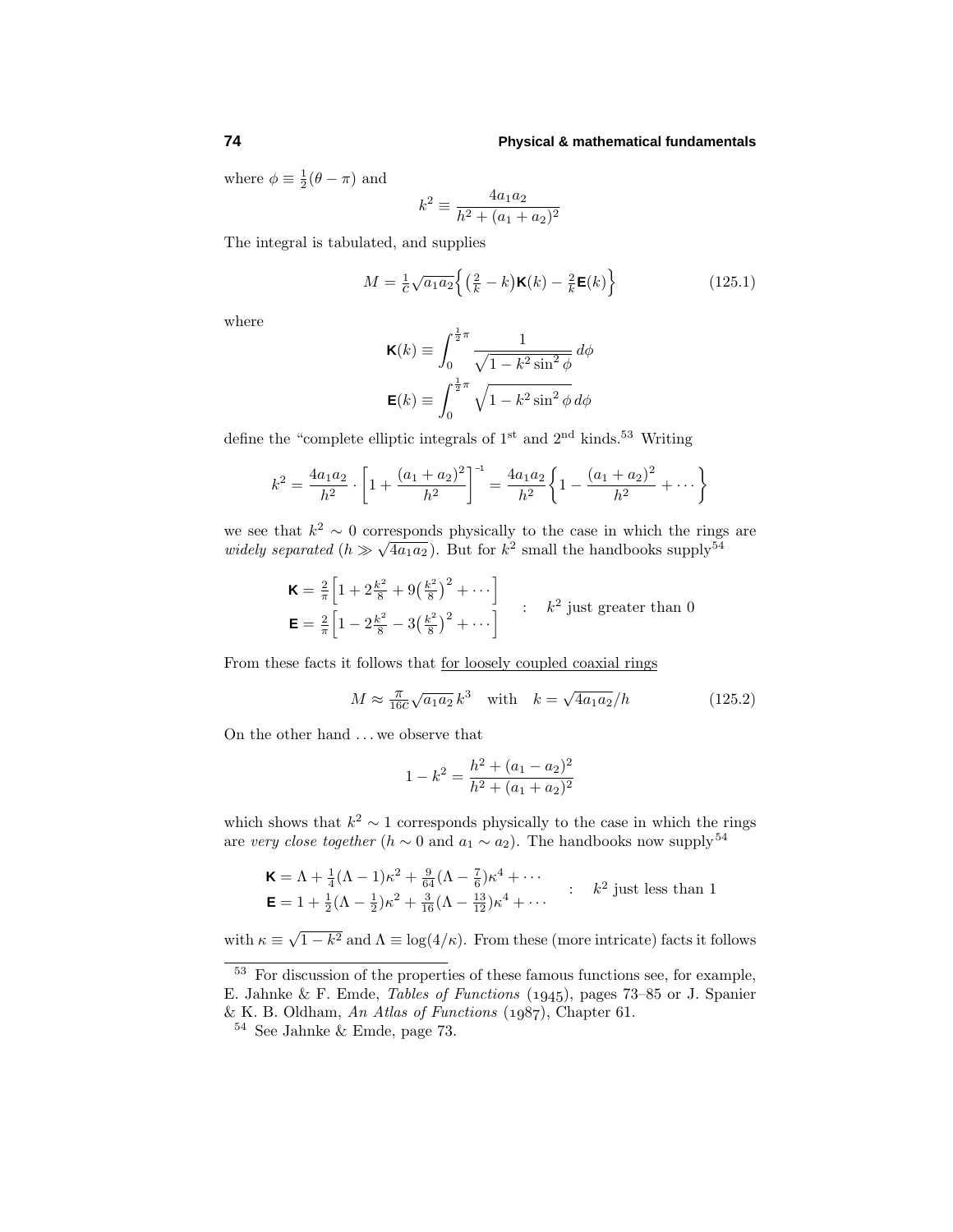# **Faraday's law 75**

that for tightly coupled coaxial rings

$$
M \approx \frac{1}{c} \sqrt{a_1 a_2} (\Lambda - 2)
$$

$$
\Lambda = \log \frac{4}{\sqrt{1 - k^2}}
$$

and that this (by  $0 \sim h \ll a_1 \sim a_2 \sim a$ ) can be formulated

$$
\approx \frac{1}{c}a\left(\log\frac{8a}{b}-2\right) \tag{125.3}
$$

where  $b = r_{\min} = \sqrt{h^2 + (a_1 - a_2)^2}$  is the shortest distance between the two rings.

Inductance calculations can sometimes  $(i.e.,$  in a few favorable cases) be accomplished by more elementary means. Suppose, for example, that in the "coaxial 2-ring problem" <u>one ring is very much smaller than the other</u>:  $a_1 \ll a_2$ . The small ring lies then in the "axial region," where the magnetic field  $B_2$ generated by current  $I_2$  in the large ring is easy to calculate:<sup>55</sup> one finds that  $B_2$ runs parallel to the axis (in the sense given by the  $\circlearrowleft$ -rule) and is of magnitude

$$
B_2(h) = \frac{I_2}{2c} \frac{a_2^2}{(h^2 + a_2^2)^{3/2}} I_2
$$
  
= 
$$
\begin{cases} \frac{I_2}{2ca_2} \left[ 1 - \frac{3}{2} \left( \frac{h}{a_2} \right)^2 + \frac{15}{8} \left( \frac{h}{a_2} \right)^4 + \cdots \right] & \colon h \ll a_2 \\ I_2 \left( \frac{a_2}{2} \right)^2 \left[ 1 - \frac{3}{2} \left( \frac{a_2}{2} \right)^2 + \frac{15}{8} \left( \frac{a_2}{2} \right)^4 + \cdots \right] & \colon h \gg a_2 \end{cases}
$$
(126.1)

$$
\left[\frac{I_2}{2ch} \left(\frac{a_2}{h}\right)^2 \left[1 - \frac{3}{2} \left(\frac{a_2}{h}\right)^2 + \frac{15}{8} \left(\frac{a_2}{h}\right)^4 + \cdots \right] \quad : \quad h \gg a_2 \tag{126.2}
$$

If we conceptualize the present 2-ring problem as indicated in Figure 28 then it follows immediately from (126.2) that in leading approximation

$$
\Phi_{12} = \pi a_1^2 \cdot \frac{I_2 a_2^2}{2c h^3}
$$

whence

$$
M_{12} = \pi a_1^2 a_2^2 / 2ch^3
$$

which agrees precisely with  $(125.2)$ . It is instructive to note that the problem would *not* have seemed easy had we on the other hand tried to evaluate  $M_{21}$ , for while

- the field  $\mathbf{B}_2$  intercepted by the small ring  $\mathcal{C}_1$  is nearly uniform
- the same cannot be said of the  $B_1$  intercepted by the large ring  $\mathcal{C}_2$ .

Nevertheless—and from this point of view somewhat surprisingly—we know on general grounds that  $M_{12} = M_{21}$ . I turn now from the calculation of mutual inductances to the *calculation of self-inductances—a problem which* (because bedeviled by  $\infty$ 's) tends to be rather more difficult.

<sup>55</sup> problem 29.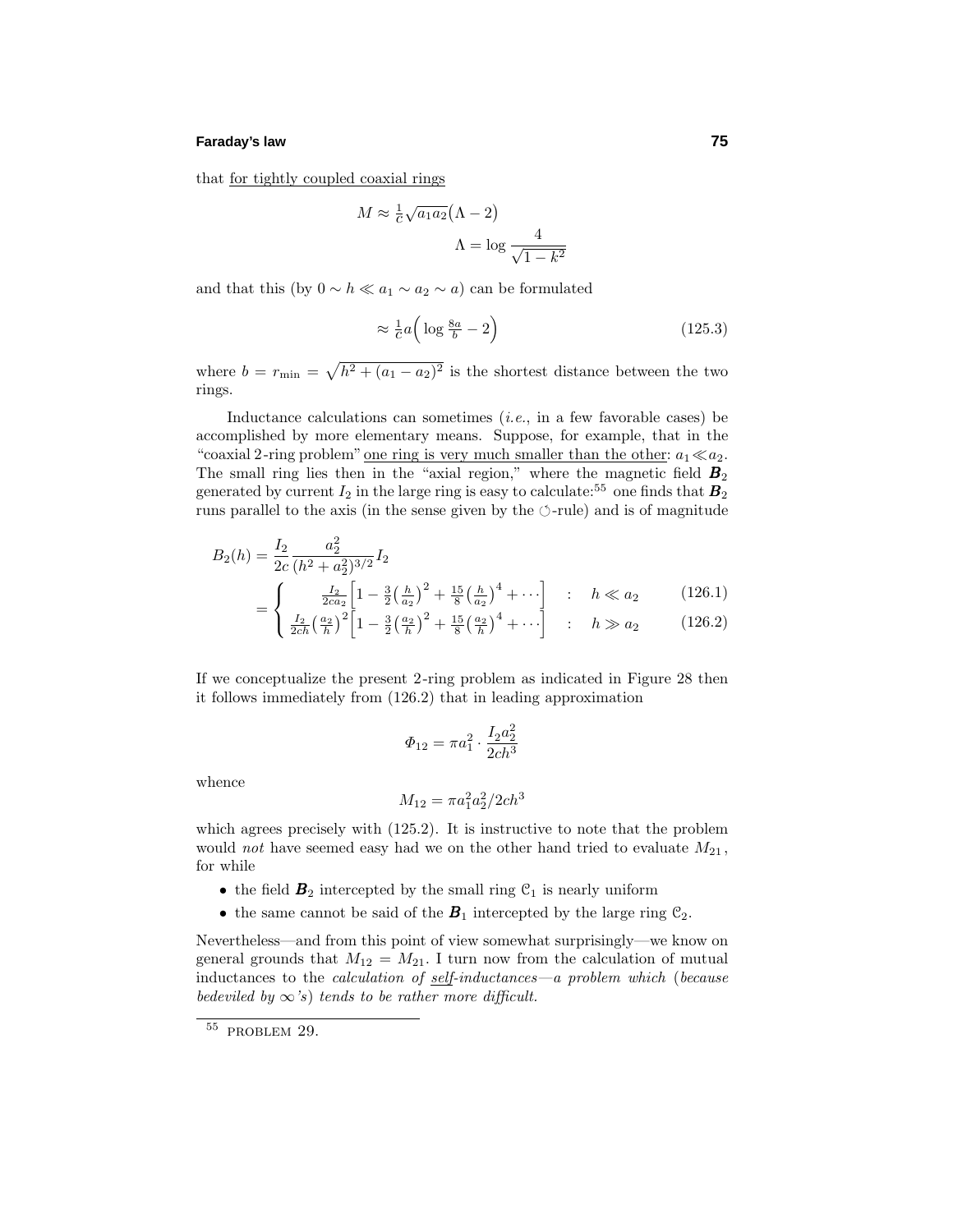

Figure 28: Coaxial ring system, made exceptionally tractable by the circumstance that the small ring intercepts an essentially uniform sample of the *B*-field generated by the large ring.

interlude: It is useful—pedagogically, and because it will gain me a result of which I will have need—to rise for a moment above the details of battle to ask: Why are we studying inductance? The answer" So that we can deal effectively with the magnetic interactions of currents confined to wires—with one another, and with themselves.<sup>56</sup> And it is the *self*-interaction problem which has just moved to center stage. How are we doing? We are in position now to state that a *t*-dependent current  $I_n$  in  $\mathcal{C}_n$  produces in  $\mathcal{C}_m$  an emf given (return with (120) to (116)) by

$$
\mathcal{E}_{mn} = -\frac{1}{c} M_{mn} \frac{d}{dt} I_n \tag{127}
$$

Setting  $m = n$ , we expect the "back emf" to be given by an equation of the form

$$
back emf = -\frac{1}{c}L\frac{d}{dt}I
$$
\n(128)

and it is *L* which we desire now to compute. We proceed, as before, in terms of particular examples.

<sup>56</sup> We take no embarrassment from the fact that "currents confined to wires" are of more importance to people than to God and other physicists. It is, after all, by the activities of men (Faraday) that we learn the ways of God: our real intent at the moment is to understand Faraday's laboratory experience.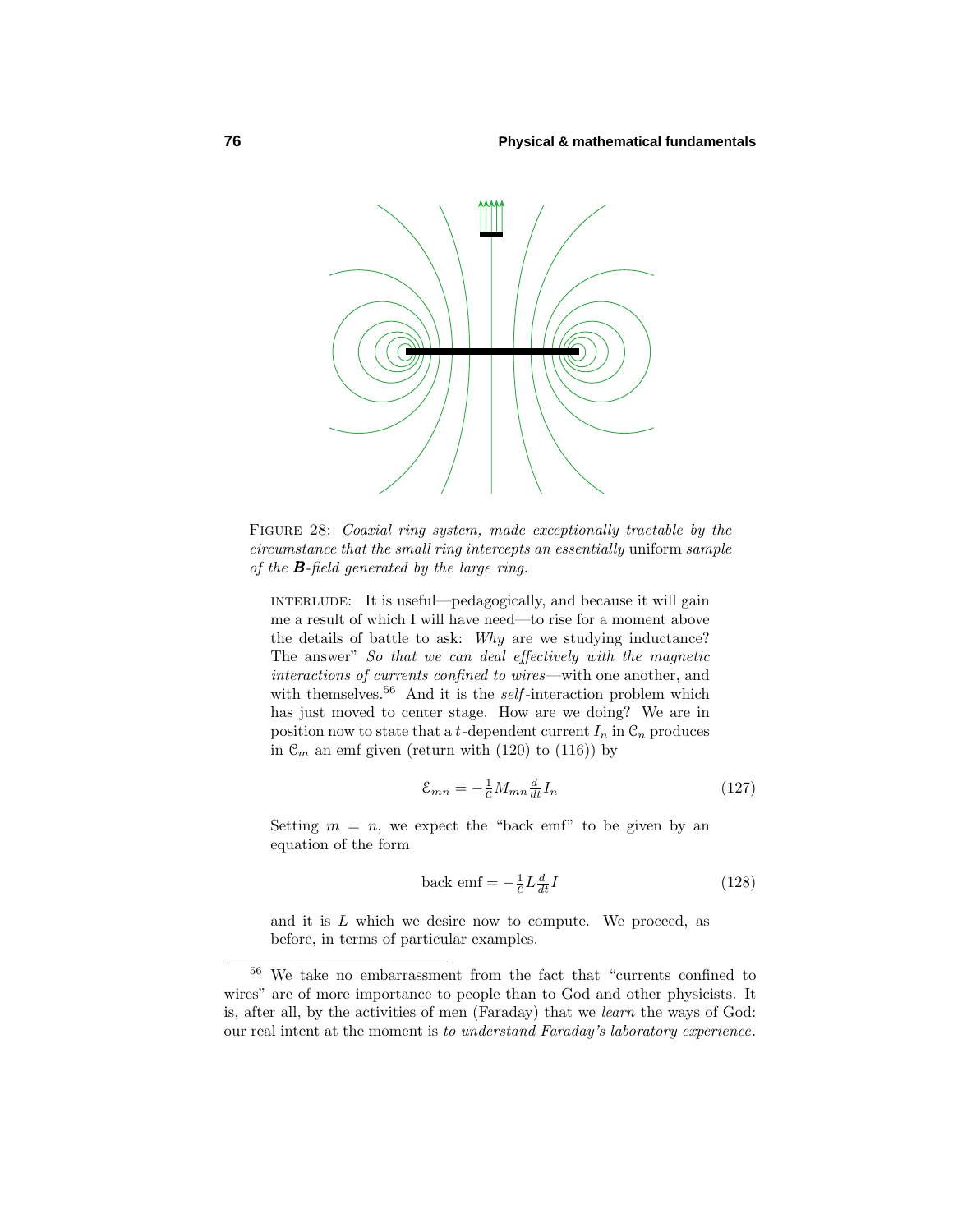

Figure 29: Variables used to describe the gross form and cross-sectional elements of a conductive ring. Our objective is to compute the selfinductance of such a ring.

Let a ring of radius *a* be formed from wire of radius  $w \ (\alpha \ll a)$ . We will assume  $w > 0$  (*i.e.*, we exclude the filamentary idealization  $w = 0$ ) in order

1) to avoid the  $\infty$  mentioned at (124), and

2) the better to model engineering reality

but have purchased thus a conceptual problem: How to model such a wire? This we do as follows: we agree (tentatively) to *...*

Think of the ring as a "cable" made up of *filamentary sub-rings*, each of cross-sectional area  $dA = rdr d\theta$ . The current carried by the filament with coordinates  $(r, \theta)$  can be described

$$
dI = j(r, \theta) r dr d\theta \tag{129}
$$

and we will assume that the *ratio* of the currents carried by any pair of filaments is time-independent; *i.e.*, that they *fluctuate* in concert. This entails

$$
j(r,t) = J(r) \cdot K(t) \tag{130}
$$

remark: Though it makes physical sense, it is really only for analytical convenience that I have assume the current density *j* to be *θ*-independent. In that same spirit one could—though I for the moment won't—assume further that  $J(r)$  is *r*-independent.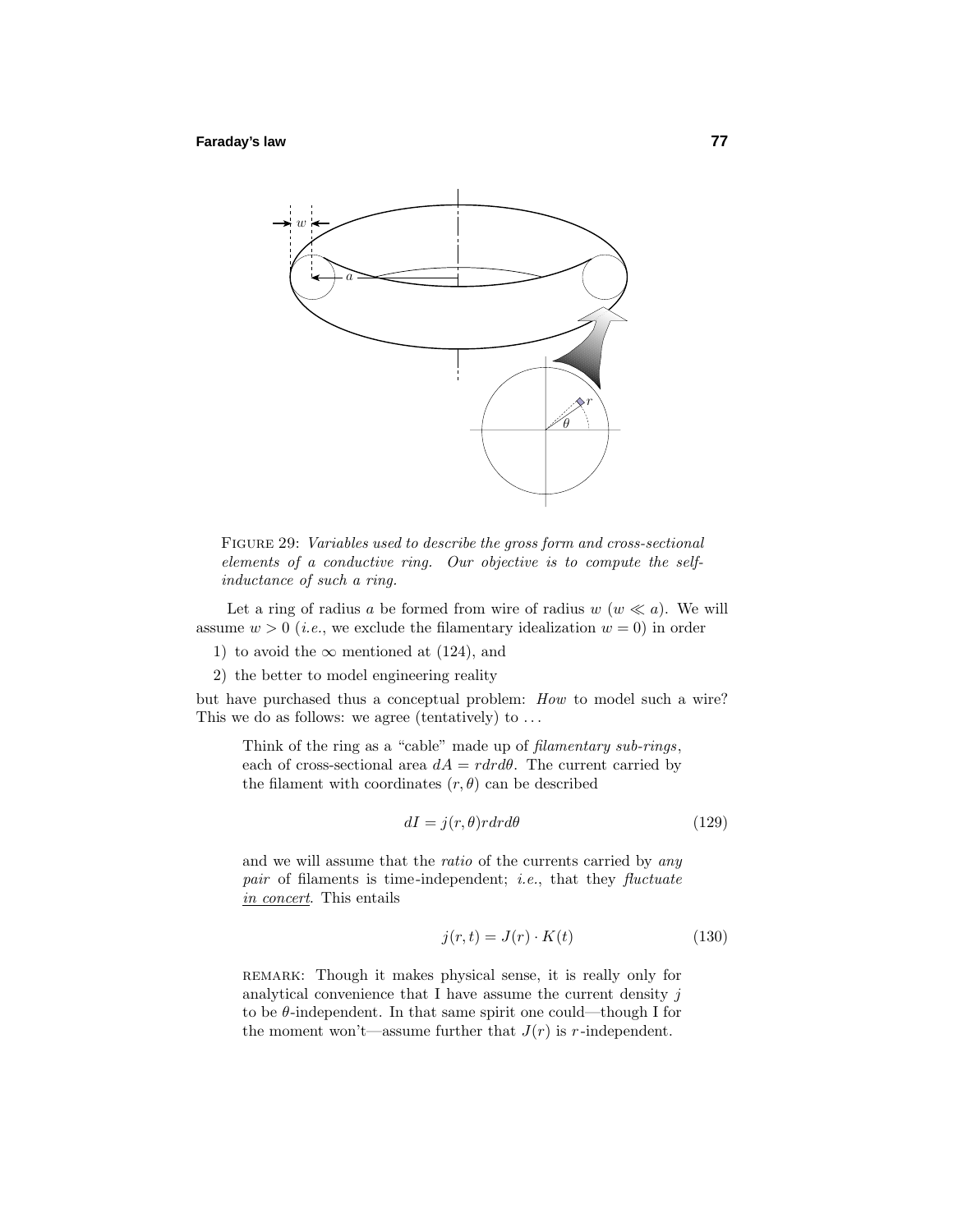Now it follows from (130) that

$$
I(t) = K(t) \cdot \underbrace{\int_0^{2\pi} \int_0^w J(r)r \, dr d\theta}_{\text{It is convenient}}
$$

In to scale  $J(r)$  so this factor equals unity. This is in effect to write

$$
j(r,t) = I(t) \cdot J(r) \tag{131}
$$

and to interpret  $J(r) r dr d\theta$  as the fraction of the total current *I* which circulates in the filament with coordinates  $(r, \theta)$ .

The magnetic flux  $\Phi(r, \theta)$  through the  $(r, \theta)$ -filament—produced by the currents circulating in all the other filaments—can be described

$$
\Phi(r,\theta) = \int \underbrace{M(r,\theta;r',\theta')}_{\text{max}} \, dI
$$

 $\frac{M(r, \theta; r', \theta')}{T}$  dI'<br>This function has (see below) the structure implied by (125.2).

> note: In the discrete approximation we would have to write  $\sum'$ , signaling our intention to omit the infinite self-fields that arise when "filaments of zero cross-section" are imagined to carry finite currents. That problem does not arise in the present context because our filaments carry currents proportional to their cross-sections.

$$
= \left\{ \int_0^{2\pi} \int_0^w M(r, \theta; r', \theta') J(r') r' dr' d\theta' \right\} \cdot I(t)
$$
  
\n
$$
\equiv W(r, \theta) I(t)
$$
\n(132)

Next—looking to (127/128) for guidance—we note that temporal variation of the current *I* produces in the  $(r, \theta)$ -filament an emf

$$
\mathcal{E}(r,\theta) = -\frac{1}{c}\dot{\Phi}(r,\theta)
$$
  
=  $-\frac{1}{c}W(r,\theta)\dot{I}(t)$  by (132) (133)

which would stimulate a current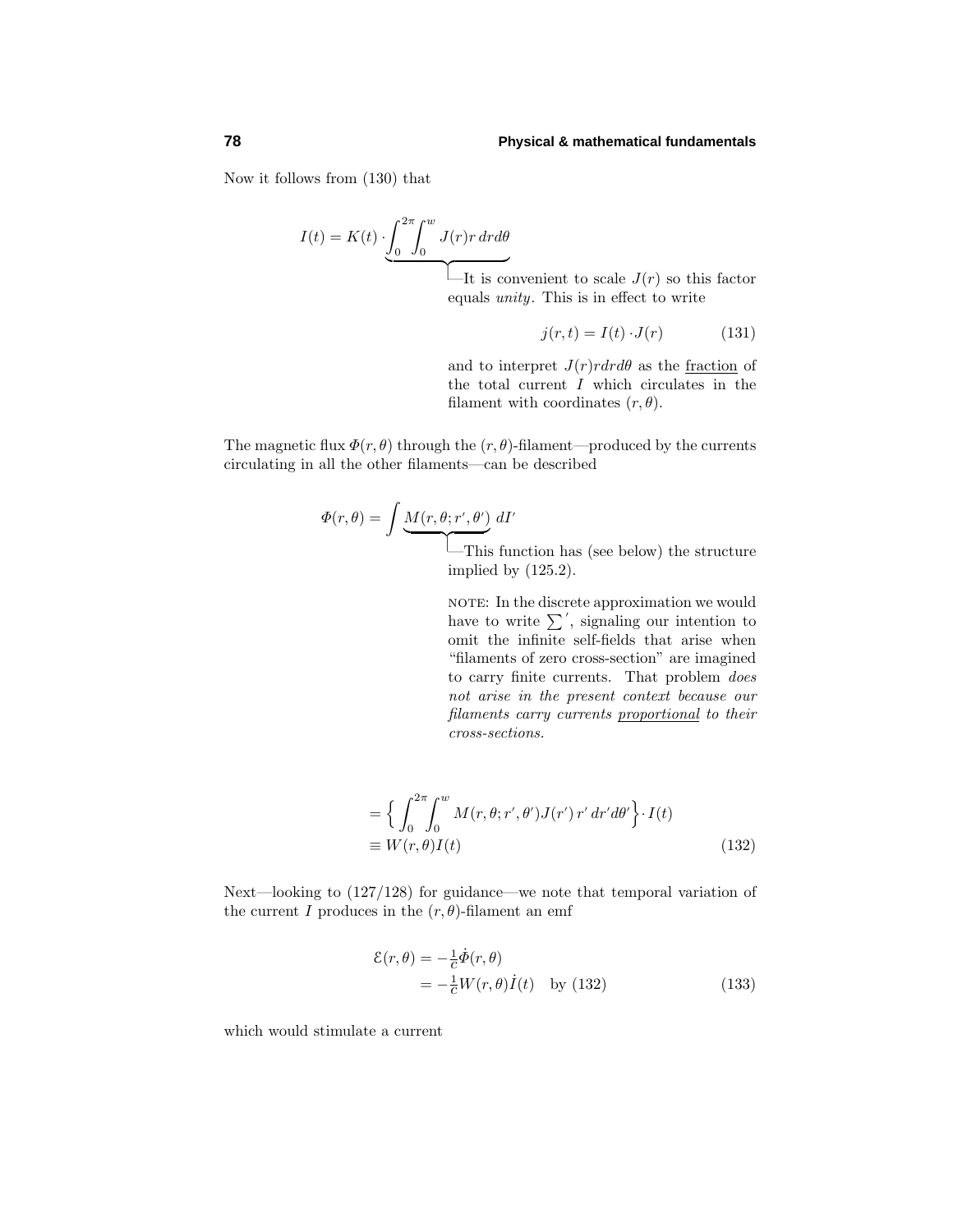# **Faraday's law 79**

$$
dI(r,\theta) = \frac{1}{R(r,\theta)} \mathcal{E}(r,\theta)
$$

where

$$
R(r, \theta) \equiv \text{resistance of the } (r, \theta)\text{-filament}
$$
\n
$$
= \rho \frac{1}{r dr d\theta} 2\pi (a + \underbrace{r \cos \theta}_{\text{neglect because } r \leq w \ll a})
$$

can be used to give

$$
dI(r,\theta) = \underbrace{\frac{1}{2\pi\rho a} \cdot \mathcal{E}(r,\theta) \, r dr d\theta}_{\text{R} \cdot \pi w^2}
$$
 where  $R \equiv$  total ring resistance

So we do have

$$
I = \int dI = \frac{1}{R \cdot \pi w^2} \iint \mathcal{E}(r,\theta) \, r dr d\theta
$$
  
=  $-\frac{1}{R} \left\{ \frac{1}{\pi w^2 c} \iint W(r,\theta) \, r dr d\theta \right\} \dot{I}$  by (133)

but by the effective definition (128) of self-inductance expect to have

$$
= -\frac{1}{Rc}L\dot{I}
$$

Comparison gives

$$
L = \frac{1}{\pi w^2} \iint W(r, \theta; r) dr d\theta
$$
  
= 
$$
\frac{1}{\pi w^2} \iiint M(r, \theta; r', \theta') J(r') r' r dr' d\theta' dr d\theta
$$
 (134.1)

where according to (125.3)

$$
M(r, \theta; r', \theta') = \frac{a}{c} \left( \log \frac{8a}{s} - 2 \right)
$$
 (134.2)

$$
s \equiv \text{distance between } (r, \theta) \text{ and } (r', \theta')
$$

$$
= \sqrt{r^2 + r'^2 - 2rr'\cos(\theta' - \theta)} \qquad (134.3)
$$

Equation (134.1) is susceptible to some simplificaiton. From  $\iint r dr d\theta = \pi w^2$ and  $\iint J(r') r' dr' d\theta' = 1$  it follows almost immediately that

$$
L = \frac{a}{c} \left\{ \log 8a - 2 - \frac{1}{w^2} \iiint J(r') \, r' r \log \left[ r^2 + r'^2 - 2rr' \cos \theta \right] dr' dr d\theta \right\}
$$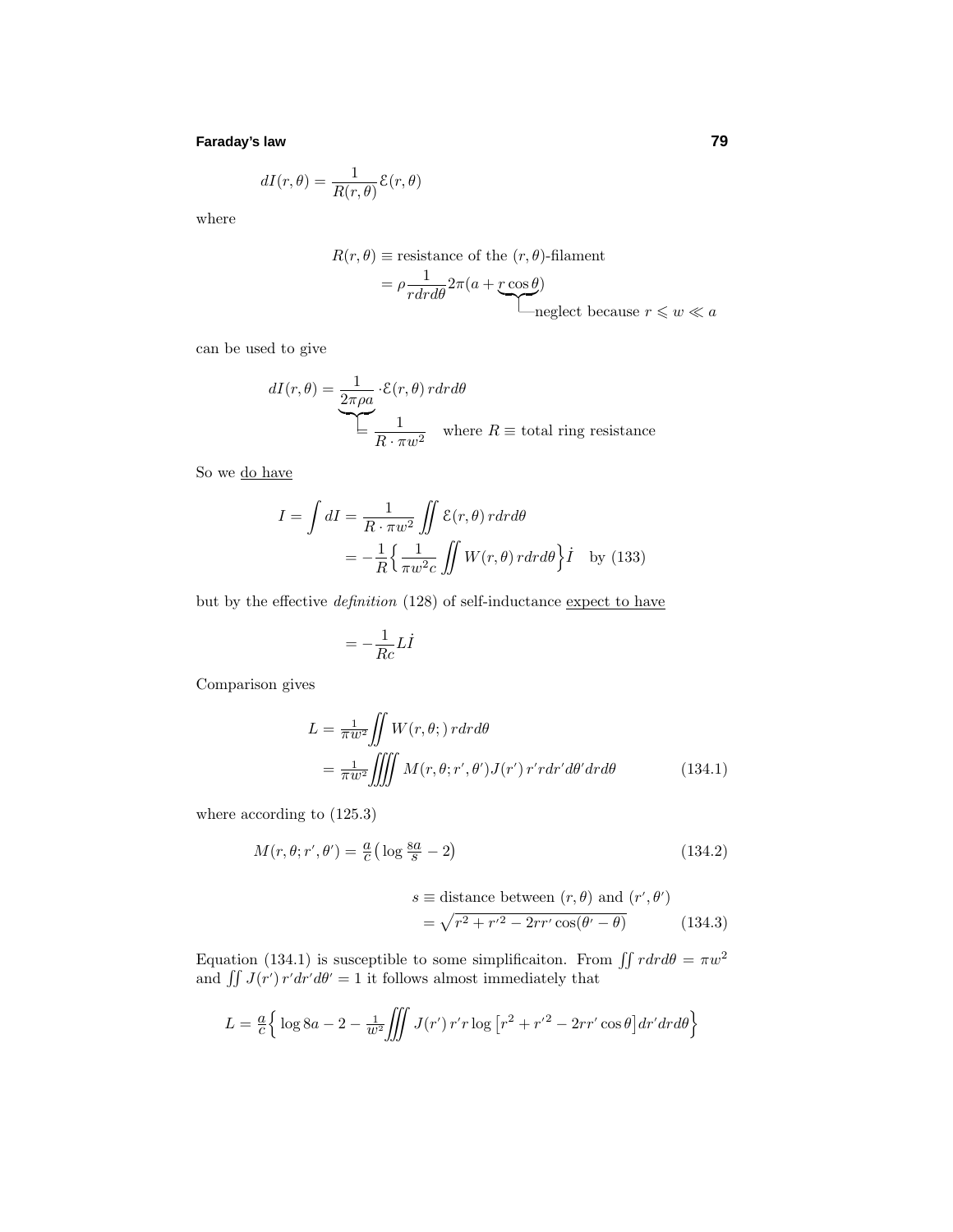#### **80 Physical & mathematical fundamentals**

but to obtain a more concrete result let us now assume the current to be  $uniformly distributed: J(r') = 1/\pi w^2$ . Then

$$
L = \frac{a}{c} \left\{ \log 8a - 2 - Q(w) \right\}
$$

$$
Q(w) \equiv \frac{1}{\pi w^4} \int_0^w \int_0^w \int_0^{2\pi} r' r \log \left[ r'^2 + r^2 - 2rr' \cos \theta \right] dr' dr d\theta
$$

and by interesting calculation<sup>57</sup> we obtain

$$
= \log w - \frac{1}{4}
$$

We are brought thus to the conclusion that the *self-inductance* of a homogeneous ring can—in the approximation

wire radius  $\ll$  ring radius

—be described

$$
L = \frac{a}{c} \left( \log \frac{8a}{w} - \frac{7}{4} \right) \tag{135}
$$

I apologize for the analytical tedium which has attended the derivation of (135), but in real physics one frequently encounters points of principle which can be clarified in no other way than by computational labor.<sup>58</sup> What have we learned?

- **1.** Just as the electrostatic self-energy problem disappears when charged particles are modeled not as "points" but as "pithballs of finite radius," so does the magnetic self-energy problem disappear when currents are imagined to be carried not by idealized "filaments" but by more realistic "wires of non-zero cross-section."
- **2.** Such realistic models serve to display self-inductance as integrated mutual inductance.
- **3.** Our progress hinged on our willingness to make certain approximations, of which the physically most interesting was that the  $r$ -dependence of  $j(r)$ could be neglected. This (in the language of Figure 11) amounts to an assumption that

$$
skin depth \gg wire radius \tag{136}
$$

In point of physical fact, skin depth decreases as frequency increases; we should therefore look upon (135) as the low-frequency approximation to a function  $L(\omega)$  ...except that at *very* high frequencies—frequencies so high that

### period *<* optical transit time across the circuit

we expect the very *concept* of mutual/self-inductance to lose its utility.

<sup>57</sup> problem 30.

<sup>58</sup> The formal simplicity of (135) suggests the possibility of a "simple derivation"*...* which—if it exists—is unknown to me.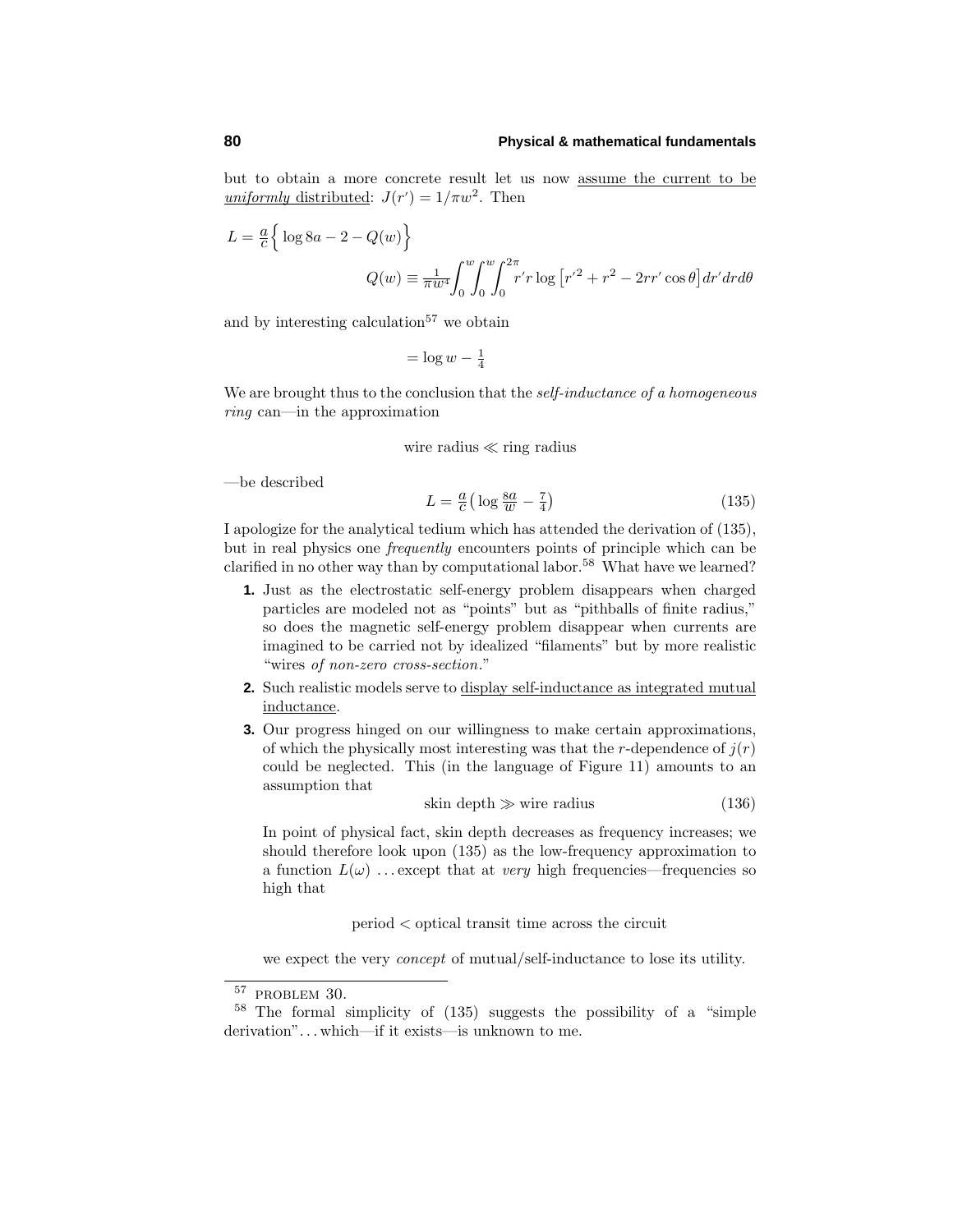#### **Faraday's law 81**

- **4.** Equation (135) provides a sharpened version of (124). It states that *L* diverges only *logarithmically* as the wire becomes filamentary  $(w \rightarrow 0)$ . This can be understood as reflecting the fact that logarithmic potentials give 1*/r* force laws, which correspond to "geometrical fall-off in a twodimensional world"—the "world" defined by a linear source in 3-space.We may expect the logarithmic divergence of *L* to pertain (not just to rings but) generally. to loops of every figure.
- **5.** (Self)-inductance calculations are essentially *geometrical* in nature. They stand prior to electrodynamical calculation just as (say) moment of inertia calculations stand prior to the dynamics of rigid bodies. The question arises: Does the self-inductance of a loop stand in any invariable relationship to any other physically important "shape-sensitive" parameters (for example: the least area and/or fundamental frequency of a spanning membrane, the moments of inertia, etc.)? Can one anticipate on general grounds what happens to  $L(\mathcal{C})$  when  $\mathcal{C}$  is deformed? Or—see again Figure 20—what C will minimize  $L(\mathcal{C})$ ?<sup>59</sup>

A surprisingly limited population of analytical induction formulæ can be found scattered (sparcely) throughout the literature—particularly the older electrical engineering literature.<sup>49</sup> Experimentally inclined readers may ask: If physically reliable analytical inductance formulæ are so difficult to obtain *...*why bother? Why not must measure the inductance? I would remind such readers of our primary goal, which is review the classical basis of the claim that Maxwell's equations do in fact provided a representation of electromagnetic reality*...* and for that we must be in position to compare theory with experiment. Returning now to the physical question which precipated this digression *...*

Figure 30 presents a schematic diagram of Faraday's experimental set-up (see again Figure 21). Working from the diagram, we have

$$
V(t) - \frac{1}{c}L_1\dot{I}_1 - \frac{1}{c}M\dot{I}_2 = R_1I_1
$$
  
-  $\frac{1}{c}M\dot{I}_1 - \frac{1}{c}L_2\dot{I}_2 = R_2I_2$  (137)

and have interest in the currents  $I_1(t)$  and  $I_2(t)$  that result when the battery is switched on at time  $t = 0$ :

$$
I_1(0) = I_2(0) = 0
$$
 and  $V(t) = \begin{cases} 0 & \text{: } t < 0 \\ V & \text{: } t \ge 0 \end{cases}$ 

We confront at this point the (purely mathematical) problem of solving a coupled system of 1st-order ordinary differential equations, which can be notated

$$
\mathbb{L}\frac{d}{dt}\bm{I} + \mathbb{R}\,\bm{I} = \bm{V}(t)
$$

with

$$
\boldsymbol{V}(t) \equiv \begin{pmatrix} V(t) \\ 0 \end{pmatrix} , \ \boldsymbol{I}(t) \equiv \begin{pmatrix} I_1(t) \\ I_2(t) \end{pmatrix} , \ \mathbb{L} \equiv \frac{1}{c} \begin{pmatrix} L_1 & M \\ M & L_2 \end{pmatrix} , \ \mathbb{R} \equiv \begin{pmatrix} R_1 & 0 \\ 0 & R_2 \end{pmatrix}
$$

 $59$  Questions of precisely this nature are explored in G. Polya & G. Szegö, Isoperimetric Inequalities in Mathematical Physics  $(1951)$ —an extraordinary monograph which I recommend very highly to your attention.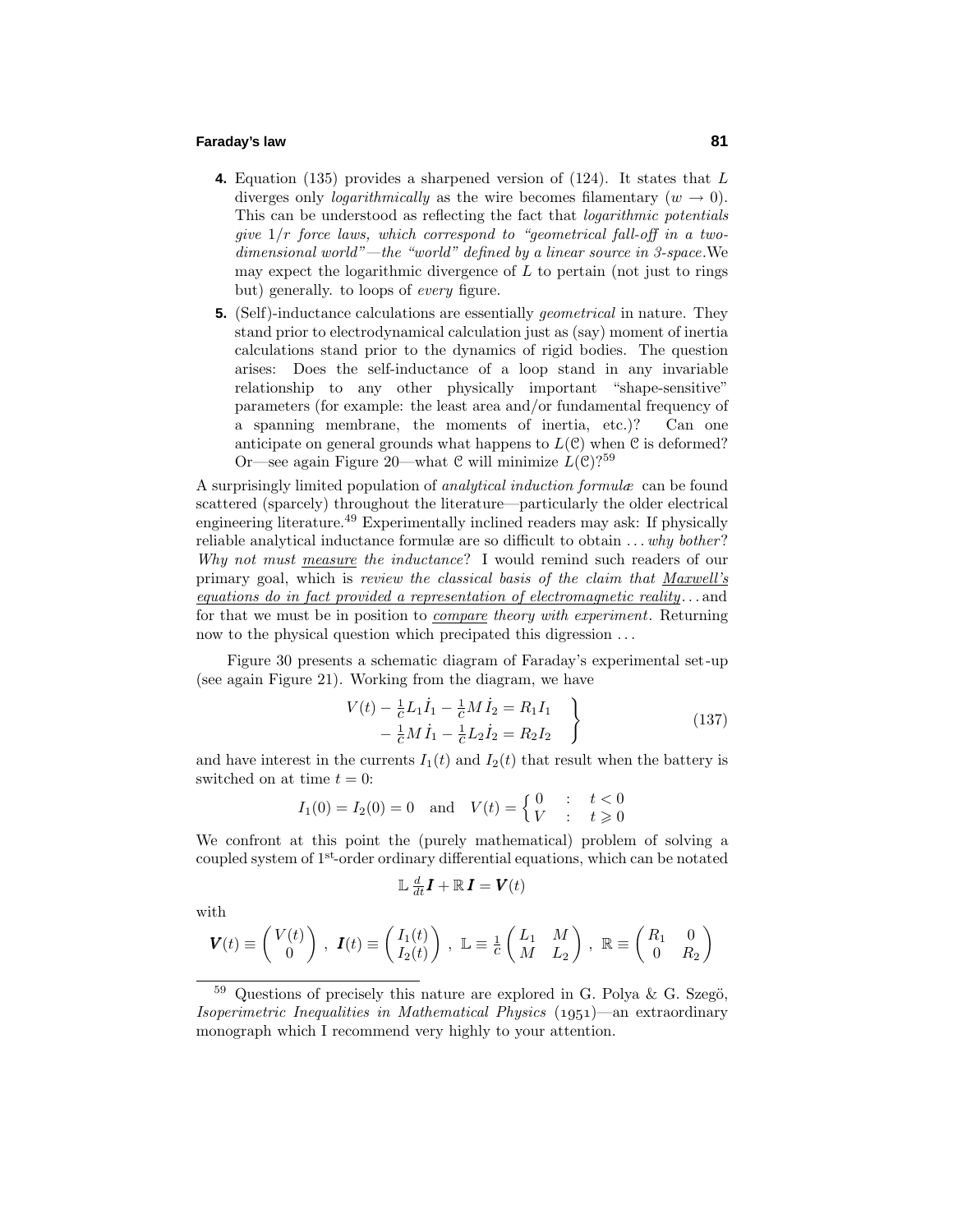

Figure 30: Schematic representaion of Faraday's experimental set-up. The switch *S* premits one to insert/remove the battery from the primary circuit. The principal effect of the soft iron core was to increase the value of the mutual inductance *M*, which serves to couple the two circuits. The green shading represents magnetic field. A (usually tacit) presumption here as always in circuit analysis—arises from the circumstance that "electromagnetic news is propagated with finite speed," that a charge will not be instantly aware of non-local field variations: we assume that all characteristic circuit times are much greater than the time required for light to transit the circuit. This, by the way, is the reason ultrahigh frequency devices must be physically small.

Multiplication by  $\mathbb{L}^{\text{-}1}$  is possible provided

$$
\det \mathbb{L} = \frac{1}{c^2} \{ L_1 L_2 - M^2 \} \neq 0
$$

which will later be shown on very general grounds to be invariably the case. We are led thus to

$$
(\mathbb{D} + \mathbb{W})\mathbf{I}(t) = \mathbf{F}(t) : inhomogeneous differential equation (138)
$$
  

$$
\downarrow
$$
  

$$
\mathbf{I}(t) = (\mathbb{D} + \mathbb{W})^{-1}\mathbf{F}(t)
$$

 $(\mathbb{D} + \mathbb{W})I(t) = 0$  : homogeneous companion of (138)

Here  $\boldsymbol{F}(t) \equiv \mathbb{L}^{-1} \boldsymbol{V}(t)$  and

$$
\mathbb{D} \equiv \begin{pmatrix} \partial_t & 0 \\ 0 & \partial_t \end{pmatrix}, \ \mathbb{W} \equiv \mathbb{L}^{-1} \mathbb{R} = \underbrace{c(L_1L_2 - M^2)^{-1}} \cdot \begin{pmatrix} L_2R_1 & MR_2 \\ MR_1 & L_1R_2 \end{pmatrix}
$$

 elements have dimensionality of "frequency"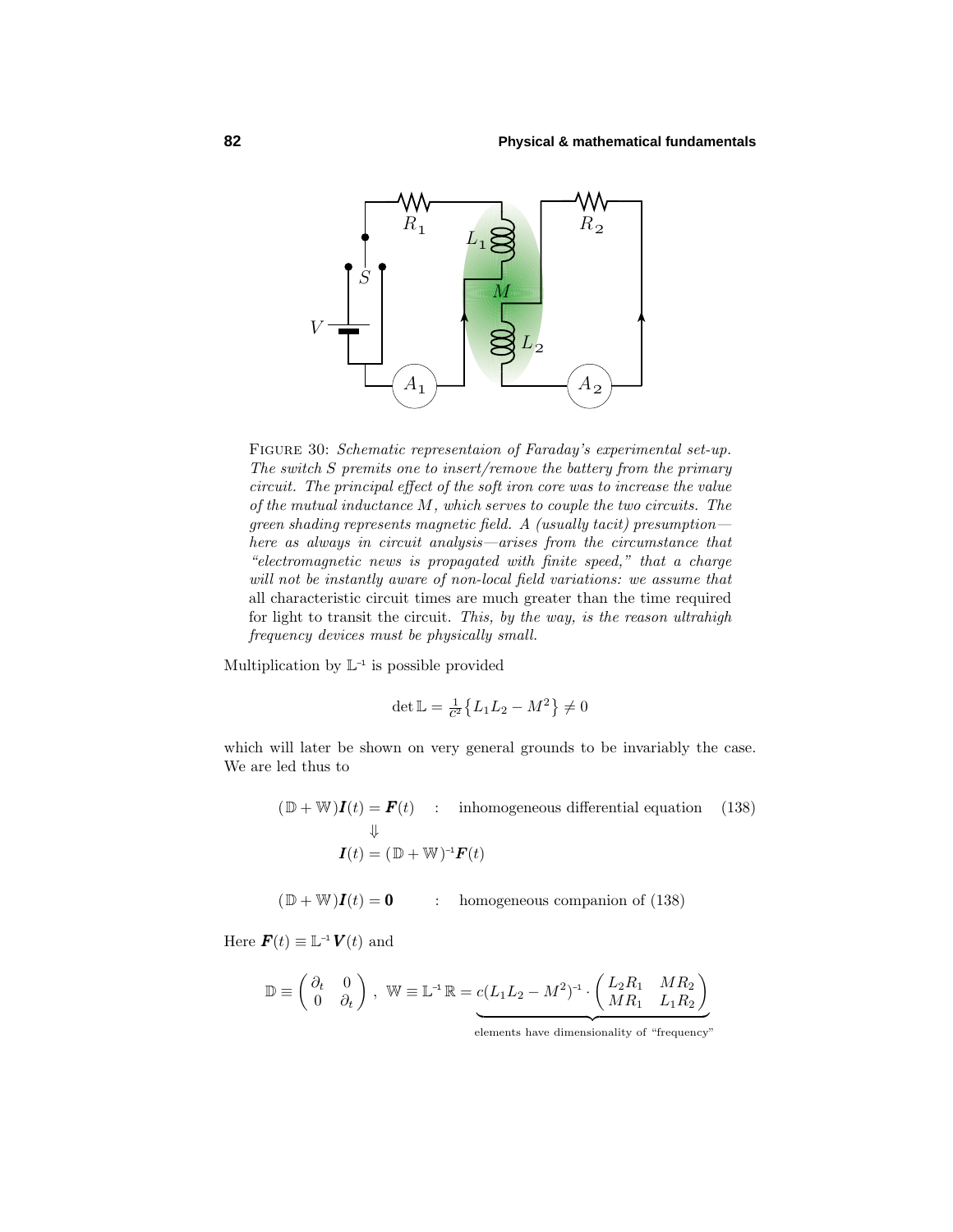# **Faraday's law 83**

What meaning are we to assign to  $(D + W)^{-1}$ ? From the identity

$$
\frac{d}{dt}e^{Wt}f = e^{Wt}(\frac{d}{dt} + W)f \quad : \quad \text{all } f(t)
$$

one obtains the "shift rule"

$$
\left(\frac{d}{dt} + W\right) \bullet = e^{-Wt} \frac{d}{dt} e^{Wt} \bullet \quad : \quad \text{to be read as an operator identity}
$$

of which

$$
\left(\frac{d}{dt} + W\right)^n \bullet = e^{-Wt} \left(\frac{d}{dt}\right)^n e^{Wt} \bullet
$$

is a corollary and (in the case  $n = -1$ )

$$
(\mathbb{D} + \mathbb{W})^{-1} \bullet = e^{-\mathbb{W}t} \int^t e^{\mathbb{W}s} \bullet ds \tag{139}
$$

the matrix analog.<sup>60</sup> The theory of linear differential equations supplies this general proposition:

general solution of inhomogeneous equation

= any particular solution of inhomogeneous equation + general solution of associated homogeneous equation

Bringing these remarks together, we conclude that the general solution of (138) can be described

$$
\boldsymbol{I}(t) = e^{-\mathbb{W}t} \int_0^t e^{\mathbb{W}s} \boldsymbol{F}(s) ds + e^{-\mathbb{W}t} \boldsymbol{I}(0)
$$

In the present instance  $\mathbf{I}(0) = \mathbf{0}$  and  $\mathbf{F}(t)$  is (for  $t > 0$ ) a constant vector, so we can *perform* the integration, and obtain<sup>61</sup>

$$
=\frac{\mathbb{I}-e^{-\mathbb{W}t}}{\mathbb{W}}\boldsymbol{F}=\left(\mathbb{I}-e^{-\mathbb{W}t}\right)\mathbb{R}^{-1}\boldsymbol{V}\tag{140}
$$

Our analytical task reduces therefore to the evaluation of  $(\mathbb{I} - e^{-\mathbb{W}t})/\mathbb{W}$ . This can be accomplished in a great variety of ways, two of which are described on pages  $124-129$  of the  $1980/81$  edition of these notes. The details are amusing, and of some methodological interest *...* but distract from the physical points at issue: here I will be content to

- assign representative values to the circuit parameters (you are encouraged to try other values) and
- entrust the computational labor to *Mathematica*.

<sup>&</sup>lt;sup>60</sup> In preceding equations the •'s are placeholders for the "operands"—*i.e.*, for unspecified functions of *t*

 $61$  PROBLEM 31.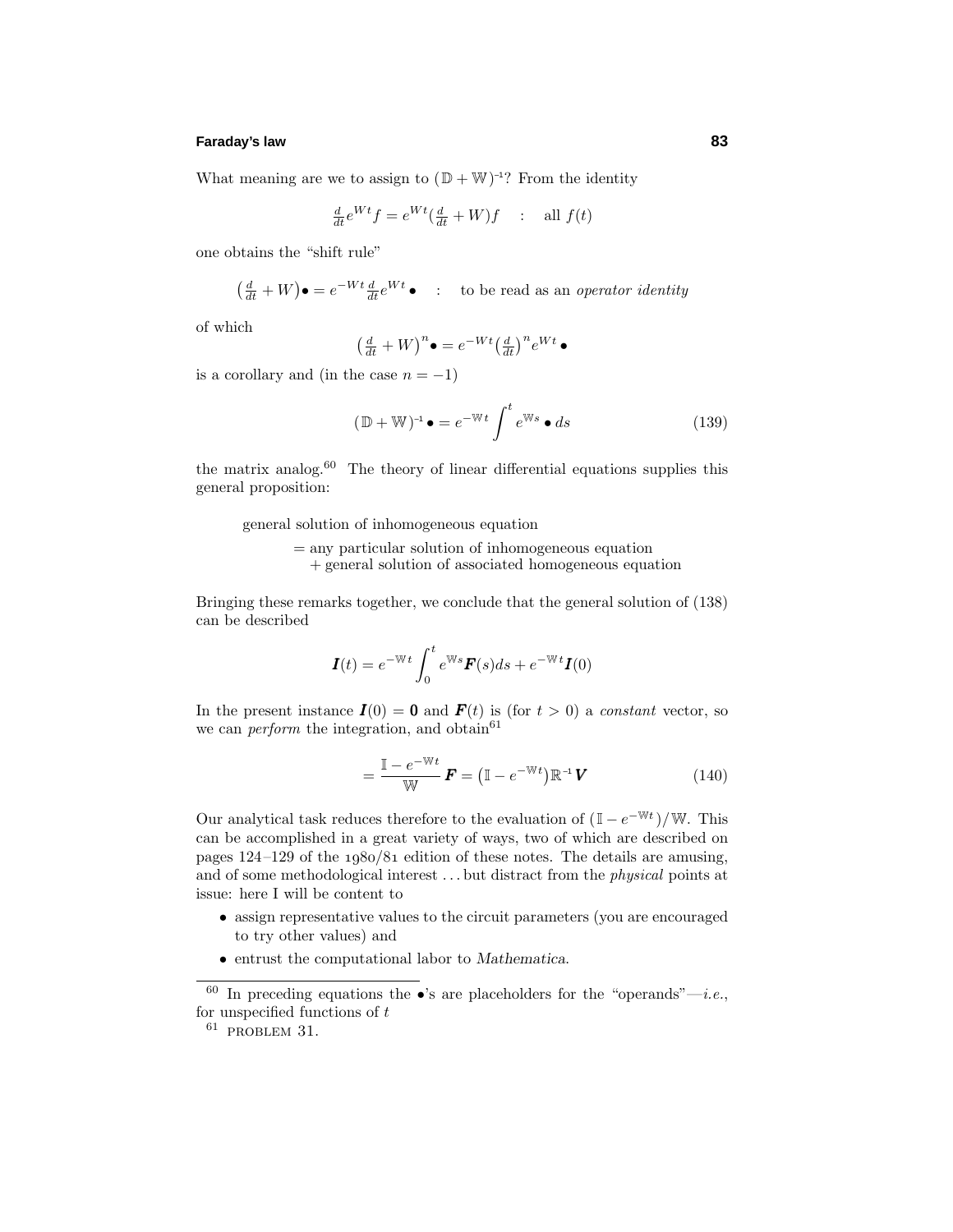

FIGURE 31: At time  $t = 0$  the battery is switched ON and the current  $I_1$  in the primary circuit rises (as the sum to two exponentials, one "fast" and the other "slow") to the steady value  $V/R_1$ . The current *I*<sup>2</sup> induced in the secondary circuit is dipping transcient, present only while  $\frac{d}{dt}I_1 \neq 0$ .

Specifically, I (semi-randomly) set

$$
\boldsymbol{V} = \begin{pmatrix} 1 \\ 0 \end{pmatrix}, \text{ unit} = \begin{pmatrix} 1 & 0 \\ 0 & 1 \end{pmatrix}, \ \mathbb{L} = \begin{pmatrix} 5 & 2 \\ 2 & 1 \end{pmatrix}, \ \mathbb{R} = \begin{pmatrix} 2 & 0 \\ 0 & 1 \end{pmatrix}
$$

which entail

$$
\mathbb{W} = \begin{pmatrix} 2 & -2 \\ -4 & 5 \end{pmatrix} \quad : \quad \det \mathbb{W} \neq 0
$$

The command (unit - MatrixExp[-t W]). Inverse[R]. V instantaneously supplies

$$
I_1(t) = \frac{1}{2} \left\{ 1 - \frac{\sqrt{41} - 3}{2\sqrt{41}} e^{-\omega_1 t} - \frac{\sqrt{41} + 3}{2\sqrt{41}} e^{-\omega_2 t} \right\}
$$
  
\n
$$
I_2(t) = \frac{1}{2} \left\{ \frac{4}{\sqrt{41}} e^{-\omega_1 t} - \frac{4}{\sqrt{41}} e^{-\omega_2 t} \right\}
$$
\n(141.1)

where

$$
\begin{aligned} \omega_1 &= \tfrac{7+\sqrt{41}}{2} = 6.70156 \\ \omega_2 &= \tfrac{7-\sqrt{41}}{2} = 0.29844 \end{aligned}
$$

are observed to be precisely the eigenvalues of W (of which more later). The "primary" and "secondary" currents  $I_1(t)$  and  $I_2(t)$  are plotted in Figure 31. Asymtotically the system approaches a steady state, with (as is obvious already from (137))

$$
I_1(\infty) = V/R_1
$$
 and  $I_2(\infty) = 0$ 

That state having been achieved, let us stitch the battery off (and at the same time restart the clock). We then have  $I(t) = e^{-Wt} I_{\text{steady}}$ , which in our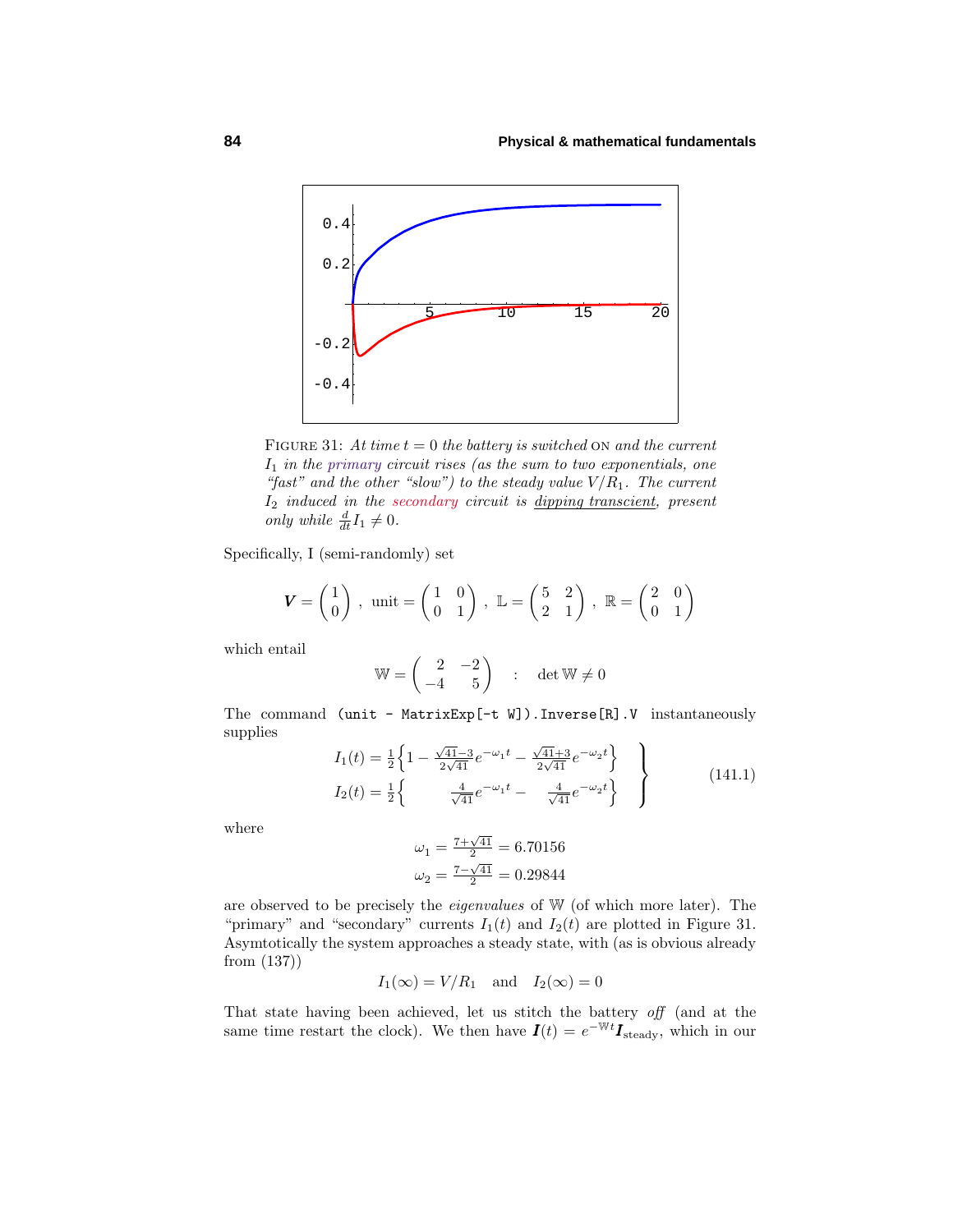

FIGURE 32: At time  $t = 0$  the battery is switched OFF and the previously steady current in the primary circuit drops exponentially back to zero. The current  $I_2$  induced in the secondary circuit is now a <u>rising transcient</u>—again present only while  $\frac{d}{dt}I_1 \neq 0$ .

numerical example supplies

$$
I_1(t) = \frac{1}{2} \left\{ \frac{\sqrt{41} - 3}{2\sqrt{41}} e^{-\omega_1 t} + \frac{\sqrt{41} + 3}{2\sqrt{41}} e^{-\omega_2 t} \right\}
$$
  
\n
$$
I_2(t) = \frac{1}{2} \left\{ -\frac{4}{\sqrt{41}} e^{-\omega_1 t} + \frac{4}{\sqrt{41}} e^{-\omega_2 t} \right\}
$$
\n(141.2)

These functions are displayed in Figure 32. It is the contrary transcience of the induced current (see again Figure 21) that lies at the heart of Faraday's surprising experimental discovery, and a wonder that Maxwell was able in

$$
\nabla \times \boldsymbol{E} = -\frac{1}{c} \frac{\partial \boldsymbol{B}}{\partial t} \tag{107}
$$

to capture its formal essence. Several remarks are now in order:

**1.** The diagonal elements  $W_{11}$  and  $W_{22}$  of W arise from self-inductance, and are therefore invariably positive. But the off-diagonal elements  $W_{12} = W_{21}$ refer to mutual -inductance, and reverse sign when we reverse either of the sign conventions attached to  $\mathcal{C}_1$  and  $\mathcal{C}_2$ :



Mutual inductance is, in other words, sign-indefinite and conventiondependent.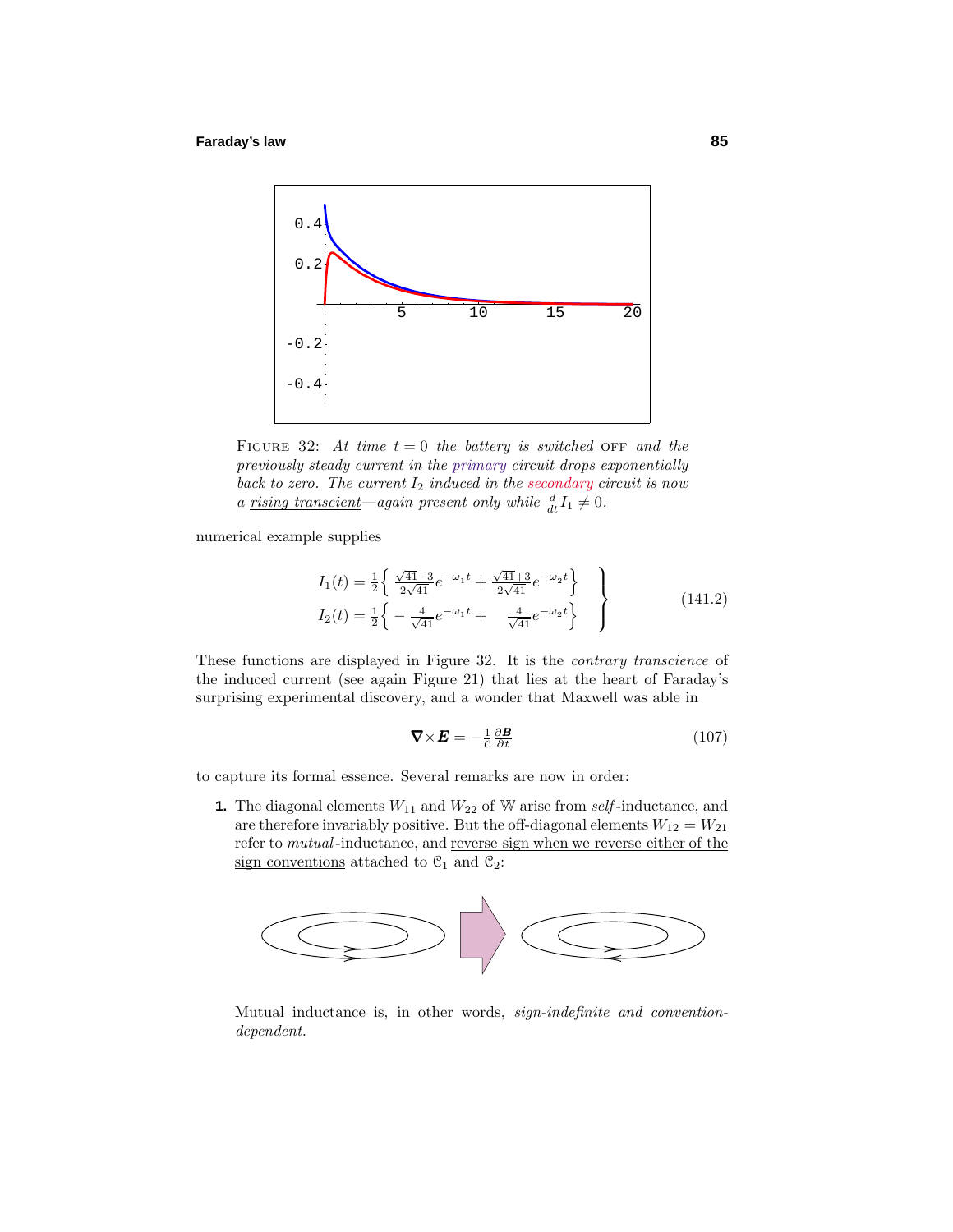#### **86 Physical & mathematical fundamentals**

**2.** The temporal aspects of Faraday induction are evidently under the control of the eigenvalues of W, which in the general case  $62$  read

$$
\omega_{\pm} = \frac{R_1 L_2 + R_2 L_1 \pm \sqrt{(R_1 L_2 + R_2 L_1)^2 - 4R_1 R_2 (L_1 L_2 - M^2)}}{L_1 L_2 - M^2}
$$

$$
= \frac{R_1 L_2 + R_2 L_1 \pm \sqrt{(R_1 L_2 - R_2 L_1)^2 + 4R_1 R_2 M^2}}{L_1 L_2 - M^2}
$$

These are clearly real in all cases, but will both be positive—as is required if neither of the factors  $e^{-\omega_{\pm}t}$  is to blow up catastrophically—if and only if

$$
L_1 L_2 - M^2 > 0 \tag{142}
$$

Soon we will be in position to show that the inequality (142)—though not at all an obvious implication of (122)!—follows with elegant simplicity from first principles. Note that "catastrophic blow-up" would result also if the minus sign were dropped from (107): it was with that point in mind that I referred on page 63 to the "stabilizing minus sign." It is a common practice—but, as I will argue, misleading—to point to that minus sign and say "That is Lenz' law." For the minus sign is *always* correct, while Lenz' law (which might better be called "Lenz' rule of thumb") is sometimes violated.

**3.** Recall the statement of

LENZ' LAW: The directionality of  $I_{induced}$  tends to be such that the resulting magnetic flux  $\Phi_{induced}$  counteracts the  $\dot{\phi}_{\text{impressed}}$  from which the induced current itself derives.

The word "tends"—though as sharp as it gets in some fields—tells a physicist next to nothing. Where does it come from, and what does it mean? Replace the battery with a signal generator designed to produce some/any *prescribed*  $I_1(t)$ . Reading from (137) we see that the induced current  $I_2(t)$  satisfies  $\frac{1}{c}L_2I_2 + R_2I_2 = -\frac{1}{c}MI_1$  which we may write

 $\left(\frac{d}{dt} + \Omega\right)I_2(t) = -f(t)$ , some <u>prescribed</u> function

with  $\Omega \equiv cR_2/L_2$  and  $f(t) \equiv (M/L_2)I_1(t)$ . Arguing as on page 83 we have

$$
I_2(t) = -\int_0^t e^{-\Omega(t-s)} f(s) ds + e^{-\Omega t} I_2(0)
$$
  
= 
$$
-\left(\begin{array}{c} \text{weighted summary of the} \\ \text{recent history of } f(t) \end{array}\right) + \left(\begin{array}{c} \text{start-up transient} \\ \text{that soon dies} \end{array}\right)
$$

Evidently Lenz' law speaks to the minus sign, and is made fuzzy by the allusion to "recent history," since the "weighted summary" can be of

<sup>62</sup> Use the *Mathematica* command Eigenvalues[W].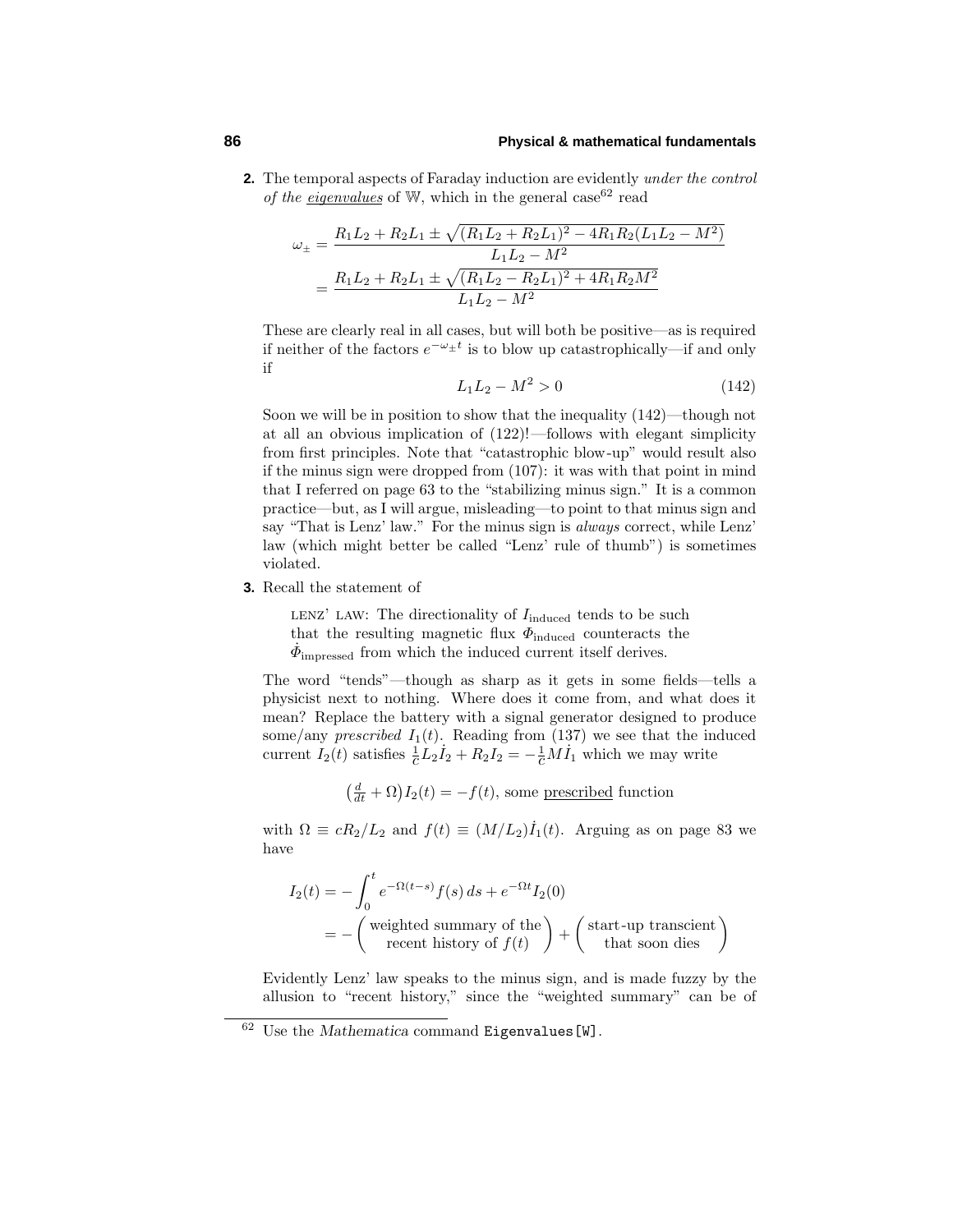#### **Technological/theoretical ramifications of Faraday's law 87**

either sign, depending upon details of that history. The induced current might, in particular, be found to be flowing momentarily in the "wrong" (anti-Lenzian) direction as a kind of "inertial" effect. Arguing now in somewhat finer detail, we have

$$
I_2(t) = -(M/L_2) \int_0^t e^{-\Omega(t-s)} \dot{I}_1(s) \, ds + e^{-\Omega t} I_2(0)
$$

which upon integration-by-parts becomes

$$
= -(M/L_2)\Big\{I_1(t) - \Omega \int_0^t e^{-\Omega(t-s)} I_1(s) ds\Big\}
$$
  

$$
\downarrow
$$
  

$$
= -(M/L_2)I_1(t) \text{ as the "recall time" } \Omega^{-1} \to 0
$$

In that limit we have  $L_2I_2 = -MI_1$  or (to say the same thing another way)  $\Phi_{\text{induced}} = -\Phi_{\text{impressed}}$ . This we might call "Lenz' exaggeration," because "short recall time" means large  $\Omega$  means small  $L_2$ , and by (142) there is a limit to how small  $L_2$  can be:  $L_2 > M^2/L_1$ .

The preceding discussion—which began on page 61, and has involved digressive looks at several important subtopics

- the physics of Ohmic materials
- emf
- mutual and self-inductance
- techniques for solving coupled circuit equations
- Lenz' rule of thumb

—shows that Maxwell's equations do indeed account for Faraday's experimental results. We have proceeded deductively, but the historic route was (no pun intended) *inductive* (experiment  $\longrightarrow \nabla \times \boldsymbol{E} = -\frac{1}{c}\partial \boldsymbol{B}/\partial t$ ) ... and clearly required genious of an exceptionally high order. Faraday's work—as experimentalist and as intuitive father of the field concept<sup>63</sup>—was clearly critical to the development of Maxwellian electrodynamics. Remarkably, it opened also some doors which I have not yet mentioned.

**6. Some technological & theoretical ramifications of Faraday's law.** Faraday was perfectly well aware from the outset that he had discovered a point of fundamental physical principle. He was obliged, however, to leave the theoretical elaboration of his discovery to others (namely to Maxwell, who was his junior by nearly 40 years: Maxwell was, in fact, only three months old when Faraday performed his famous experiements) *...* for while Ampere was celebrated for his mathematical virtuosity, Faraday was, by his own admission, a mathematical ignoramus. The technological ramifications of his discovery—that one might

 $63$  For a good discussion, see Mary B. Hesse, Forces & Fields: A Study of Action at a Distance in the History of Physics  $(1965)$ .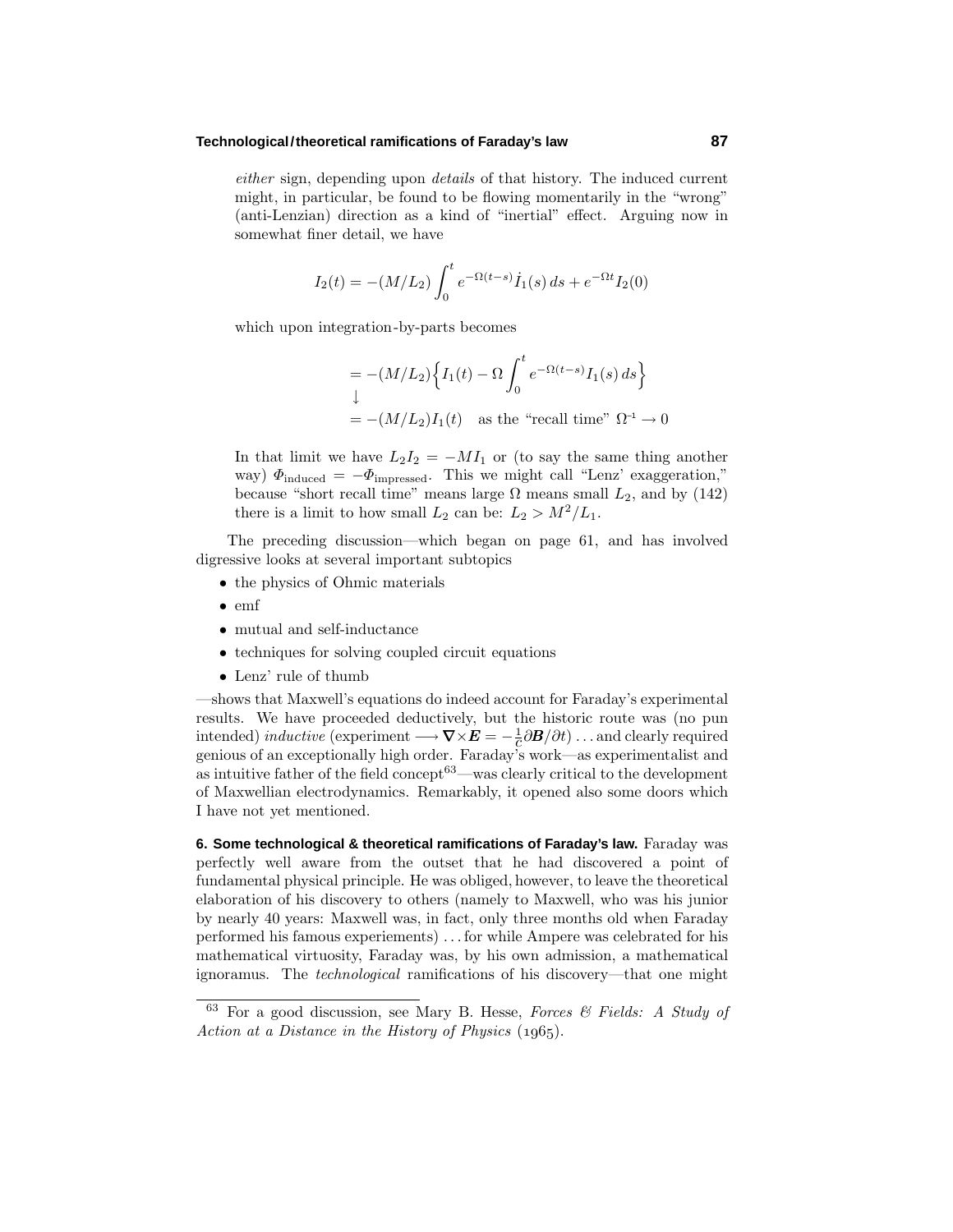

FIGURE 33: Simple dynamos. At top: an infinite train of "staples" is dragged through the field of a permanent magnet. The magnetic flux enveloped by the circuit (shown in blue) is time-dependent, so an emf is developed, which produces a current. The rotational variant of the same device (below) presents no such absurdity as an "infinite train," and could actually be constructed. The placement of the magnet is, in both figures, schematic: in practice one would want to slide the magnet back until the maximal field is positioned to have the maximal effect. Notice that both devices involve sliding contacts—realized in practice by "brushes," which are a source of wear and of electrical noise. For description of a wonderfully ingenious escape from that limitation, see the Reed College thesis "A dynamo without slip rings" by Evan Wedell  $(1982).$ 

expect to be able to use not Voltaic cells but changing magnetic fields to generate practical currents—was, on the other hand, instantly apparent to Faraday (who, however, did not immediately foresee that his idea was to have profound ramifications outside the laboratory: he did not imagine rivers strangled by hydroelectric stations, forests dissected by power lines). The invention of the dynamo was essentially *simultaneous* with the discovery of electromagnetic induction, and was followed very swiftly by the first steps toward the "electrification" of the world.

In the figure I show an imagined early chapter in the history of the invention of the dynamo. The second (rotational) design is conceptually so simple that it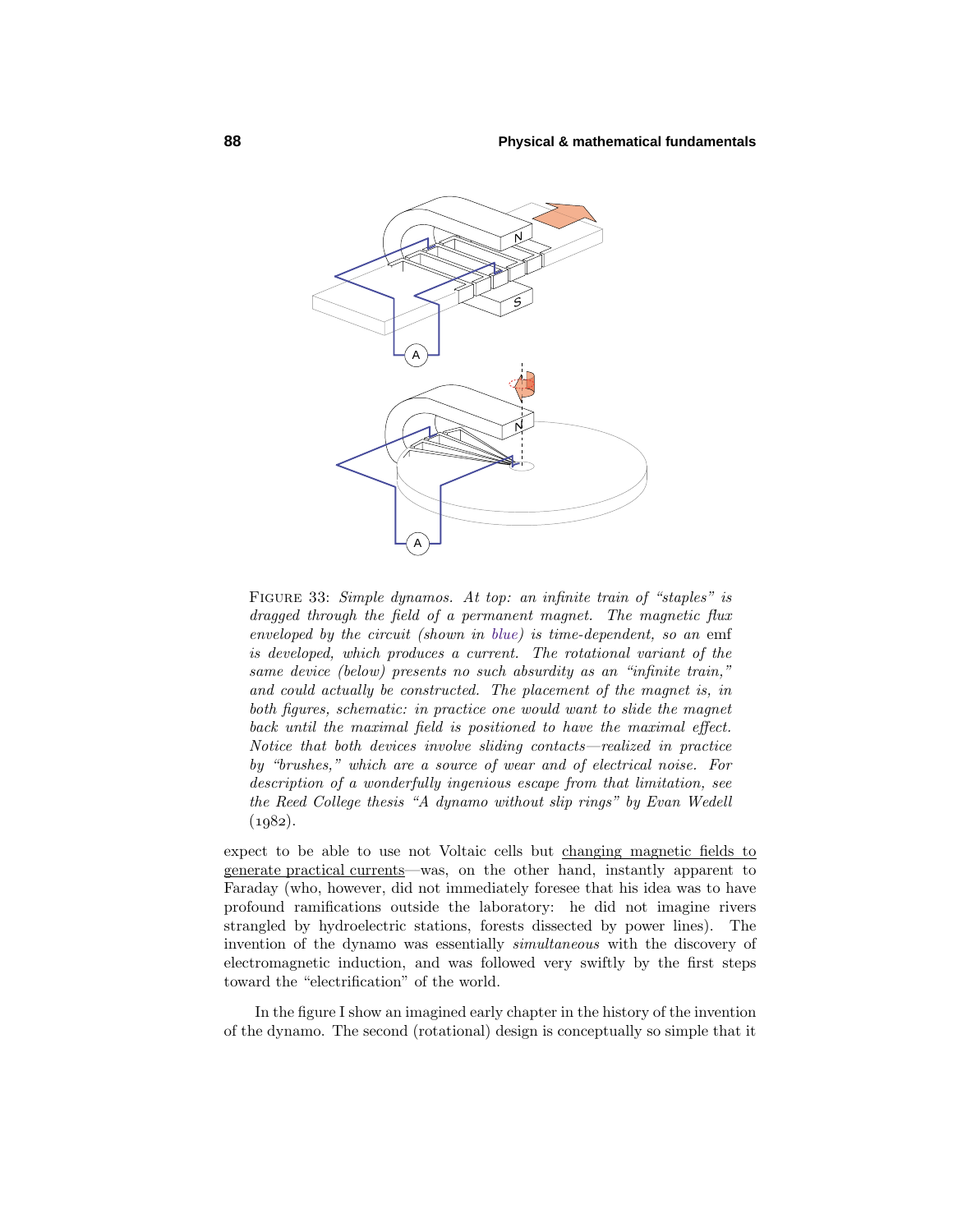

Figure 34: "Homopolar disk dynamos." The design at the top can be looked upon as the "continuous limit" of the design shown at the bottom in Figure 33. Here the lower figure illustrates the operating principle of the "self-excited homopolar dynamo:" the permanent magnet has been replaced by an electromagnet that draws its current from the dynamo itself.

almost "invents itself." But I think most physicists would, on intuitive grounds, be somewhat doubtful that the "homopolar disk dynamos" shown in Figure 34 —evolved from the previous design by proceeding "to the limit of infinitely many fins"—would even work, for they involve *currents which are not confined* to moving wires.<sup>64</sup> They depend, to be more precise, upon the (evidently quite complex) physics of eddy currents (interior to the rotating conductive disk). Actually, Faraday was led almost at once to the homopolar design (which works!), and for interesting reasons. In  $1824$  Dominique F. J. Arago had discovered that a rotating copper disk exerts torque upon a suspended magnet, and (see Figure 35) conversely. It seemed clear that some kind of "induced

 $\overline{64}$  That circumstance makes it awkward to argue—at least on the geometrical face of the matter—that  $\dot{\phi} \neq 0$ .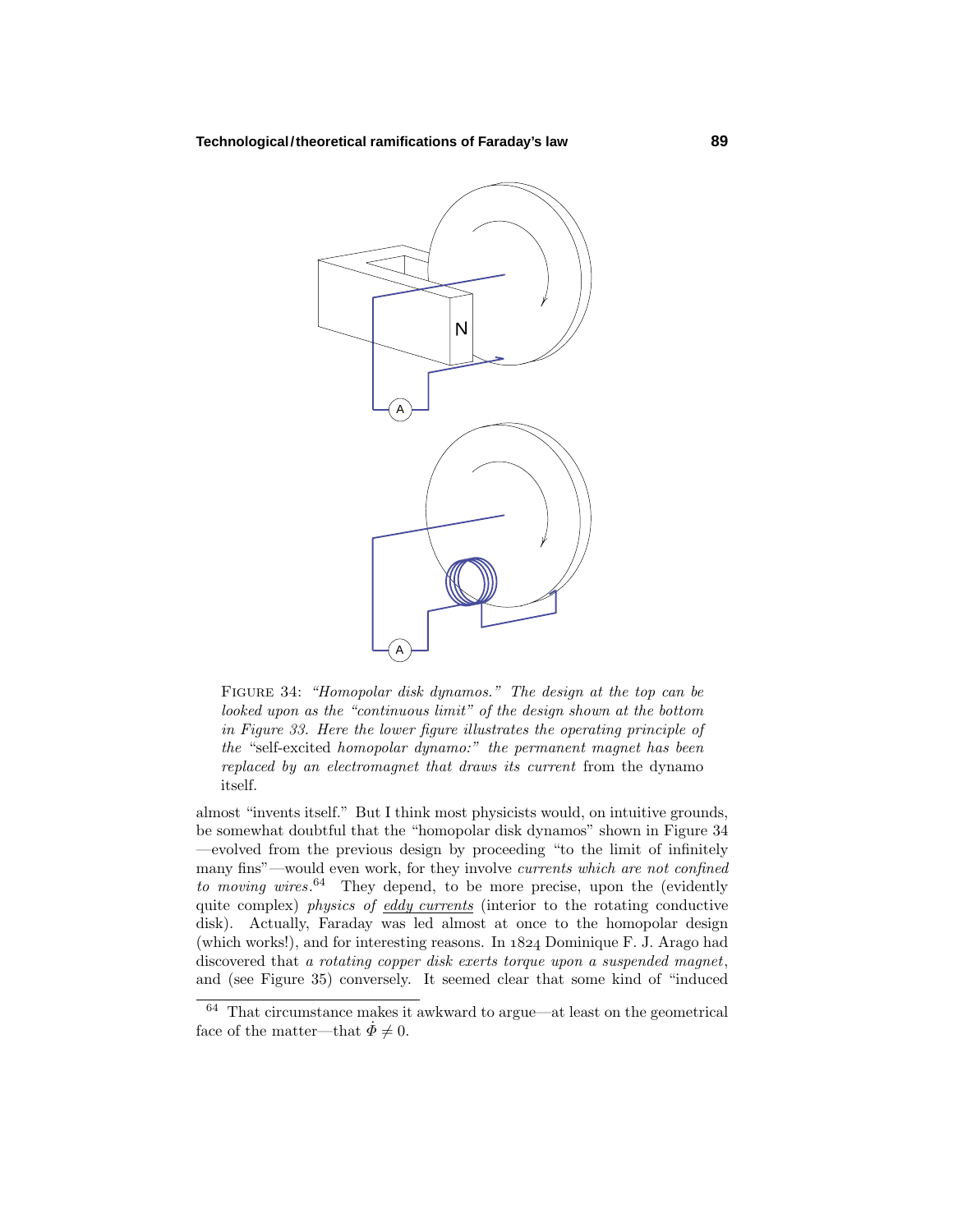

FIGURE 35: Arago's apparatus. The copper disk is suspended by a torsion fiber. The spinning magnet is found to exert torque on the disk, but the effect is reduced/extinguished when radial slots perforate the disk. The first satisfactory account of the phenomenon was given by Faraday.

magnetism" was involved, but this mode of explanation could not account for the observation that when radial slots are cut in the disk the Arago effect is extinguished. "Arago's extraordinary experiment" was much on the minds of physicists in the late  $1820$ 's, and was very well known to Faraday (to whom we owe the correct explanation: the "induced magnetism" arises from induced eddy currents, which Faraday called "whirl currents," and which the slots served to inhibit by "opening the circuits"). So Faraday had "disks on the brain." His homopolar disk dynamo can be understood as a variant of Arago's experimental configuration.

The self-excited homopolar disk-dynamo is a device of such elemental simplicity that it becomes natural to inquire whether it occurs spontaneously in Nature. I do not know enough about "biomotors" (such as twirl flagella) to know whether they provide examples, but a magnetohydrodynamic analog is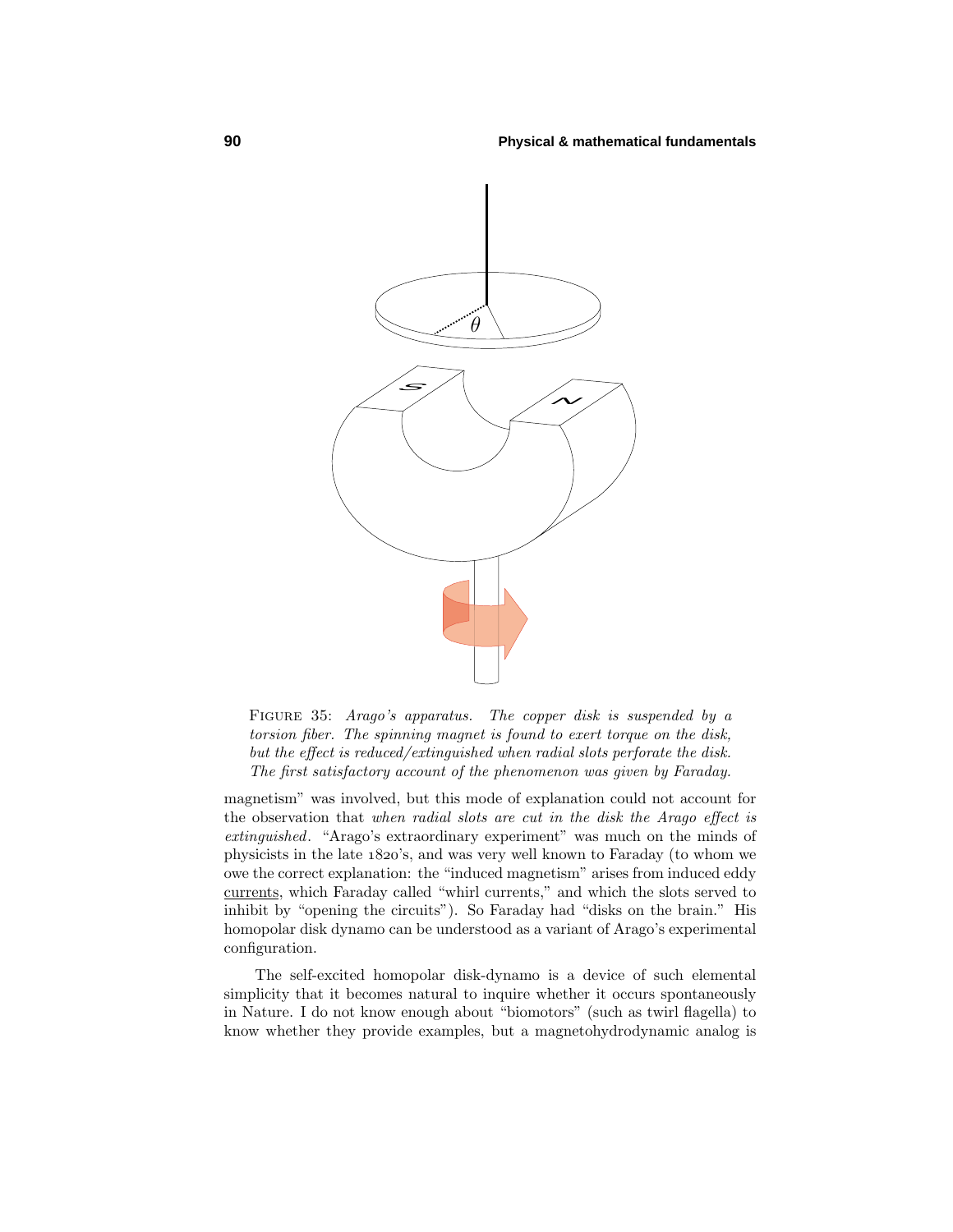

FIGURE 36: Schematic representation of a self-exciting homopolar disk dynamo, abstracted from the device shown at the bottom of Figure 34.

believed to be responsible for the geomagnetic field and for the magnetic fields of certain classes of stars.<sup>65</sup> Similar principles may operate at a galactic level. I would like therefore to consider briefly how the physics of such a device might be formalized. Proceeding in reference to Figure 36 *...* let an external mechanical agency maintain the constant angular velocity  $\omega$  of a conductive disk. Evidently

$$
\frac{1}{c}LI + RI = \mathcal{E} \tag{143}
$$

where *L* and *R* refer to the self-inducatance and resistance of the electrical circuit, and where

$$
\mathcal{E}\equiv{\rm dynamo\,\, emf}
$$

We expect<sup>66</sup>  $\mathcal E$  to be proportional to the rate (set by  $\omega$ ) at which "filamentary constituents of the eddy current cut field lines" of the *B* -field generated by the solenoid. Since **B** is proportional to *I*, we expect to have  $\mathcal{E} \sim \omega I$ . This we will express

$$
=\frac{1}{c}M\omega I\tag{144}
$$

where *M* is dimensionally some kind of "mutual inductance." We are in no position to compute *M* since

- we don't know *how current is distributed* in the disk (*i.e.*, we lack a "theory of eddy currents") and
- we don't know anything about the **B**-field *interior* to the disk.

<sup>65</sup> See W. M. Elsasser, "Hydromagnetism," AJP **23**, 590 (1955) & **24**, 85 (1956) and "Hydromagneticdynamo theory," Rev. Mod. Phys. **28**, 135 (1956). For a good and very detailed review of more recent work see H. K. Moffatt, Magnetic Fields Generation in Electrically Conducting Fluids (1978).

<sup>66</sup> This is clearest if one argues from the second figure on page 88.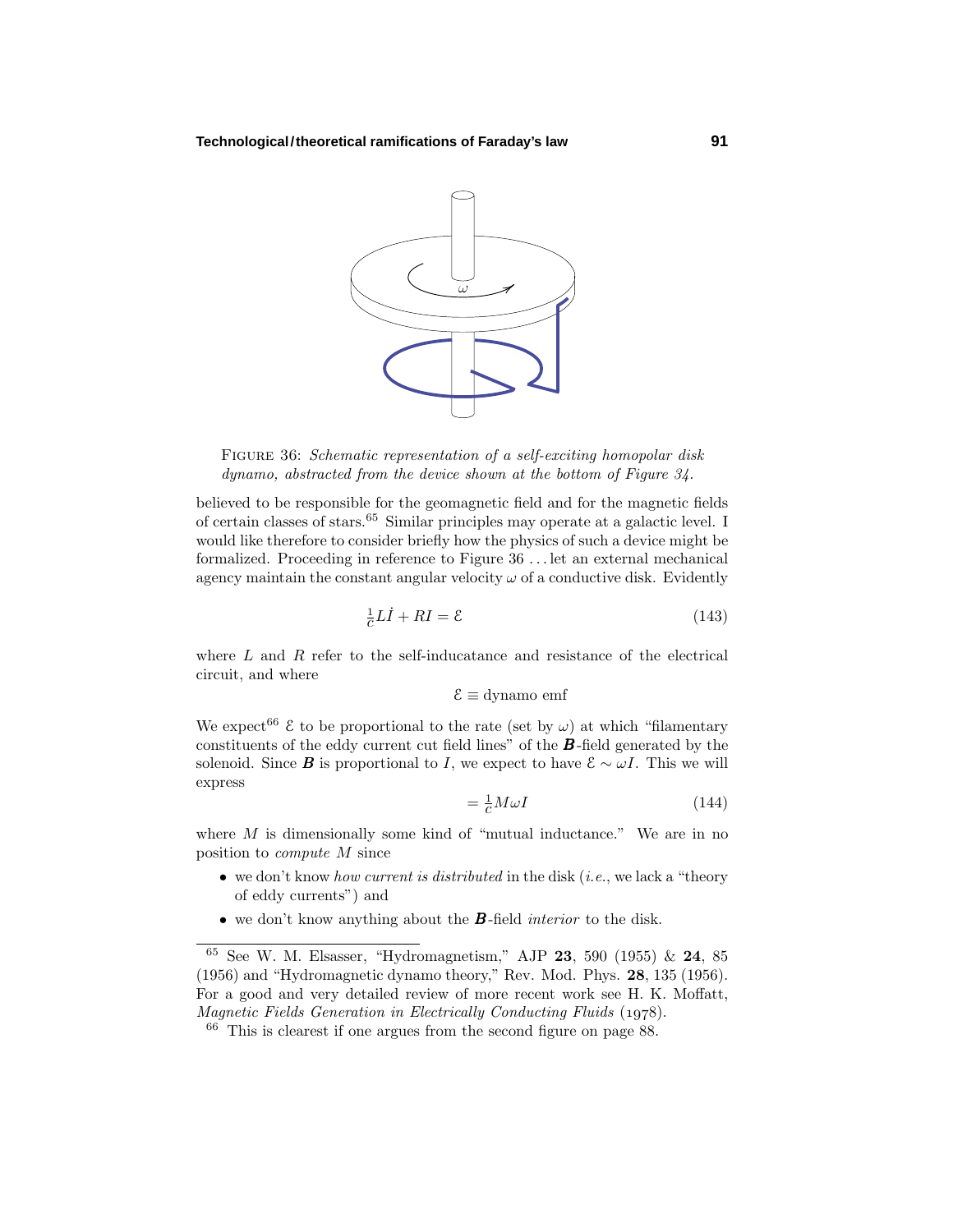If, however, we assume (144) to be qualitatively correct, then (143) becomes

$$
\frac{1}{c}L\dot{I} + RI = \frac{1}{c}M\omega I
$$

—the solution of which

$$
I(t) = I_0 e^{\frac{M\omega - cR}{L}t} \quad : \quad \begin{cases} \text{grows exponentially if } \omega > cR/M \\ \text{dies} \end{cases}
$$

(Physically, exponential growth would proceed only until the rate  $I^2R$  of Joule dissipation becomes equal to the power of the external agency which drives the disk.) We conclude that the homopolar dynamo becomes self-excited only if spun fast enough  $\dots$  and not at all if spun in the wrong direction.

There is general agreement among geophysicists that some kind of "dynamo action" (slow convection within the earth's electrically conductive core) must be responsible for the principal component of the geomagnetic field, though details of the mechanism remain inaccessible. Suggestive insight into a characteristic feature of the phenomenon—aperiodic polarity reversal—was obtained by T. Rikitake, <sup>67</sup> who studied the system of *coupled* disk dynamos shown in Figure 37. The two circuits are assumed to have identical resistances *R* and self-inductances *L*. The "external agency" is asked not to maintain constant angular velocity but to apply constant and identical torques *N* to the two disks, which are assumed to have (relative to their spin axes) identical moments of inertia *A*:  $\omega_1(t)$  and  $\omega_2(t)$  have joined  $I_1(t)$  and  $I_1(t)$  as functions to be determined. With these simplifying assumptions one has

$$
\frac{1}{c}L\dot{I}_1 + RI_1 = \frac{1}{c}M\omega_1 I_2
$$
\n
$$
\frac{1}{c}L\dot{I}_2 + RI_2 = \frac{1}{c}M\omega_2 I_1
$$
\n(145.1)

which describe the *electrical* properties of the system, and

$$
A\dot{\omega}_1 = N - \frac{1}{c} M I_1 I_2 \nA\dot{\omega}_2 = N - \frac{1}{c} M I_2 I_1
$$
\n(145.2)

which describe its *mechanical* properties: here  $-\frac{1}{c}ML_2I_1$  describes the torque which arises from the Lorentz forces experienced by the eddy current in one disk due to the magnetic field generated by the other ...and vice versa. The constant *M* quantifies the strength of that effect, and acquires its name from the circumstance that dimensionally  $[M] =$  "inductance." With Rikitaki, we

<sup>67</sup> "Oscillations of a system of disk dynamos," Proc. Camb. Phil. Soc. **54**, 89 (1958). See also A. E. Cook & P. H. Roberts, "The Rikitake two-disk synamo system," Proc. Camb. Phil. Soc. **68**, 547 (1970) and the final pages of Moffatt's monograph.<sup>65</sup>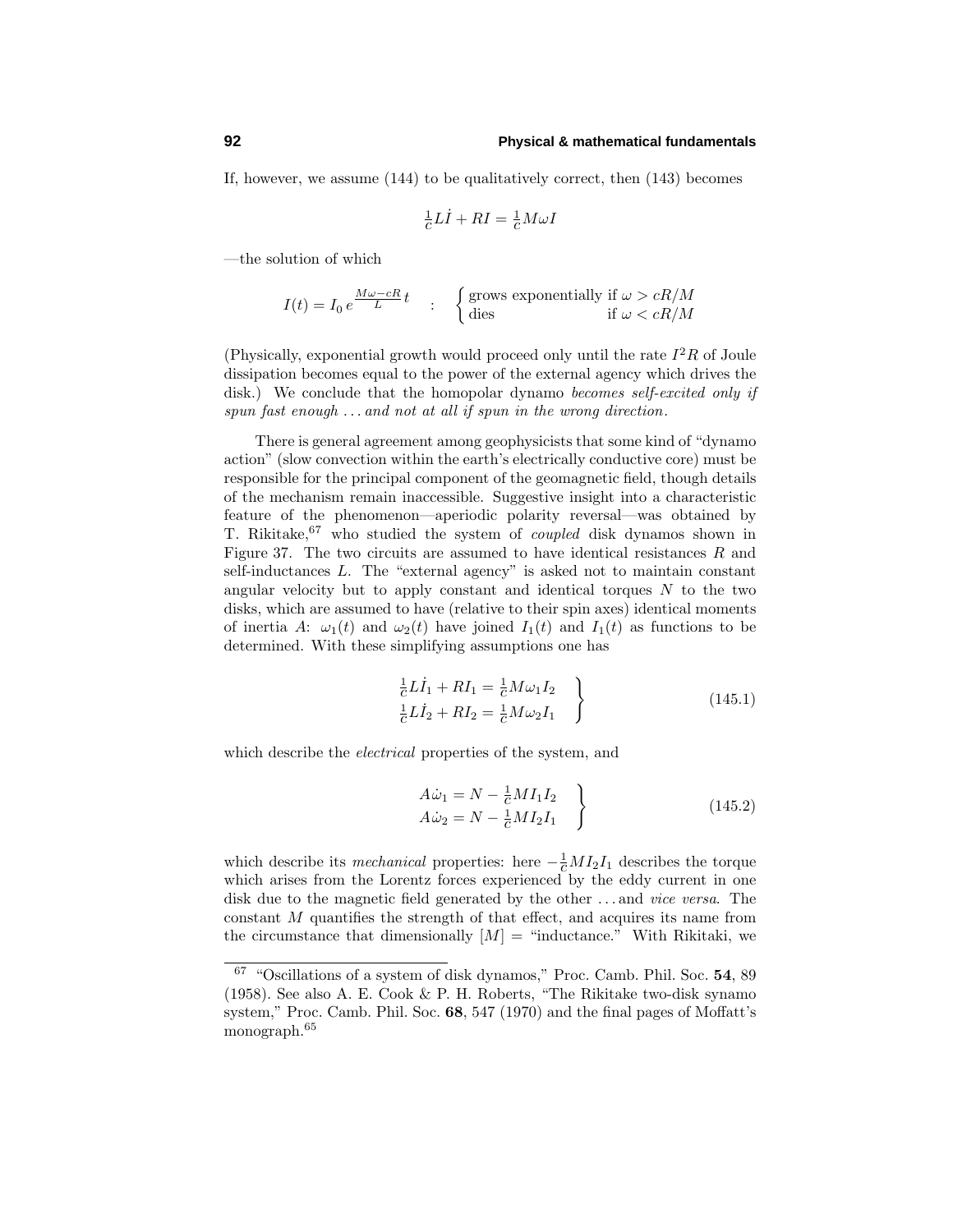**Technological/theoretical ramifications of Faraday's law 93**



FIGURE 37: Rikitake's system of cross-coupled disk dynamos, in which the magnetic field experienced by each results from current generated by the other. The external agency, instead of controlling the angular velocities  $\omega_1$  and  $\omega_2$  of the disks, now applies to each the same <u>constant</u> torque *N*. Simple though the system is, its behavior is shown in the text to be sometimes chaotic.

introduce dimensionless variables

$$
\tau \equiv \sqrt{NM/AL} \cdot t
$$
 : dimensionless *time*  
\n
$$
U \equiv \sqrt{AM/NL} \cdot \omega_1
$$
  
\n
$$
V \equiv \sqrt{AM/NL} \cdot \omega_2
$$
 : dimensionless angular velocities  
\n
$$
X \equiv \sqrt{M/cN} \cdot I_1
$$
  
\n
$$
Y \equiv \sqrt{M/cN} \cdot I_2
$$
 : dimensionless currents

and find that equations (145) can be written

$$
\begin{aligned}\n\dot{X} &= -\mu X + UY \\
\dot{Y} &= -\mu Y + VX \\
\dot{U} &= 1 - XY \\
\dot{V} &= 1 - XY\n\end{aligned}
$$
\n(146)

where  $\mu \equiv cR\sqrt{A/LMN}$  is a solitary adjustable parameter, and where the dot now signifies differentiation with respect to  $\tau$ . Trivially  $U - V = \alpha$ , where  $\alpha$  is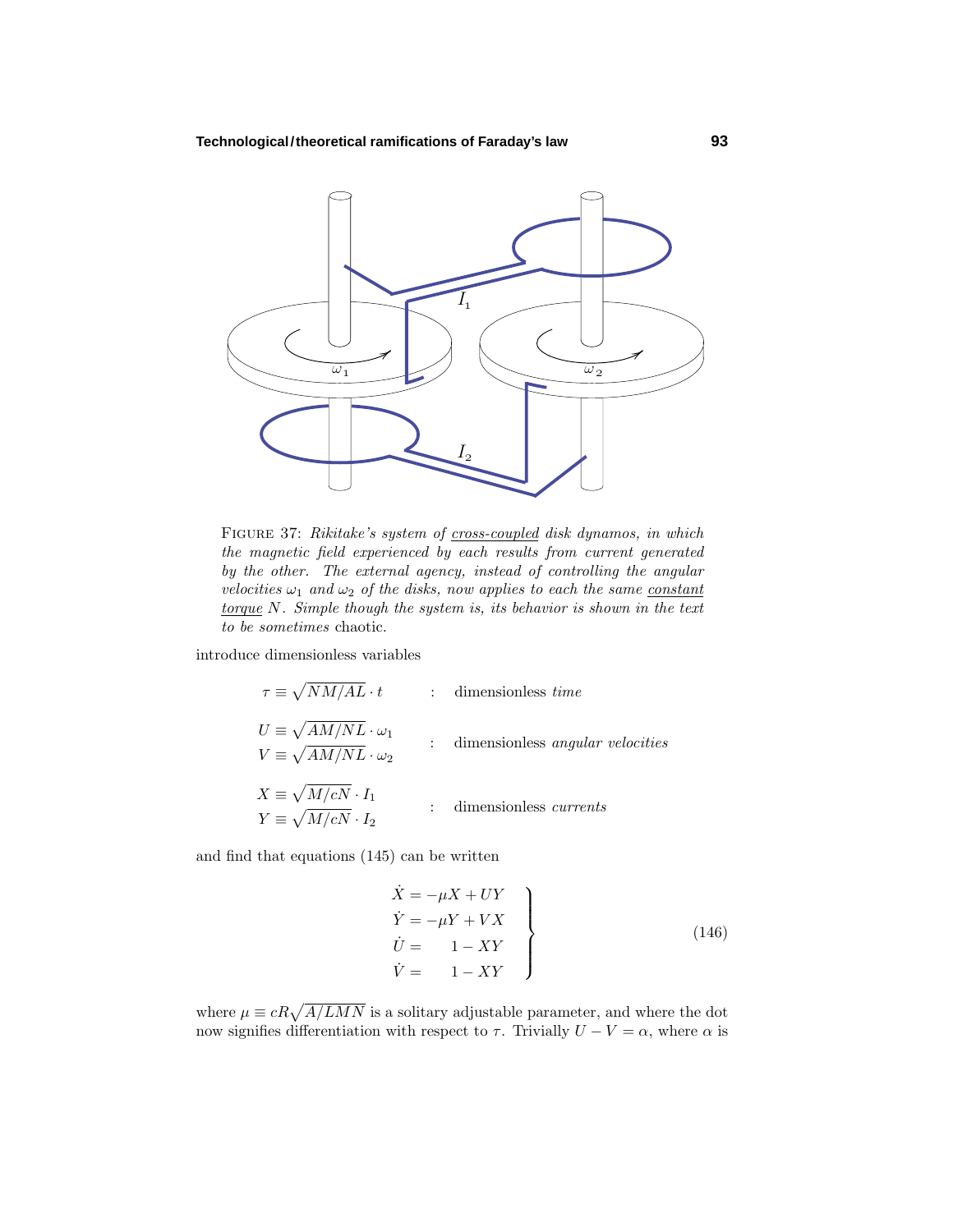

FIGURE 38: Graph of  $X(\tau)$ , derived from (147) in the case  $\mu = 1.0$ ,  $\mu = 2.7$  with initial conditions  $X(0) = 1.0$ ,  $Y(0) = 0$ ,  $U(0) = 0.5$ .



FIGURE 39: 3-dimensional parametric plot of  $\{X(\tau), Y(\tau), U(\tau)\}$ under those same assumptions.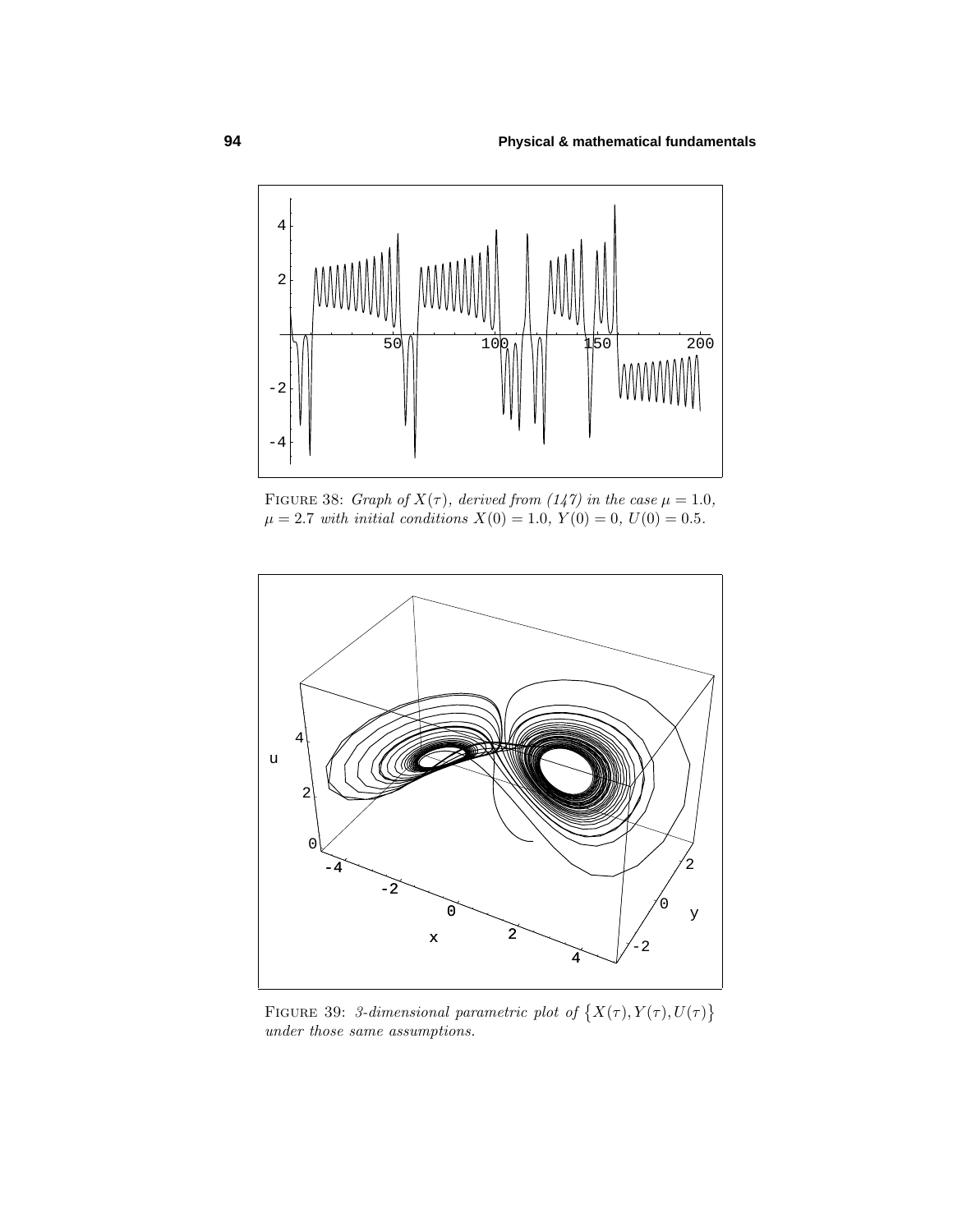#### **Technological/theoretical ramifications of Faraday's law 95**

a constant which we may without loss of generality assume to be non-negative. Returning with this information to (146) we obtain

$$
\begin{aligned}\n\dot{X} &= -\mu X + UY \\
\dot{Y} &= -\alpha X - \mu Y + UX \\
\dot{U} &= 1 \qquad -XY\n\end{aligned}
$$
\n(147)

which is a triplet of coupled *non-linear*  $1<sup>st</sup>$ -order differential equations. They defy analytical solution, must be solved numerically ...which in 1958 was a highly non-trivial undertaking, but today lies within the capability of every sophomore. In "Physicist's Introduction to *Mathematica*" (2000) I describe<sup>68</sup> how the resources of *Mathematica* can be brought to bear on the problem, and produce Figures 38 & 39. The point to which Rikitaki drew the attention of his geophysical colleagues was the surprising *aperiodicity of the sign reversals* evident in Figure 38.<sup>69</sup>

I mention finally H. Gruenberg's accidental discovery<sup>70</sup> of a "motor" of astounding simple design. The device can be thought of as a disk dynamo run "backwards—in motor mode."<sup>71</sup>

Returning our "curious devices" to the shelves from which they came, I return now to the theoretical mainline of our subject *...* looking specifically to the description of the energy which resides in a magnetostatic field. We saw (pages 18–22) that the analogous electrostatic problem could be formulated as a study of the energetic details of the "source assembly process." But we have seen also (page 60) the source  $\mathbf{j}(\mathbf{x})$  of an magnetostatic field cannot be "assembled": it must be turned on. This is a process the energetic details of which we are only now—thanks to Faraday—in position to examine. By way of preparation *...*

$$
\begin{aligned}\n\dot{x} - \sigma x + \sigma y \\
\dot{y} &= rx - y - rxz \quad : \quad \sigma > 0, \, r \text{ and } b > 0 \text{ are parameters} \\
\dot{z} &= xy - bz\n\end{aligned}
$$

which is structurally quite similar to  $(147)$ , and which yield qualitatively similar solution curves. Lorenz' discovery contributed importantly to the development of the modern theory of chaotic systems, but Rikitaki's remains—even today largely unknown.

<sup>70</sup> "The ball bearing as a motor," AJP **46**, 1213 (1978).

<sup>71</sup> See the Reed College thesis of Peter Miller: "The ball bearing motor: strange torques in spinning conductors"  $(1981)$ .

<sup>68</sup> See Laboratory 6, Part A

<sup>69</sup> Rikitaki's work did not engage the attention of the broader population of applied mathematicians. But several years later the meterological work of E. N. Lorenz led him (in "Deterministic nonperiodic flow," J. Atmos. Sci. **20**, 130 (1963)) to a triplet of equations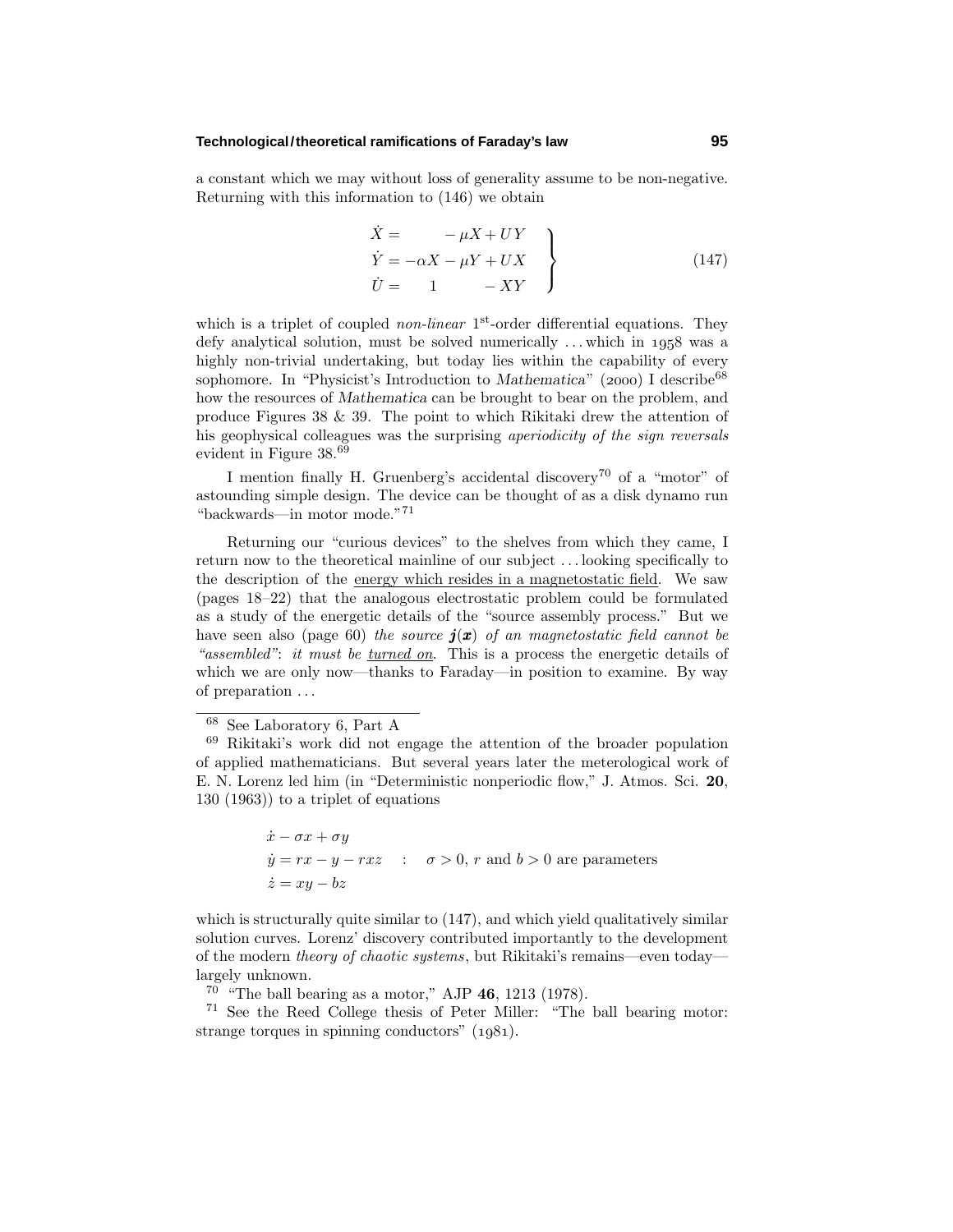

FIGURE 40: A power supply—drawing is power from some external source (the wall socket, not shown) is used to create and maintain current in a wire loop of resistance  $R$  and self-inductance  $L$ .  $V(t)$  is under the control of the experimenter.

We have already remarked (page 67) that <u>magnetic fields do no work</u> on moving charges. Time-dependent *B* -fields give rise, however, (by Faraday's law) to *E* -fields, and *E* -fields (of whatever origin) do work at a temporal rate given locally by

$$
\mathcal{P} = \boldsymbol{E} \boldsymbol{\cdot} \boldsymbol{j} \tag{148}
$$

Suppose that  $\mathbf{i}(x)$  refers to the steady current *I* which circulates in a loop of wire. We then have

$$
P = \iiint_{\text{volume of wire}} \mathcal{P} d^3 x
$$
  
=  $\oint_{\text{loop}} \left\{ \iint_{\text{cross section}} \mathbf{E} \cdot \mathbf{j} dA \right\} d\ell$   
=  $I \oint \mathbf{E} \cdot d\ell$   
=  $I \mathcal{E}$  (149)

as a description of the temporal rate at which *E* does work on the charge carriers that comprise the current  $I$ . In the *steady* case the power invested by the  $E$ -field is dissipated (Joule heating) at the familiar rate

$$
=I^2R
$$

but in the non-steady case some fraction of *P* may be invested in the *E* and *B* fields which are associated with the capacitive and inductive features of the circuit (while another fraction may be dispatched as electromagnetic radiation). Which brings us back to the problem at hand:

Consider (Figure 40) a loop of wire (resistance *R*, self-inductance *L*) into which we have introduced an adjustable DC power supply, and let  $V(t)$  denote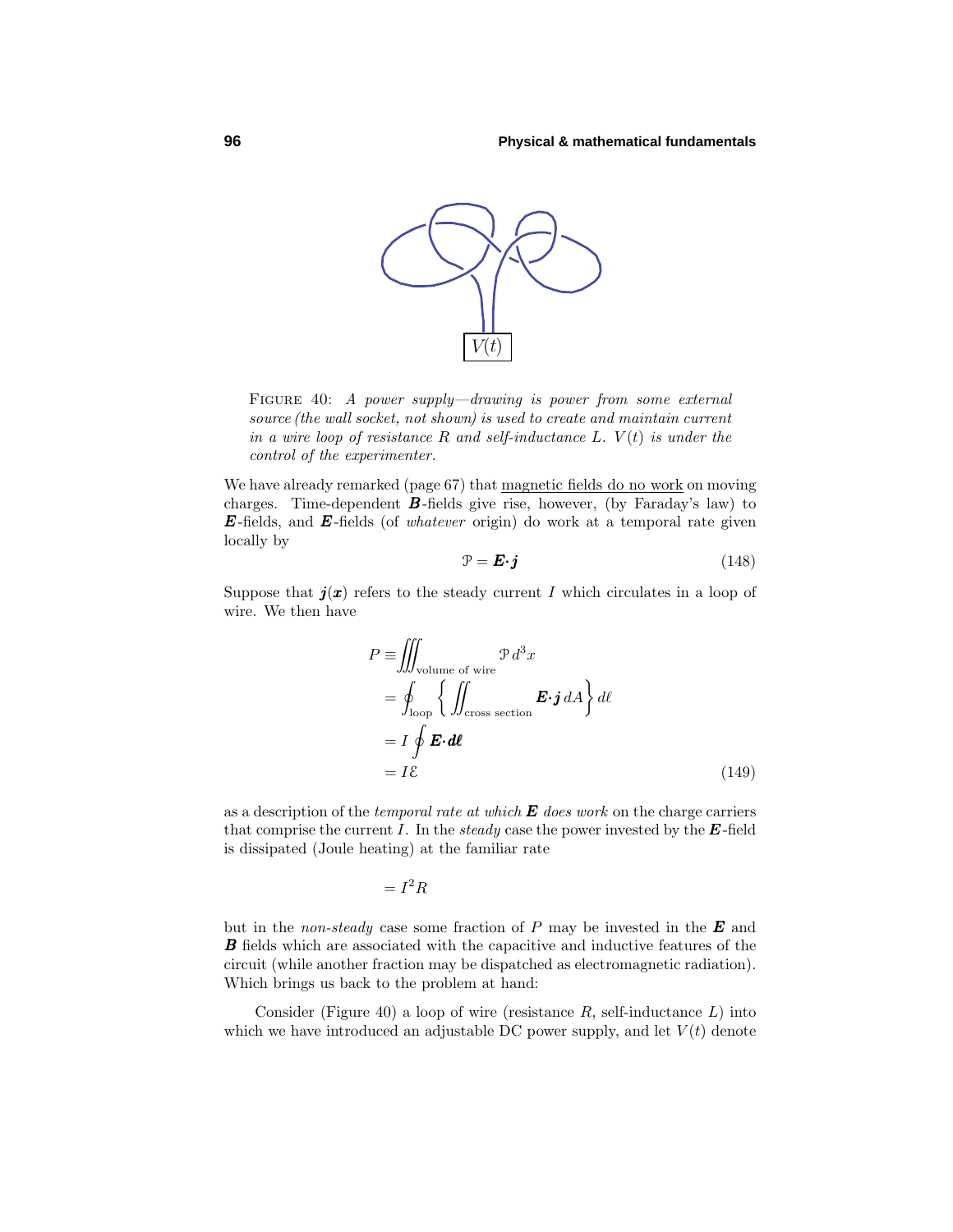

FIGURE 41: A system of magnetically interactive circuits, each with its own power supply.

the power supply's output voltage at time *t* (which is under our control). The current  $I(t)$  can be computed from

$$
V(t) = RI + \frac{1}{c}LI
$$

and the specified value of  $I(0)$ . The power supply is doing work at a rate given instantaneously by

$$
\frac{d}{dt}W = VI
$$
  
=  $RI^2 + \frac{d}{dt} \left(\frac{1}{2c}LI^2\right)$ 

so the total energy delivered by the power supply since  $t = 0$  becomes

$$
W \equiv \int_0^t \dot{W} \, dt = \int_0^t R I^2 \, dt + \frac{1}{2c} L I^2(t)
$$
  
= (heat dissipated in *R*) + (energy stored in the magnetic field)

Note that the latter term (but not the former) represents an investment which the power supply *recovers when*  $V$  is turned down/off. Note also that if the wire were replaced by an idealized "filament" then (since for a filament  $L = \infty$ ) the latter term would become infinite (which is to say: the powerless supply would find itself "powerless to drive a current"): this again is the *magnetic* version of the self-energy problem.

Consider now a system of wire loops, each with its own adjustable power supply (Figure 41). The currents at time *t* can be computed from

$$
V_1 = R_1 I_1 + \frac{1}{C} \{ L_1 I_1 + M_{12} I_2 + \dots + M_{1n} I_n \}
$$
  
\n
$$
V_2 = R_2 I_2 + \frac{1}{C} \{ M_{21} I_1 + L_2 I_2 + \dots + M_{1n} I_n \}
$$
  
\n
$$
\vdots
$$
  
\n
$$
V_n = R_n I_n + \frac{1}{C} \{ M_{n1} I_1 + M_{n2} I_2 + \dots + L_n I_n \}
$$

of which

$$
\boldsymbol{V} = \mathbb{R}\,\boldsymbol{I} + \tfrac{1}{C}\mathbb{M}\,\dot{\boldsymbol{I}}
$$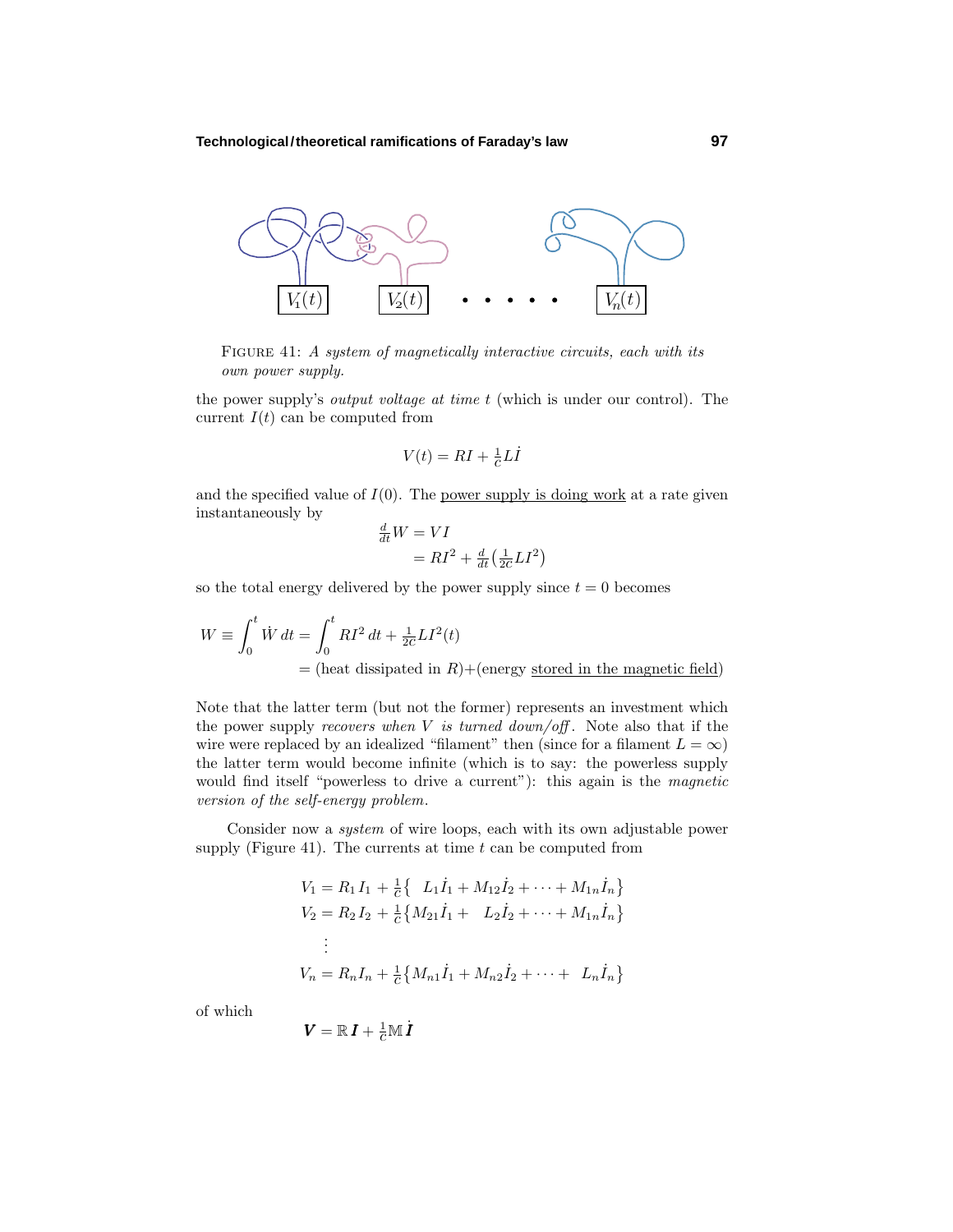is a handy abbreviation. The power supplies are (collectively) doing work at the rate

$$
\dot{W} = \dot{W}_1 + \dot{W}_2 + \dots + \dot{W}_n
$$
\n
$$
= I_1 V_1 + I_2 V_2 + \dots + I_n V_n \equiv \mathbf{I}^\top \mathbf{V}
$$
\n
$$
= \mathbf{I}^\top \mathbb{R} \mathbf{I} + \frac{1}{C} \mathbf{I}^\top \mathbb{M} \dot{\mathbf{I}}
$$
\n
$$
= \mathbf{I}^\top \mathbb{R} \mathbf{I} + \frac{d}{dt} \left( \frac{1}{2C} \mathbf{I}^\top \mathbb{M} \mathbf{I} \right) \text{ by } \mathbb{M}^\top = \mathbb{M}
$$

so (if we assume that  $\mathbf{I}(0) = \mathbf{0}$ )

$$
W = \int_0^t \dot{W} dt = \int_0^t \mathbf{I}^\top \mathbb{R} \mathbf{I} dt + \frac{1}{2c} \mathbf{I}^\top \mathbb{M} \mathbf{I}
$$
  
= (heat) + (recoverable magnetic field energy)

The Joule dissipation term is (though physically important) for our present purposes uninteresting. Accordingly *...*

We restrict our attention henceforth to the term

$$
W_{\text{magnetic}} = \frac{1}{2c} \mathbf{I}^\mathsf{T} \mathbb{M} \mathbf{I} \tag{150}
$$

This is work which our power supplies would have to perform *even if the wires* were non-resistive. Physically, it records our effort to overcome the emf which results from Faraday induction. It is (to reemphasize a point already on page 96) the effects not of  $\vec{B}$  (which does no work) but of  $\vec{B}$  which lie at the foundation of (150). The question arises:

What—if any—is the relationship between  $(150)$  and the formulæ developed (on merely analogical grounds) on page 60? Returning with Neuman's formula  $(122)$  to  $(150)$  we obtain

$$
W_{\text{magnetic}} = \frac{1}{8\pi c^2} \sum_{m} \sum_{n} \oint \oint \frac{I_m \mathbf{d} \mathbf{\ell}_m \cdot I_n \mathbf{d} \mathbf{\ell}_n}{r_{mn}}
$$

Evidently

$$
=\frac{1}{8\pi c^2}\iint\boldsymbol{j}(\boldsymbol{x})\cdot\boldsymbol{j}(\boldsymbol{\xi})\frac{1}{|\boldsymbol{x}-\boldsymbol{\xi}|}\,d^3x\,d^3\boldsymbol{\xi}\tag{151}
$$

when the *j*-field is not confined to the interior of wires. But this is precisely (106) and, by the arguments of page 60 (traced in reverse), is known to entail

$$
= \int \mathcal{B}(\mathbf{x}) d^3 x
$$
  
 
$$
\mathcal{B} \equiv \frac{1}{2} \mathbf{B} \cdot \mathbf{B} \quad : \text{ magnetic energy density}
$$

It is on this formal basis that we allow ourselves to state (as we did on the preceding page) that  $W_{\text{magnetic}}$  describes "energy stored in the magnetic field." Several comments are now in order: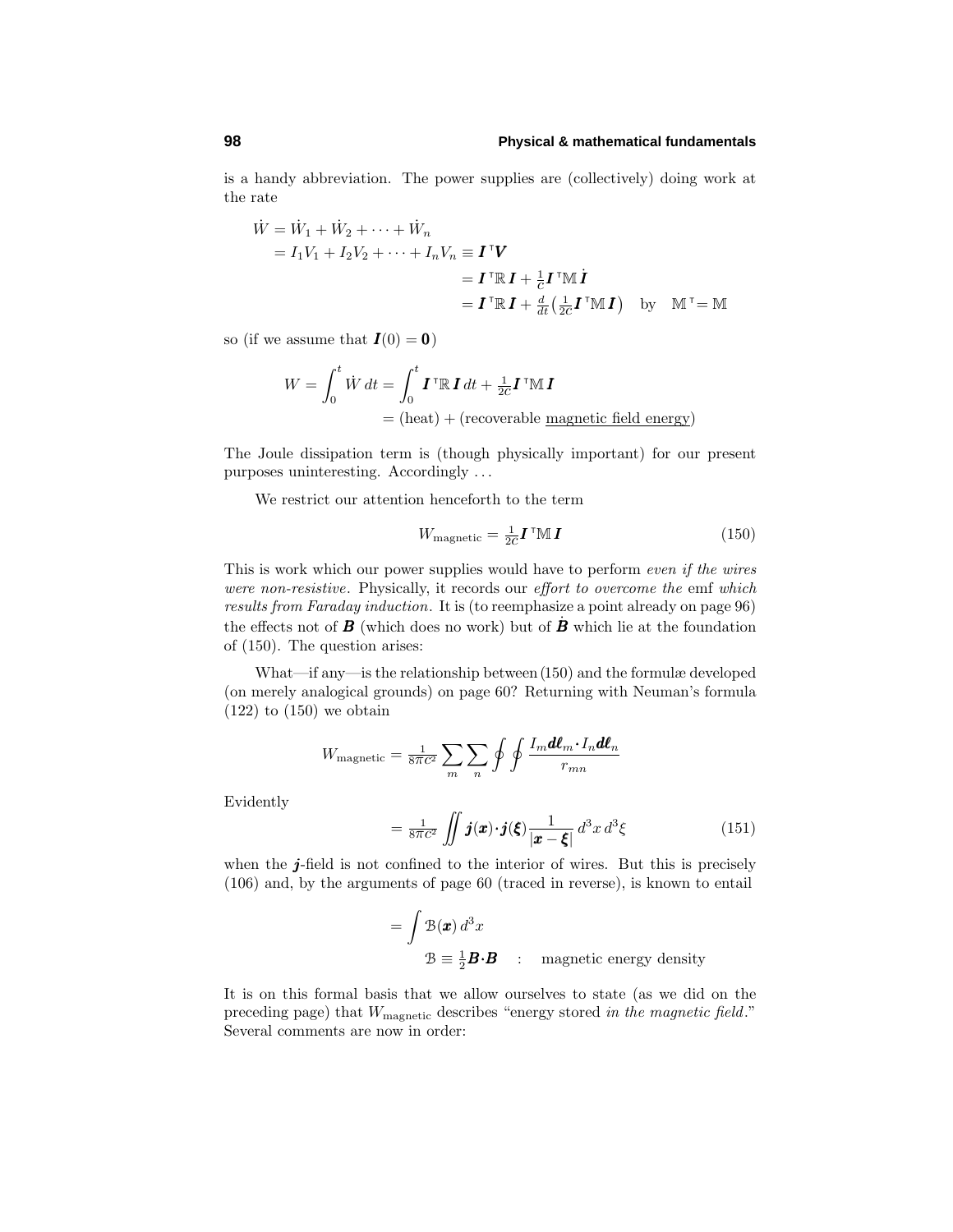#### **Technological/theoretical ramifications of Faraday's law 99**

**1.** It was emphasized on page 71 and again on page 81 that the components  $M_{mn}$  of  $M$  are "geometrical in nature." They summarize all that is "magnetically relevant" about the current configuration. First encountered in the description

$$
\Phi_{mn} = M_{mn} I_n \tag{120}
$$

of the magnetic flux which interlinks a population of current loops, their occurrence in

$$
W_{\text{magnetic}} = \frac{1}{2c} \sum_{m,n} I_m M_{mn} I_n \tag{150}
$$

is equally fundamental *...* and provides in fact an efficient framework within which to address questions such as those posed on page 81.

- **2.** *Mmn* refers more particularly to the magnetostatics of steady current loops. Since not every *j*-field admits of conceptualization as a "bundle of *filamentary loops* ( $\nabla \cdot \mathbf{j} = 0$  states that " $\mathbf{j}$ -lines do not have ends," but that does not of itself entail loop-structure), the concept of inductance would appear to have only limited relevance to the magnetostatics of distributed *currents* (such as eddy currents).<sup>72</sup>
- **3.** From results already in hand we have

$$
W_{\text{magnetic}} = \frac{1}{2c} \boldsymbol{I}^\mathsf{T} \mathbb{M} \, \boldsymbol{I} = \frac{1}{2} \iiint \boldsymbol{B} \cdot \boldsymbol{B} \, d^3 x \geqslant 0
$$

from which we conclude that

 $I^{\dagger}$ M $I$  is a positive definite quadratic form

*i.e.*, that the inductance matrix  $M$  is positive definite. This amounts to a statement that the roots  $\lambda_1, \lambda_2, \ldots, \lambda_n$  of the characteristic equation

$$
\det(\mathbb{M} - \lambda \mathbb{I}) = 0
$$

(which are the "eigenvalues" of M, and which are—by the reality and symmetry of M—necessarily real) are necessarily all positive:  $\lambda_i > 0$ . An equivalent (and—since they do not require that we solve the characteristic equation—more useful) set of "positivity conditions" are<sup> $73$ </sup> the following:

$$
L_1 > 0
$$
,  $\begin{vmatrix} L_1 & M_{12} \\ M_{12} & L_2 \end{vmatrix} > 0$ ,  $\begin{vmatrix} L_1 & M_{12} & M_{13} \\ M_{13} & L_2 & M_{23} \\ M_{13} & M_{23} & L_3 \end{vmatrix} > 0$ , ..., det M > 0

Equivalent inequalities can be obtained by permuting the indices. Thus does

$$
L_1 L_2 - M^2 > 0 \tag{142}
$$

<sup>72</sup> problem 32.

<sup>&</sup>lt;sup>73</sup> See G. E. Shilov, *Linear Algebra* (1977), page 209. For a particularly clear discussion of this classic result see (of all people!) Paul Samuelson, Foundations of Economic Analysis  $(1967)$ , pages 365–375.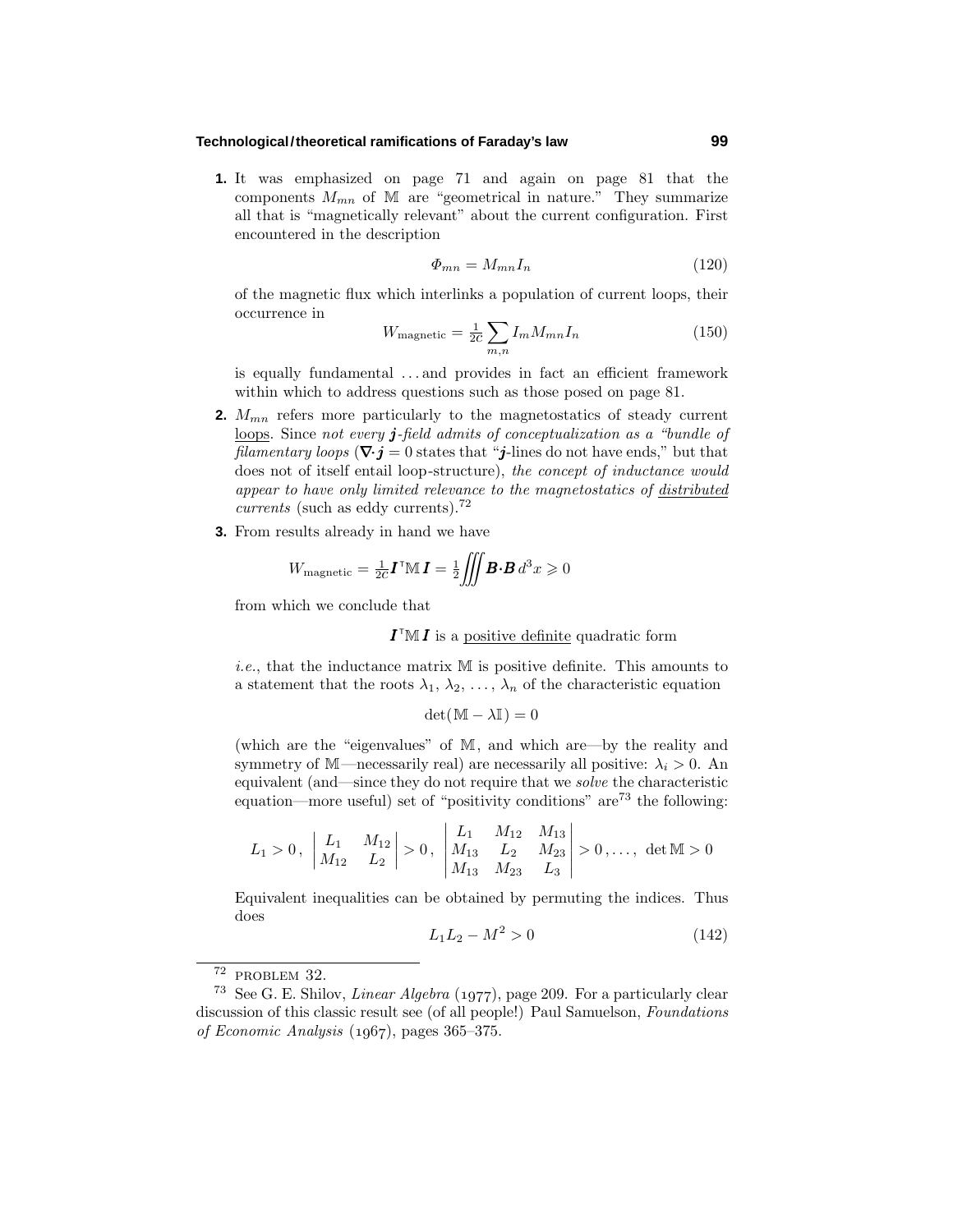—seen now to be one of a large set of inequalities—follow "with elegant simplicity from first principles," as was asserted on page  $86.^{74}$  From this general proposition

arithmetic mean  $\geq$  geometric mean

it now follows, by the way, that

$$
\frac{1}{2}(L_1 + L_2) \geqslant \sqrt{L_1 L_2} \geqslant |M|
$$

**4.** Equation (150) can sometimes be used "backwards" to compute the elements of M without confronting the  $\oint$ -complexities of (122): one uses  $\frac{1}{2} \iiint B^2 d^3x$  to compute  $W_{\text{magnetic}}$  and then infers the values of the desired coefficients *Mmn*. 75

Let currents  $I_1$  and  $I_2$  flow in a pair of loops. The energy which resides in the associated  $\vec{B}$ -field can, by (150), be described

$$
W = \frac{1}{2c} \left\{ L_1 I_1^2 + 2M I_1 I_2 + L_2 I_2^2 \right\}
$$
 (152)

Suppose we work to displace of one loop with respect to the other, bringing about (let us for convenience say) of a rotation-free translation of  $\mathfrak{C}_1$ , as illustrated in Figure 42. Our effort has two effects:

- it modifies the value of  $M$  (but not of  $L_1$  and  $L_2$ ) and
- $\bullet$  it produces Faraday emf's which, if uncompensated, would serve to modify the values of  $I_1$  and  $I_2$ .

We accept as a condition of the problem that  $I_1$  and  $I_2$  are to be held constant, and it is to realize that constraint (also to compensate for  $I^2R$ -losses) that we have inserted smart power supplies into the circuits. From the conditions just stipulated and (152) it follows that

$$
dW = \frac{1}{c} I_1 I_2 dM \tag{153}
$$

Working from Neumann's formula (122) we have

$$
dM = \frac{1}{4\pi c} \bigg\{ \oint \oint \frac{1}{|\boldsymbol{r}_{12} + \boldsymbol{dx}|} \boldsymbol{d}\boldsymbol{\ell}_1 \boldsymbol{\cdot} \boldsymbol{d}\boldsymbol{\ell}_2 - \oint \oint \frac{1}{r_{12}} \boldsymbol{d}\boldsymbol{\ell}_1 \boldsymbol{\cdot} \boldsymbol{d}\boldsymbol{\ell}_2 \bigg\}
$$

and it was established already at (10.1) that by Taylor's theorem

$$
\frac{1}{|\boldsymbol{r}_{12}+\boldsymbol{dx}|} = \frac{1}{r_{12}} - \frac{\boldsymbol{r}_{12}}{r_{12}^3} \cdot \boldsymbol{dx} + \cdots
$$
\n
$$
= \left\{ -\frac{1}{4\pi c} \oint \oint \frac{\boldsymbol{r}_{12}}{r_{12}^3} \, \boldsymbol{d}\boldsymbol{\ell}_1 \cdot \boldsymbol{d}\boldsymbol{\ell}_2 \right\} \cdot \boldsymbol{dx} \tag{154}
$$

so

<sup>74</sup> problem 33.

 $^{75}\,$  PROBLEM 34.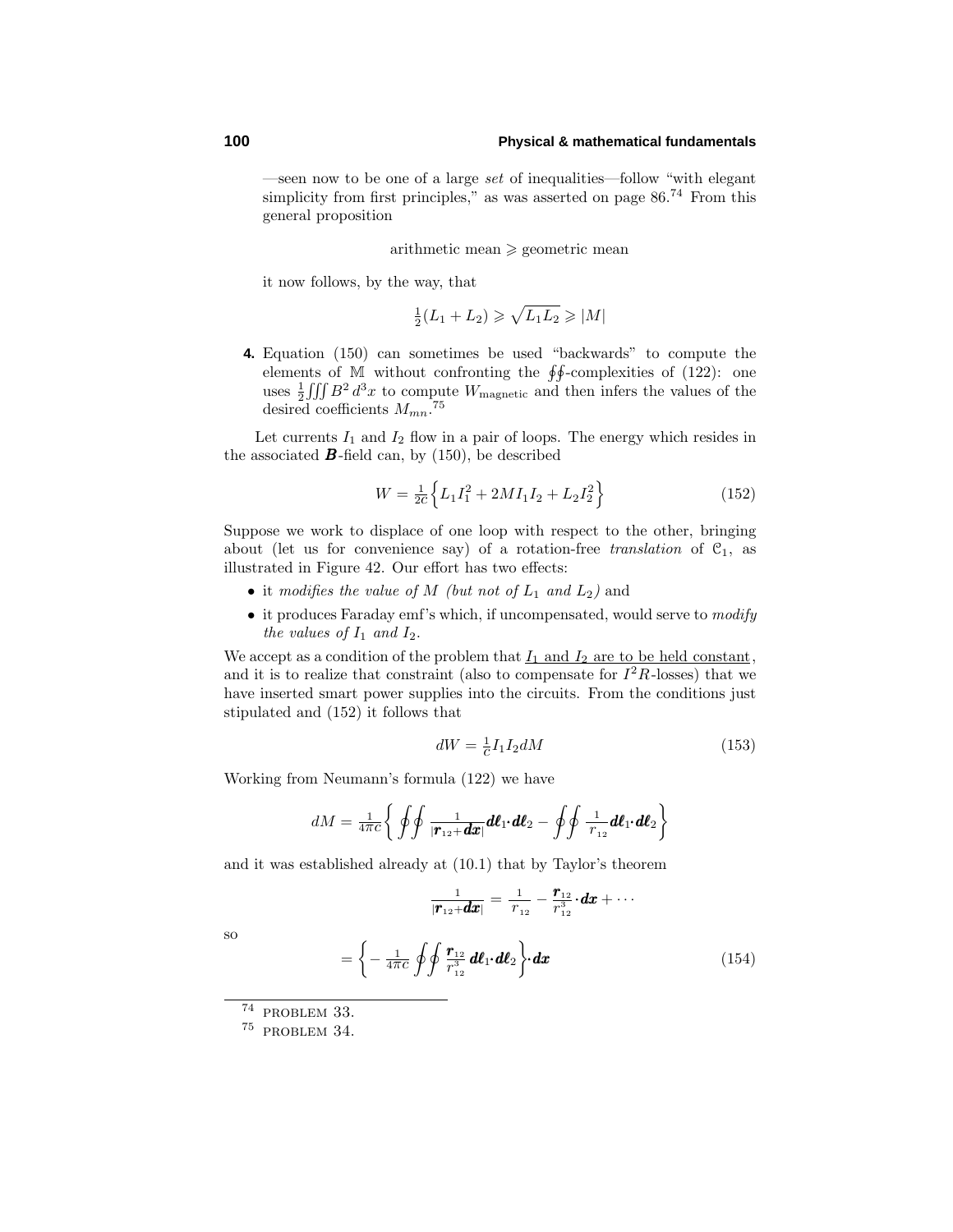

FIGURE 42: Currents  $I_1$  and  $I_2$  circulate in a pair of loops. We ask: How is the magnetic field energy altered when one of the loops is displaced with respect to the other? Resolution of the question leads  $back-by$  a tricky argument—to Ampere's description of the mechanical force which one loop exerts upon the other.

But we have encountered  $\{etc.\}$  before—in Ampere's description  $(101)$  of the force

$$
\bm{f}_{12}=I_1I_2\bigg\{-\frac{1}{4\pi c^2}\oint\oint \frac{\bm{r}_{12}}{r_{12}^3}\,d\bm{\ell}_1\!\!\cdot\!\!\cdot\!\!\cdot d\bm{\ell}_2\bigg\}
$$

that circuit  $\mathcal{C}_2$  exerts on circuit  $\mathcal{C}_1$ . Returning with this information to (154), we find that (153) can be expressed

$$
dW = \boldsymbol{f}_{12} \cdot \boldsymbol{dx} \tag{155}
$$

and appear to have encounted a sign problem<sup>76</sup> ... for the work which we do, struggling against that Amperean force—the energy which we inject into the magnetic field—is given by

$$
dW_{\text{performed by us}} = -\boldsymbol{f}_{12} \cdot d\boldsymbol{x} \tag{156}
$$

Ah! But we are not the sole workers in this story! The power supplies (over and above their obligations to pay the costs of  $I^2R$ -losses) have been working to maintain the constancy of the currents; i.e., to compensate for the Faraday

<sup>76</sup> To be a physicist is to spend much of a lifetime chasing signs and errant factors of  $\frac{1}{2}$ , and we have encountered here a classic instance.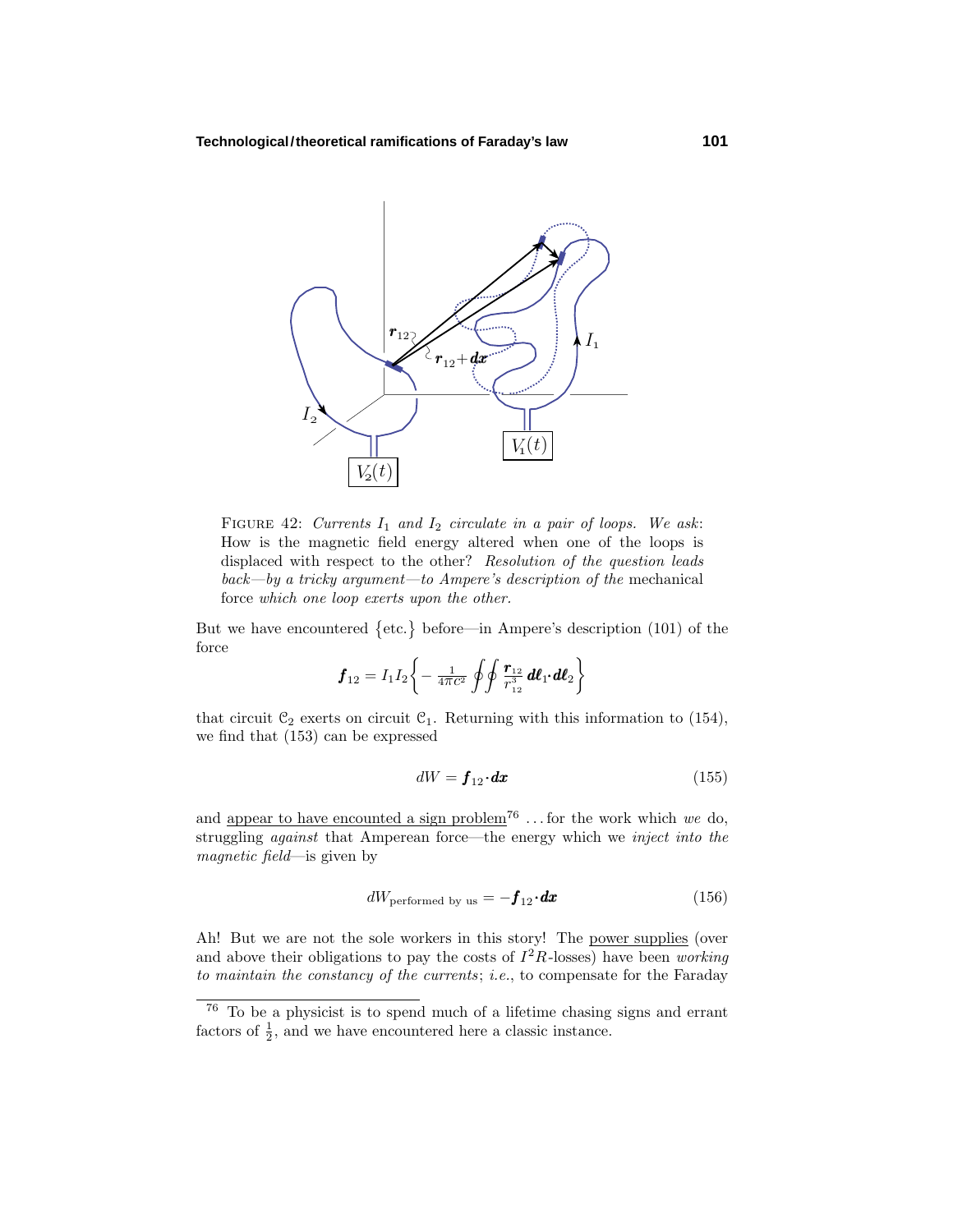### **102 Physical & mathematical fundamentals**

inductive effects that arise from the circumstance that the displacement of  $\mathcal{C}_1$ takes place (not "virtually" but) in real time. Specifically

$$
V_1(t) = I_1 R_1 + I_1 \dot{\Phi}_{12} = I_1 R_1 + \frac{1}{C} \dot{M}_{12} I_2
$$
  

$$
V_2(t) = I_2 R_2 + I_2 \dot{\Phi}_{21} = I_2 R_2 + \frac{1}{C} \dot{M}_{21} I_1
$$

The power supplies are delivering energy at instantaneous rates given by

$$
P_1(t) = I_1 V_1(t) = I_1^2 R_1 + \frac{1}{C} I_1 \dot{M}_{12} I_2
$$
  

$$
P_2(t) = I_2 V_2(t) = I_2^2 R_2 + \frac{1}{C} I_2 \dot{M}_{21} I_1
$$

The  $I^2R$  terms will be dismissed as irrelevant to the present discussion: they describe energy dissipated as heat, the unrecoverable "cost of doing business." We are left with

rate at which the power supplies are collectively  $\left\} = 2 \cdot I_1 I_2 \frac{1}{c} \dot{M}$ <br>investing energy in redesign of the magnetic field  $\right\}$ 

where use has been made of  $M = M_{12} = M_{21}$ . Clearly, the argument that gave (154) gives

$$
\dot{M} = \left\{-\frac{1}{4\pi c} \oint \oint \frac{\mathbf{r}_{12}}{r_{12}^3} \, d\boldsymbol{\ell}_1 \, d\boldsymbol{\ell}_2\right\} \cdot \frac{d\mathbf{x}}{dt}
$$

The energy that the power supplies collectively/recoverably invest in time *dt* is given therefore by

$$
dW_{\text{performed by power supplies}} = 2 \cdot I_1 I_2 \frac{1}{c} dM
$$

$$
= 2 \cdot \mathbf{f}_{12} \cdot \mathbf{dx}
$$

$$
= 2 dW \qquad \text{by (155)}
$$

In short: the power supplies collectively invest twice the energy *dW* that shows up in the redesigned magnetic field. But

$$
dW = dW_{\text{performed by us}} + dW_{\text{performed by power supplies}}
$$
  
= 
$$
dW_{\text{performed by us}} + 2 dW
$$

from which we immediately recover the desired statement (156).

The preceding argument exposes the sense in Ampere's formula (101) and Neumann's formula (122) make equivalent statements. We have used the latter to recover the former. Proceeding similarly, we could study the response *dW* of the field energy to differential *rotation* of  $C_1$  to obtain a description of the *torque*  $\tau_{12}$  which  $C_2$  exerts upon  $C_1$ .

The argument shows that we can expect to recover

$$
W_{\text{magnetostatic}} = \frac{1}{2c} \sum_{i,j}^{\prime} I_i M_{ij} I_j = \frac{1}{2} \int \boldsymbol{B} \cdot \boldsymbol{B} d^3 x
$$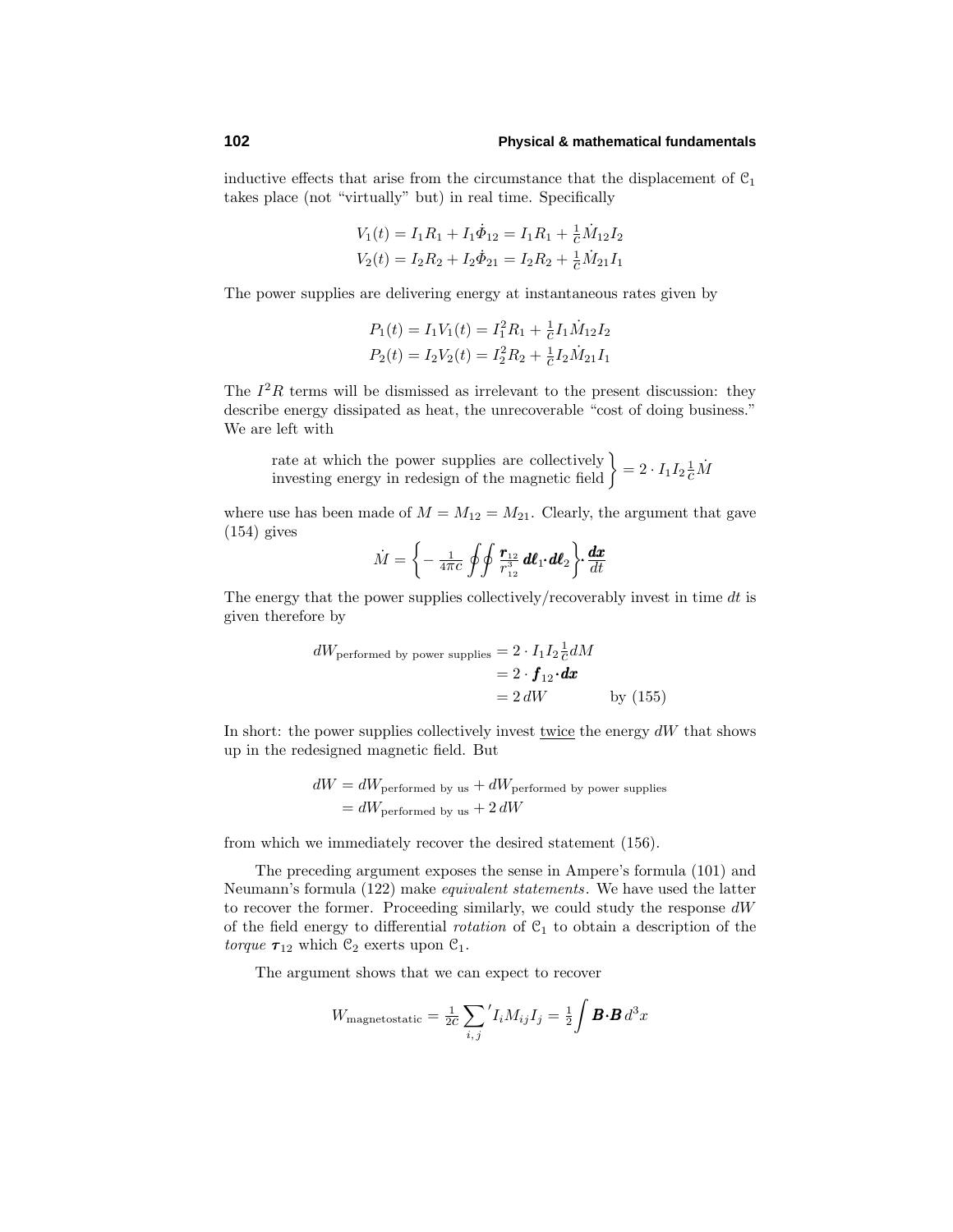### **Recapitulation . . .and a glance ahead 103**

(not by "turning on" the currents in the already-positioned loops, but) by assembly of the loop system if we take sufficiently careful account of the work done against Amperean inter-loop forces *...* just as (on pages 19 et seq) we achieved

$$
W_{\text{electrostatic}} = \frac{1}{8\pi} \sum_{i,j}^{\prime} Q_i \, \frac{1}{r_{ij}} Q_j = \frac{1}{2} \int \boldsymbol{E} \cdot \boldsymbol{E} \, d^3 x
$$

by taking account of the work done against Coulombic forces. The idea is

- 1) to fabricate the loops "at infinity" and
- 2) there to invest the self-energy  $W_{\text{self}} = \frac{1}{2c} \sum_{i} L_i I_i^2$  (infinite, if the loops are "filamentary") required to "switch on" the currents
- 3) then—quasistatically—to bring the pre-assembled current-carrying loops into their desired local configuration.

It is by "pre-assembly" that we escape the absurdities (both physical and formal: see again pages  $58 \& 59$ ) that would attend "snippet by snippet" assembly. If the assembly process were "brisk" rather than quasistatic then radiative effects would complicate the energetic analysis: a similar restriction pertains to the electrostatic assembly process, since accelerated charges radiate.

**7. Recapitulation . . .and a glance ahead.** We have—by Schwingerean bootstrap —"derived" Maxwell's equations, and have shown that those equations do account correctly for the experimental discoveries of Coulomb, Oersted, Ampere, Faraday *...* and for some related phenomenology. The foundations of our subject are now in our possession, and many/most of the major formal/ phenomenological ramifications have been hinted at, if only hinted at. We have now to examine the details *...* which is quite an assignment, for in terms of

- the subtlety and variety of the relevant points of principle
- its power to inspire mathematical invention
- the diversity and importance of its physical applications

classical electrodynamics stands apart from virtually every other branch of physics.

Here follows—for purposes of orientation—a list of some of the specialized topics into which one might want to inquire. Looking first to formal matters *...*

**1.** We will want to understand the sense and ramifications of the statement that electrodynamics is a relativistic classical field theory. Exploration of this topic leads to certain reformulations of the standard theory, which in specialized contexts sometimes prove useful.It leads also to sharpened perception of some fundamental points of principle. And it motivates study of some aspects of tensor analysis.

So far as concerns mathematical technique

**2.** We will want to sharpen our ability actually to solve Maxwell's equations. In *t*-independent contexts (electrostatics, magnetostatics) this objective motivates study of *potential theory* (and of associated mathematics: partial differential equations, higher functions, *...*). In dynamical contexts